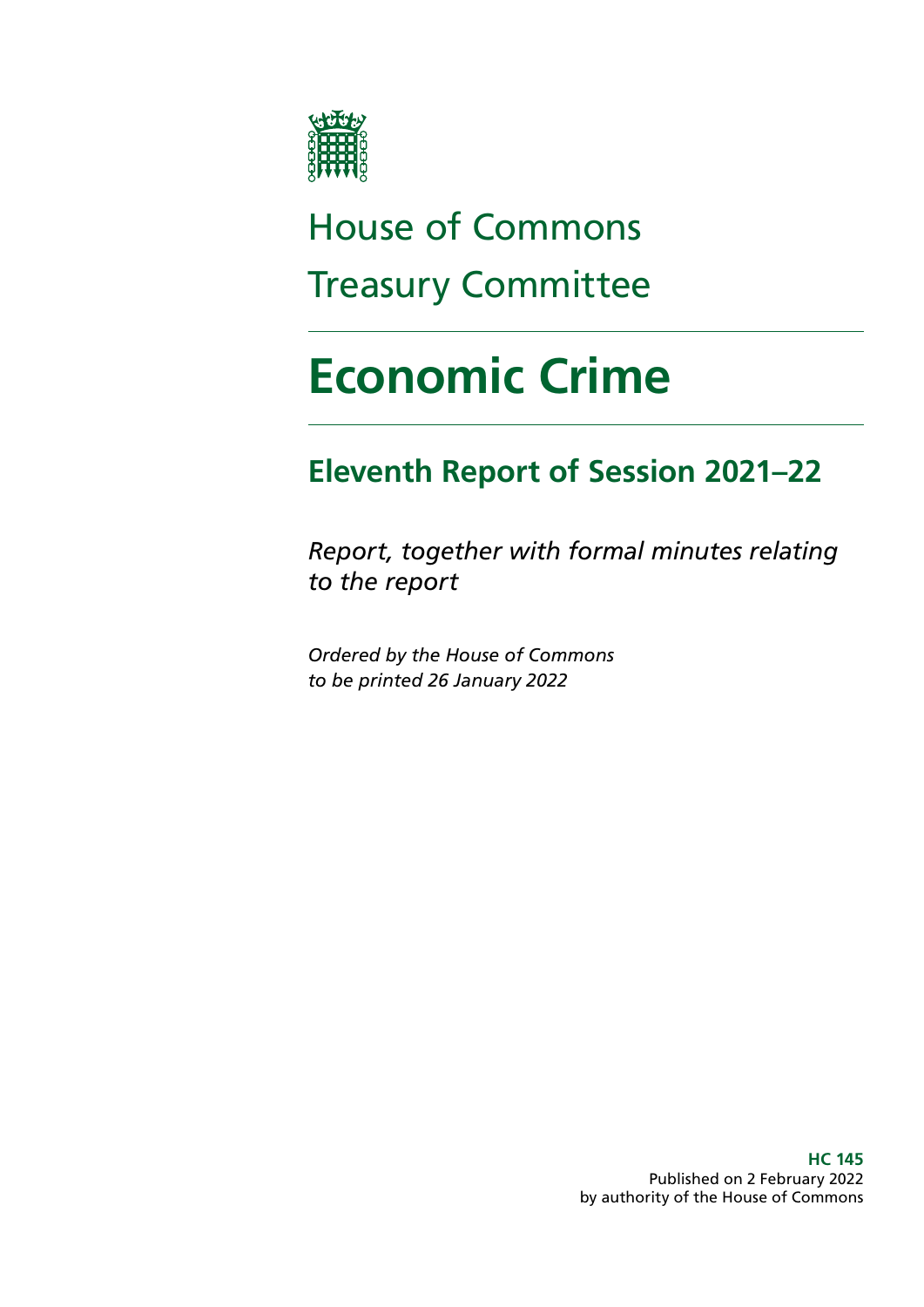#### **The Treasury Committee**

The Treasury Committee is appointed by the House of Commons to examine the expenditure, administration, and policy of HM Treasury, HM Revenue and Customs and associated public bodies.

#### **Current Membership**

[Mel Stride MP](https://members.parliament.uk/member/3935/contact) (Chair) *(Conservative, Central Devon)* [Rushanara Ali MP](https://members.parliament.uk/member/4138/contact) *(Labour, Bethnal Green and Bow)* [Harriett Baldwin MP](https://members.parliament.uk/member/4107/contact) *(Conservative, West Worcestershire)* [Anthony Browne MP](https://members.parliament.uk/member/4801/contact) *(Conservative, South Cambridgeshire)* [Gareth Davies MP](https://members.parliament.uk/member/4850/contact) *(Conservative, Grantham and Stamford)* [Dame Angela Eagle MP](https://members.parliament.uk/member/491/contact) *(Labour, Wallasey)* [Emma Hardy MP](https://members.parliament.uk/member/4645/contact) (*Labour, Kingston upon Hull West and Hessle*) [Kevin Hollinrake MP](https://members.parliament.uk/member/4474/contact) *(Conservative, Thirsk and Malton)* [Julie Marson MP](https://members.parliament.uk/member/4768/contact) *(Conservative, Hertford and Stortford)* [Siobhain McDonagh MP](https://members.parliament.uk/member/193/contact) (*Labour, Mitcham and Morden*) [Alison Thewliss MP](https://www.parliament.uk/biographies/commons/alison-thewliss/4430) *(Scottish National Party, Glasgow Central*)

#### **Powers**

The committee is one of the departmental select committees, the powers of which are set out in House of Commons Standing Orders, principally in SO No. 152. These are available on the internet via [www.parliament.uk.](http://www.parliament.uk)

#### **Publication**

© Parliamentary Copyright House of Commons 2022. This publication may be reproduced under the terms of the Open Parliament Licence, which is published at [www.parliament.uk/site-information/copyright-parliament/](http://www.parliament.uk/site-information/copyright-parliament/).

Committee reports are published on the Committee's website at [www.parliament.uk/treascom/](https://committees.parliament.uk/committee/158/treasury-committee/) and in print by Order of the House.

#### **Committee staff**

The current staff of the Committee are Morenike Alamu (Committee Operations Officer), Rachel Edwards (on secondment from the Bank of England), Kenneth Fox (Clerk), Dan Lee (Senior Economist), Adam McGee (Senior Media and Communications Officer), Aruni Muthumala (Senior Economist), Moyo Oyelade (on secondment from the Bank of England), Charlotte Swift (Second Clerk), Ben Thompson (on secondment from the National Audit Office), Sam Upton (on secondment from the Financial Conduct Authority), Tony Verran (on secondment from HM Revenue & Customs), Adam Wales (Chief Policy Adviser), Maciej Wenerski (Committee Operations Manager), and Marcus Wilton (Senior Economist).

#### **Contacts**

All correspondence should be addressed to the Clerk of the Treasury Committee, House of Commons, London SW1A 0AA. The telephone number for general enquiries is 020 7219 5769; the Committee's email address is [treascom@parliament.uk](mailto:treascom%40parliament.uk?subject=).

You can follow the Committee on Twitter using [@commonstreasury](https://twitter.com/CommonsTreasury).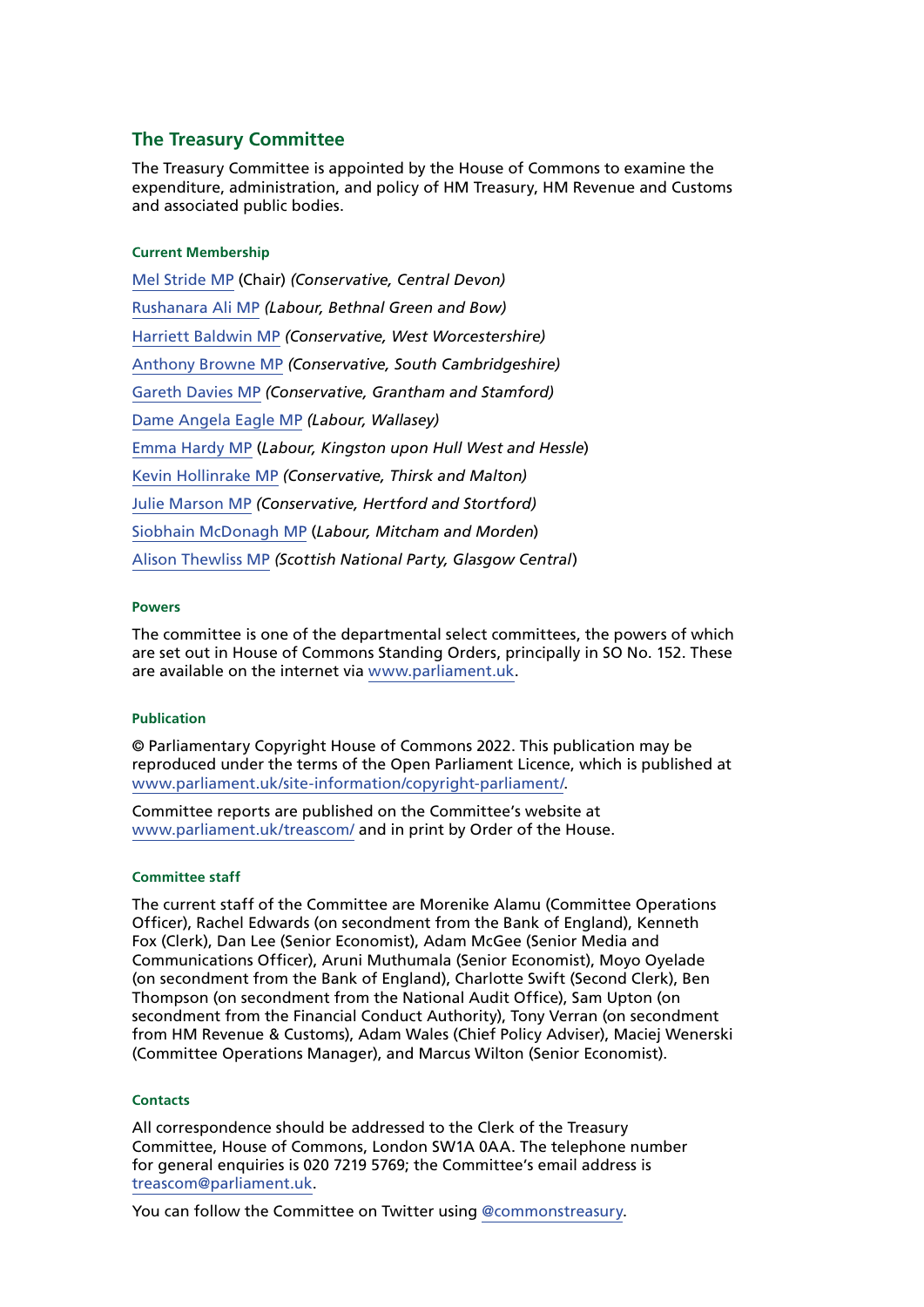## **Contents**

|              | <b>Summary</b>                                                                                                        | 3  |
|--------------|-----------------------------------------------------------------------------------------------------------------------|----|
| 1            | <b>Introduction</b>                                                                                                   | 6  |
| $\mathbf{2}$ | The growth in economic crime, and the Government's response                                                           | 8  |
|              | The growth in economic crime and fraud                                                                                | 8  |
|              | The size of the challenge, and the Government's Economic Crime Plan                                                   | 10 |
|              | Funding the fight against economic crime                                                                              | 15 |
|              | Effectiveness of law enforcement agencies                                                                             | 18 |
|              | An Economic Crime Bill                                                                                                | 21 |
| 3            | <b>Online economic crime</b>                                                                                          | 22 |
|              | Why online fraud is an issue                                                                                          | 22 |
|              | The Draft Online Safety Bill                                                                                          | 23 |
|              | <b>Financial advertising</b>                                                                                          | 25 |
|              | Compensation for victims of fraud by online companies                                                                 | 30 |
|              | Overall conclusions on self-regulation of online companies                                                            | 31 |
| 4            | <b>Authorised push payment fraud</b>                                                                                  | 33 |
|              | Unauthorised and authorised push payment fraud                                                                        | 33 |
|              | The Contingent Reimbursement Model Code                                                                               | 33 |
|              | <b>Confirmation of Payee</b>                                                                                          | 35 |
| 5            | <b>Anti-money laundering</b>                                                                                          | 37 |
|              | Scale of the problem                                                                                                  | 38 |
|              | The effectiveness of the SARs process                                                                                 | 38 |
|              | Supervision of professional bodies and the Office for Professional Body Anti-<br>Money Laundering Supervision (OPBAS) | 42 |
|              | HMRC as a supervisor                                                                                                  | 45 |
|              | <b>Financial Action Task Force</b>                                                                                    | 48 |
|              | The FCA's enforcement of AML and the NatWest prosecution                                                              | 49 |
|              | De-risking                                                                                                            | 50 |
| 6            | <b>Cryptoassets and economic crime</b>                                                                                | 53 |
|              | Background to cryptocurrencies and cryptoassets                                                                       | 53 |
|              | Cryptoassets and advertising                                                                                          | 54 |
|              | Regulation of cryptoassets for money laundering                                                                       | 55 |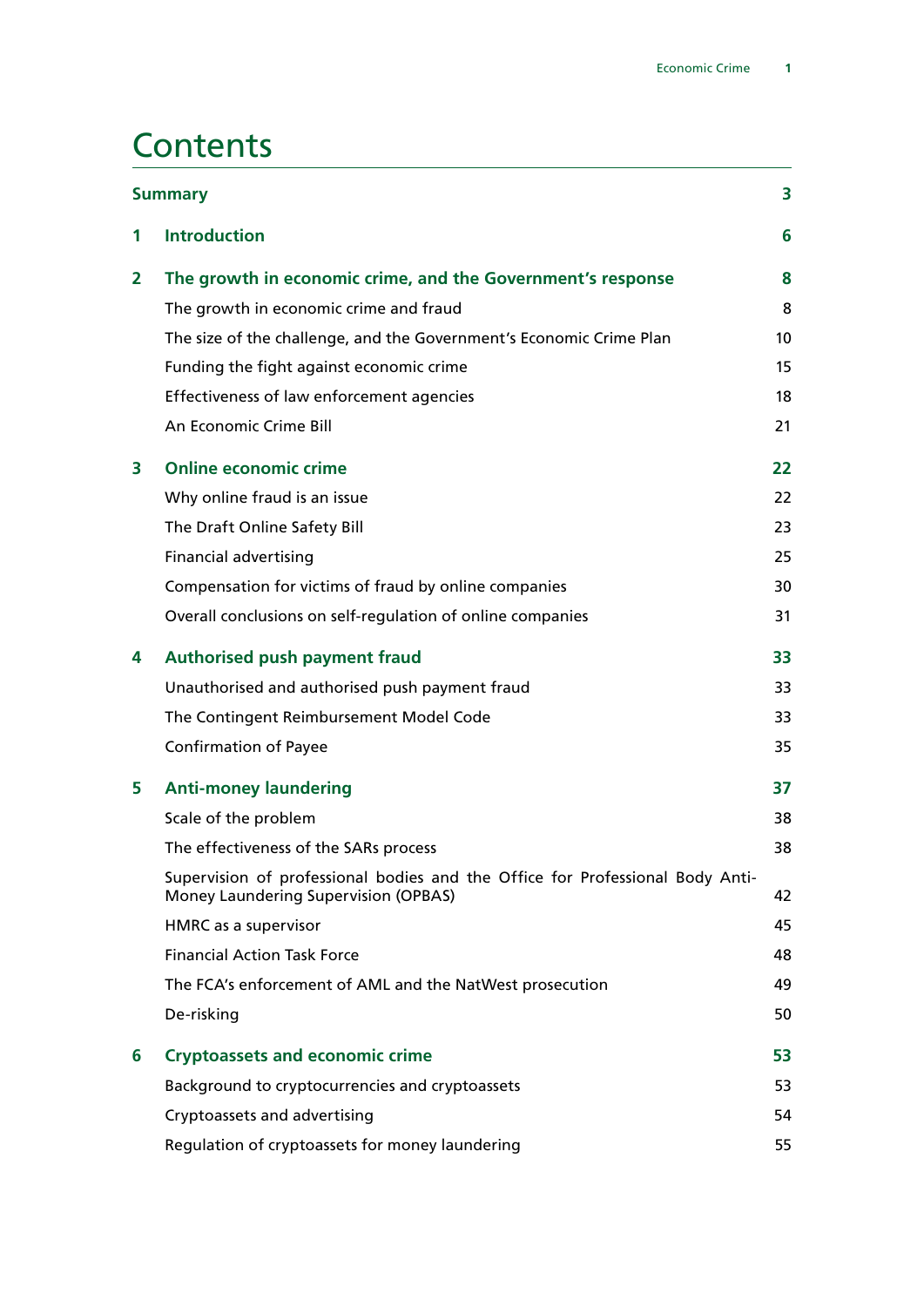| <b>Companies and economic crime</b><br>7                                    |                                                                                 | 58 |  |
|-----------------------------------------------------------------------------|---------------------------------------------------------------------------------|----|--|
|                                                                             | Companies and criminal liability                                                | 58 |  |
|                                                                             | Company registration and use of UK companies by economic criminals              | 59 |  |
|                                                                             | The cost of company formation and the funding of Companies House                | 64 |  |
|                                                                             | Beneficial ownership of property and the Registration of Overseas Entities Bill | 67 |  |
| <b>Annex</b>                                                                |                                                                                 |    |  |
| <b>Conclusions and recommendations</b>                                      |                                                                                 |    |  |
| <b>Formal minutes</b>                                                       |                                                                                 |    |  |
| <b>Witnesses</b>                                                            |                                                                                 |    |  |
|                                                                             | <b>Published written evidence</b>                                               |    |  |
| List of Reports from the Committee during the current Parliamentary Session |                                                                                 |    |  |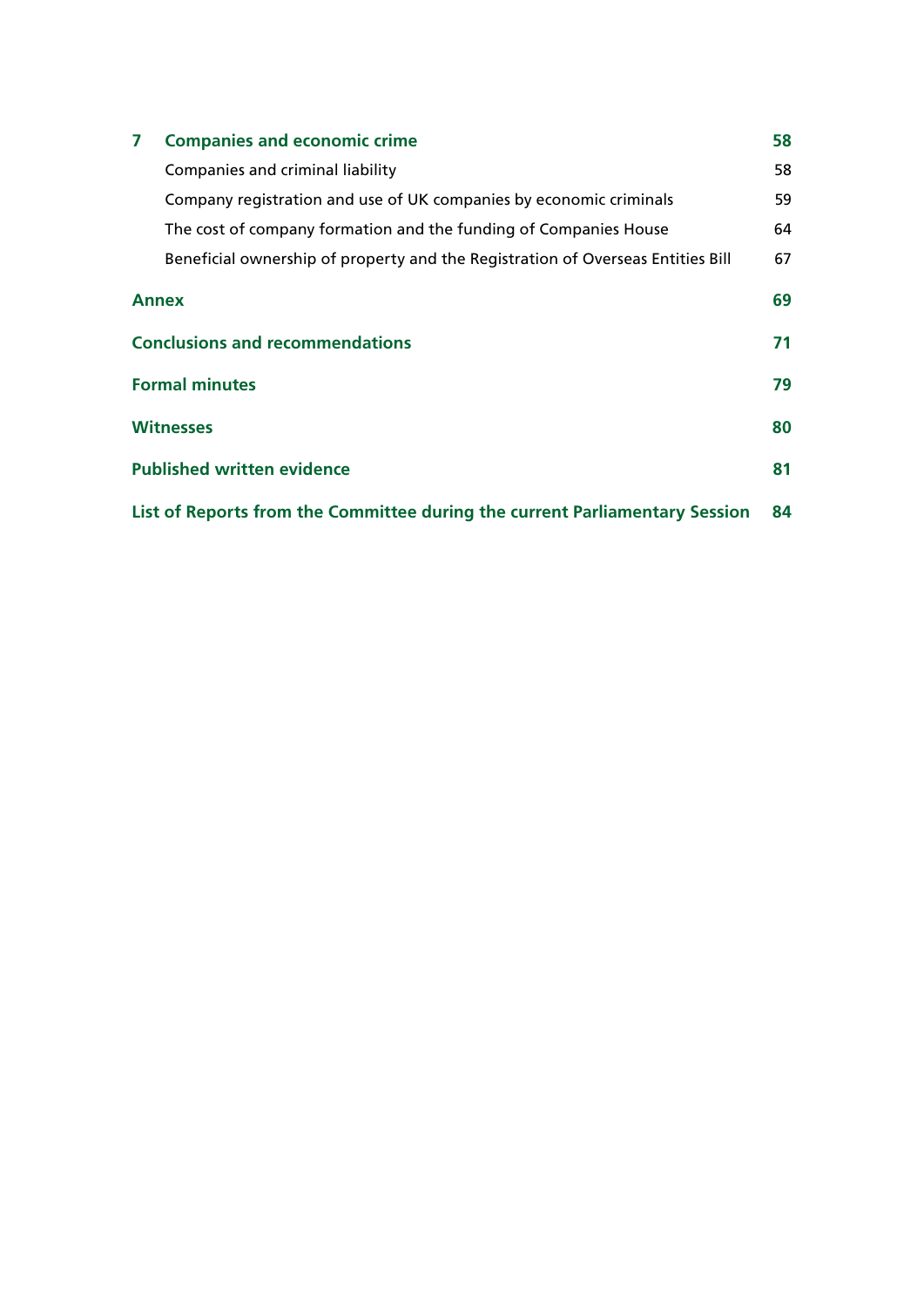## <span id="page-4-0"></span>Summary

Economic crime is a major and rapidly growing problem in the UK. This Report follows up on the two reports covering different aspects of Economic Crime published in 2019 by our predecessor Committee. It looks at the effectiveness of measures taken to address economic crime since 2019 and at the Government's Economic Crime Plan.

Since 2019, it appears that economic crime has not reduced but has instead continued on an upward trend. The Minister for Security and Borders at the Home Office told us that he was "not happy" with the progress that the Government had made in tackling economic crime. Nor are we. But we accept that a plan to co-ordinate this work, such as the existing Economic Crime Plan, is a sensible approach. The Economic Crime Plan is for the period 2019 to 2022, and this year there is an opportunity for the Government to review how well the Plan has operated, its strengths, and its failings. It should be adapted as necessary and renewed for a further three years. We expect that the Government will use the opportunity to push harder and act faster to reduce fraud and economic crime across a range of policy areas. The Government should consider whether policy responsibility should be centralised in a single Government department.

Economic crime seems not to be a priority for law enforcement. The number of agencies responsible for fighting economic crime and fraud is bewildering. Each of the enforcement agencies has other crime-fighting or regulatory objectives, and the Government needs to consider whether there should be a single law enforcement agency with clear responsibilities and objectives to fight economic crime. The Government must ensure that law enforcement agencies are appropriately resourced to tackle the scale of the problem.

We recommend that, in its response to this Report, the Government sets out the legislation which is being worked upon across Government and that is relevant to addressing economic crime, and provides an assessment of the measures that might be required to be brought in through an Economic Crime Bill, the timescales for this, and why it has chosen not to bring forward such a bill at this time.

We reiterate our strong belief that the Government should include measures to address fraud via online advertising in the Online Safety Bill, in the interests of preventing further harm to customers being offered fraudulent financial products. The Government should ensure that financial services advertising regulations apply also to online companies, and that the FCA has the necessary powers to effectively enforce the regulations. Online companies should not profit both from paid-for advertising for financial products and for warnings issued on their platforms by the FCA about those advertisements. We encourage all online companies to work constructively with Government agencies and the wider public sector to fight online scams and fraud. The Government should also ensure that regulators and law enforcement agencies have the powers they need to ensure that online companies provide them with information and comply with regulatory requirements.

The work of the Payment Systems Regulator (PSR) to improve the Contingent Reimbursement Model (CRM) Code is welcome. We recommend that the Government urgently legislates to give the Payment Systems Regulator (PSR) powers to make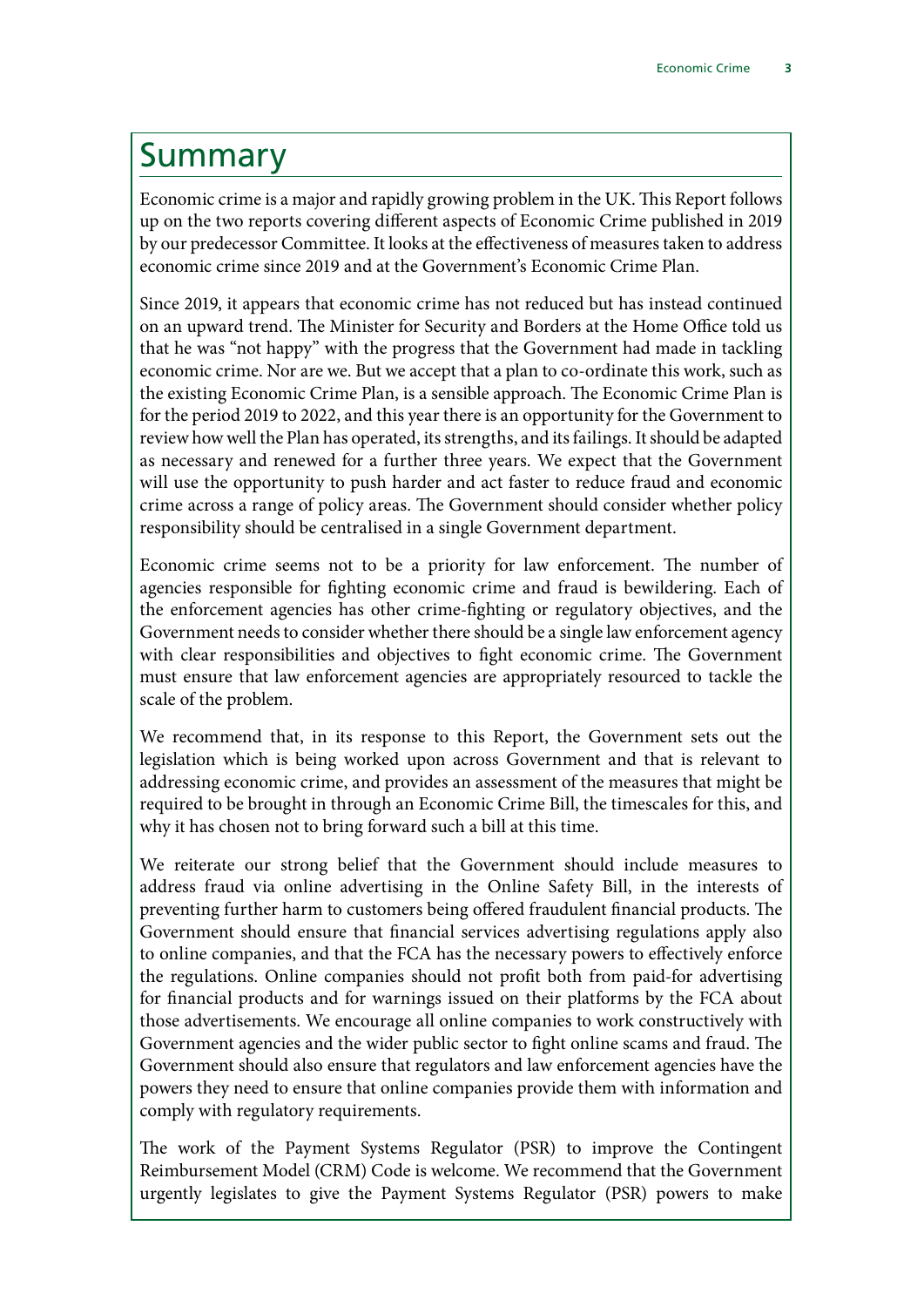reimbursement mandatory. Improving data-sharing between banks is one of the measures which the PSR is implementing as part of its reform of the CRM Code. The Treasury should be ready to bring forward any legislation which is needed to enable this, and the PSR should ensure that banks act quickly in putting in place the necessary changes.

The Suspicious Activity Reports (SARs) reform programme is likely to improve antimoney laundering systems and the ability of law enforcement agencies to handle large numbers of SARs quickly and effectively. It is, however, disappointing that the programme is not yet complete and that no timetable or target date for its completion has been published. A timeline showing when the milestones are expected to be met, and an annual progress report on the programme, should be provided to this Committee. The SARs reform programme can only deliver change if the Government ensures that the law enforcement agencies have the ongoing capacity and funding to tackle the criminal activity indicated by SARs.

Whilst the Office for Professional Body Anti-Money Laundering Supervision (OPBAS) has made good progress, it is disappointing that nearly four years after it was set up, it is still encountering poor performance from a large proportion of the professional bodies that it supervises. The forthcoming Government review of the regulatory and supervisory regime for anti-money laundering and counter-terrorist financing, expected to conclude by June 2022, needs to address the concerns we have heard in this inquiry about the limited forward steps in compliance that OPBAS has so far secured. We recommend that the review should not shy away from considering radical reforms, including a move away from the self-regulatory model and the creation of a new supervisory body, potentially independent of the FCA.

HMRC's self-assessment of its performance in supervising anti-money laundering (AML) is not truly independent, and we recommend that HMRC finds a way to give independent assurance about its AML performance. The Treasury's review of the regulatory and supervisory regime for anti-money laundering should also consider HMRC's role as a supervisor.

The new assertive approach by the FCA is welcome. The prosecution of NatWest is a major success. The level of the fine should be a deterrent to others. The question is whether this was an isolated case or whether more prosecutions of banks and financial institutions for money laundering will follow. While that would show effective enforcement, it would also signal that money laundering controls are not working as they should be within the institutions prosecuted.

We will continue to monitor the de-risking of customers by banks. We recommend that the FCA report annually on numbers of de-risking decisions and on progress to ensure that banks are not unfairly freezing bank accounts and de-risking customers.

We note the increasing risks around cryptoassets and economic crime. We welcome the announcement by the Treasury that the Government will legislate to bring advertising of cryptoassets advertising into line with that of other financial services and products, and that the FCA is strengthening financial promotion rules, including those for cryptoassets. The work being done by the Advertising Standards Authority to protect consumers from misleading advertisements for cryptoassets is also welcome. The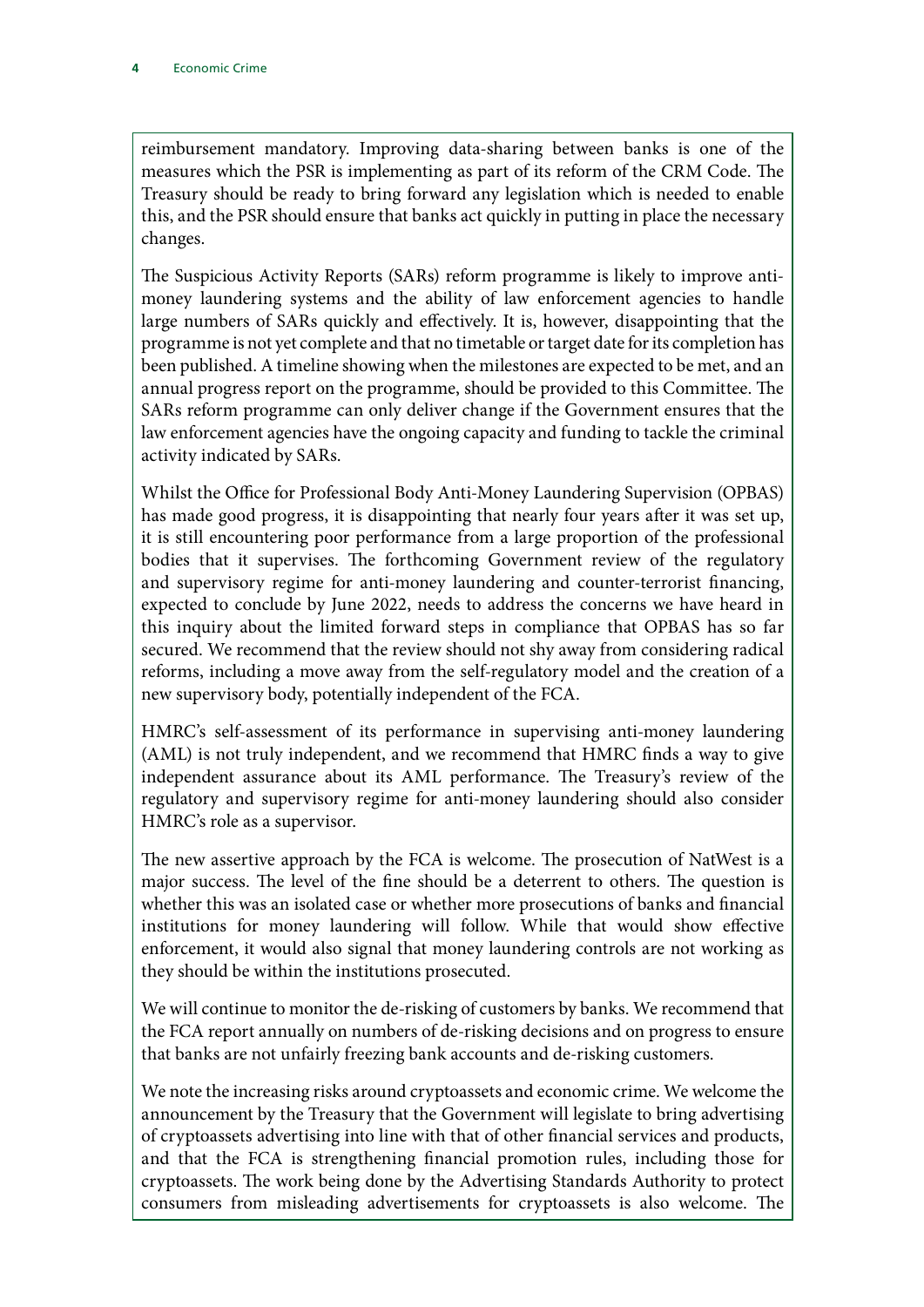Government should ensure that there is proper consumer protection regulation across the whole cryptoasset industry. Not all cryptoasset firms have been registered for antimoney laundering (AML) purposes. It is unacceptable that, having introduced AML regulations for cryptoasset firms in 2020, there are so many firms which have not yet been registered.

We are disappointed that the Government has not yet implemented reform of corporate criminal liability. The decision taken in 2020 to ask the Law Commission to review the law on corporate criminal liability is a sensible step, given the complexity of the law in this area, but it is likely to be years before any change in the law results.

Reform of Companies House is essential if UK companies are no longer to be used to launder money and conduct economic crime. We welcome the work being done by the Department for Business, Energy and Industrial Strategy and by Companies House to modernise the legal framework and operations of Companies House. However, the pace of change is slow. The problems with UK company structures were identified by the Government in 2014.

Waiting until the operational transformation of Companies House is complete risks further delay beyond 2025 if, as with many public sector change and IT projects, unexpected difficulties slow project delivery. Given the urgency of the problem, the Government should seek ways to implement as many reforms as possible sooner, before embedding a full transformation.

The low costs of company formation, and of other Companies House fees (such as filing fees), present little barrier to those who wish to set up large numbers of companies for dubious purposes. The Government should significantly increase the costs of company and Limited Liability Partnership incorporation (including Scottish Limited Partnerships) and should review other Companies House fees to bring them closer to international standards. A fee of £100 for company formation would not deter genuine entrepreneurs, and would raise significant additional funding for Companies House and for the fight against economic crime.

We are disappointed that the Registration of Overseas Entities Bill is still awaiting introduction, more than five years after it was promised, and after scrutiny by a Joint Committee. We urge the Government to include a Registration of Overseas Entities Bill in the Queen's Speech for the next Parliamentary session.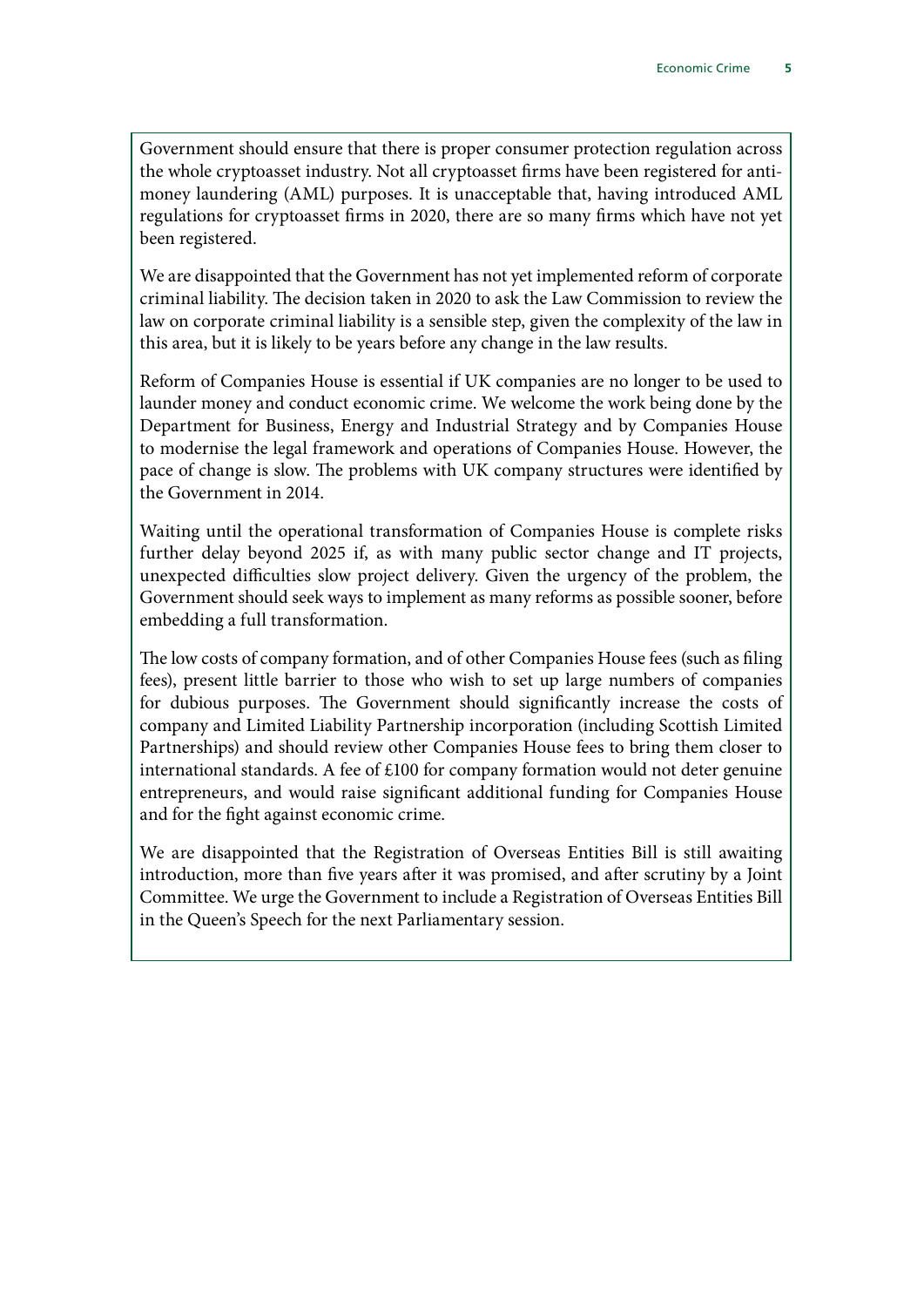## <span id="page-7-0"></span>**1** Introduction

1. The Committee opened an inquiry into Economic Crime on 23 October 2020. Our aim was to review what progress has been made in combatting economic crime since the former Committee's inquiry on the subject in the previous Parliament. The previous inquiry was opened on 29 March 2018 and led to two reports: *Economic Crime – Antimoney laundering supervision and sanctions implementation*, published on 8 March 2019,<sup>1</sup> and *Economic Crime: Consumer View*, published on 1 November 2019.<sup>2</sup> The Government responses were published in two special reports.<sup>3</sup>

2. Several Government departments are involved in Government policy on fighting economic crime, including HM Treasury, the Home Office, the Ministry of Justice, the Department for Business, Energy and Industrial Strategy, and Her Majesty's Revenue and Customs (HMRC). Since the previous inquiry ended in 2019, the Government has introduced its Economic Crime Plan;<sup>4</sup> has taken steps to set in statute a new Economic Crime Levy to raise money from the sector regulated for money laundering, to improve funding for anti-money laundering efforts; and has published a Draft Online Safety Bill with economic crime elements.<sup>5</sup>

- 3. A wide range of other steps have been taken:
	- Anti-money laundering regulation has been extended to cryptoasset firms by regulation,<sup>6</sup> and to electronic money institutions, payment institutions and deposit-taking businesses by the Financial Services Act 2021;<sup>7</sup>
	- Rules around trusts registering with HMRC's Trust Registration Service were tightened up by the Money Laundering and Terrorist Financing (Amendment) (EU Exit) Regulations 2020;<sup>8</sup>
	- The Financial Conduct Authority claims to have implemented a more assertive regulatory policy;<sup>9</sup>
	- HMRC has improved its anti-money laundering supervision work;
	- The Payment Systems Regulator has consulted on mandating a new fraud compensation scheme for banks;

<sup>1</sup> Treasury Committee, Twenty-Seventh Report of Session 2017–19, [Economic Crime - Anti-money laundering](https://publications.parliament.uk/pa/cm201719/cmselect/cmtreasy/2010/2010.pdf)  [supervision and sanctions implementation](https://publications.parliament.uk/pa/cm201719/cmselect/cmtreasy/2010/2010.pdf), 8 March 2019, HC 2010

<sup>2</sup> Treasury Committee, Third Report of Session 2019, [Economic Crime - Consumer View](https://publications.parliament.uk/pa/cm201919/cmselect/cmtreasy/246/246.pdf), 1 November 2019, HC 248

<sup>3</sup> Treasury Committee, Eleventh Special Report of Session 2017–19, [Government Response to the Committee's](https://publications.parliament.uk/pa/cm201719/cmselect/cmtreasy/2187/2187.pdf)  [Twenty-Eighth Report: Economic Crime—Anti-money laundering supervision and sanctions implementation,](https://publications.parliament.uk/pa/cm201719/cmselect/cmtreasy/2187/2187.pdf) HC 2187, 7 May 2019 and Treasury Committee, Second Special Report of Session 2019–21, [Economic Crime:](https://committees.parliament.uk/publications/316/documents/1303/default/)  [Consumer View: Government and Regulators' Responses to Committee's Third Report of Session 2019](https://committees.parliament.uk/publications/316/documents/1303/default/), HC 91, 13 March 2020

<sup>4</sup> HM Government and UK Finance, [Economic Crime Plan 2019–22,](https://assets.publishing.service.gov.uk/government/uploads/system/uploads/attachment_data/file/816215/2019-22_Economic_Crime_Plan.pdf) July 2019

<sup>5</sup> Department for Digital, Culture, Media and Sport and Home Office, [Landmark laws to keep children safe, stop](https://www.gov.uk/government/news/landmark-laws-to-keep-children-safe-stop-racial-hate-and-protect-democracy-online-published)  [racial hate and protect democracy online published,](https://www.gov.uk/government/news/landmark-laws-to-keep-children-safe-stop-racial-hate-and-protect-democracy-online-published) 12 May2021 [Extracted 29 December 2021]

<sup>6</sup> The Money Laundering and Terrorist Financing (Amendment) Regulations 2019, [\(SI 2019/1511](https://www.legislation.gov.uk/uksi/2019/1511/regulation/4/made)). This was a recommendation of the former Committee report, see Treasury Committee, Twenty-Second report of Session 2017–19, Crypto Assets*,* [HC 910,](https://publications.parliament.uk/pa/cm201719/cmselect/cmtreasy/910/910.pdf) para 90- 106

<sup>7</sup> Financial Services Act 2021, [section 32](https://www.legislation.gov.uk/ukpga/2021/22/section/32)

<sup>8</sup> The Money Laundering and Terrorist Financing (Amendment) (EU Exit) Regulations 2020 ([SI 2020/991](https://www.legislation.gov.uk/uksi/2020/991/pdfs/uksi_20200991_en.pdf))

<sup>9</sup> Financial Conduct Authority, [Business Plan 2021/22,](https://www.fca.org.uk/publication/business-plans/business-plan-2021-22.pdf) page 4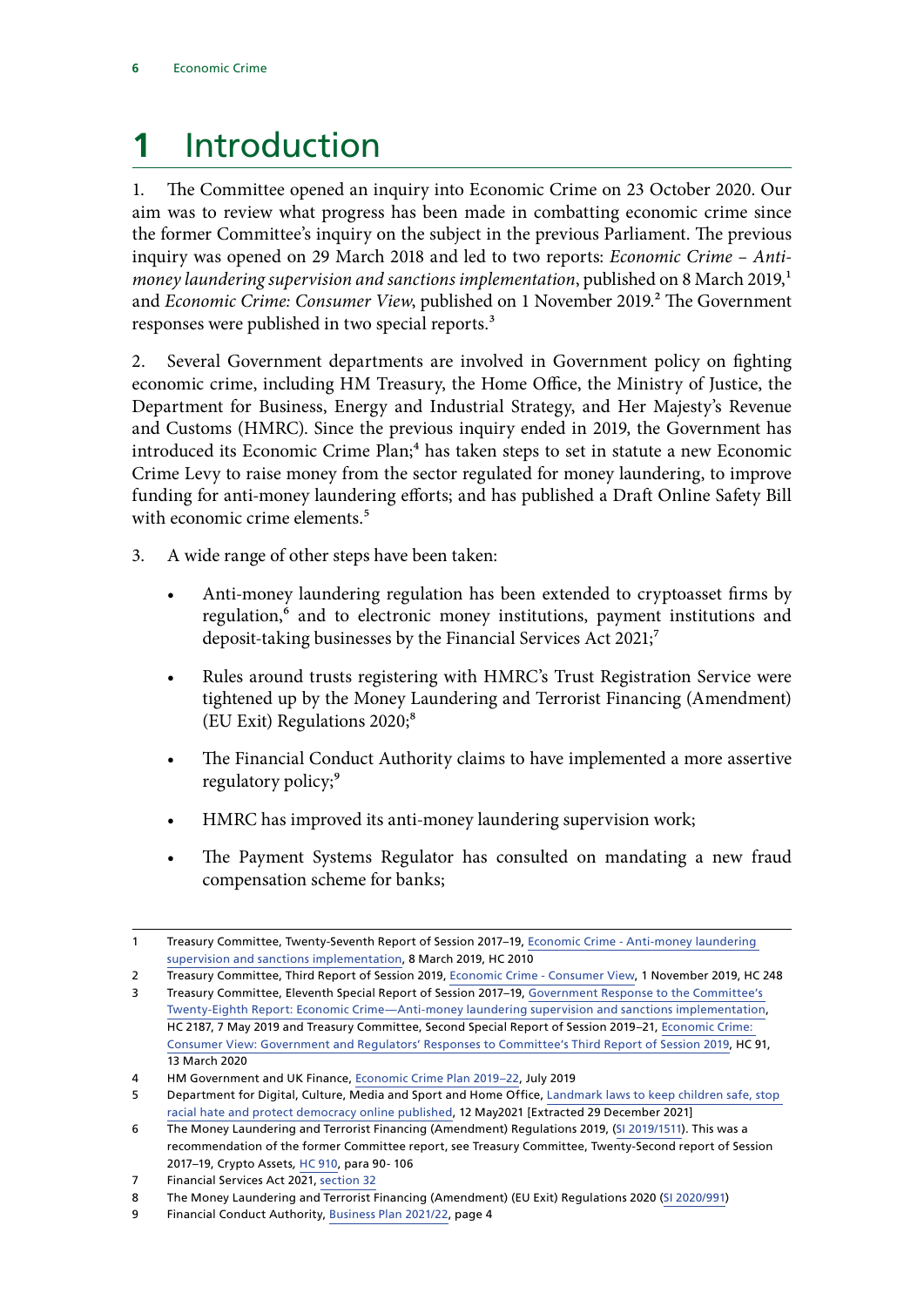- The Home Office has progressed its programme for reform of Suspicious Activity reports (SARs):
- The Law Commission has begun a review of corporate criminal liability; and
- The Department for Business, Energy and Industrial Strategy (BEIS) has consulted on Companies House reform.

These activities are considered in more detail in this report.

- 4. The inquiry which underlies this report had two major strands:
	- The development and effectiveness of anti-money laundering systems, and
	- How consumers are affected by economic crime.

Terms of reference for the inquiry are on the Committee's [webpages.](https://committees.parliament.uk/call-for-evidence/282/)

5. Chapter 2 examines the scale of economic crime and the Government's Economic Crime Plan, which was launched in July 2019.

6. Chapter 3 deals with the problem of online platforms being used to promote fraud and what is being done about it.

7. Chapter 4 examines the problem of "authorised push payment fraud" and what the Payment Systems Regulator, amongst others, is doing about it.

8. Chapter 5 looks at money laundering and at anti-money laundering regulations.

9. Chapter 6 examines the fraud and economic crime issues that have arisen from the growth in cryptocurrency and cryptoassets.

10. Chapter 7 sets out how companies may be used as a vehicle for economic crime, and the steps that might be taken to reform Companies House and its operations to help tackle economic crime.

11. We hope that this Report helps the Government, regulators and law enforcement agencies make progress in tackling economic crime and thereby reducing the harm it causes. The report is informed by written submissions from a wide range of individuals, businesses and third sector organisations, most of whom highlighted concerns with the continuing growth in fraud and economic crime. 19 witnesses, including key regulators and John Glen MP, Economic Secretary to the Treasury, and the Rt Hon. Damian Hinds MP, Minister for Security and Borders, Home Office, gave evidence over the course of five oral evidence sessions. We thank all the witnesses for their time and expert comment, and we are grateful to everyone who submitted written evidence. Both the oral evidence and the published written evidence is available on the Committee's [webpages](https://committees.parliament.uk/work/726/economic-crime/publications/written-evidence/).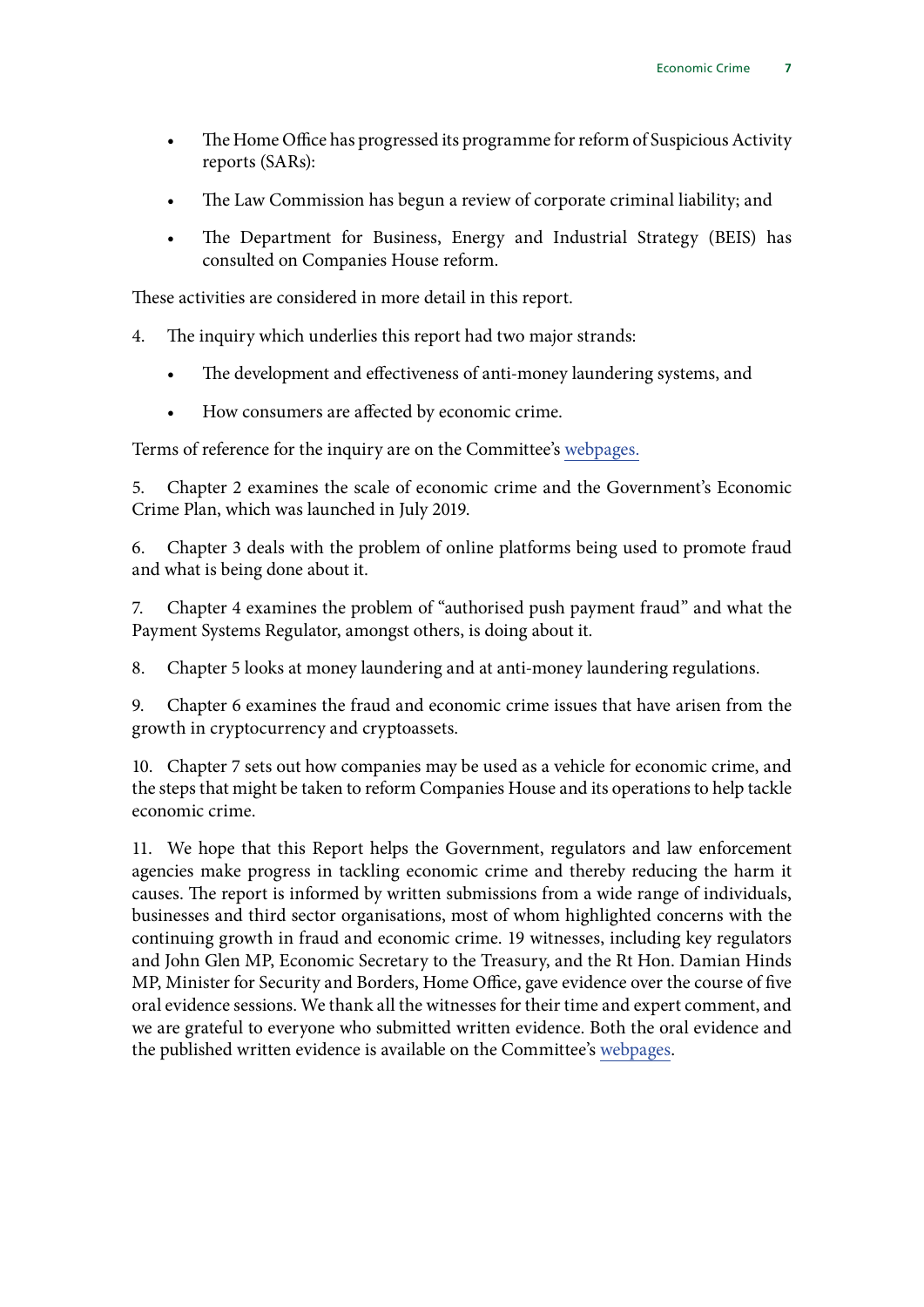## <span id="page-9-0"></span>**2** The growth in economic crime, and the Government's response

### **The growth in economic crime and fraud**

12. Economic crime is a broad term used to cover all types of financial crime. The National Economic Crime Centre, part of the National Crime Agency, states that it encompasses fraud, money laundering, counterfeit currency, bribery and corruption.<sup>10</sup> Economic crime, including fraud, is a growing problem. The Government's Economic Crime Plan stated in July 2019 that "all assessments within the public and private sectors indicate that the scale of the economic crime threat continues to grow".11 Since then, fraud has continued its upward trend. The Crime Survey for England and Wales<sup>12</sup> shows that for the year ending June 2021, compared to the year ending June 2019, the level of crime overall was 12% higher, driven by a 43% increase in fraud and computer misuse. Fraud itself was up by 32%. The increase in fraud and computer misuse more than offset reductions in other types of crime. Fraud and computer misuse is now greater than all other types of crime put together, according to ONS research.<sup>13</sup>

13. The National Crime Agency says that money laundering (covered in Chapter 5) threatens national security and prosperity.<sup>14</sup>

14. The Office for National Statistics (ONS) also reported in November 2021 that Action Fraud (the public-facing national fraud and cybercrime reporting centre) reported a 36% rise in fraud offences (to 424,397 offences) for the year ending June 2021, compared with the year ending June 2020. The data showed a 34% increase in "online shopping and auctions" fraud in the latest year (from 70,761 to 94,795 offences) and a 51% increase in "financial investment fraud" (from  $14,685$  to  $22,200$  offences).<sup>15</sup>

15. The schemes to support businesses during the pandemic were subject to very substantial levels of fraud. The Department for Business, Energy & Industrial Strategy estimates that the value of fraudulent loans under the Bounce Back Loan Scheme, as at 31 March 2021, was £4.9 billion.<sup>16</sup> In November 2021, HMRC's estimate of the amount lost to fraud and error in each of the schemes which it administered during 2020 and 2021 was 8.7% of payments made under the Coronavirus Job Retention Scheme, 2.5% of payments under the Self Employed Income Support Scheme phases 1–3 and 8.5% of payments under the Eat Out to Help Out scheme, equating to £5.8 billion overall.<sup>17</sup> In 2020-21, HMRC recovered £536 million of overclaimed grants, and an HMRC taxpayer protection taskforce is expected to recover between £800 million and £1 billion from fraudulent or incorrect payments during 2021–22 and 2022–23.18

<sup>10</sup> National Crime Agency ['Economic Crime Threats'](https://www.nationalcrimeagency.gov.uk/what-we-do/national-economic-crime-centre) [extracted 12 January 2022].

<sup>11</sup> HM Government and UK Finance, [Economic Crime Plan 2019–22,](https://assets.publishing.service.gov.uk/government/uploads/system/uploads/attachment_data/file/816215/2019-22_Economic_Crime_Plan.pdf) July 2019, para.15

<sup>12</sup> The Crime Survey for England and Wales is the source for the Office for National Statistics, [Crime in England and](https://www.ons.gov.uk/peoplepopulationandcommunity/crimeandjustice/bulletins/crimeinenglandandwales/latest)  [Wales: year ending June 2021](https://www.ons.gov.uk/peoplepopulationandcommunity/crimeandjustice/bulletins/crimeinenglandandwales/latest) (4 November 2021)

<sup>13</sup> Office for National Statistics, [Crime in England and Wales: year ending June 2021](https://www.ons.gov.uk/peoplepopulationandcommunity/crimeandjustice/bulletins/crimeinenglandandwales/yearendingjune2021/pdf) (4 November 2021), page 2

<sup>14</sup> National Crime Agency, [Money laundering and illicit finance](https://nationalcrimeagency.gov.uk/what-we-do/crime-threats/money-laundering-and-illicit-finance) [extracted 12 January 2022]

<sup>15</sup> Ibid page 23

<sup>16</sup> Report by the Comptroller and Auditor General, ["The Bounce Back Loan Scheme: an update](https://www.nao.org.uk/wp-content/uploads/2021/12/The-Bounce-Back-Loan-Scheme-an-update.pdf)", HC 861 (2021–22), 3 December 2021, p.4

<sup>17</sup> [Our approach to error and fraud in the COVID-19 support schemes - GOV.UK \(www.gov.uk\)](https://www.gov.uk/government/publications/measuring-error-and-fraud-in-the-covid-19-schemes/our-approach-to-error-and-fraud-in-the-covid-19-support-schemes)

<sup>18</sup> Lord Agnew responding to an Urgent Question, HL Deb 24 January 2022, col 19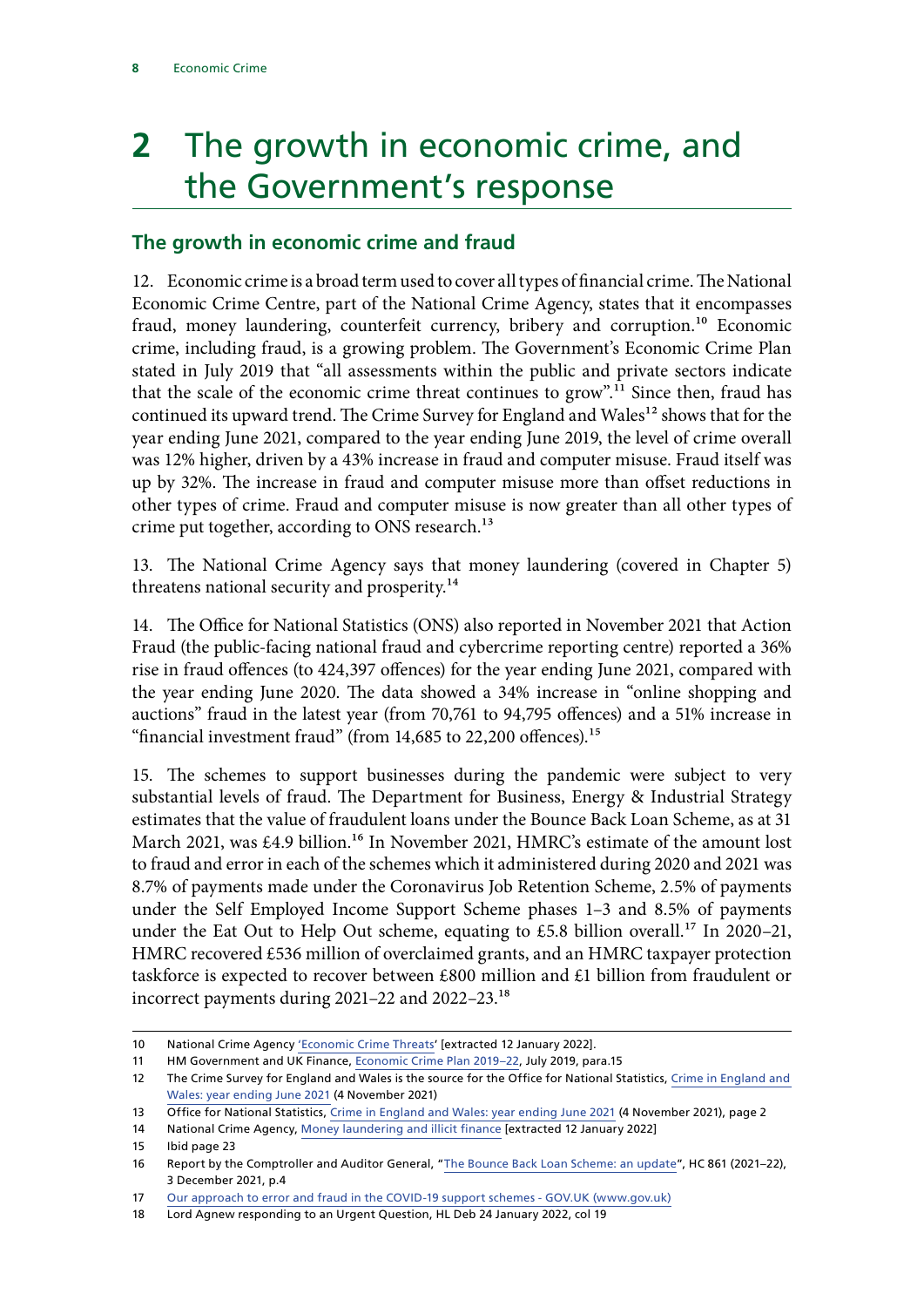16. On 24 January, shortly before this Report was finalised, Lord Agnew, the joint Treasury and Cabinet Office Minister for Efficiency and Transformation, resigned. In an article in the Financial Times on 25 January, he was sharply critical of failure by the Government to address fraud:

> Fraud in Government is rampant. Public estimates sit at just under £30 billion. There is a complete lack of focus on the cost to society or indeed the taxpayer.

He was particularly concerned by losses to fraud under the Bounce Bank Loan Scheme:

The government machine has failed spectacularly both in the business department in its weak oversight of the British Business Bank and in the Treasury for allowing such dysfunctionality to continue on such a colossal scale.<sup>19</sup>

17. Fraud in coronavirus support schemes has not been a focus of this inquiry, although it is a subject which we have addressed regularly<sup>20</sup> and to which we expect to return. We also note the work of other committees and of the National Audit Office in this field.<sup>21</sup>

18. A more detailed picture of fraud is provided by UK Finance in their publication *Fraud, The Facts 2021*<sup>22</sup> That report shows that particular types of fraud have been driving up the overall volumes and value of fraud, for example advanced fee scams (up 32% in volume and 34% in value), romance scams<sup>23</sup> (up 38% in volumes and 17% in value), investment scams (up 32% in volume and 42% in value), and impersonation scams (up 94% in volume and 15% in value). The statistics for Authorised Push Payment Fraud (see Chapter 4) show that it is up 71% by value in the first half of 2021 when compared to the first half of 2020.

19. Graeme Biggar, Director-General at the National Economic Crime Centre, National Crime Agency, told us:

> We have a serious problem with fraud in this country; it has been growing steadily. That has largely mimicked the rise of the internet in the UK, which has allowed more and more crime to take place. In the UK, we do not place the highest priority on fraud across law enforcement and policing. As you said, in the Crime Survey in England and Wales, it accounted for about a third of the crime that is reported. It is a lot less in actual reports that actually get to the police—about 12% … Only about 1% or less of police resources and personnel are devoted to fraud. There are fewer police than you would expect looking at that.<sup>24</sup>

<sup>19</sup> [Fraud is rampant—and no one in government is paying attention, Financial Times](https://www.ft.com/content/e7973f2e-32c2-4cab-9b12-13add89f8891) 25 January 2022

<sup>20</sup> See for example [oral evidence given by HMRC](https://committees.parliament.uk/oralevidence/1353/pdf/) on the HMRC Annual Report and Accounts, 7 December 2020, and oral evidence given by the National Audit Office on the Economic Impact of Coronavirus, 18 April 2021

<sup>21</sup> See for example Report by the Comptroller and Auditor General, "[The Bounce Back Loan Scheme: an update"](https://www.nao.org.uk/wp-content/uploads/2021/12/The-Bounce-Back-Loan-Scheme-an-update.pdf), HC 861 (2021–22), 3 December 2021; [Fraud and Error,](https://committees.parliament.uk/publications/6469/documents/70574/default/) Ninth Report from the Committee of Public Accounts, HC 253, Session 2021–22

<sup>22</sup> UK Finance, [Fraud the Facts](https://www.ukfinance.org.uk/system/files/Fraud%20The%20Facts%202021-%20FINAL.pdf) 2021.

<sup>23</sup> A "romance scam" is where fraudsters create fake accounts on dating sites and develop relationships with victims. Once victims are emotionally invested, fraudsters pretend to be in urgent need of money and request assistance.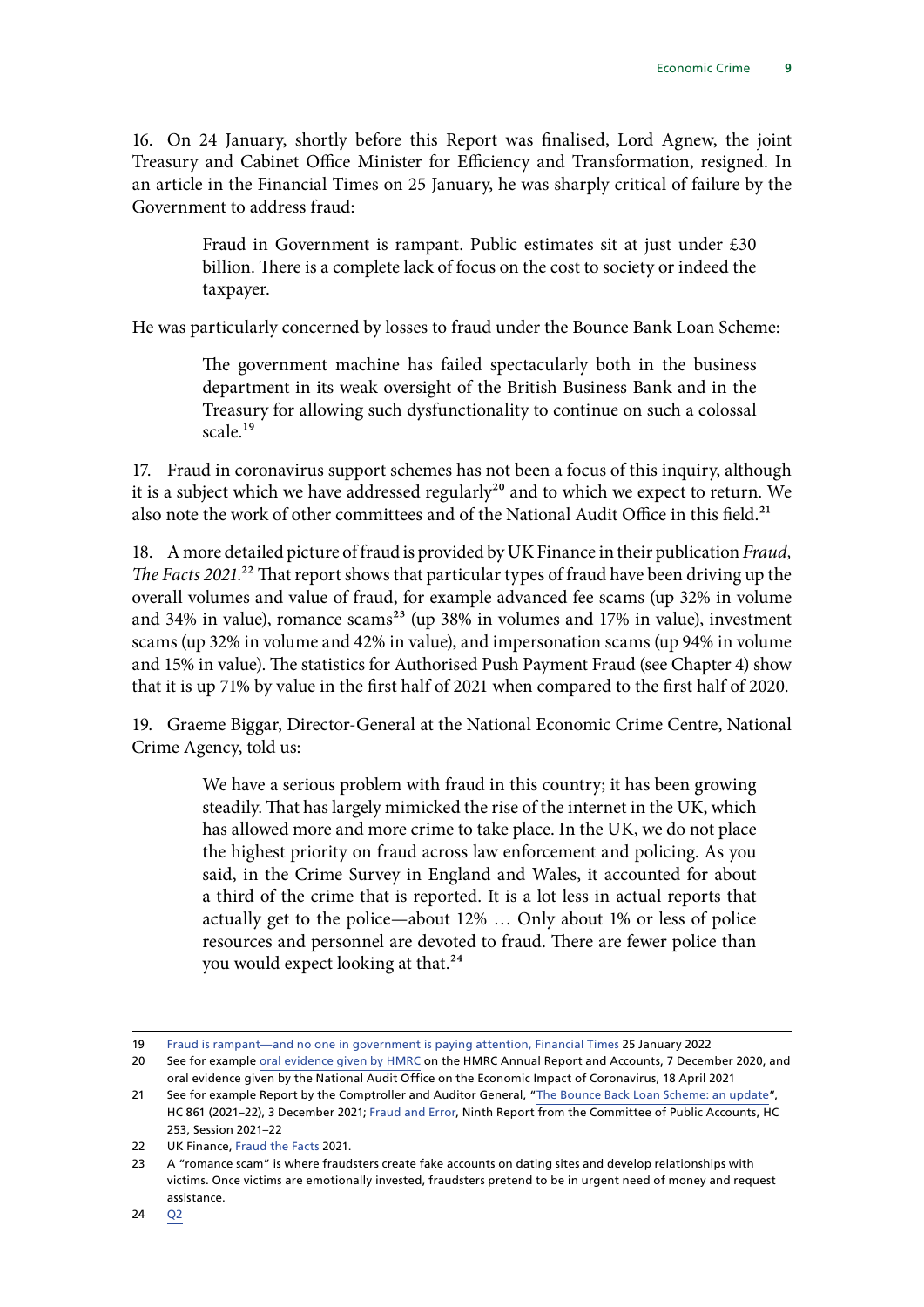### <span id="page-11-0"></span>**The size of the challenge, and the Government's Economic Crime Plan**

20. Economic crime presents a major challenge for Government. The Government's approach to the problem has different Government departments working on policy relevant to their departmental responsibilities, with additional policy work carried out by regulators and agencies, and partnerships with private sector bodies (see Figure 1 below). This work has been brought together to form a cross-Government Economic Crime Plan, which was published in collaboration with UK Finance.<sup>25</sup>





Source: HM Treasury<sup>26</sup>

21. The Economic Crime Plan 2019 to  $2022^{27}$  was published on 12 July 2019. This plan builds on previous cross-Government plans of a similar kind, such as the UK Anti-Corruption Plan  $(2014)$ ,<sup>28</sup> the UK's Anti-Money Laundering and Counter-Terrorist Financing Action Plan  $(2016)$ ,<sup>29</sup> the UK Anti-Corruption Strategy  $(2017)$ ,<sup>30</sup> and the Serious and Organised Crime Strategy (2018).<sup>31</sup>

22. The Government told us in its response to the previous Committee's March 2019 report that the Economic Crime Plan:

<sup>25</sup> UK Finance is the collective voice for the banking and finance industry. See UK Finance, '[About Us'](https://www.ukfinance.org.uk/about-us), [Extracted 4 January 2022]

<sup>26</sup> HM Treasury [\(ECC0100](https://committees.parliament.uk/writtenevidence/42174/pdf/))

<sup>27</sup> HM Government and UK Finance, [Economic Crime Plan 2019–22,](https://assets.publishing.service.gov.uk/government/uploads/system/uploads/attachment_data/file/816215/2019-22_Economic_Crime_Plan.pdf) July 2019

<sup>28</sup> UK Government, [UK Anti-Corruption Plan](https://assets.publishing.service.gov.uk/government/uploads/system/uploads/attachment_data/file/388894/UKantiCorruptionPlan.pdf), December 2014

<sup>29</sup> HM Treasury and Home Office, [Action Plan for Anti-Money Laundering and Counter-Terrorist Finance](https://assets.publishing.service.gov.uk/government/uploads/system/uploads/attachment_data/file/517992/6-2118-Action_Plan_for_Anti-Money_Laundering__web_.pdf), 21 April 2016

<sup>30</sup> Department for International Development and the Home Office, [UK Anti-Corruption Strategy 2017-](https://assets.publishing.service.gov.uk/government/uploads/system/uploads/attachment_data/file/667221/6_3323_Anti-Corruption_Strategy_WEB.pdf)  [2022,](https://assets.publishing.service.gov.uk/government/uploads/system/uploads/attachment_data/file/667221/6_3323_Anti-Corruption_Strategy_WEB.pdf)December 2017

<sup>31</sup> Home Office, Serious and Organised Crime Strategy 2018, [Cm 9781,](https://assets.publishing.service.gov.uk/government/uploads/system/uploads/attachment_data/file/752850/SOC-2018-web.pdf) November 2018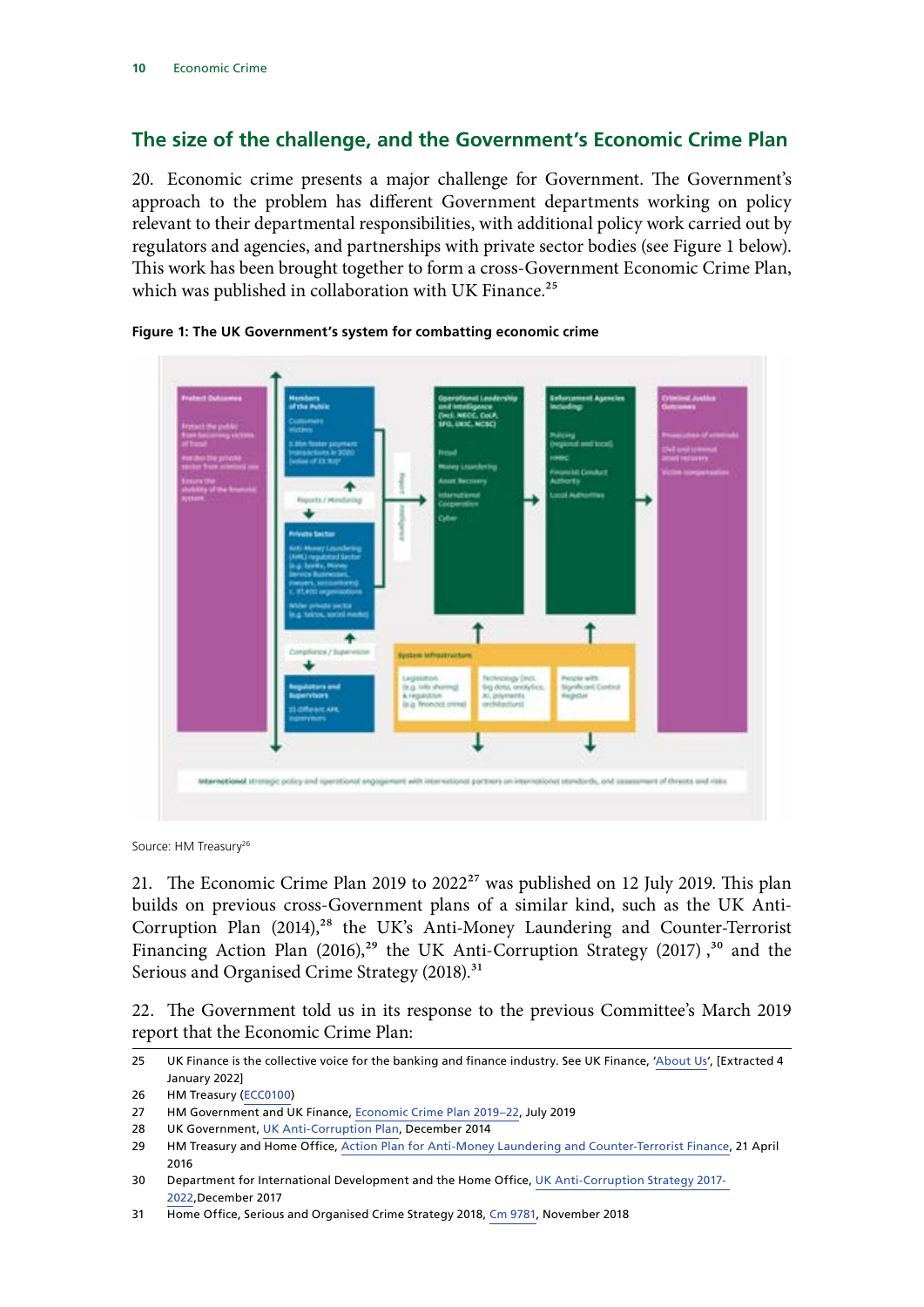… will respond to the Financial Action Taskforce's recommendations as well as those put forward by the Committee. This will be the first major output under the direction of the new Economic Crime Strategic Board. The Board, which is co-chaired by the Chancellor and the Home Secretary, is driving the public and private sector response to economic crime, by setting strategic priorities, ensuring resources are allocated to address capabilities and to scrutinise overall performance against the economic crime threat.<sup>32</sup>

- 23. The Economic Crime Plan has the following seven strategic priorities:
	- Develop a better understanding of the threat posed by economic crime and our performance in combatting economic crime
	- Pursue better sharing and usage of information to combat economic crime within and between the public and private sectors across all participants
	- Ensure the powers, procedures and tools of law enforcement, the justice system and the private sector are as effective as possible
	- Strengthen the capabilities of law enforcement, the justice system and private sector to detect, deter and disrupt economic crime
	- Build greater resilience to economic crime by enhancing the management of economic crime risk in the private sector and the risk-based approach to supervision
	- Improve our systems for transparency of ownership of legal entities and legal arrangements
	- Deliver an ambitious international strategy to enhance security, prosperity and the UK's global influence.<sup>33</sup>

These are then broken down into 52 specific actions.

24. The plan is overseen by a Ministerial level public-private board, the Economic Crime Strategic Board. The following chart shows how governance of economic crime works:

<sup>32</sup> Treasury Committee, Eleventh Special Report of Session 2017–19, [Government Response to the Committee's](https://publications.parliament.uk/pa/cm201719/cmselect/cmtreasy/2187/2187.pdf)  [Twenty-Eighth Report: Economic Crime—Anti-money laundering supervision and sanctions implementation,](https://publications.parliament.uk/pa/cm201719/cmselect/cmtreasy/2187/2187.pdf) page 4

<sup>33</sup> HM Government and UK Finance, [Economic Crime Plan 2019–22,](https://assets.publishing.service.gov.uk/government/uploads/system/uploads/attachment_data/file/816215/2019-22_Economic_Crime_Plan.pdf) July 2019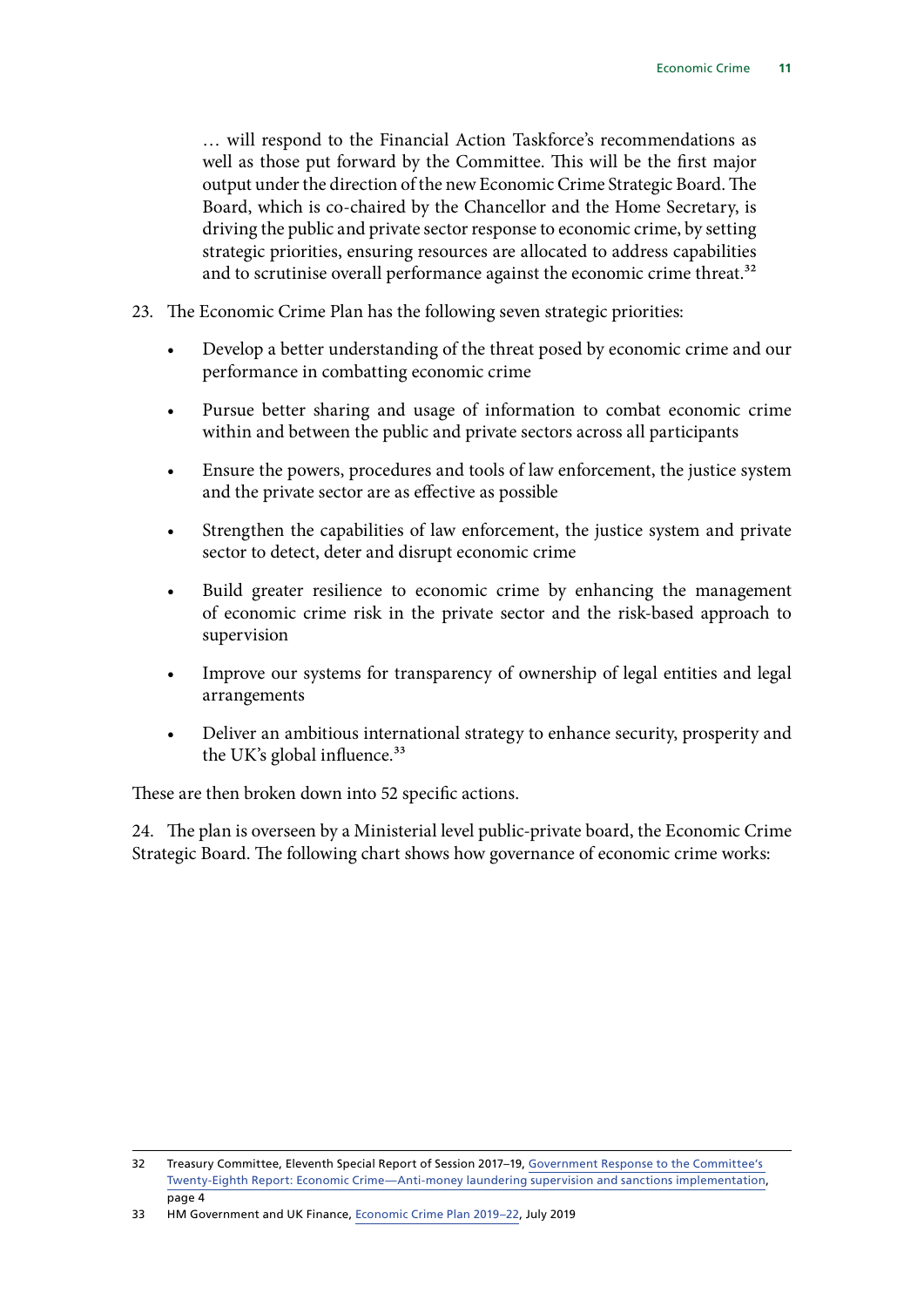#### **Figure 2: Economic Crime governance**



#### **Economic Crime Plan governance**

HS: Home Secretary, CX: Chancellor of the Exchequer, HO: Home Office, HMT: HM Treasury, UKF MD: UK Finance managing director, DD: Deputy Director.

Source: HM Treasury<sup>34</sup>

25. The Strategic Board appears to have met three times only, twice in 2019<sup>35</sup> and then on 17 February 2021.<sup>36</sup> It has not met since. We asked the Rt Hon. Damian Hinds MP, Minister of State at the Home Office and Security Minister, whether the infrequency of Board meetings implied that the Government was not prioritising the Plan and the growth in fraud. He said:

> That would be an erroneous interpretation of life. We have different levels of entity and board. The Joint Fraud Taskforce meets in the interim. We also have a set-up that meets more regularly, and it does the delivery—whatever the big strategic objectives are, it makes sure that it is actually happening from month to month. In fact, we are meeting, discussing, reviewing and tracking progress very regularly".37

26. Mr Hinds also commented on the overall progress with the 52 actions in the plan. He said that: "34 out of 52 are completed, and 18 others are well under way."38

27. Some witnesses thought that the Government had made progress with the Economic Crime Plan. David Clarke, Chair of the Fraud Advisory Panel, told us on 8 July 2021 that "The Plan is a welcome step. It was good to see it coming in. The concern we have

<sup>34</sup> HM Treasury [\(ECC0101\)](https://committees.parliament.uk/writtenevidence/42218/pdf/)

<sup>35</sup> The Board met on 14 January 2019, HM Treasury and Home Office [Economic Crime Strategic Board January 2019](https://www.gov.uk/government/publications/economic-crime-strategic-board-minutes-and-agenda-january-2019/economic-crime-strategic-board-january-2019-agenda-and-minutes)  [agenda and minutes](https://www.gov.uk/government/publications/economic-crime-strategic-board-minutes-and-agenda-january-2019/economic-crime-strategic-board-january-2019-agenda-and-minutes), and on 10 July 2019: [Economic Crime Strategic Board minutes and agenda: July 2019](https://www.gov.uk/government/publications/economic-crime-strategic-board-minutes-and-agenda-july-2019)

<sup>36</sup> HM Treasury and Home Office [Economic Crime Strategic Board 17 February 2021 agenda and minutes,](https://www.gov.uk/government/publications/economic-crime-strategic-board-minutes-and-agenda-17-february-2021/economic-crime-strategic-board-17-february-2021-agenda-and-minutes)

<sup>37</sup> O512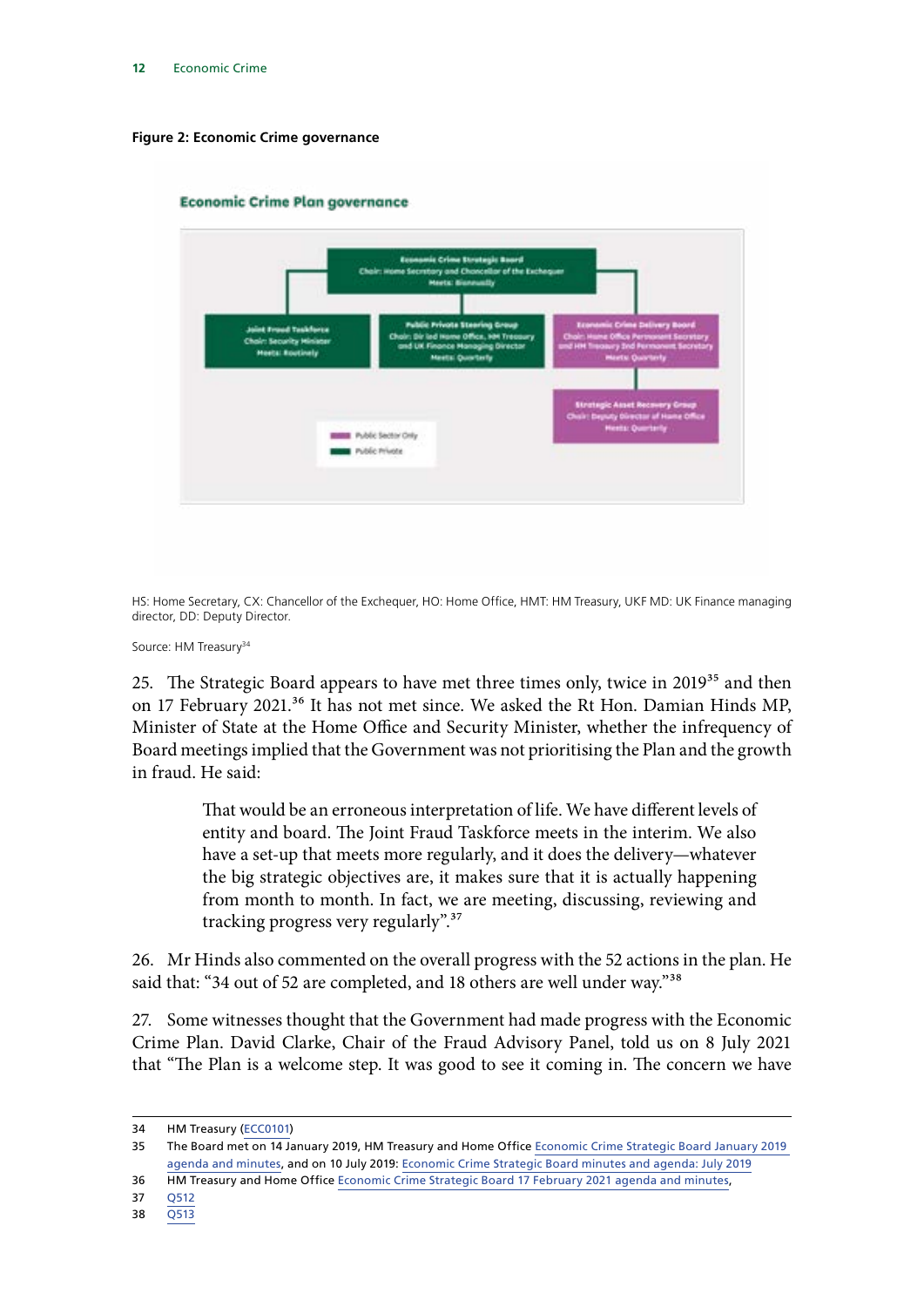is that fraud does not feature enough in it". However, he also added that "We are also concerned that only seven of the 52 actions in that Plan relate to fraud, and this seems to be systematic of fraud over the years."39

28. Helena Wood, Associate Fellow, RUSI Centre for Financial Crime and Security Studies, which publishes an online tracker of progress on the Economic Crime Plan,<sup>40</sup> saw positives but also some areas for improvement. She said:

> If we look at it across that broad economic crime waterfront, I would give the Economic Crime Plan and its progress to date a pretty mixed scorecard.

> We have had some real areas of delivery that we can give credit for. I would particularly point to the redesign of the SARs IT system, which is long overdue but is happening. We have had some really useful steps forward in digital ID and its role in tackling, again, fraud<sup>41</sup> ...

> We have had some good progress, but a keen-eyed observer looking at RUSI's Economic Crime Plan tracker might observe the biggest areas of progress are in the arguably easier, and I would say cheaper, areas of policy transformation.<sup>42</sup>

29. Richard Piggin, Head of External Affairs, Which?, thought that success of the Plan should be measured by its impacts on levels of fraud. He said:

> The success of the Economic Crime Plan can be judged on the outcomes it is delivering. Is it reducing the harm and the impact on individuals? One of those measures is the level of fraud. As David [Clarke] talked about, the level of fraud, which is the most common economic crime faced by consumers, and the losses incurred from fraud are not going down. In fact, in recent years we have seen a significant increase in the amount of online fraud and the number of authorised push payment scams … In neither of those areas has the Government or regulatory response been swift enough or strong enough, in our opinion."43

30. We asked Helena Wood, of RUSI, what the Government needs to do to get ahead of, and halt, the rise in economic crime. She said:

> They would do well to recognise that the economic crime problem will not be solved by July 2022, when the current Plan comes to an end. I would like to see them commit pretty early to a second economic crime plan, which will kick off soon. They will need to start thinking about that pretty soon if they are going to do it.<sup>44</sup>

31. During oral evidence to the Committee on 29 November 2021, we asked the Rt Hon. Damian Hinds MP, Minister for Security and Borders, Home Office, if he was happy with progress that the Government had made in tackling economic crime. He said:

- 43 [Q203](https://committees.parliament.uk/oralevidence/2532/pdf/)
- 44 [Q263](https://committees.parliament.uk/oralevidence/2532/pdf/)

<sup>39</sup> [Q200](https://committees.parliament.uk/oralevidence/2532/html/)

<sup>40</sup> Royal United Services Institute, [Economic Crime Plan Online Tracker,](https://rusi.org/ecp) extracted 7 December 2021

<sup>42</sup> [Q202](https://committees.parliament.uk/oralevidence/2532/html/)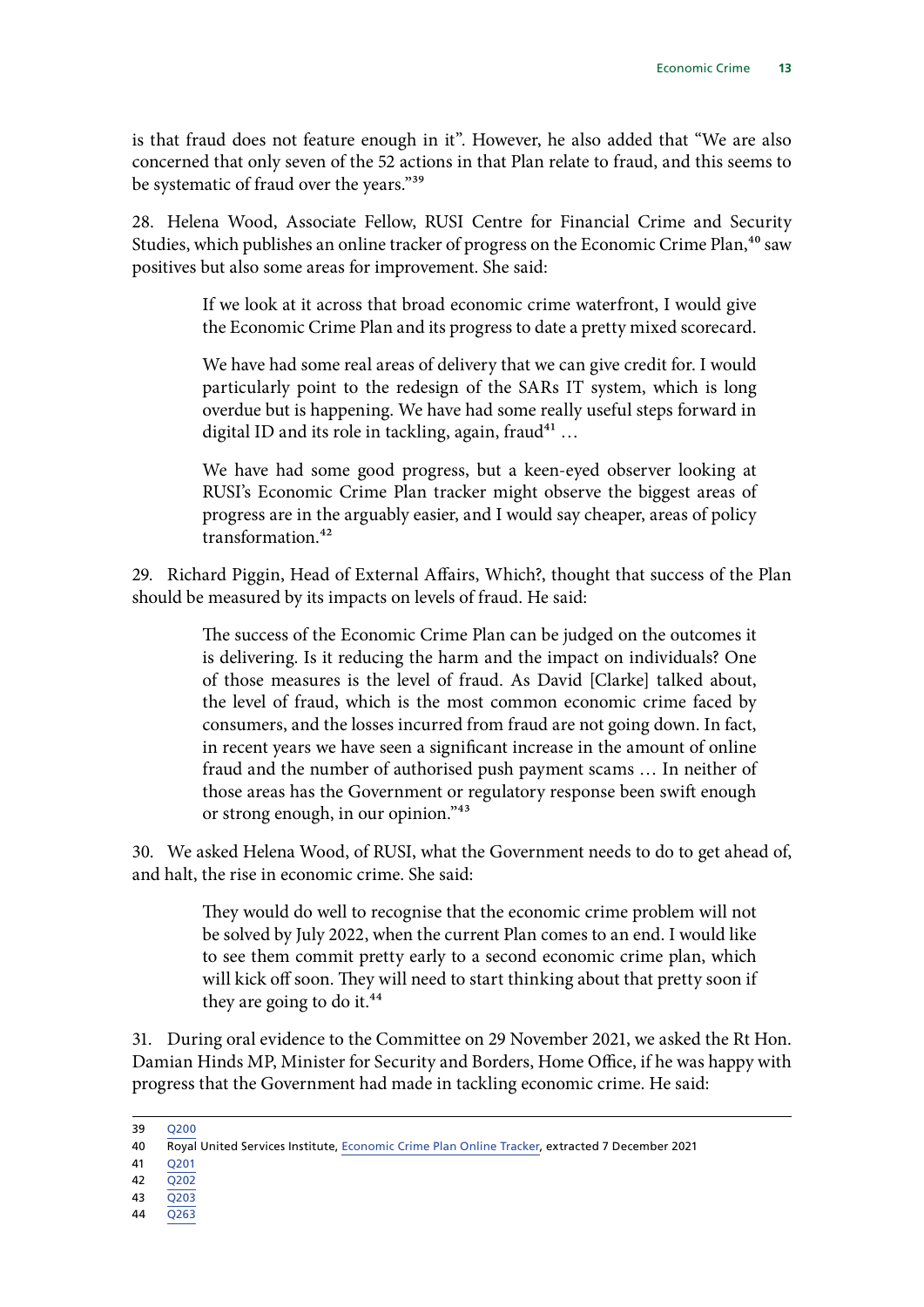Am I happy? No, I am not happy. If you want us to sit here and say that we are happy with the progress made today, no, of course not: we have a great deal further to go. There have been some really important aspects of progress. John [Glen] can talk more about the supervisory regime, but on our side, we have law enforcement with the development of the National Economic Crime Centre, the SARs reform programme, and some of what has been happening on fraud and some of the extra people we are going to be putting in place. Those are all important steps forward.

[ … ]

… there is a big distance still to go, and however fast we deal with the current landscape, the fact is that this is a rapidly growing area of crime.<sup>45</sup>

32. We also asked Mr Hinds how long it would take for fraud levels to flatten off. He said:

I want fraud levels to flatten off. I want them to fall. I do not have a way of telling you a moment when that is going to happen. I can tell you that the time to be working on it is right now, and that is what we are doing.<sup>46</sup>

When pressed for a date by which fraud might fall, he said:

I could absolutely give you a date that I would like to put on it, but you asked me a moment ago to predict it. What I think we need to do is work night and day to do all the things that we know and believe can make the biggest difference.<sup>47</sup>

33. **The growth in economic crime and fraud is constantly evolving and poses a challenge to Government. There is no "silver bullet" solution. Government must work across departments, regulatory bodies and law enforcement agencies to address all aspects of the problem. A plan to co-ordinate this work, such as the existing Economic Crime Plan, is a sensible approach. However, it can only work if there is extensive co-ordination at all levels, from Ministers to those on the ground who are enforcing the law. This might be simpler if a single Government Department or agency had responsibility for all policy aspects.**

34. **We are as unhappy as the Minister is with progress so far in tackling economic crime, and we welcome his frankness about the progress made. We acknowledge that there is a lot of activity going on across Government, by regulators and crime-fighting agencies, to tackle economic crime; but fraud and economic crime have continued to rise at an alarming rate. Work being done by Government is still not enough and not urgent enough to stem the rise, let alone start to bring it under control.**

35. **The Government should give this work a far higher priority. Economic crime harms consumers and businesses, damages the reputation of the UK as a pre-eminent financial centre and, as the NCA says, threatens national security.**

36. *The Economic Crime Plan is for the period 2019 to 2022, and this year there is an opportunity for the Government to review how well the Plan has operated, its strengths,* 

<sup>46</sup> [Q505](https://committees.parliament.uk/oralevidence/3088/pdf/)

<sup>47</sup> [Q506](https://committees.parliament.uk/oralevidence/3088/pdf/)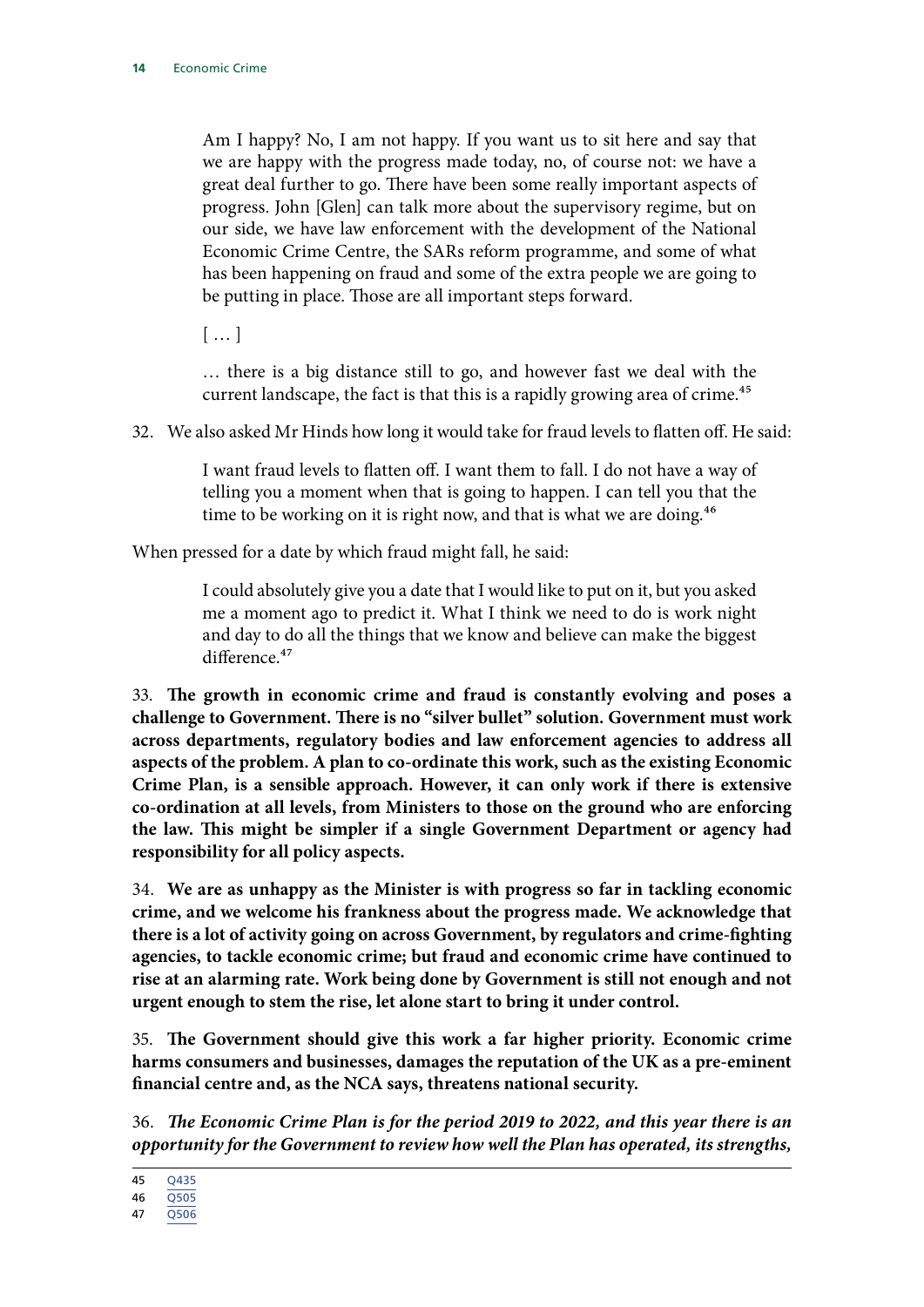<span id="page-16-0"></span>*and its failings. It should be adapted as necessary and renewed for a further three years. We expect that the Government will use the opportunity to push harder and act faster to reduce fraud and economic crime across a range of policy areas***.**

37. *We recommend that the Government considers whether the governance of the Economic Crime Plan has been effective and also whether having such a wide range of departments with responsibilities in this field is the best way to tackle a problem like economic crime. The Government should consider whether policy responsibility should be centralised in a single Government department. The Government should move to a strategy for combatting fraud which focuses on outcomes, not processes. Its explicit target should be to reduce substantially the level of fraud.*

### **Funding the fight against economic crime**

38. The 2021 Spending Review promised the Home Office new investment of £18 million in 2022–23 and £12 million in both 2023–24 and 2024–25 for tackling money laundering and fraud.<sup>48</sup> It also promised an additional  $\pounds 63$  million over the Spending Review period to support reform of Companies House.<sup>49</sup>

39. The Government has also introduced a new Economic Crime Levy, to be paid by entities subject to the Money Laundering Regulations (MLRs), to help fund new Government action to tackle money laundering. Legislative provision for the Economic Crime Levy is contained within the Finance (No. 2) Bill, which has yet to complete its passage through Parliament.<sup>50</sup>

40. The Levy will apply to all businesses which have an annual turnover of more than £10.2 million and which are registered for anti-money laundering purposes. There are three charging rates, depending on the size of the business. The Levy is charged at a flat rate within those bands:

- Small entities (less than £10.2m turnover)–exempt
- Medium businesses (£10.2m to 36m turnover)–£10,000 per year
- Large businesses (£36m to £1bn turnover)–£50,000 per year
- Very large businesses (over £1bn turnover)–£250,000 per year

The Government has projected the yield of this Levy at £100 million per year from 2022– 23.51

<sup>48</sup> HM Treasury, [Autumn Budget and Spending Review 2021: A Stronger Economy for the British People](https://assets.publishing.service.gov.uk/government/uploads/system/uploads/attachment_data/file/1029974/Budget_AB2021_Web_Accessible.pdf), 27 October 2021, para 4.19 p. 99

<sup>49</sup> HM Treasury, [Autumn Budget and Spending Review 2021: A Stronger Economy for the British People](https://assets.publishing.service.gov.uk/government/uploads/system/uploads/attachment_data/file/1029974/Budget_AB2021_Web_Accessible.pdf), 27 October 2021, para 4.73 p. 114

<sup>50</sup> [Finance \(No. 2\) Bill,](https://bills.parliament.uk/bills/3060) [Bill 184, 2021–22]

<sup>51</sup> HMRC, [Economic Crime \(Anti-Money Laundering\) Levy,](https://www.gov.uk/government/publications/economic-crime-anti-money-laundering-levy/economic-crime-anti-money-laundering-levy) (impact assessment)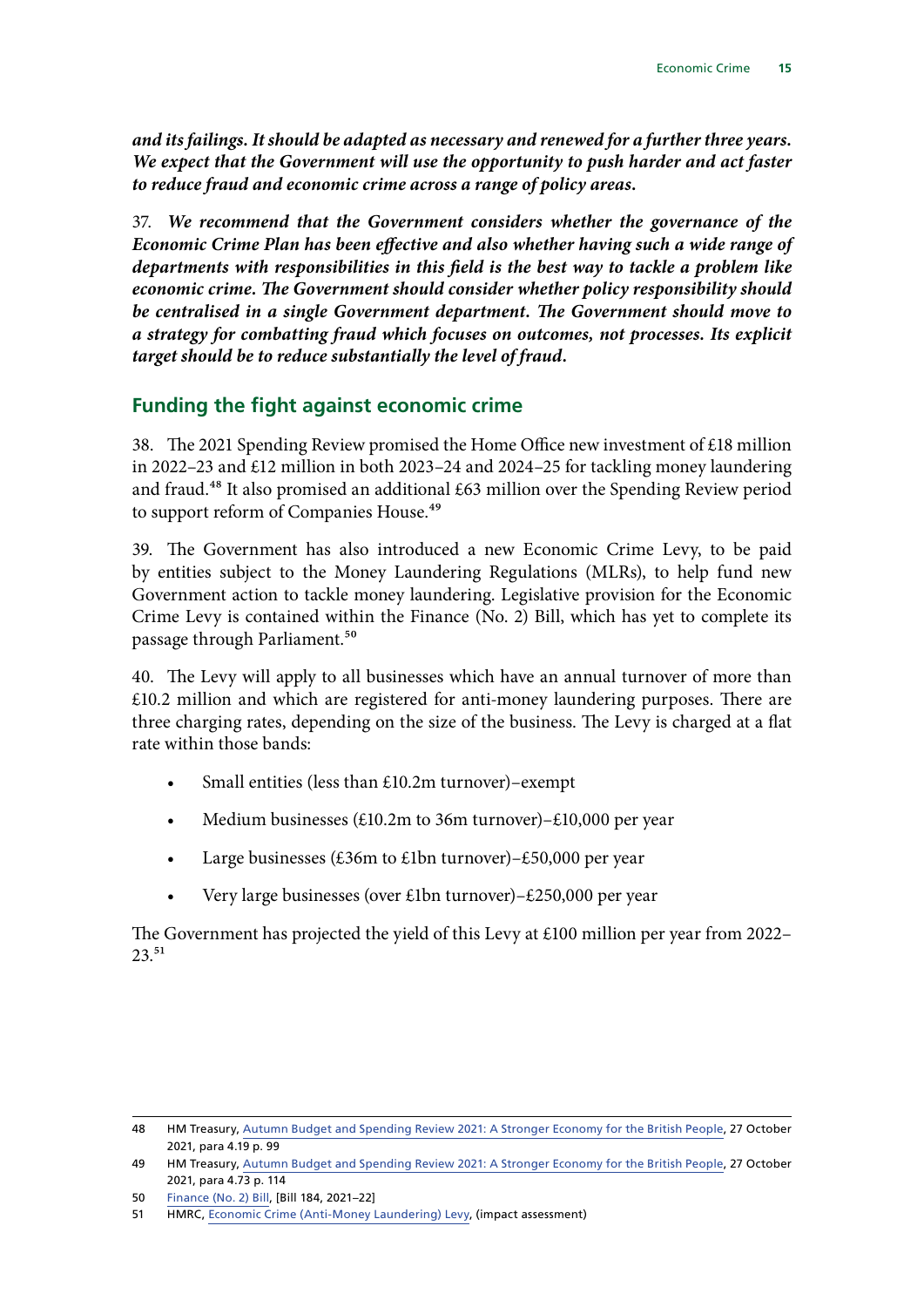41. When we took evidence from Mark Steward, Director of Enforcement, Financial Conduct Authority, he appeared relaxed that the FCA had sufficient resources for its role under the Economic Crime Plan, but he pressed for more money for the National Economic Crime Centre (NECC).<sup>52</sup> He said:

> We certainly have the resources to tackle what we are doing under the Economic Crime Plan. More generally, it is very clear to us that tackling economic crime across the spectrum requires all of us to work together. That is why the NECC is such an important part of the approach here. As Simon [York<sup>53</sup>] mentioned, if you ask Graeme [Biggar] what the NECC needs, it needs more resource. The FCA is also a founding member of the National Economic Crime Centre. We think the NECC needs more resourcing. It needs dedicated resourcing, so that that cross-partnership work that it is vital for all of us to be engaged in can happen more effectively.<sup>54</sup>

42. Helena Wood, Associate Fellow, RUSI Centre for Financial Crime and Security Studies, speaking to us before the Spending Review, expressed concern that the Economic Crime Levy was not enough and agreed that the NECC needed more funding. She said:

> It is not enough to look purely to the private sector to fund this. While £100 million sounds a lot, it is not in terms of the scale of the problem that we have all pointed to … We are going to have one of the most heavily contested spending reviews that we have ever seen and one that I doubt will be noted for its generosity, but it would be a real signal of intent from the Government if they gave a someway decent settlement to funding of fraud policing in particular, but economic crime across the board, and a better funding of the National Economic Crime Centre, setting out what role it can play in transforming the policing response for the future.<sup>55</sup>

43. These witnesses' comments were made before the Spending Review allocated an additional £42 million to the Home Office to tackle economic crime. The Spending Review did not make it clear whether the NECC would get the additional funding which Mark Steward and Helena Wood called for.

44. Helena Wood was also concerned that the cuts in the overseas aid budget meant that the National Crime Agency (NCA) would lose funding. She said:

> Just to build on what Duncan [Hames] said about the scale of kleptocratic wealth finding itself in the UK and looking at the international components of the economic crime plan, there is absolutely no doubt in my mind that the cuts to the UK aid budget are going to have an impact on the UK's ability to deliver that part of the plan. For example, we have already seen the planned growth of the international corruption unit at the NCA put on ice because of cuts to the aid budget.<sup>56</sup>

- 55 [Q209](https://committees.parliament.uk/oralevidence/2532/pdf/)
- 56 [Q208](https://committees.parliament.uk/oralevidence/2532/pdf/)

<sup>52</sup> The NECC launched on 31 October 2018 and is overseen by the National Crime Agency (NCA). It brings together the NCA, Serious Fraud Office, Financial Conduct Authority, City of London Police, HMRC, Crown Prosecution Service and Home Office.

<sup>53</sup> Director of the Fraud Investigation Service, HM Revenue & Customs, another witness at the session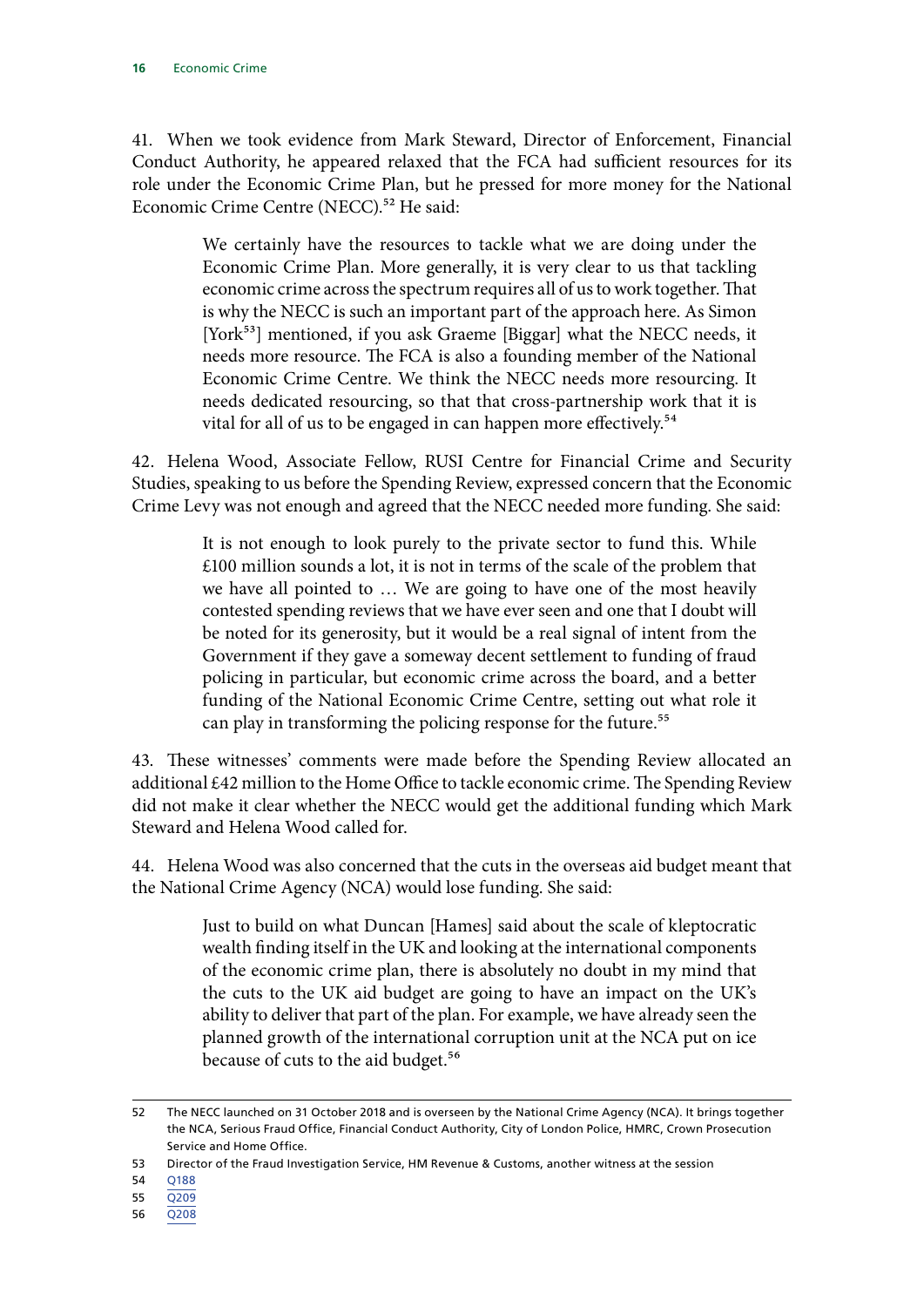45. We asked the Economic Secretary to the Treasury, John Glen MP, about what the Spending Review meant for funding to fight economic crime. He said:

> In the recent Spending Review settlement—the Economic Crime Levy will give us £100 million in '23-'24—we will have combined funding totalling £400 million to deal with the economic crime need. That is new investment for the Home Office of £18 million for '22- '23, and £12 million for '23-'24 and '24-'25, plus the continued £30.5 million per annum of RDEL announced in the previous spending review. I mentioned earlier the extra £63 million across the spending review for BEIS to accelerate the Companies House reform. Obviously, that is a key priority coming out of FATF [Financial Action Task Force] and just generally. We have worked to implement the collection mechanism through the Gambling Commission, FCA and HMRC across the 25 PBSs [Professional Body Supervisors] for the Economic Crime Levy, which is another contribution of £100 million.<sup>57</sup>

46. Speaking about what the yield from the Economic Crime Levy would be spent on, he said:

> There was a consultation on what it should be used for, and it was to be used for anti-money laundering activities, not wider fraud or other areas. It will be important for us to be accountable for using that money in that way.<sup>58</sup>

47. **Spending on economic crime needs to be sufficient to meet the challenge. The Economic Crime Levy is intended to bring in a useful amount of additional funding to support the fight against economic crime. We welcome the design of the Levy, as it is simple and excludes the vast majority of regulated businesses. However, spending on anti-money laundering should match the need and should not be limited by the yield of the Levy alone.**

48. *We welcome the Government's undertaking to be accountable for spending the money raised by the Economic Crime Levy in the way in which it is intended. We recommend that the Government publishes an annual account of its spending on economic crime, including an account of how the yield from the Economic Crime Levy has been spent, and an evaluation of its effectiveness.*

49. *We recommend that the Government provides a breakdown of how the additional funding allocated to the Home Office in the Spending Review for fighting economic crime will be spent, and how much of that funding will reach crime-fighting agencies. The financial resources being brought to bear on the problem are fragmented and modest when compared to the losses attributed to fraudulent activity. Given the scale of the problem and the speed at which it is growing, we remain to be convinced that this extra resource will enable a sufficient response in the absence of a substantial reform of the anti-fraud infrastructure.*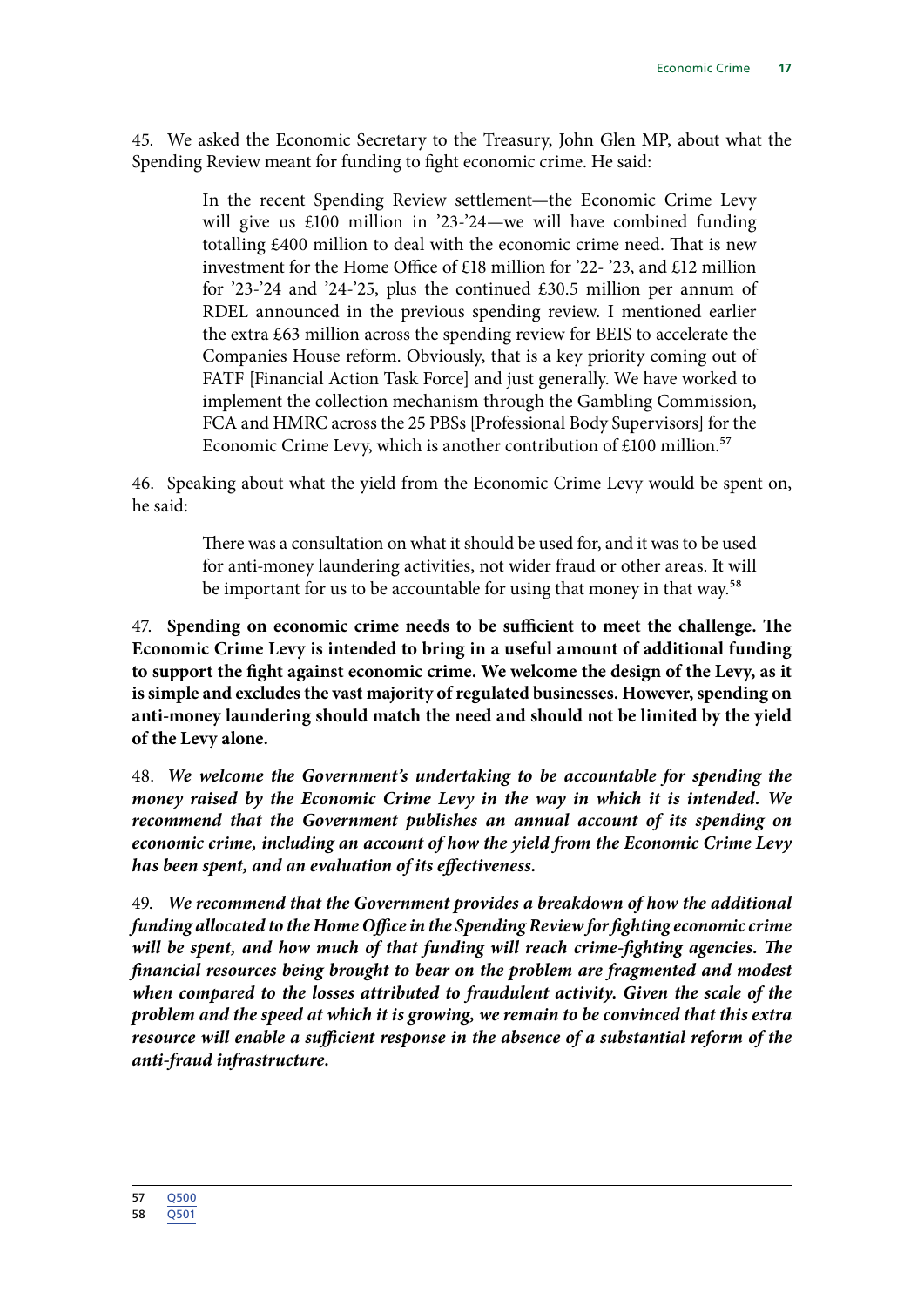### <span id="page-19-0"></span>**Effectiveness of law enforcement agencies**

50. Various agencies have responsibility for law enforcement in relation to economic crime. The *National risk assessment of money laundering and terrorist financing 2020,* published jointly by HM Treasury and the Home Office, contains details of all the enforcement agencies involved in the fight against money laundering and economic crime:<sup>59</sup>

- The National Crime Agency, which is the lead law enforcement agency in England and Wales for serious and organised crime, dealing with the highestlevel criminality. Their tools and powers include: intelligence and evidence gathering; cash seizure and forfeiture; restraint and confiscation; and civil recovery and taxation.
- The National Economic Crime Centre (NECC), hosted within the NCA, which was established in 2018 and which leads and co-ordinates the UK's response to economic crime both at home and abroad that has a national impact.<sup>60</sup> The Centre is comprised of representatives from a variety of law enforcement and Government departments,<sup>61</sup> who work together to progress national and departmental priorities on economic crime.
- The UK Fraud Intelligence Unit (UKFIU), which is an operationally independent part of the NECC. It receives financial intelligence gathered from Suspicious Activity Reports (SARs),<sup>62</sup> and makes all SARs available to appropriately trained officers in law enforcement agencies and other approved bodies for their own analysis and investigations (with the exception of SARs in certain sensitive categories),
- Police forces in England and Wales, which have collaborated to form Regional Organised Crime Units (ROCUs) across nine policing regions. These units deliver specialist investigative and intelligence capabilities within their regions and are the primary interface between the NCA and local forces. Within each ROCU is a Regional Economic Crime Unit (RECU), whose main role is to recover criminal assets through confiscation and civil powers on behalf of the regional and local forces, and other agencies such as HMRC, NCA and Trading Standards.
- The policing response to serious and organised crime is a devolved matter. Police Scotland works closely with the NCA, HMRC, the FCA and other relevant agencies in investigating economic crime. The Scottish Crime Campus is a multi-agency centre, established by the Scottish Government in 2014, which accommodates the key agencies involved in tackling economic crime in Scotland.
- The Police Service of Northern Ireland (PSNI), which is the lead operational agency for serious and organised crime in Northern Ireland and the NCA and other UK law enforcement agencies work closely with them. PSNI has a dedicated Economic Crime Unit with specialist investigative capabilities.

<sup>59</sup> HM Treasury and Home Office, [National risk assessment of money laundering and terrorist financing 2020](https://assets.publishing.service.gov.uk/government/uploads/system/uploads/attachment_data/file/945411/NRA_2020_v1.2_FOR_PUBLICATION.pdf), December 2020, chapter 2

<sup>60</sup> The NECC's work covers England and Wales and it also works closely with Police Scotland and Police Service Northern Ireland

<sup>61</sup> The NECC has officers or representatives from the NCA, SFO, FCA, City of London Police, HMRC, Crown Prosecution Service, Cabinet Office, Home Office and Foreign, Commonwealth and Development Office

<sup>62</sup> Suspicious Activity Reports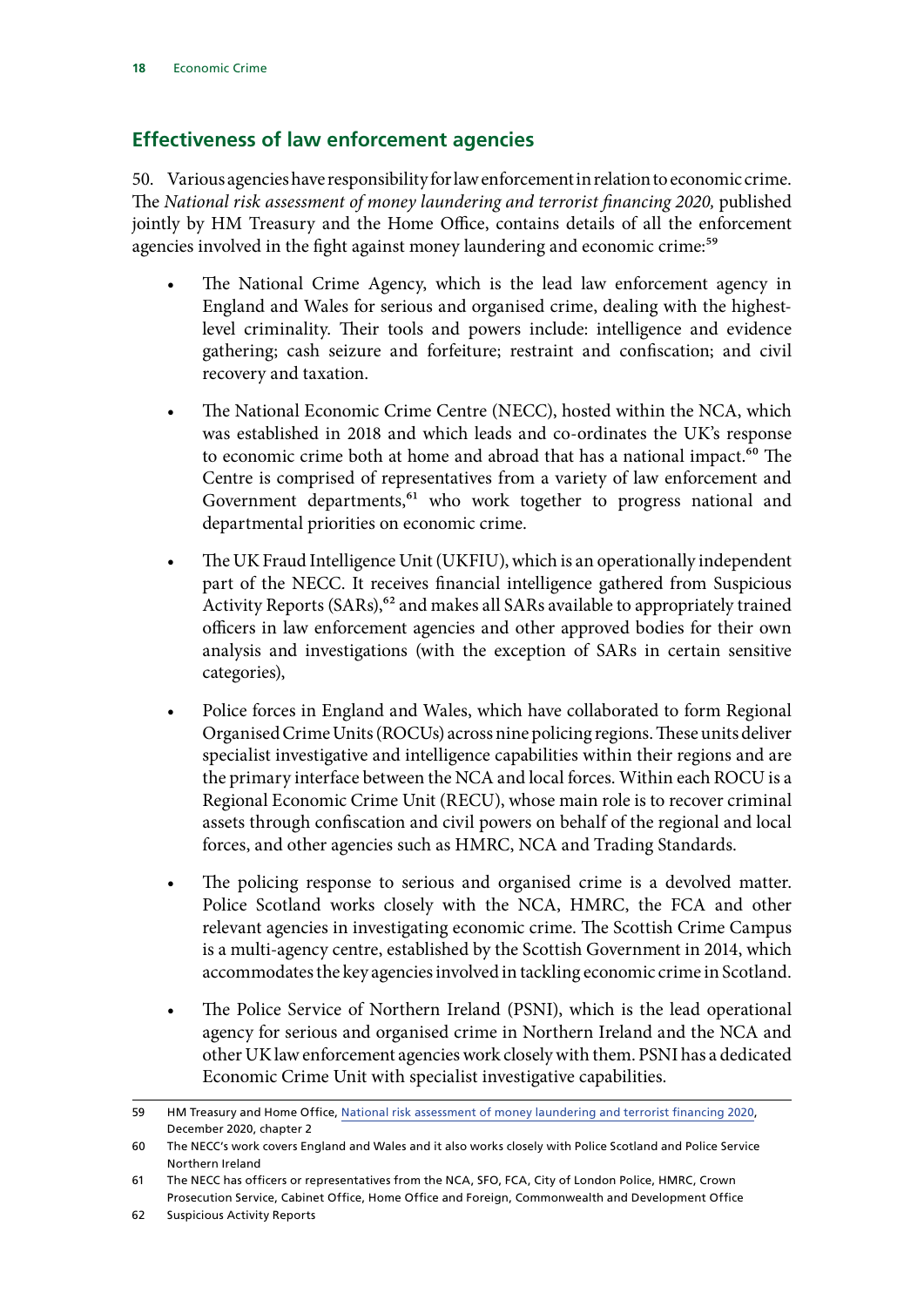- The Serious Fraud Office (SFO), which is an independent Government department that investigates and prosecutes serious or complex fraud, bribery and corruption and associated money laundering. It has jurisdiction in England, Wales and Northern Ireland but not in Scotland, where this responsibility rests with the Crown Office and Procurator Fiscal Service.
- HMRC, as the UK's tax authority, which is a non-ministerial department reporting to Parliament through the Financial Secretary to the Treasury. As well as being an anti-money laundering supervisor, it is responsible for investigating serious tax fraud using its extensive range of civil, criminal and tax investigation powers. This includes money laundering linked to tax offences.
- Border Force, which is a law enforcement agency of the Home Office, responsible for keeping the border secure and promoting national prosperity by facilitating the legitimate movement of individuals and goods, while preventing those that would cause harm from entering the UK. Border Force says that it performs "a unique role within law enforcement anti-money laundering activity through a continued focus on the deterrence and prevention of illicit cash and listed asset smuggling across the UK border".<sup>63</sup>
- The Financial Conduct Authority (FCA), which is a statutory money laundering supervisor and which investigates and prosecutes for money laundering when that is ancillary to offences that the FCA is responsible for under its statutory objectives, including market manipulation, insider dealing and unauthorised business activity such as boiler room frauds.<sup>64</sup>
- The Gambling Commission, which is an anti-money laundering supervisor.

51. We heard evidence that crime agencies were not prioritising fraud and that they need more money, including for law enforcement itself. Angela McLaren, Assistant Commissioner for Economic and Cybercrime, City of London Police, said: "It is a very small number of police resources available to deal with what is a large problem". But she also highlighted recent improvements:

> … the national fraud policing strategy, which was agreed by the National Police Chiefs' Council in October 2019. … is important to highlight because that was bought into by all police forces and ROCUs [Regional Organised Crime Units] across the UK. As a consequence of that, we are implementing new structures, both in terms of how we co-ordinate and the resources that are available. In this year and moving forward we are looking to see an uplift in resources in both the regional crime units and, indeed, as part of the City of London's police uplift, which will be dedicated to looking at fraud as well.<sup>65</sup>

52. Mark Steward, Director of Enforcement, Financial Conduct Authority agreed. He said:

<sup>63</sup> HM Treasury and Home Office, [National risk assessment of money laundering and terrorist financing 2020](https://assets.publishing.service.gov.uk/government/uploads/system/uploads/attachment_data/file/945411/NRA_2020_v1.2_FOR_PUBLICATION.pdf), paragraph 2.49

<sup>64</sup> A "boiler room" is an office out of which fraudsters contact people out of the blue to try to convince them to invest in schemes or products which are worthless or do not exist. See Action Fraud "[Boiler Room Fraud"](https://www.actionfraud.police.uk/a-z-of-fraud/boiler-room-fraud?__cf_chl_jschl_tk__=JuRPTHQq5P.AwoiUI_tM_jf0RBFagUGHGdUYz802.HE-1642432639-0-gaNycGzNCNE). [Extracted 17 January 2022]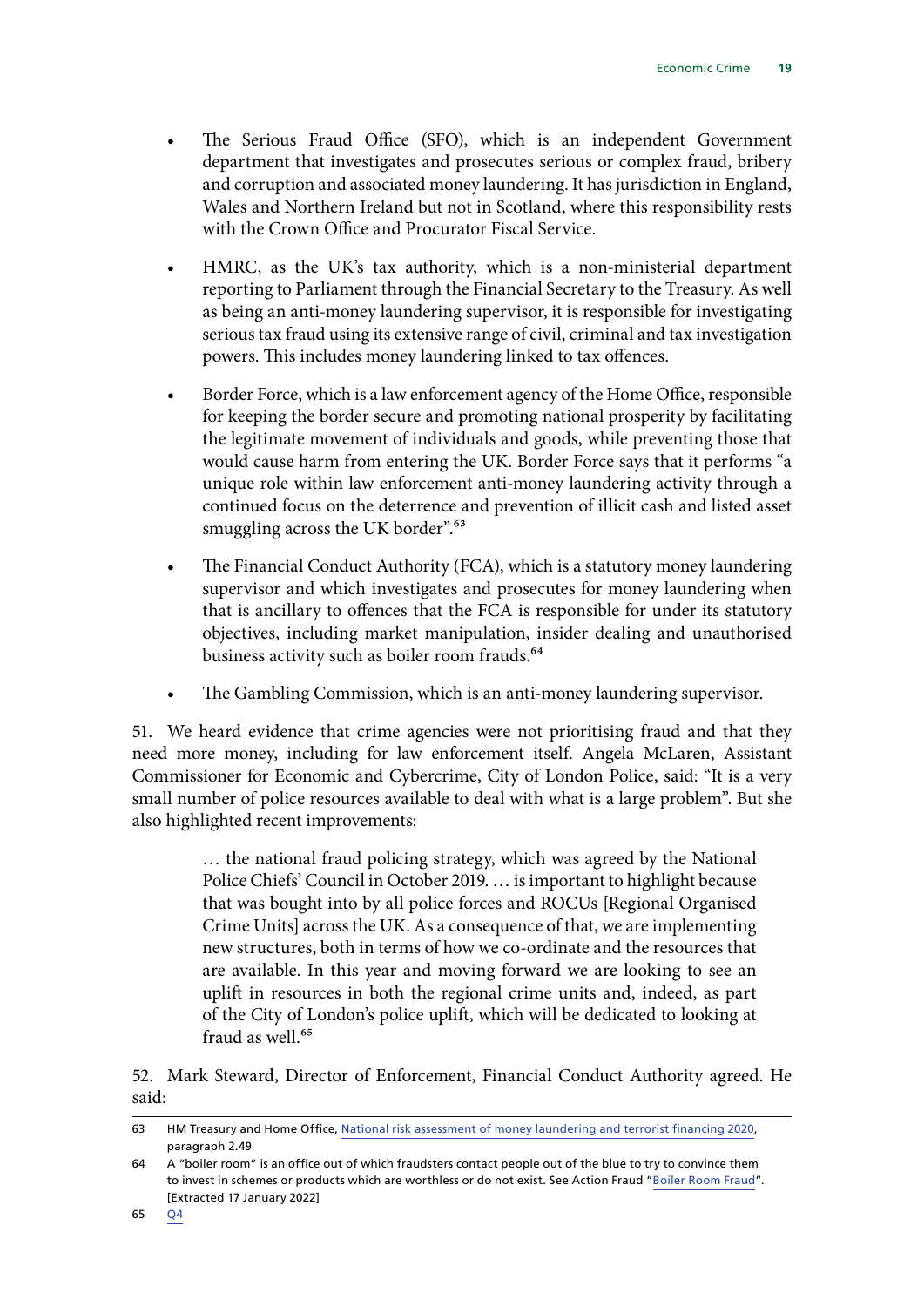More money needs to be spent on law enforcement … We have not really talked about the expectation gap that we all face as regulators, with the lack of priority that fraud really has for law enforcement. It is not their fault either because of the choices they need to be making as well. It is enormously frustrating, particularly when we face a significant expectation gap between what people think we can do and what we can actually manage. …. There is a huge amount of goodwill around this table, as there is among the members of the National Economic Crime Centre, but we need money to make things happen.<sup>66</sup>

53. Graeme Biggar told us that fraud is a third of all reported crime but accounts for 1% of police resources.67 He said:

> … of the 3.8 million or 4.3 million offences, in about 1 million of those, there was no loss from the fraud—it was attempted fraud that did not lead anywhere—and in about another 2 million of those, the victim was reimbursed, often straightaway by a bank. You are then getting down to figures that are a bit more like the ones that get reported to Action Fraud. They are still large—I do not want to diminish them in any way—but you are down to the 800,000-odd that get reported to the National Fraud Intelligence Bureau in one of several ways. In about 40% of those offences, the loss is £100 or less, and in about 10%, the loss is £1,000 or more.<sup>"68</sup>

> It is still 12%—please correct me if I have got that figure wrong—of crime that is reported to police, which is quite a lot, and a fair chunk of that is very serious. I think we would all agree that we need to do more, not just for policing, but across law enforcement in the round, so absolutely involving the National Crime Agency and others, and the financial sector and many more.<sup>69</sup>

54. David Clarke said "There are just too many agencies involved in the fight on fraud. We are siloed. It is a real pickle."70

55. Helena Wood thought the Government could learn from the systems in place in the USA. She said:

> We are not stepping up to the threat. If we really want to maintain our position as a global financial centre, we have to take the responsibility that comes with that, and that needs this much more robust response we see in the States. Accordingly, they resource their response properly.<sup>71</sup>

56. *The number of agencies responsible for fighting economic crime and fraud is bewildering. Each of the enforcement agencies has other crime-fighting or regulatory <i>objectives, and although the joint working co-ordinated by for example the National Economic Crime Centre is welcome, there is a bigger question about whether there* 

- 69 [Q3](https://committees.parliament.uk/oralevidence/1571/pdf/) 70 [Q200](https://committees.parliament.uk/oralevidence/2532/pdf/)
- 71 [Q204](https://committees.parliament.uk/oralevidence/2532/pdf/)
	-

<sup>66</sup> [Q194](https://committees.parliament.uk/oralevidence/2349/pdf/)

<sup>67</sup> [Q2](https://committees.parliament.uk/oralevidence/1571/pdf/)

<sup>68</sup>  $\overline{Q2}$  $\overline{Q2}$  $\overline{Q2}$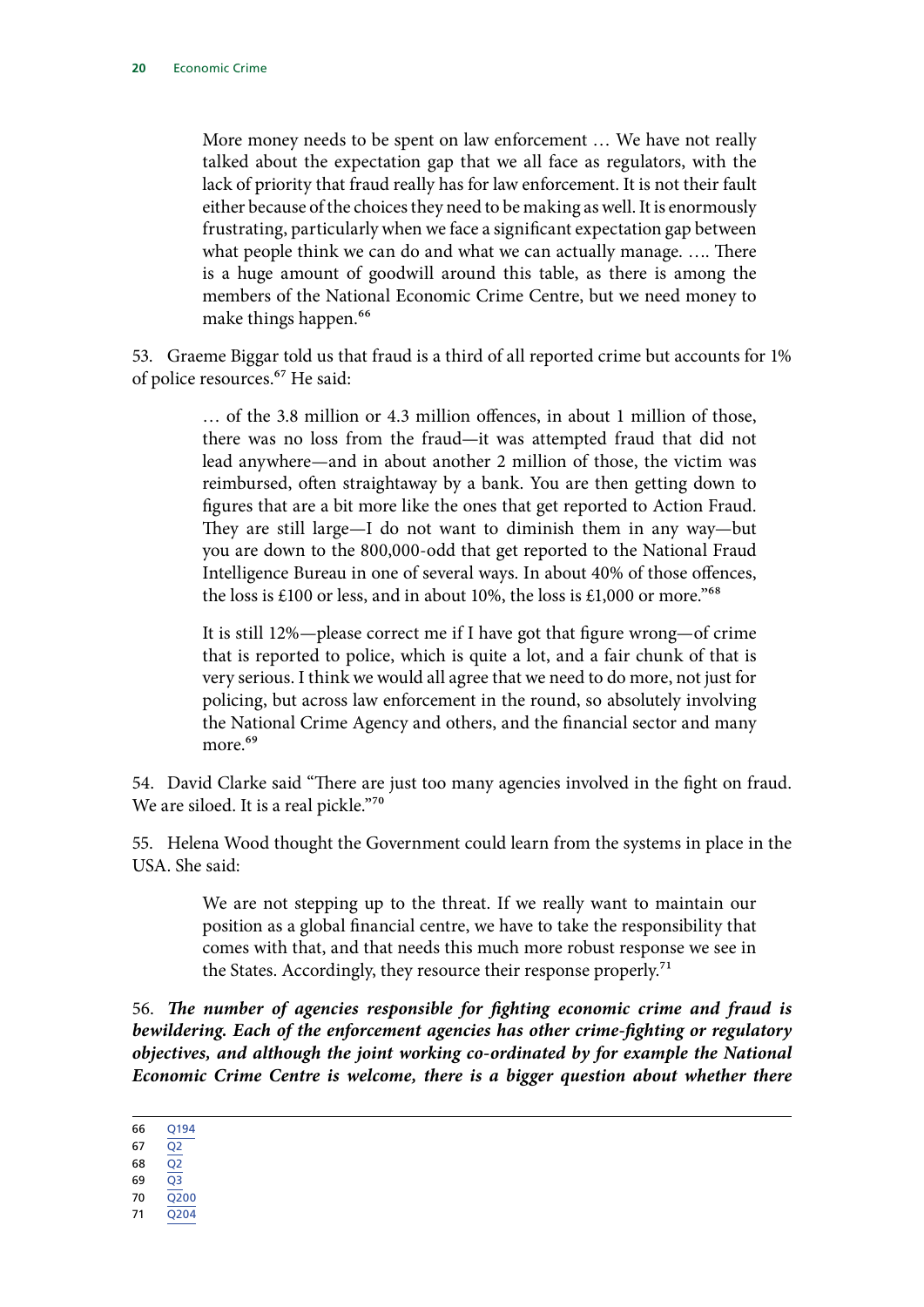<span id="page-22-0"></span>*should be a single law enforcement agency with clear responsibilities and objectives to fight economic crime. We recommend that the Government seriously considers this issue as part of a review of the Economic Crime Plan.*

57. *Law enforcement agencies themselves appear to note the mismatch between the scale of the problem and the response. Given the harm involved in economic crime, whether directly affecting consumers or not, the Government must consider why it seems not to be a priority for law enforcement, and how it can ensure it becomes one. The Government must ensure that law enforcement agencies are appropriately resourced to tackle the scale of the problem.*

58. **There may be many reasons for low prioritisation of economic crime by crimefighting agencies. It does not happen in the street, but often in people's homes. Consumers often, apart from inconvenience, do not suffer directly, since they may be repaid by banks. But these are not reasons to not engage more forcefully with the problem.**

### **An Economic Crime Bill**

59. When Lord Agnew resigned as Minister of State on 24 January 2022,<sup>72</sup> he told the press that "an economic crime bill was foolishly rejected last week as a candidate bill for the next parliamentary session."73 Although we are aware of calls for an Economic Crime Bill,<sup>74</sup> Ministers made no mention of a forthcoming Economic Crime Bill when they appeared before the Committee on 29 November 2021. Some relevant primary legislation (including the Finance (No. 2) Bill and the planned Online Safety Bill) is either already before Parliament or is expected to be introduced soon.

60. Notwithstanding that many of the recommendations contained in this Report do not require legislation or might be brought into effect through secondary legislation, it would be highly unfortunate if the Government were to decide not to bring forward an Economic Crime Bill where such a bill would have the potential to add considerably to the fight against fraud and other forms of economic crime.

61. *We recommend that, in its response to this Report, the Government sets out the legislation which is being worked upon across Government and that is relevant to addressing economic crime, and provides an assessment of the measures that might be required to be brought in through an Economic Crime Bill, the timescales for this, and why it has chosen not to bring forward such a bill at this time.*

<sup>72</sup> HL Deb, 24 January 2022, [[cols 19–22](https://hansard.parliament.uk/Lords/2022-01-24/debates/805E6270-7DF6-4CF8-9487-08F9028A1EE1/CoronavirusGrantSchemesFraud)]

<sup>73</sup> "UK anti-fraud minister quits over 'lamentable' Covid loan oversight", the Financial Times, 25 January 2022

<sup>74</sup> See for instance the Backbench Business debate on Economic Crime, 2 December 2021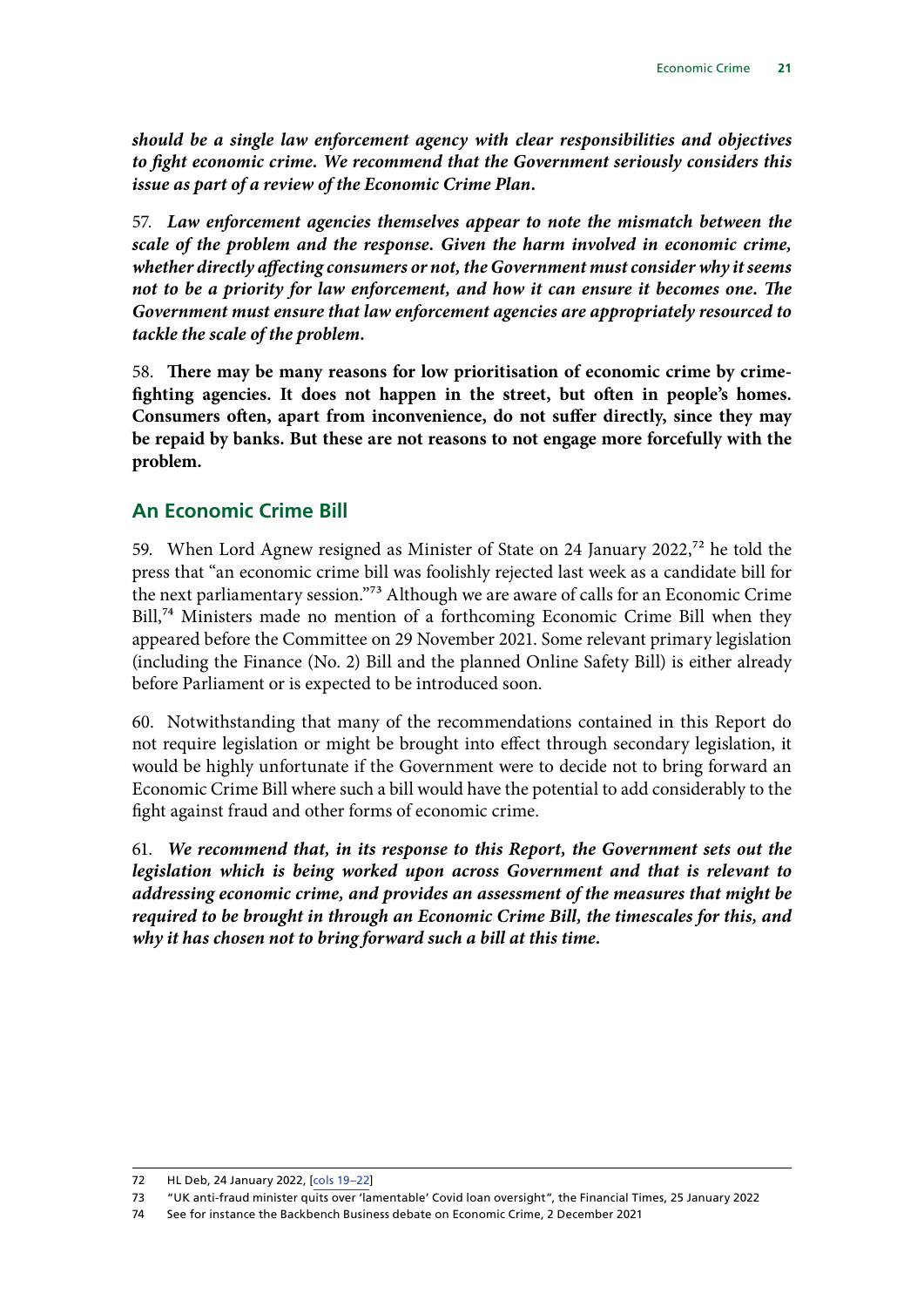## <span id="page-23-0"></span>**3** Online economic crime

### **Why online fraud is an issue**

62. UK Finance's half-year fraud update highlights the increase in fraud and in particular the growth in impersonation scams (where criminals pose as banks Government bodies or health officials to trick people out of their money), purchases scams (where people make payments for goods which never materialise), and investment scams (where people are persuaded to "invest" substantial amounts of money in non-existent assets). UK Finance says that many of these scams use online platforms, including fraudulent advertising through search engines and social media, and fake websites. Their analysis conducted earlier in 2021 found that 70 per cent of authorised push payment scams (See Chapter 4 for definitions) originated on an online platform.<sup>75</sup>

63. The FCA has also highlighted the growth in online scams. In its *Perimeter Report 2020/21*, it said:

> There are few practical barriers for online scams. Fraudsters have unprecedentedly cheap access to an online population of consumers who find it difficult to differentiate legitimate offers from fraudulent ones. There are promotions online for firms that do not exist, for firms that falsely claim to be regulated, for firms that claim to be based in the UK but are not, for products for which spurious claims of returns are made and for clones of legitimate authorised firms. This is a fast-growing problem: From April 2020 to March 2021 consumers reported 30,000 potential scams to us. This is 77% higher than in the previous 12 months.<sup>76</sup>

64. Another type of online promotion which is of concern is advertising of tax avoidance schemes. For example, BBC *File on 4* reported on 10 May 2021 that Facebook had been used to recruit directors for limited companies set up to exploit the Employment Allowance.<sup>77</sup>

65. Angela McLaren, Assistant Commissioner for Economic and Cybercrime, City of London Police, told us in oral evidence on 25 January 2021:

> "[ … ] If we look at the types of fraud that are most emergent at the moment, the vast majority of them will rely on some form of social media platform. That applies whether it's romance fraud, investment fraud or online shopping. Absolutely: the consistent theme through all these frauds is, obviously, the use of social networking and social media sites.<sup>78</sup>

She also noted that "In 2019–20, social media featured in more than 39,000 crime reports to Action Fraud, with losses of over £120 million".79

66. Online companies have been taking steps to tackle frauds and scams perpetrated through their sites, whether user-generated or through advertising. The Online Fraud Steering Group (OFSG) is a public-private group set up following a roundtable hosted

- 78 [Q81](https://committees.parliament.uk/oralevidence/1571/pdf/)
- 79 [Q81](https://committees.parliament.uk/oralevidence/1571/pdf/)

<sup>75</sup> UK Finance, [2021 Half Year Fraud Report,](https://www.ukfinance.org.uk/system/files/Half-year-fraud-update-2021-FINAL.pdf) (22 September 2021) p.2

<sup>76</sup> Financial Conduct Authority, [Perimeter Report 2020/21,](https://www.fca.org.uk/publication/annual-reports/perimeter-report-2020-21.pdf) 21 October 2021, page 30

<sup>77</sup> BBC News ["Thousands recruited to front UK firms in 'tax dodge'"](https://www.bbc.co.uk/news/uk-57021128) extracted 21 December 2021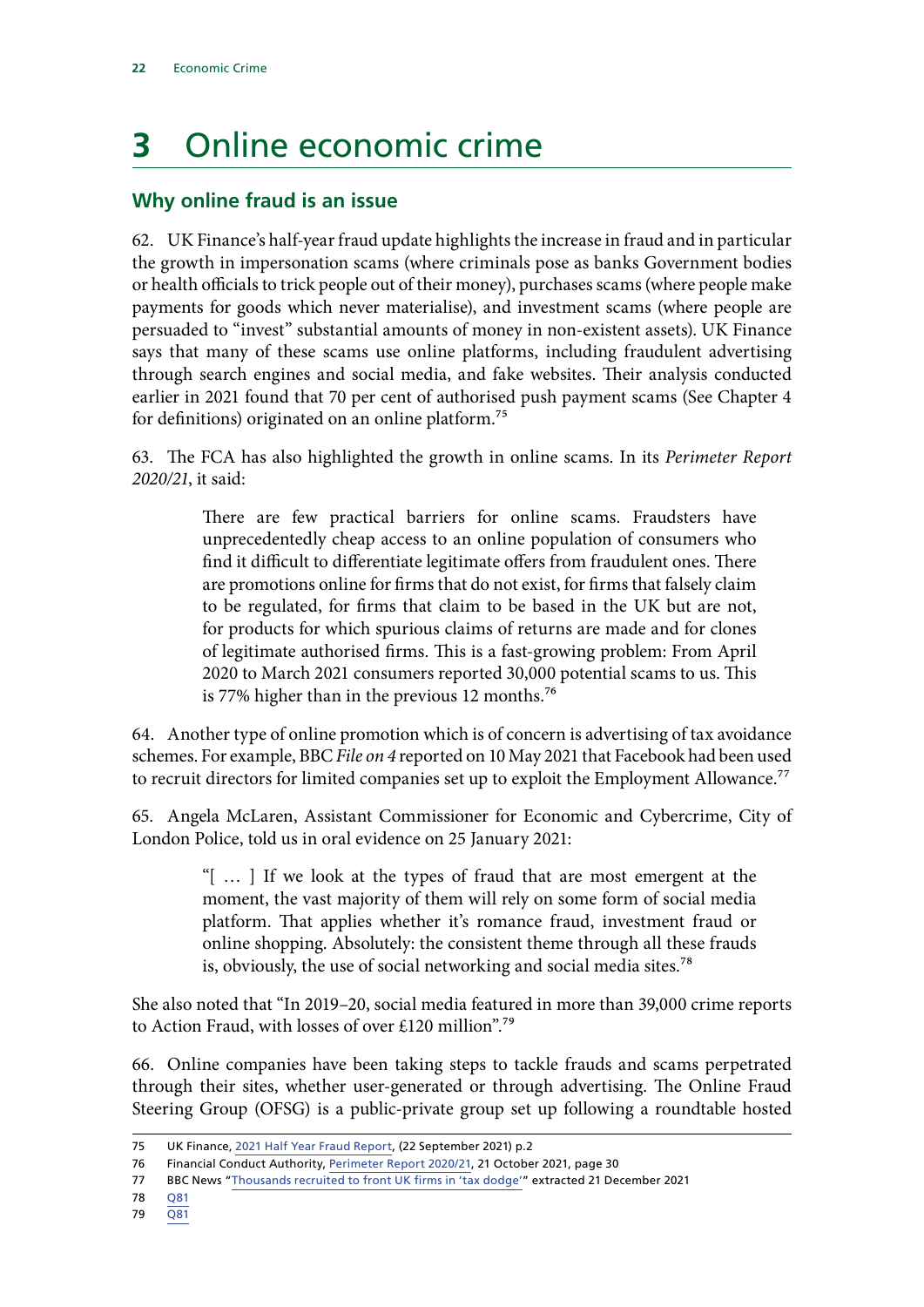<span id="page-24-0"></span>by Government Ministers in April 2021, and consists of representatives from the Home Office, the Financial Conduct Authority, law enforcement agencies and online industry group techUK. The Group is co-chaired by the National Economic Crime Centre (NECC), UK Finance and techUK, and is focused on reducing the threat from online and cyber enabled-fraud in the UK.<sup>80</sup> TechUK explain how the governance of the Group works in the context of governance of economic crime across Government as follows:



#### **Figure 3: Governance of the Online Fraud Steering Group**

Source: techUK, December 202181

### **The Draft Online Safety Bill**

67. The abuse of online channels by fraudsters is something that the Government is seeking to address, in part through legislation to improve safety from online threats. On 12 May 2021 the Government published a Draft Online Safety Bill, designed to deal with problems of online harm and online crime. While the Draft Bill deals mainly with the regulation of online content for the purposes of child safety and the prevention of terrorism, the Government announced that the Bill would also include measures to protect people against user-generated financial fraud on social media and dating apps, including measures to protect people from romance scams and fake investment opportunities.<sup>82</sup> The Prime Minister confirmed that tackling fraud was integral to the Bill when he appeared before the Commons Liaison Committee in July 2021:

> I am very concerned that we should tackle fraud. Indeed, I am told that the Online Safety Bill does just that [ … ] one of the key objectives of the Online Safety Bill is to tackle online fraud.<sup>83</sup>

<sup>80</sup> National Crime Agency, [Online Fraud Steering Group,](https://www.nationalcrimeagency.gov.uk/what-we-do/national-economic-crime-centre) [extracted 3 January 2022]

<sup>81</sup> Published on Committee website

<sup>82</sup> Department for Digital, Culture, Media and Sport and Home Office, Landmark laws to keep children safe, stop [racial hate and protect democracy online published,](https://www.gov.uk/government/news/landmark-laws-to-keep-children-safe-stop-racial-hate-and-protect-democracy-online-published) 12 May2021 [Extracted 29 December 2021]

<sup>83</sup> Oral evidence taken on 7 July 2021, [HC 491 \(2021–22\)](https://committees.parliament.uk/oralevidence/2308/default/), Qq 78–79 [The Prime Minister]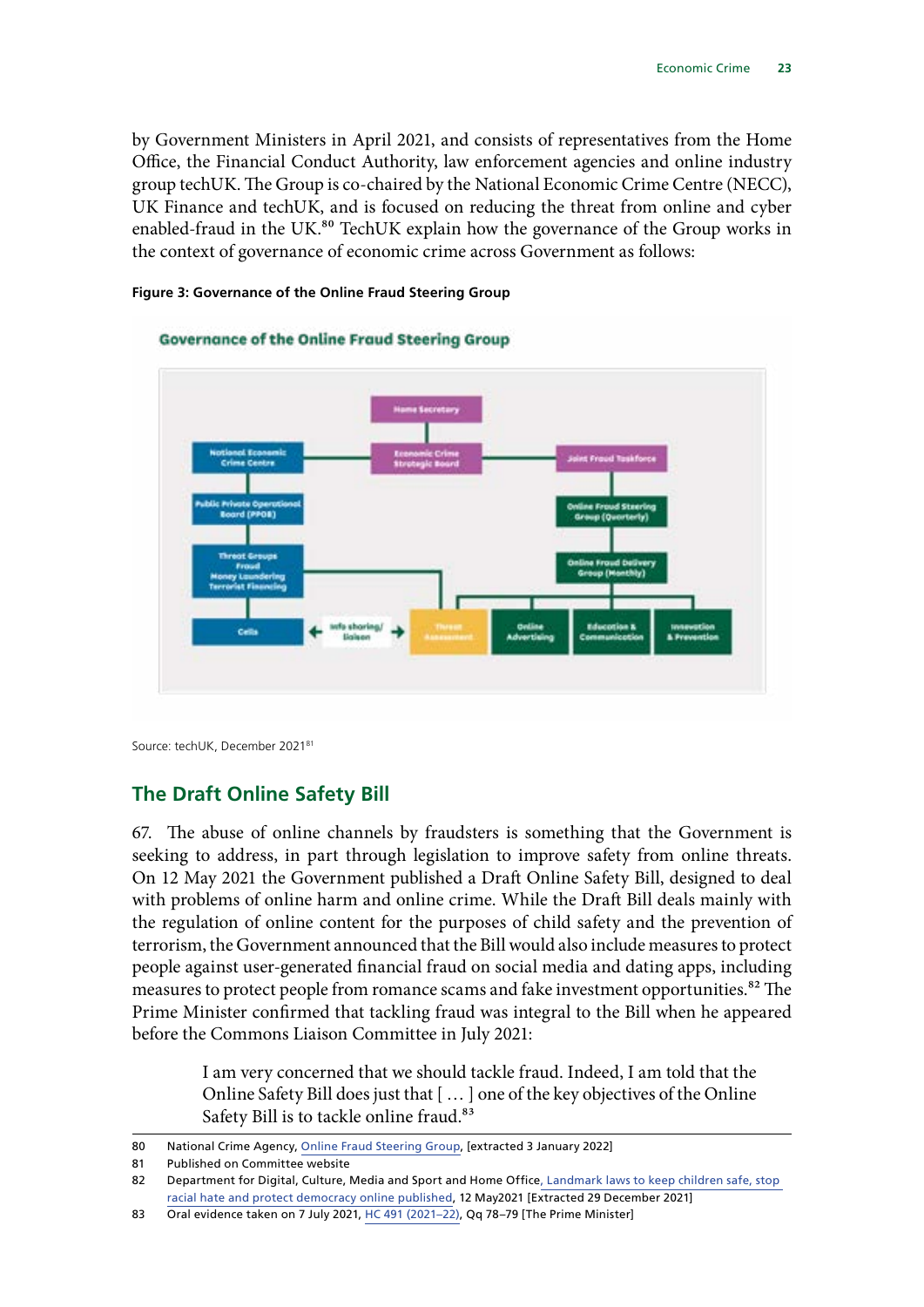68. The Draft Online Safety Bill was considered by a Joint Committee of both Houses of Parliament,<sup>84</sup> which published a report on 10 December 2021 setting out its views on the draft Bill<sup>85</sup>

69. During this inquiry and in evidence before the Joint Committee there have been calls for the anti-fraud elements of the Bill to be enhanced. Richard Piggin, Head of External Affairs, Which?, told us on 8 July that the Government should "swiftly introduce and give online platforms the legal responsibility to identify, remove and prevent fake and fraudulent content appearing on their sites."86

70. In the same oral evidence session, David Clarke, Chair, Fraud Advisory Panel, told us that online companies already had the technology to identify fraud but failed to apply it. He said:

> There is technology available to identify that and the big tech companies do not use it. They keep the data, but they do not show you it. They actually take down stuff. [ … ] Technology could be switched on tomorrow to protect the consumer [ ... ].<sup>87</sup>

71. Angela McLaren, Assistant Commissioner for Economic and Cybercrime, City of London Police agreed. In oral evidence on 25 January, she said:

> There is absolutely more that can be done in that technology space. As I say, for every site we take down, more sites will come in, and if we go back to the victim within all this, they are absolutely preying on people's vulnerabilities, whether that is loneliness or concerns about their future financial security. These are not just sites that cause no harm; these are absolutely focused on really vulnerable people, or people who are vulnerable at a point in time.<sup>88</sup>

72. Mark Steward, Director of Enforcement, Financial Conduct Authority, expressed concern about another issue with the Bill, which is that it may lack flexibility to deal with new developments in finance. Speaking to the Joint Committee on the Online Safety Bill in oral evidence on 18 October 2021, he said:

> There needs to be a mechanism that allows the Bill to operate in a travelling way as the market becomes more sophisticated, and perhaps more complicated, as new harms arise. It does not really matter to us what the mechanism is for the Bill to have a greater say in this space, as long as there is a way in which Ofcom and the regulators can act flexibly with an evolving market. As a regulator with a fixed statutory perimeter that we find enormously difficult, there needs to be some flexibility in some way, shape or form for the regulator.<sup>89</sup>

<sup>84</sup> House of Lords House of Commons Joint Committee on the Draft Online Safety Bill, [Draft Online Safety Bill](https://committees.parliament.uk/committee/534/draft-online-safety-bill-joint-committee/)  [Report of Session 2021–22](https://committees.parliament.uk/committee/534/draft-online-safety-bill-joint-committee/), HL Paper 129/HC 609

<sup>85</sup> Joint Committee on the Draft Online Safety Bill, report of Session 2021-22, [Draft Online Safety Bill](https://committees.parliament.uk/publications/8206/documents/84092/default/) (HL Paper 129/HC 609)

<sup>86</sup> [Q248](https://committees.parliament.uk/oralevidence/2532/pdf/)

<sup>87</sup> [Q236](https://committees.parliament.uk/oralevidence/2532/pdf/)

<sup>88</sup> [Q81](https://committees.parliament.uk/oralevidence/1571/pdf/)

<sup>89</sup> [Oral evidence taken on 18 October 2021 by the Joint Committee on the Draft Online Safety Bill](https://committees.parliament.uk/oralevidence/2826/pdf/) Q126 [Mark Steward]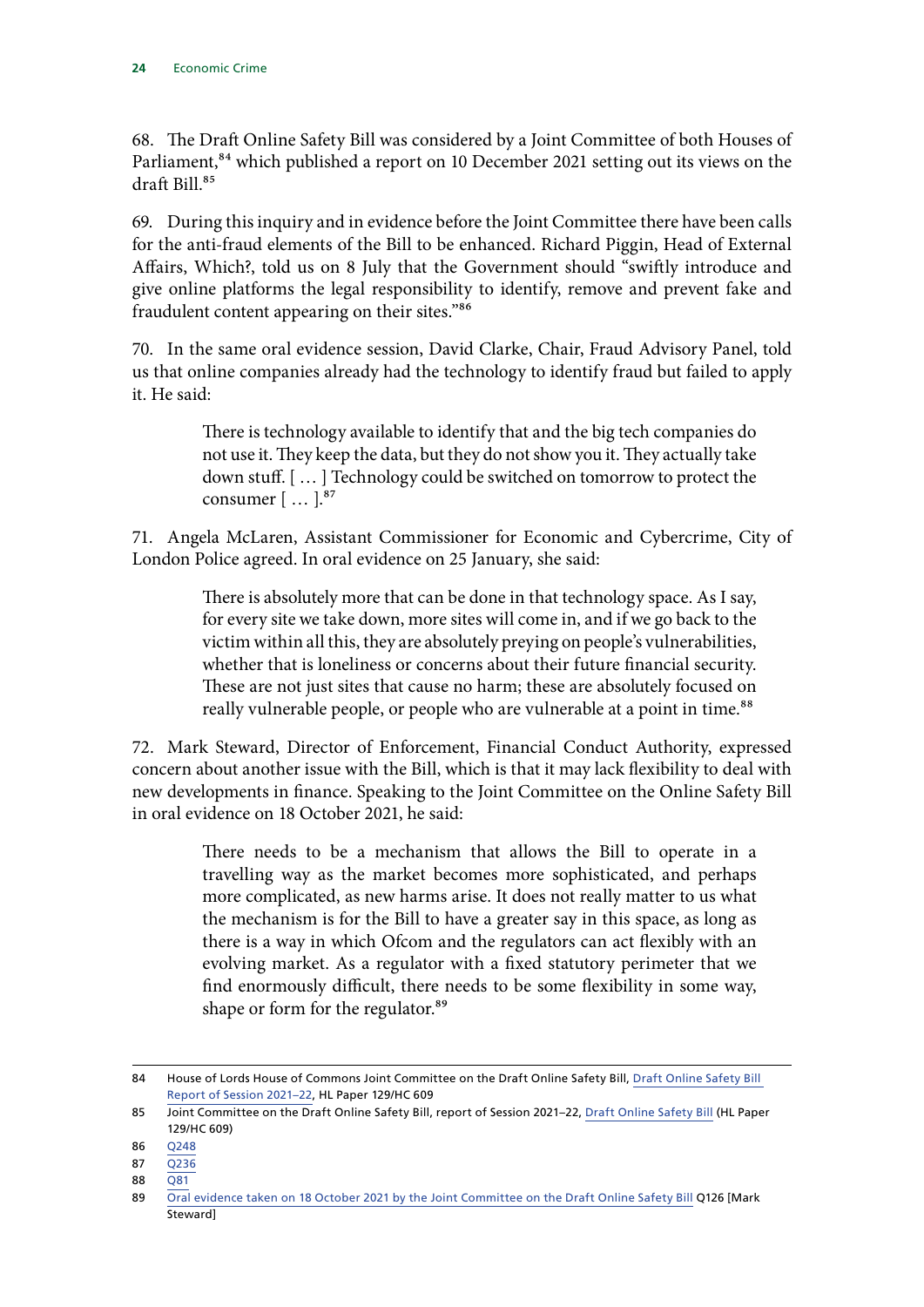<span id="page-26-0"></span>73. The Joint Committee recommended that a "fraud offence" should be included in the list of "relevant offences" in Clause 41(4) of the draft Bill, and that designating online fraudulent content as "priority illegal content" (defined in Clause 41(5)(c)) would place a duty on providers to minimise the risk that the content would appear on their service in the first place, rather than just remove it on request.<sup>90</sup> The Joint Committee also recommended that:

> … the Government should consult with the regulatory authorities on the appropriate offences to designate under this section. The Government should ensure that this does not compromise existing consumer protection regulation.<sup>91</sup>

74. *We agree with the Joint Committee that the Draft Online Safety Bill should be amended so as to include fraud offences in the list of "relevant offences" in Clause 41(4) of the Bill. Fraudulent content should be designated as "priority illegal content", thereby requiring online firms to be proactive rather than reactive in removing it from their platforms. These steps would place greater responsibility on online companies to prevent their platforms from being used to promote financial fraud, something of which these online firms are capable.*

#### **Financial advertising**

75. An important focus of evidence to our inquiry was harm caused by the advertising of fraudulent financial products. Fraudulent user-generated content, such as fake investment opportunities posted by users on social media, would be regulated under the Draft Online Safety Bill. But paid-for advertising is specifically excluded from the scope of regulation under the draft Bill by Clause 39(2)(f). In a press release accompanying publication of the draft Bill, the Department for Digital, Culture, Media and Sport said that "fraud via advertising, emails or cloned websites will not be in scope because the Bill focuses on harm committed through user-generated content."92

76. Witnesses have argued, in the course of both this inquiry and previous inquiries, that paid-for advertising should be included in the scope of regulation under the Online Safety Bill. The issue arose during our inquiry into the FCA's regulation of London Capital and Finance, and we recommended at the end of that inquiry that the Government "should include measures to address fraud via online advertising in the Online Safety Bill, in the interests of preventing further harm to customers being offered fraudulent financial products".93

77. Some have questioned whether there is a distinct boundary between user-generated content and paid-for advertising. On 18 October 2021, Martin Lewis OBE, Founder

<sup>90</sup> Joint Committee on the Draft Online Safety Bill, report of Session 2021–22, [Draft Online Safety Bill](https://committees.parliament.uk/publications/8206/documents/84092/default/) (HL Paper 129/HC 609) paras 191 and 194

<sup>91</sup> Joint Committee on the Draft Online Safety Bill, report of Session 2021–22, [Draft Online Safety Bill](https://committees.parliament.uk/publications/8206/documents/84092/default/) (HL Paper 129/HC 609) para 194

<sup>92</sup> Department for Digital, Culture, Media and Sport and Home Offic[e, Landmark laws to keep children safe, stop](https://www.gov.uk/government/news/landmark-laws-to-keep-children-safe-stop-racial-hate-and-protect-democracy-online-published)  [racial hate and protect democracy online published,](https://www.gov.uk/government/news/landmark-laws-to-keep-children-safe-stop-racial-hate-and-protect-democracy-online-published) 12 May2021 [Extracted 29 December 2021]

<sup>93</sup> Treasury Committee, Fourth Report of session 2021–22- [The Financial Conduct Authority's Regulation of London](https://committees.parliament.uk/publications/6397/documents/70132/default/)  [Capital & Finance](https://committees.parliament.uk/publications/6397/documents/70132/default/) HC 149 para 192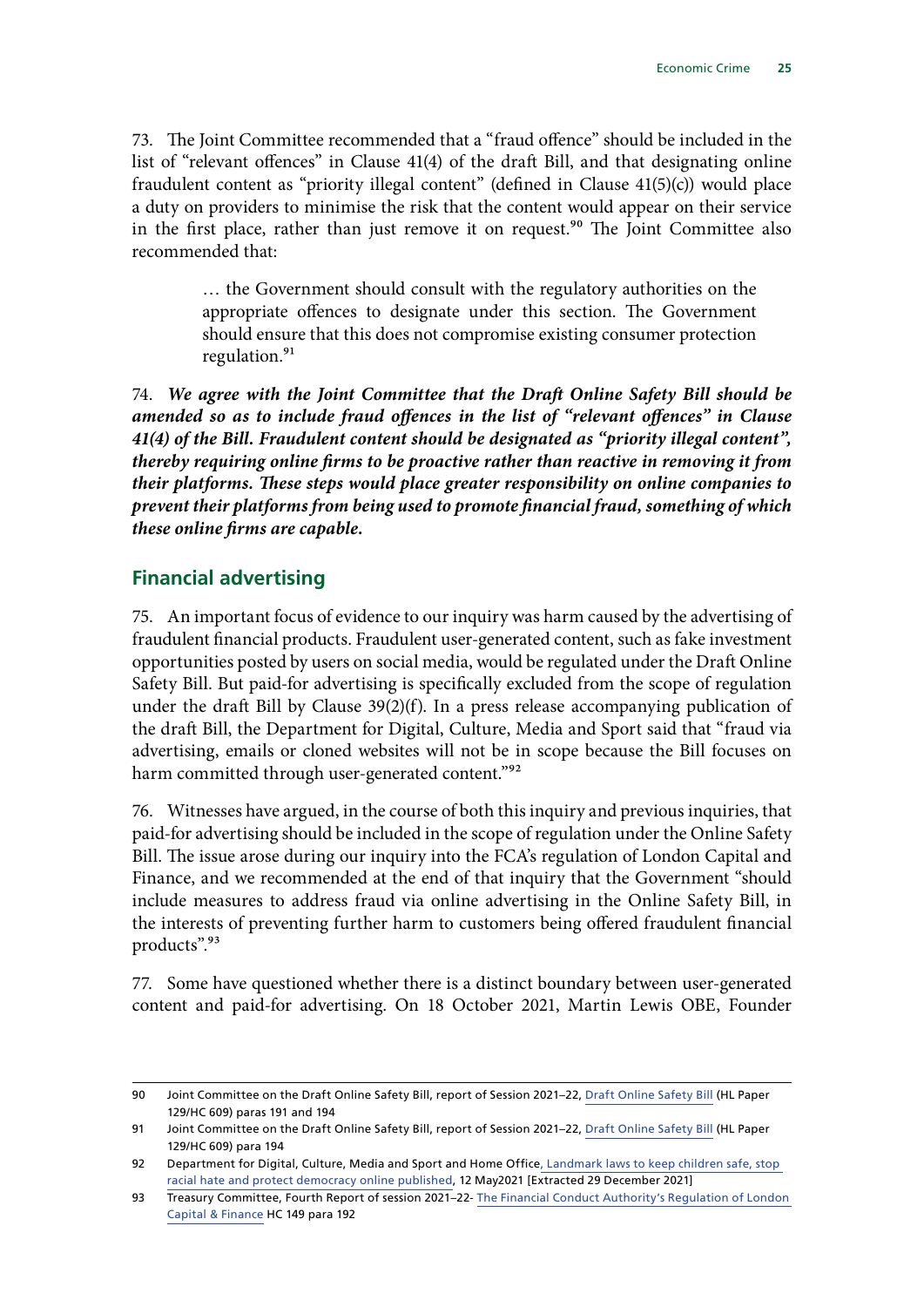and Chair at MoneySavingExpert.com and Money and Mental Health Policy Institute, appeared before the Joint Committee on the Online Safety Bill, and when commenting on whether the Bill should cover advertising, made that point:

> You tell me: if I do a post and then pay to promote it, is it an ad or is it usergenerated? If I do a dating profile and then pay to promote it, is it an ad or is it user-generated? Where do I cross the line? If the answer is that as soon as I pay it is an advert, all I have to do is pay a penny and everyone in my usergenerated post is not covered by this Bill. It is ridiculous. It is farcical  $\ldots$ .<sup>94</sup>

78. Online social media platforms rely on advertising revenue and have hosted advertising of financial services and products which are either fraudulent or not compliant with regulations designed to protect the consumer. We asked Mark Steward, Director of Enforcement, Financial Conduct Authority, about the increase in economic crime since the start of the COVID-19 pandemic in 2020. He said:

> The area where it is most noticeable for the FCA has been the increase in online scams and frauds. The particular focus for us is online advertising of regulated activities—those that we regulate—by firms that are not authorised by us. In many instances, we believe that some of those ads are scams and frauds.<sup>95</sup>

79. The FCA has been posting its own advertisements online to warn consumers about the risks of harm from online adverts for fraudulent financial investment products. Reports appeared in the press suggesting that the FCA had paid Google £600,000 a year to post scam warnings.<sup>96</sup> Mark Steward told us:

> We would prefer that these ads were not published in the first place, to be really frank. The irony of us having to pay social media to publish warnings about advertising that they are receiving money from is not lost on us."97

80. There is currently no legal requirement for internet platforms and social media companies to do any Know Your Customer checks on their advertisers. This makes it easy for fraudsters to purchase advertising, and more difficult for social media companies and internet platforms to filter it out. This is in contrast to the financial services companies, who are required to do Know Your Customer checks when onboarding new customers.

81. Mr Steward believed that advertising should be regulated under the Online Safety Bill. He said:

> "[ … ] It should be clearly included; otherwise, there is no mechanism for social media to be legally obligated to do some very basic things that do not happen now, such as ensuring that the person who is placing the ad is someone they know, they know where the person is, and they know that the

<sup>94</sup> Oral evidence taken on 18 October 2021 by the Joint Committee on the Draft Online Safety Bill, Q112 [Martin **Lewisl** 

<sup>95</sup> [Q96](https://committees.parliament.uk/oralevidence/2349/pdf/)

<sup>96</sup> See for example [UK online harms bill misses fraud's gateway,](https://www.ft.com/content/239c33ea-8d41-4e79-ab88-e53bf558a2cf) Financial Times 16 May 2021

<sup>97</sup> [Q124](https://committees.parliament.uk/oralevidence/2349/pdf/)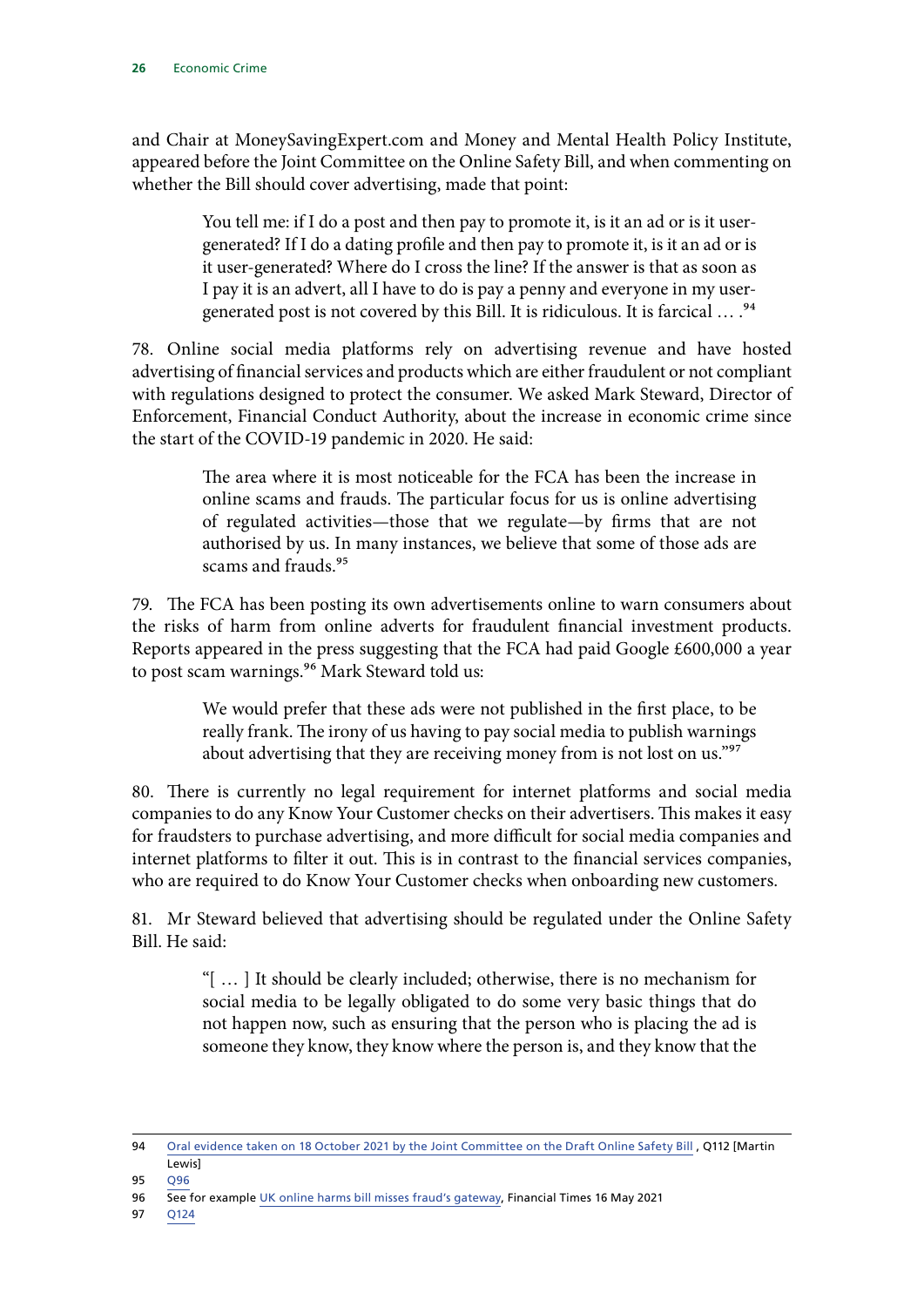address and contact details are correct, or, where the person is advertising a financial investment, that that firm is properly authorised by the FCA to do so. [ … ]"98

82. The Internet Advertising Bureau (UK)<sup>99</sup> expressed concerns about the current debate about online advertising and the Online Safety Bill, and it defended the industry's approach:

> Scam advertising is a devastating crime against consumers and legitimate advertising businesses alike. The advertising industry has responded with both determination and creativity and is committed to continuing to address it. IAB UK is troubled by generalised assertions that the industry response as a whole has come late and falls short. We do not dispute that these efforts should evolve and be responsive to the changing patterns of criminal activity. The DCMS Online Advertising Programme and the Home Office Fraud Action Plan workstreams are both conducting work to examine potential solutions, and this work should include devoting proper time and attention to understanding and examining both the substance and quality of the industry response and what it has achieved, as well as the evolving criminal behaviour the industry experiences.<sup>100</sup>

#### *The law on financial promotions*

83. Section 21 of the Financial Services and Markets Act 2000 regulates the ability to advertise financial products or services. Mark Steward explained to us how this worked on 14 June 2021:

> … there is a provision in the Financial Services and Markets Act that means that particular financial promotions can be communicated only by a person who is authorised by the FCA, or the communication must be approved by a person authorised by the FCA.101

> Online companies which facilitate access to promotions which are not communicated in line with the requirements of the Act may also fall foul of section 21 if they provide optimised or value-added services in relation to that promotion.

84. We note that the requirement for approval by a person authorised by the FCA is not a complete solution to the problem of financial advertising. For example, London Capital and Finance, the subject of our recent report,<sup>102</sup> was authorised by the FCA, but weaknesses in the supervisory regime still led to harm to investors.

85. The FCA has indicated that it wants more powers to force online companies to comply with the law. In a letter to the Committee on 14 July 2021, the FCA explained that

<sup>98</sup> [Q120](https://committees.parliament.uk/oralevidence/2349/pdf/)

<sup>99</sup> The Internet Advertising Bureau (IAB UK) is the industry body for digital advertising, with 1200 members. See iabUK, '[about us'](https://www.iabuk.com/about-us) [extracted 10 January 2022]

<sup>100</sup> Internet Advertising Bureau UK ([ECC0094\)](https://committees.parliament.uk/writtenevidence/41146/pdf/)

<sup>101</sup> [Q133.](https://committees.parliament.uk/oralevidence/2349/pdf/) See also letter [Mark Steward to Chair, Treasury Committee](https://committees.parliament.uk/publications/6817/documents/72272/default/) dated 14 July 2021 which explains that the relevant legislation is section 21 of the Financial Services and Markets Act 2000.

<sup>102</sup> Treasury Committee, Fourth Report of Session 2021–22, [The Financial Conduct Authority's Regulation of London](https://committees.parliament.uk/publications/6397/documents/70132/default/)  [Capital & Finance plc](https://committees.parliament.uk/publications/6397/documents/70132/default/). HC 149, 24 June 2021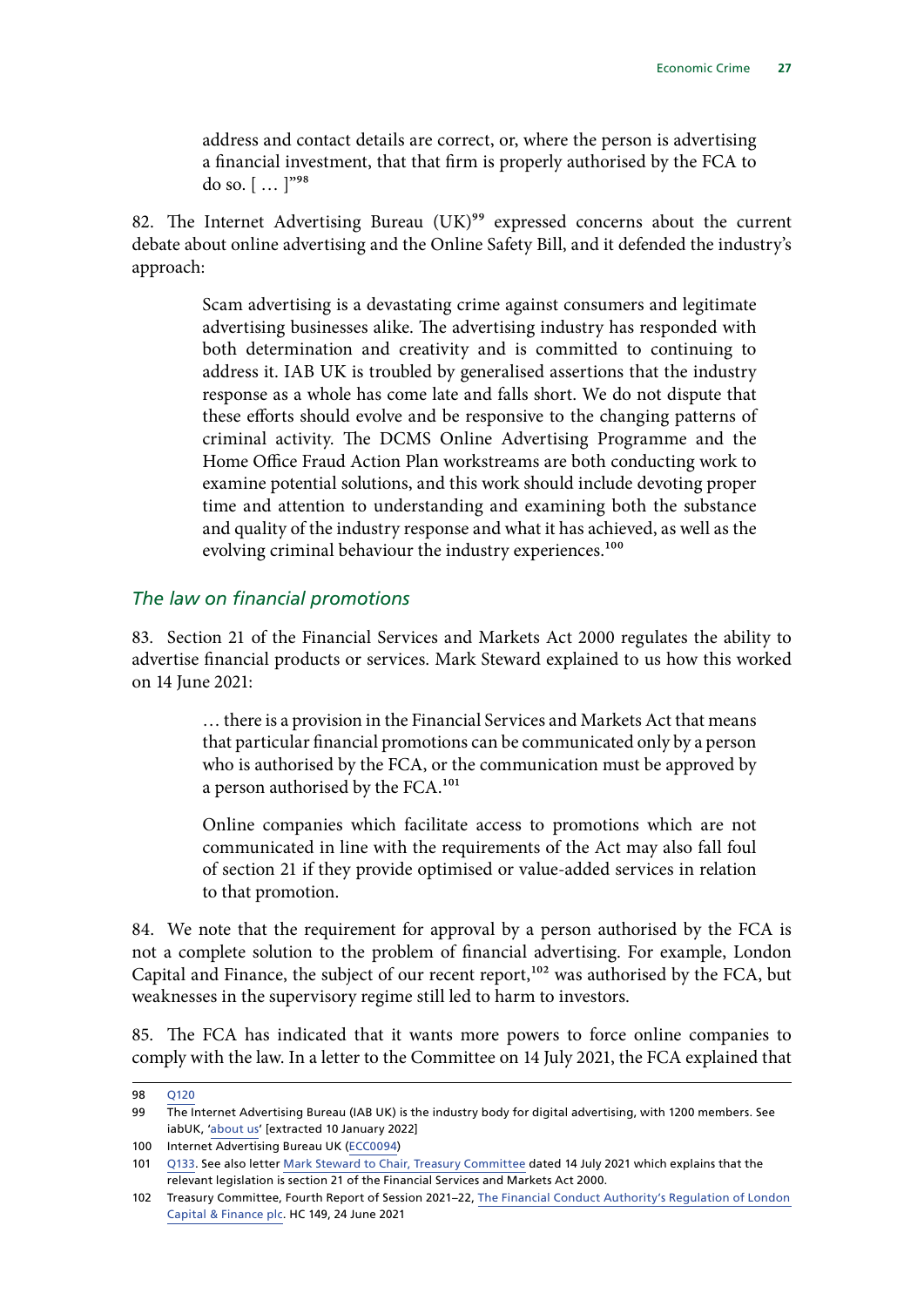it has powers to investigate and prosecute for offences listed in section 168 of the Financial Services and Markets Act 2000 (FSMA); but that list does not include prosecutions for offences solely under the Fraud Act 2006. The FCA could prosecute for fraud offences when they were additional to offences listed in section 168 of FSMA, but they would need to be brought as private prosecutions. The FCA pointed out that prosecutions under the Fraud Act encounter a very high bar for proof of fraud in the case of online companies.<sup>103</sup>

#### *The FCA's work with online companies*

86. During 2021 the FCA began working with online companies to ensure that they did not accept advertising for regulated financial products which were not in accordance with the law. Following pressure from the FCA, Google agreed to only allow financial services advertisements approved by an authorised firm to appear in its optimised search services.<sup>104</sup> This change was announced on 30 August and took effect from 6 September 2021<sup>105</sup> and was welcomed by Charles Randell, Chair of the FCA.106

87. As part of the deal that it reached with Google, the FCA accepted a \$3 million advertisement credit from Google and the offer of another \$2 million worth of advertisement credits to support industry awareness campaigns.<sup>107</sup> Following our oral evidence session with online companies on 22 September 2021, our Chair wrote to a range of online companies, including those which had given oral evidence, asking them to clarify what their policies were regarding advertising, and whether they had received payments from the FCA for warning advertisements.

88. The Chief Executive of the Financial Conduct Authority wrote to us on 19 January 2022<sup>108</sup> explaining in more detail payments that the FCA has made to online companies for scam warning messages in relation to investments, pensions and loan fee fraud. These are set out in Table 1 below:

|                                              | 2019        | 2020        | 2021        |
|----------------------------------------------|-------------|-------------|-------------|
| Google                                       | £217,264.72 | £256,145.50 | £217,521.91 |
| Twitter                                      | £32,536.31  | £64,354.49  | £64,343.56  |
| Meta (includes<br>Facebook and<br>Instagram) | £153,730    | £123,440    | £86,940     |

|  |  | Table 1: Costs of delivering scam messages to end November 2021 |
|--|--|-----------------------------------------------------------------|
|--|--|-----------------------------------------------------------------|

Source: Financial Conduct Authority

The letter explains that the sums in the table do not include spending on other activities and campaigns which the FCA has carried out through channels such as those run by

<sup>103</sup> Letter from Mark Steward, FCA Executive Director of Enforcement and Market Oversight to Chair, 14 July 2021, ['Assessment of Corporate Fraud Through Online Promotion'](https://committees.parliament.uk/publications/6817/documents/72272/default/)

<sup>104</sup> Letter from Mark Steward, FCA Executive Director of Enforcement and Market Oversight to Chair, 14 July 2021, ['Assessment of Corporate Fraud Through Online Promotion'](https://committees.parliament.uk/publications/6817/documents/72272/default/). See also [Financial services advertising in the United](https://support.google.com/adspolicy/answer/2464998)  [Kingdom,](https://support.google.com/adspolicy/answer/2464998) Google.com extracted 20 December 2021

<sup>105</sup> Google [\(ECC0086](https://committees.parliament.uk/writtenevidence/40330/pdf/)) page 1

<sup>106</sup> See FCA, 'Speech by Charles Randell, Chair of the FCA and PSR, to the Cambridge International Symposium on [Economic Crime'](https://www.fca.org.uk/news/speeches/risks-token-regulation), 6 September 2021. [Extracted 10 January 2022]

<sup>107</sup> Google [\(ECC00086\)](https://committees.parliament.uk/writtenevidence/40330/pdf/)

<sup>108</sup> [Letter Nikhil Rathi to Chair of Committee](https://committees.parliament.uk/publications/8619/documents/87197/default/), 19 January 2022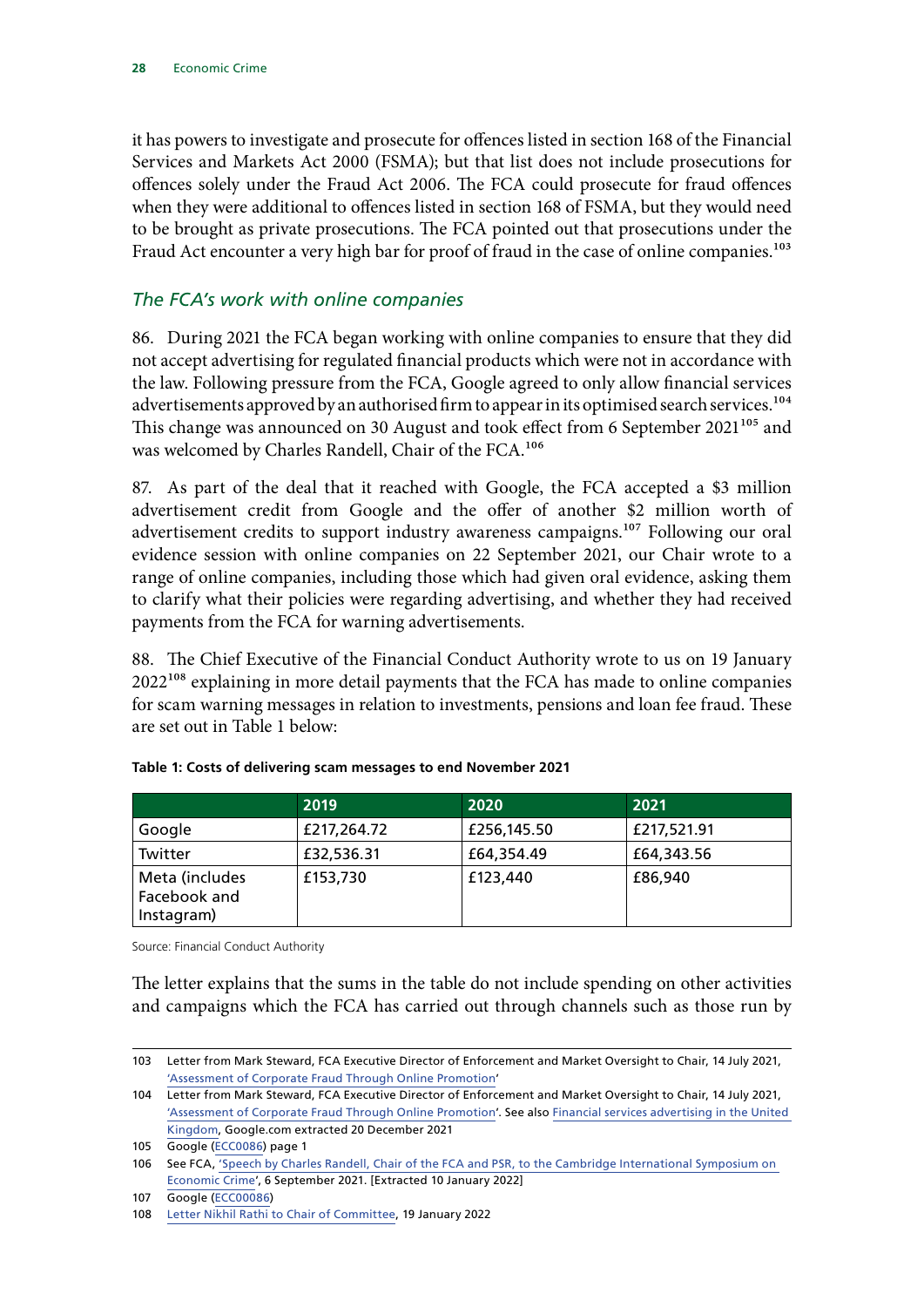Microsoft, Snapchat and TikTok (for example the InvestSmart campaign).<sup>109</sup> TikTok disclosed to us that they had been paid  $£50,000$  by the FCA.<sup>110</sup> This means that, between 2019 and 2021, the FCA has paid at least £1,179,336 to online companies to warn about scams and on other campaigns.

89. On 10 December 2021, techUK, the trade body for UK online companies, announced that Facebook (now known as Meta), Twitter and Microsoft had committed "to introduce a revised advertising onboarding process that requires UK regulated financial services to be authorised by FCA prior to serving financial services adverts to their sites". Similar steps had already been taken by Google, TikTok and Amazon. We note however that "there is no set timeline for when these changes will come into force, and processes will vary from company to company".<sup>111</sup>

90. We also note that some major online platforms have yet to make similar commitments. We wrote to Snap Inc (owner of Snapchat, an instant messaging app), asking what plans they had to comply with FCA advertising policy. In its reply, Snap Inc (which is not a member of techUK), did not disclose any plans to change its systems to ensure that advertisers of financial promotions are authorised by the FCA.<sup>112</sup> Nor did eBay provide any such statement when responding to a letter from the Committee.<sup>113</sup>

91. We asked John Glen MP, Economic Secretary to the Treasury, whether he believed that online advertising should be included in the Online Safety Bill. He said that "the big area that we want to look at very carefully before that legislation comes into force is advertising".114 He added that: "We welcome the efforts that some of the platforms are taking, but we have to have an effective response. The online advertising programme is at the moment what we need DCMS to come forward with. Clearly, we need an effective intervention that deals with the nature of the risks around advertising".<sup>115</sup>

92. When we asked whether the Treasury will be pushing for online advertising to be included in the Bill, he said:

> It depends what happens with the online advertising programme that DCMS is responsible for. I met the previous Minister, Caroline Dinenage, at least once—I think twice—before she left office. This is a massive problem, and a significant opportunity which we cannot miss in the absence of a better solution. That seems to me the right approach. However, I recognise the complexity in delivering it in a coherent and legally sensible way.116

93. The Rt Hon. Damian Hinds MP, Minister for Security and Borders, Home Office, was uncertain that the Online Safety Bill was the right vehicle for regulation of online advertising. He said:

<sup>109</sup> Financial Conduct Authority, ["InvestSmart"](https://www.fca.org.uk/investsmart), [extracted 19 January 2022]

<sup>110</sup> TikTok [[ECC0093](https://committees.parliament.uk/writtenevidence/41144/pdf/)]

<sup>111</sup> techUK, ['Major technology companies step up efforts to tackle financial fraud and scam adverts,](https://www.techuk.org/resource/major-technology-companies-step-up-efforts-to-tackle-financial-fraud-and-scam-adverts.html)' extracted 21 December 2021

<sup>112</sup> Written Evidence from Snap Inc [\(ECC0098](https://committees.parliament.uk/writtenevidence/41363/pdf/)),

<sup>113</sup> Ebay [\(ECC0088](https://committees.parliament.uk/writtenevidence/40336/pdf/))

<sup>114</sup> [Q428](https://committees.parliament.uk/oralevidence/3088/pdf/)

<sup>115</sup> [Q429](https://committees.parliament.uk/oralevidence/3088/pdf/)

<sup>116</sup> [Q432](https://committees.parliament.uk/oralevidence/3088/pdf/)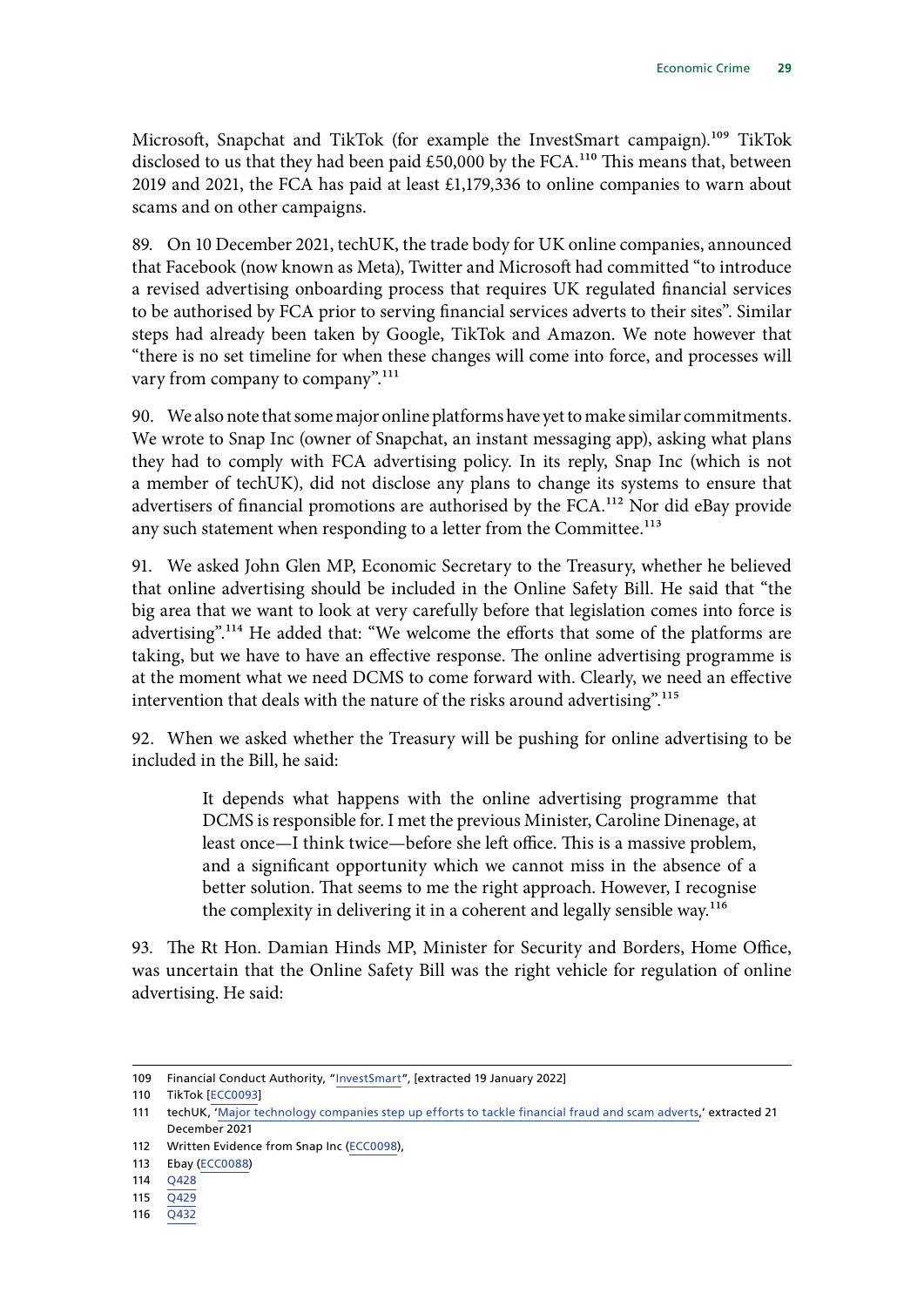<span id="page-31-0"></span>… we are also very conscious that there are other types of fraud where the business model is about advertising online, and we need to bear down on that. The question we are facing is not whether to bear down on it, but how: what is the best way to do it? Is it best to do it through the Online Safety Bill? Is it best to do it through the online advertising programme, or some other way ...<sup>117</sup>

#### *Online advertising: our conclusions*

94. **We reiterate our strong belief that the Government should include measures to address fraud via online advertising in the Online Safety Bill, in the interests of preventing further harm to customers being offered fraudulent financial products.**

95. *The Government should consider whether online platforms and social media companies should be required to do Know Your Customer checks on their advertisers, to make it more difficult for fraudsters to promote themselves.* **We welcome the steps taken by certain online firms to take a clearer line in facilitating access to their platforms only for financial promotions placed by entities which are authorised by the FCA. We urge other online companies which have not made such commitments to follow suit.**

96. *The Government should not allow online companies to ignore legislation designed to protect consumers from harm. The Government should ensure that financial services advertising regulations apply also to online companies, and that the FCA has the necessary powers to effectively enforce the regulations.*

97. **It is not appropriate that online companies should profit both from paid-for advertising for financial products and from warnings issued on their platforms by the Financial Conduct Authority (FCA) about those advertisements. We urge all online companies to work constructively with the FCA and to follow Google's example by giving advertisement credits to the FCA for the future. We also expect them to refund money that has been spent in the past by the FCA.**

### **Compensation for victims of fraud by online companies**

98. It has been proposed that online companies should be liable to compensate victims of frauds conducted through their websites, in much the same way that banks are required to reimburse victims of unauthorised payment fraud and card fraud.<sup>118</sup> Anthony Browne MP, a member of our Committee, wrote an article for the *Times* in which he argued:

> … Unless social media companies pay compensation, promoting fraud will remain a profitable activity for them, so they have no internal financial incentives to reduce it. …

 $[$  …  $]$ 

<sup>117</sup> [Q433](https://committees.parliament.uk/oralevidence/3088/pdf/)

<sup>118</sup> See The Payment Services Regulations 2017 [\(SI2017/752](https://www.legislation.gov.uk/uksi/2017/752/pdfs/uksi_20170752_en.pdf)) regulations 76 and 77. Authorised push payment (APP) fraud can be reimbursed by banks under the voluntary Contingent Reimbursement Model Code", and the Payment Systems Regulator and Government have announced that reimbursement of customers suffering APP fraud will be made mandatory.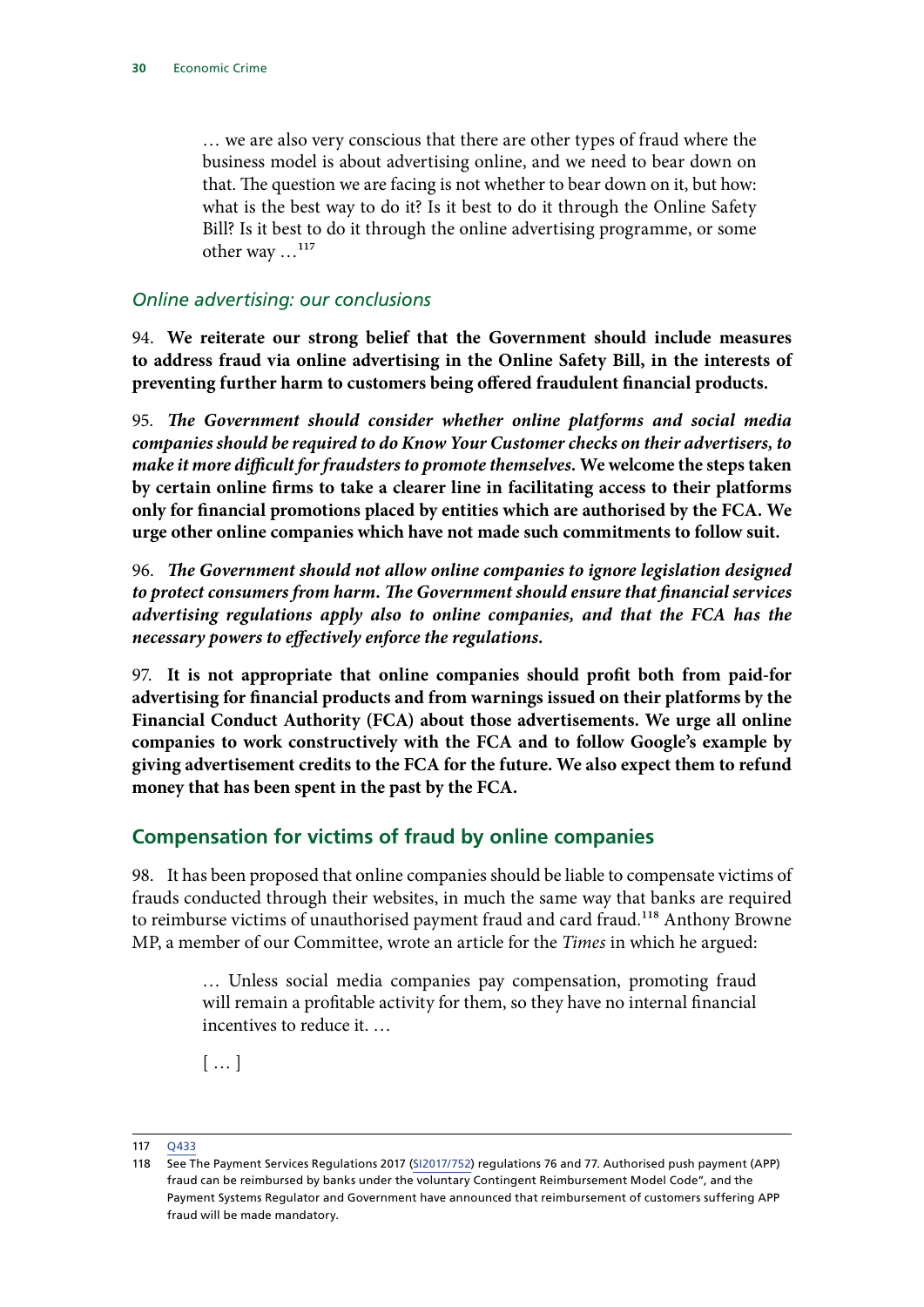<span id="page-32-0"></span>But fraud will remain endemic while technology firms make huge profits promoting fraudsters. Their refusal to compensate means victims who can't get compensation from banks don't get any money back. There is a clear line of responsibility: the social media company has a financial relationship with the fraudster and the click-throughs show how they delivered the victims.

Under the "polluter pays" principle, the Government should, through its Online Safety Bill, require social media and telecoms companies to join banks in compensating victims.  $[$  ...  $]$ <sup>119</sup>

99. In oral evidence, Google and Facebook said their aim was to stop fraud happening in the first place, implying that there was no need for them to contribute to compensation. Amanda Storey, Director of Trust and Safety, Google, told us that "we are working hard to make sure that we are never in a position where a user needs to be compensated".<sup>120</sup> Allison Lucas, Content Policy Director, Facebook, said that "I can also say that we are investing money to tackle the underlying issues and to prevent the ads from running in the first place" and that "we are also committed to solving this bigger picture".121

100. We asked the Rt Hon. Damian Hinds MP, Minister for Security and Borders, Home Office, whether he thought that online companies should be made responsible for paying customers back when they have hosted advertising that leads to fraud. He said:

> I want everyone's incentives to be aligned. Right now, the banks have a strong incentive not to have fraud taking place through their channels, because they incur a cost. In other parts of the economy, there is not that incentive, and in some parts, you could even say that there is an incentive the other way. I don't think that people think this way, but you can see how it could happen that if you are receiving advertising revenue as a result of people defrauding others, your incentive might be in the opposite direction. I want us to find a way to ensure that everyone's incentives are aligned.<sup>122</sup>

101. **We recognise that placing a responsibility on online companies to reimburse consumers who are victims of online fraud could rapidly transform their approach to fraud. Any move to force online firms to compensate victims of fraud should not be to the detriment of the outcomes for consumers already achieved through the compensation banks and other financial institutions pay. The consumer should see no loss of speed or amount in repayment.**

102. *We recommend that the Government seriously consider whether online companies should be required to contribute compensation when fraud is conducted using their platforms.*

### **Overall conclusions on self-regulation of online companies**

103. **The Joint Committee on the Draft Online Safety Bill concluded that self-regulation of online platforms had failed. It is true that there have been many failings, and it is right that action should now be taken to place more responsibility on online firms** 

<sup>119</sup> The Times "[Tech giants must pay for the rise in online fraudsters](https://www.thetimes.co.uk/article/tech-giants-must-pay-for-the-rise-in-online-fraudsters-n7n9zkrjf)" 17 November 2021

<sup>120</sup> [Q409](https://committees.parliament.uk/oralevidence/2779/pdf/)

<sup>121</sup> [Q414](https://committees.parliament.uk/oralevidence/2779/pdf/) and [Q416](https://committees.parliament.uk/oralevidence/2779/pdf/)

<sup>122</sup> [Q488](https://committees.parliament.uk/oralevidence/3088/pdf/)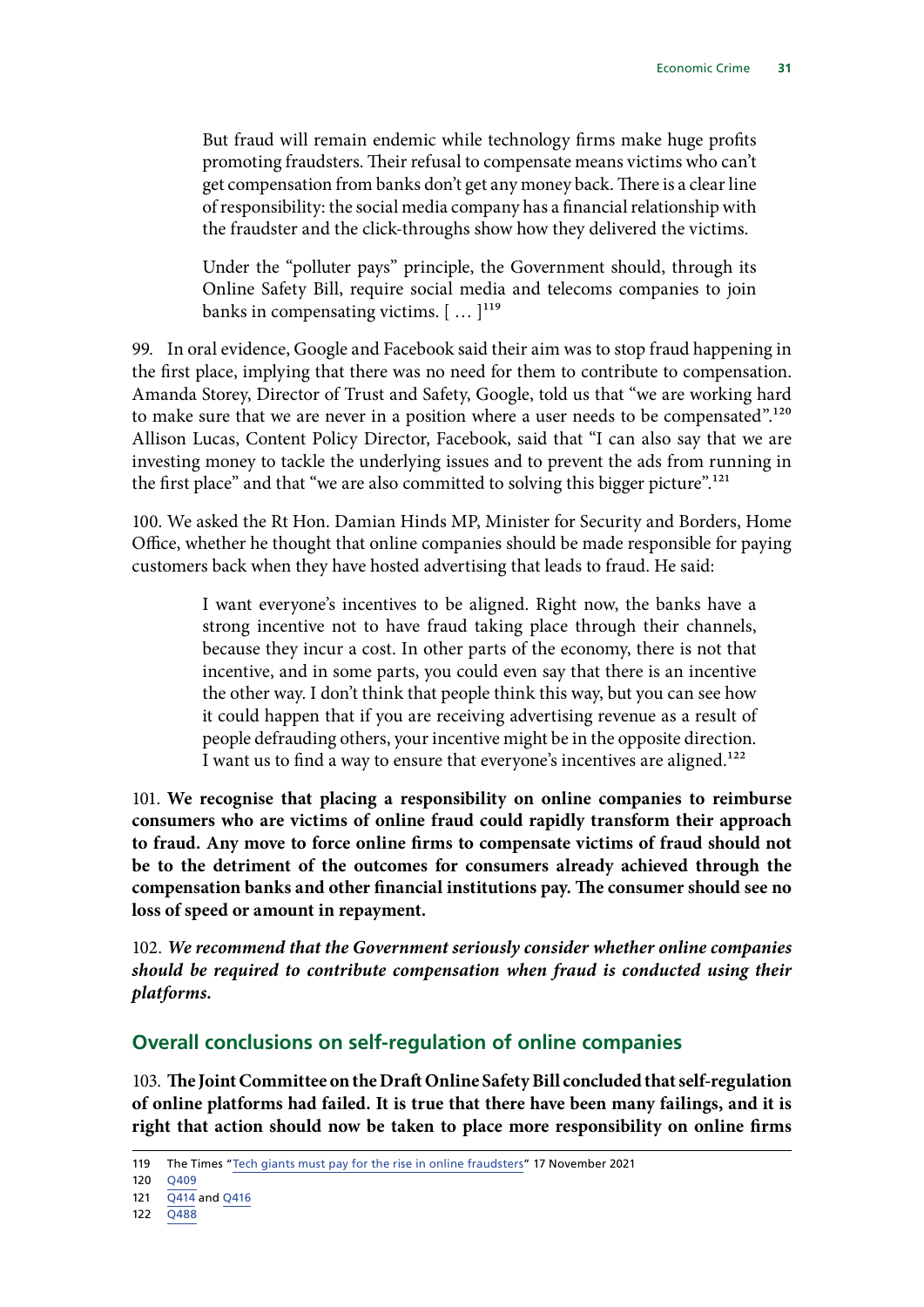**to prevent harm from fraud and other economic crimes which their platforms and services have facilitated. However, the formation of the Online Fraud Steering Group is evidence that co-operative working between the private and public sectors can help improve outcomes and compliance. A number of online companies also showed in their evidence to us that they are taking a more constructive approach to co-operation with law enforcement agencies.**

104. **We welcome the setting up of the Online Fraud Steering Group, and we encourage all online companies to work constructively with Government agencies and the wider public sector to fight online scams and fraud. The Government is correct to recognise in this area, as in the Economic Crime Plan more generally, that a public-private partnership approach is needed.**

105. *The Government should build on these foundations when it updates the Economic Crime Plan. But it should also ensure that regulators and law enforcement agencies have the powers they need to ensure that online companies provide them with information and comply with regulatory requirements.*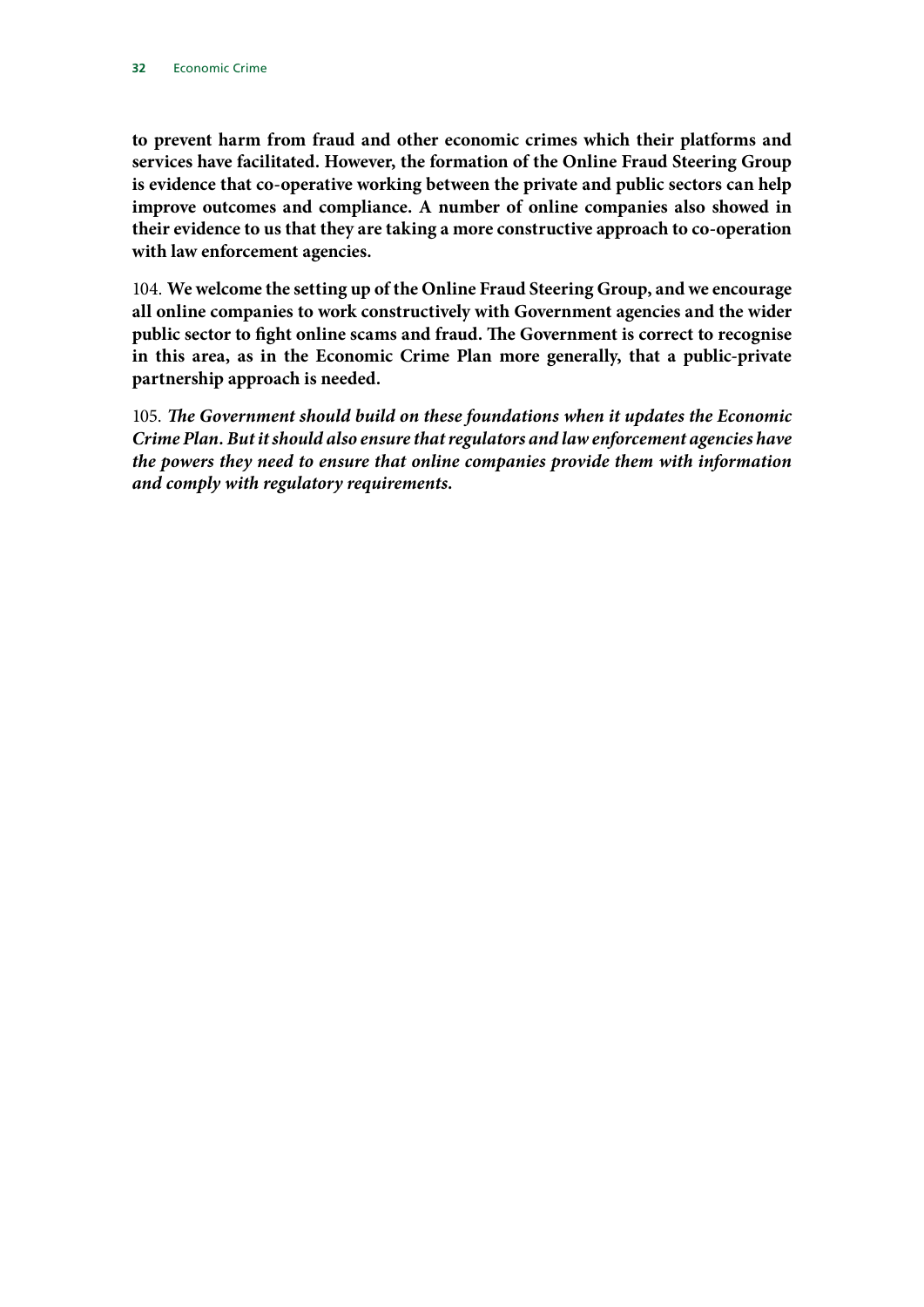## <span id="page-34-0"></span>**4** Authorised push payment fraud

106. Fraud committed against consumers was the subject of a report by the previous Treasury Committee in  $2019^{123}$  and continues to be a problem. In this inquiry we have focussed on a type of fraud known as Authorised Push Payment Fraud, which is the subject of ongoing work by the Payment Systems Regulator.

### **Unauthorised and authorised push payment fraud**

107. In an unauthorised fraudulent transaction, the account holder does not provide authorisation for the payment to proceed, and the transaction is carried out by a third party, the fraudster. A payment can be "push", which is when the customer directly arranges for the payment, or "pull", when a payment is taken from a customer's account, for example by direct debit. Either way, if the payment is unauthorised by the account holder, the Payment Services Regulations 2017 provide statutory protection for consumers from fraud.<sup>124</sup>

108. Fraudsters may also try to trick the account holder into authorising payments to be made to another account which is controlled by the fraudster. This type of fraud is "authorised" because the customer has authorised the payment but has not realised it is to a fraudster. This type of fraud is known as an "authorised push payment"(APP) fraud.125 There is no statutory protection for consumers who are victims of authorised push payment fraud, in contrast to unauthorised payment fraud.

109. APP fraud is a growing problem. UK Finance, the trade body for around 300 firms in the banking and finance industry, publishes regular updates about fraud. Its latest halfyear fraud report, published on 22 September 2021, highlights the increase in fraud and particularly the increase in APP fraud. In the first half of 2021, losses due to unauthorised financial fraud using payment cards, remote banking and cheques rose seven per cent compared to the first half of 2020, to £398.6 million. But £355.3 million was lost to authorised push payment scams, an increase of 71 per cent compared to losses seen in the same period in 2020.<sup>126</sup> For the first time, APP fraud in the UK now exceeds card fraud.<sup>127</sup>

### **The Contingent Reimbursement Model Code**

110. Although the problem of APP fraud is growing, it is not new. In 2016, in response to the rise of APP fraud, the consumer campaigning group Which? made a "super-complaint" to the Payment Systems Regulator (PSR), the relevant regulator.<sup>128</sup> In April 2018, the PSR set up an industry steering group to create a voluntary industry code to provide reimbursement for victims of APP Fraud. This led to the Contingent Reimbursement Model (CRM) Code, which came into effect on 28 May 2019.<sup>129</sup>

<sup>123</sup> Treasury Committee, Third Report of Session 2019, [Economic Crime - Consumer View](https://publications.parliament.uk/pa/cm201919/cmselect/cmtreasy/246/246.pdf), 1 November 2019, HC 248

<sup>124</sup> The Payment Services Regulations 2017 ([SI2017/752\)](https://www.legislation.gov.uk/uksi/2017/752/pdfs/uksi_20170752_en.pdf)

<sup>125</sup> UK Finance, [2021 Half Year Fraud Report,](https://www.ukfinance.org.uk/system/files/Half-year-fraud-update-2021-FINAL.pdf) (22 September 2021) p.6

<sup>126</sup> UK Finance, [2021 Half Year Fraud Report,](https://www.ukfinance.org.uk/system/files/Half-year-fraud-update-2021-FINAL.pdf) (22 September 2021) p.6

<sup>127</sup> UK Finance, [2021 Half Year Fraud Report,](https://www.ukfinance.org.uk/system/files/Half-year-fraud-update-2021-FINAL.pdf) (22 September 2021) p.2

<sup>128</sup> Payment Systems Regulator, [Which super-complaint on payment scams,](https://www.psr.org.uk/how-we-regulate/complaints-and-disputes/which-super-complaint-on-payment-scams/) extracted 16 December 2021.

<sup>129</sup> A full history of the CRM code is provided by the PSR: Payment Systems regulator ['A history of our work to](https://www.psr.org.uk/media/ulse0vqm/webpage-history-of-app-scams-work.pdf)  [prevent APP scams](https://www.psr.org.uk/media/ulse0vqm/webpage-history-of-app-scams-work.pdf)', and Lending Standards Board , ['Contingent Reimbursement Model Code for Authorised](https://www.lendingstandardsboard.org.uk/wp-content/uploads/2021/04/CRM-Code-LSB-Final-April-2021.pdf)  [Push Payment Scams](https://www.lendingstandardsboard.org.uk/wp-content/uploads/2021/04/CRM-Code-LSB-Final-April-2021.pdf)', 20 April 2021.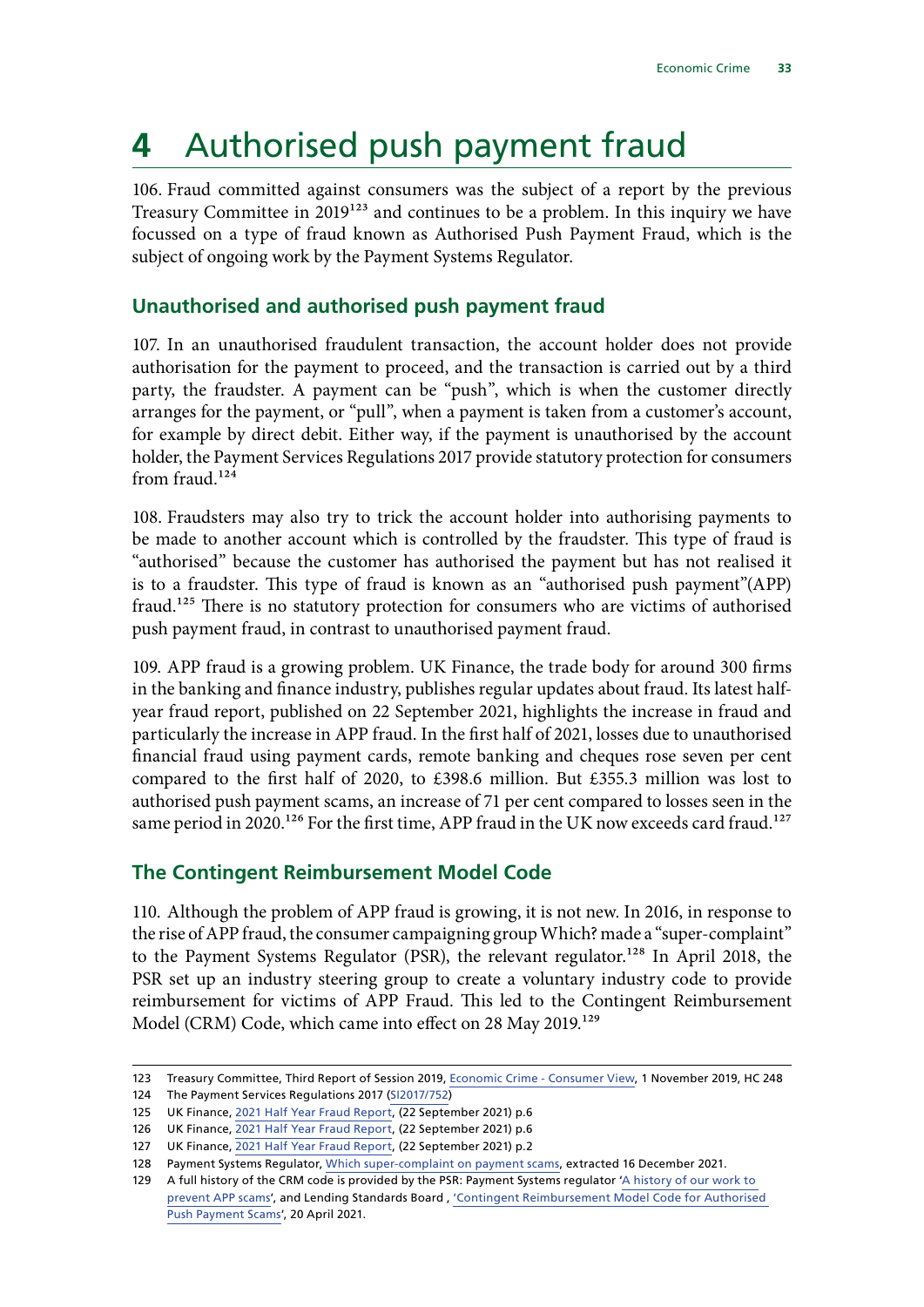111. Payment service providers (PSPs) which have signed up to the Code agree to reimburse victims of APP fraud where the customer has met the standards expected of them. The CRM Code has benefited many consumers, but it is non-statutory and voluntary. At present there are only nine signatory PSPs (Barclays, HSBC, Lloyds, Metro, Nationwide, RBS, Santander, Starling and Co-Op).<sup>130</sup> TSB has decided not to sign because it has its own repayment guarantee.<sup>131</sup>

112. On 1 November 2019, our predecessor Committee, in a report titled *Economic Crime: Consumer View*, recommended that the Contingent Reimbursement Model (CRM) Code should be made compulsory through legislation.<sup>132</sup> The Government, in its response published in March 2020, said that "The Code is still in its infancy and the Government believes it should be given time to embed and take full effect before its effectiveness can properly be assessed."<sup>133</sup>

113. On 11 February in 2021 the PSR launched a "*Call for views*" about the future of the CRM code, recognising that improvements are needed. In their *Call for views* they said:

> Though the CRM Code has improved outcomes for customers, our analysis suggests that its application hasn't yet led to the significant reduction in APP scam losses incurred by customers that is needed. We estimate the overall level of reimbursement and repatriation is less than 50% of APP losses assessed under the CRM Code. This figure also varies considerably across signatory Payment Service Providers (PSPs.)<sup>134</sup>

They proposed:

- mandatory protection of customers, by changing industry rules so that all payment service providers (PSPs) are required to reimburse victims of APP scams who have acted appropriately.
- requiring PSPs to publish their APP scam, reimbursement and repatriation levels, to improve transparency
- requiring PSPs to adopt a standardised approach to risk-rating transactions and to share the risk scores with other PSPs involved in the transaction, to improve information sharing about suspect transactions.<sup>135</sup>

114. On 18 November 2021 the PSR launched a second stage consultation.<sup>136</sup> It stated that it intended to:

- Require publication of comparative data of re-imbursement rates between different banks
- Support and require the industry to improve intelligence sharing

135 Ibid para 1.10

<sup>130</sup> Payment Systems Regulator, [Authorised Push Payment \(APP\) scams: Call for views,](https://www.psr.org.uk/media/5yvpidyc/psr_cp21-3_app_scams_call_for_views_feb-2021.pdf) 11 February 2021

<sup>131</sup> TSB, [Fraud Guarantee](https://www.tsb.co.uk/fraud-prevention-centre/fraud-refund-guarantee/), accessed 16 December 2021

<sup>132</sup> Treasury Committee, Third Report of Session 2019, [Economic Crime: Consumer view](https://publications.parliament.uk/pa/cm201919/cmselect/cmtreasy/246/246.pdf) HC 246, para 114

<sup>133</sup> Treasury Committee, Second Special Report of Session 2019–21, [Economic Crime: Consumer View: Government](https://committees.parliament.uk/publications/316/documents/1303/default/) [and Regulators' Responses to Committee's Third Report of Session 2019](https://committees.parliament.uk/publications/316/documents/1303/default/), HC 91, page 11

<sup>134</sup> Payment Systems Regulator [Authorised Push Payment \(APP\) scams: Call for views](https://www.psr.org.uk/media/5yvpidyc/psr_cp21-3_app_scams_call_for_views_feb-2021.pdf) 11 February 2021, para 1.5

<sup>136</sup> Payment Systems Regulator, [Authorised push payment \(APP\) scams consultation paper](https://www.psr.org.uk/publications/consultations/cp21-10-authorised-push-payment-app-scams-consultation-paper/), 18 November 2021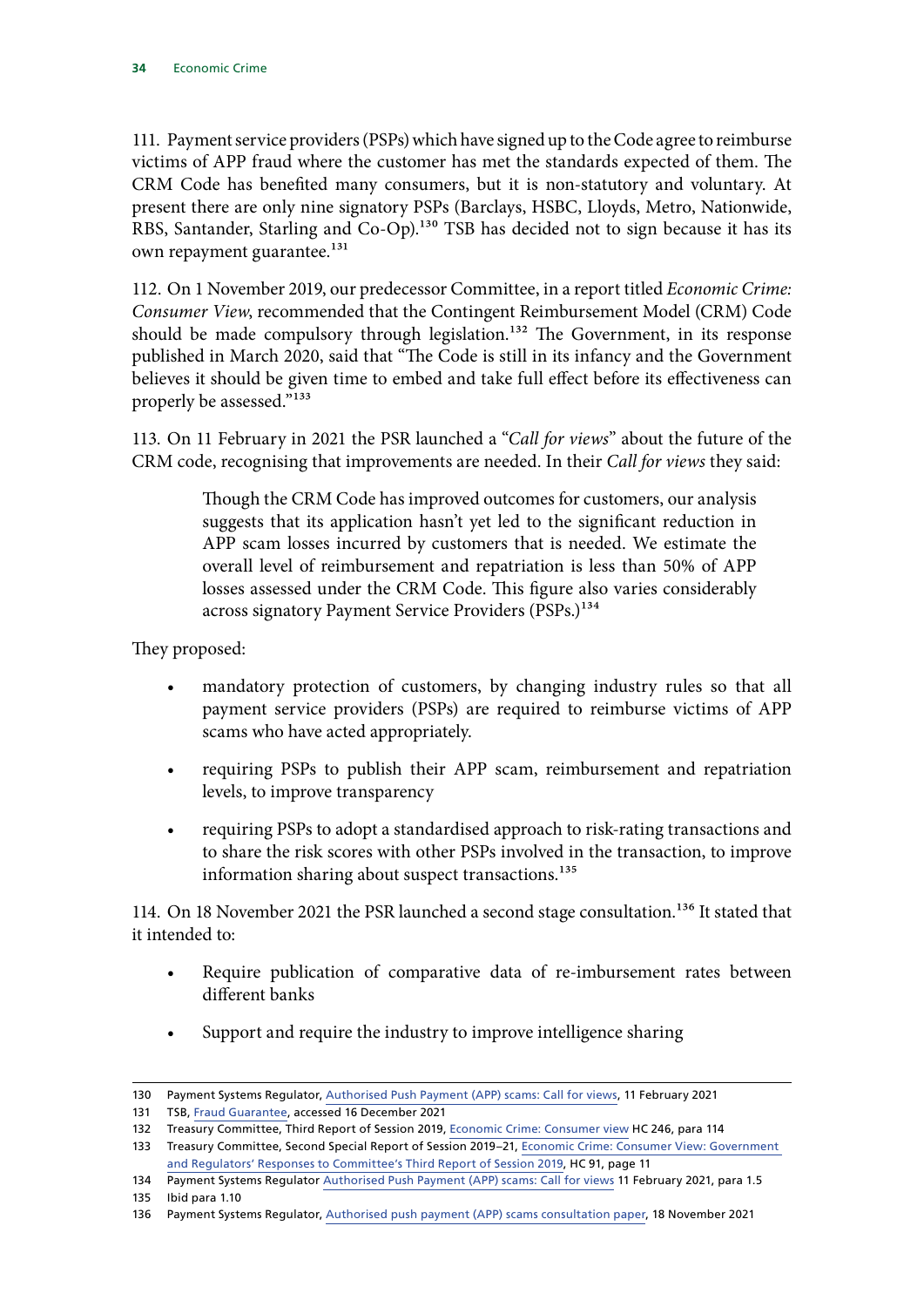Make reimbursements mandatory.

115. At the same time, the Economic Secretary to the Treasury, John Glen MP, confirmed that the Government would now legislate to require firms to make refunds, just as the previous Treasury Committee had called for in 2019. He said:

> Push payment fraud is posing an escalating risk to UK customers, with increasingly sophisticated scams that can be detrimental to people's lives. The Government's position is that liability and reimbursement requirements on firms need to be clear so that customers are suitably protected. It is welcome that the Payment Systems Regulator is consulting on measures to that end, and to help prevent these scams from happening in the first place. The Government will also legislate to address any barriers to regulatory action at the earliest opportunity.<sup>137</sup>

116. **The work of the Payment Systems Regulator to improve the Contingent Reimbursement Model Code is welcome, as is the Government's confirmation that it will introduce any necessary legislation to that end. Together, these steps will help improve consumer outcomes and reduce fraud.**

117. **However, the pace of change has been very slow against a background of growing fraud, which should have prompted greater urgency. The super-complaint was made in 2016, and the previous Treasury Committee called for the Contingent Reimbursement Model Code to be made mandatory in 2019. Since then, nearly three years have passed, during which time authorised push payment fraud has increased, causing significant harm. The Payment Systems Regulator's 'Call for views' was published in February 2021 and, although there is now a clear intention to make reimbursement mandatory, another year has been lost.**

118. *We recommend that the Government urgently legislates to give the Payment Systems Regulator (PSR) powers to make reimbursement mandatory, and that the PSR then take rapid action to protect consumers. We recommend that the PSR and Treasury accelerate their consultation processes to enable quicker implementation of measures to protect consumers from fraud.*

# **Confirmation of Payee**

119. Confirmation of Payee (CoP) is a way of giving customers (both personal and business) greater assurance that they are sending payments to the intended recipient, helping them to avoid making accidental, misdirected payments to the wrong account holder, as well as providing another layer of protection in the fight against fraud and scams.<sup>138</sup> When making a payment to a new payee electronically, CoP gives the details of who the payee's account is in the name of, giving the payer a chance to stop the transaction before a fraudulent payment is made.

120. The Payment Systems Regulator (PSR) used its regulatory powers (in the form of Specific Direction 10) to implement CoP in August 2019 to require members of the UK's six largest banking groups to implement CoP by the end of March 2020. Recognising

<sup>137</sup> Payment Systems Regulator, [PSR announces plans to stop APP scams,](https://www.psr.org.uk/news-updates/latest-news/news/psr-announces-plans-to-stop-app-scams/) accessed 16 December.

<sup>138</sup> UK Finance, ['Confirmation of Payee](https://www.ukfinance.org.uk/confirmation-of-payee)' extracted 16 December 2021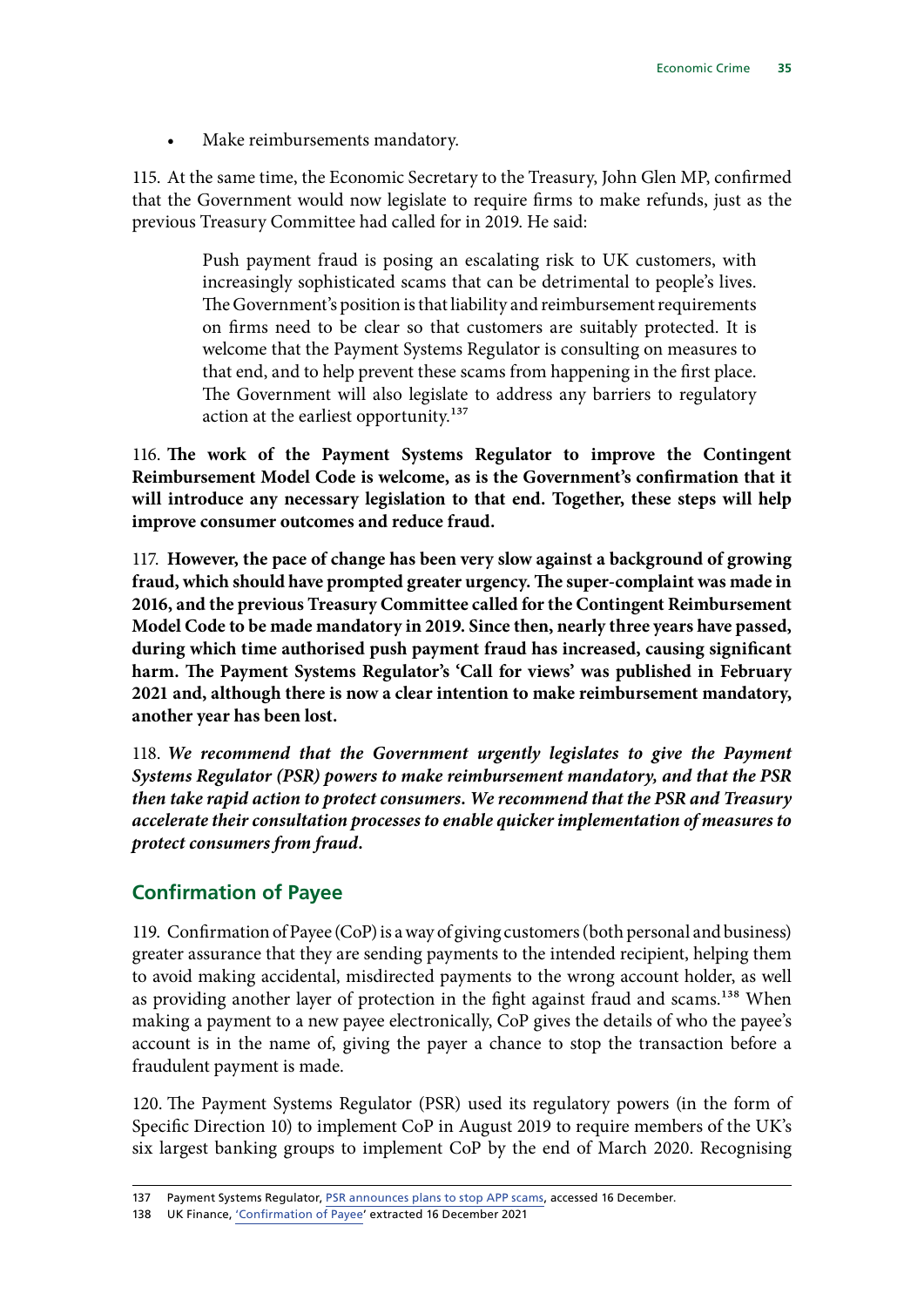the pressure on businesses due to COVID-19, the Regulator announced that it would not take formal action until 30 June 2020 as long as consumers were not disadvantaged over the additional three months.<sup>139</sup> Though the CoP direction applies only to the six largest banking biggest payment service providers, the PSR says that this covers 90% of payments in the UK.140

121. On 21 May 2021 the PSR consulted on improving the CoP process and extending it to other payment service providers (PSPs).<sup>141</sup> Its consultation document evaluated the impact of CoP and noted that:

> … PSPs that have enabled CoP over the past year have seen a reduction in the types of APP scams that CoP can prevent, compared to an increase in such scams for PSPs not participating in the service. This suggests that CoP has improved transaction security for PSPs offering the service.<sup>142</sup>

The PSR published a summary of the responses to its consultation on 6 October 2021, at the same time setting out its own views.<sup>143</sup> It then published a further technical consultation in December 2021.<sup>144</sup>

122. At the time of the Report by the previous Treasury Committee, following its inquiry on consumer fraud in 2019, the Confirmation of Payee regime had not yet been implemented, and the then Committee recommended that it should be introduced as a matter of urgency.<sup>145</sup>

123. **We welcome the introduction of the Confirmation of Payee service in 2019, as recommended by our predecessor Committee. We also welcome the work the Payment Systems Regulator is doing to broaden its scope through the introduction of Phase 2, extending and enhancing the service.**

124. *We recommend that the PSR supplies a report to our Committee on progress in the implementation of Phase 2 by the end of 2022.*

125. *Improving data-sharing between banks is one of the measures which the PSR is implementing as part of its reform of the CRM Code. The Treasury should be ready to bring forward any legislation which is needed to enable this, and the PSR should ensure that banks act quickly in putting in place the necessary changes.*

<sup>139</sup> Payment Systems Regulator [PSR confirms widespread implementation of name-checking system, Confirmation](https://www.psr.org.uk/news-updates/latest-news/announcements/psr-confirms-widespread-implementation-of-name-checking-system-confirmation-of-payee/)  [of Payee](https://www.psr.org.uk/news-updates/latest-news/announcements/psr-confirms-widespread-implementation-of-name-checking-system-confirmation-of-payee/), 1 July 2020, extracted 21 December 2021

<sup>140</sup> Payment Systems Regulator, [CP21/6 - Confirmation of Payee - Phase 2 Call for Views](https://psr.org.uk/publications/consultations/cp21-6-confirmation-of-payee-phase-2-call-for-views/), 20 May 2021, para 2.2

<sup>141</sup> Payment Systems Regulator, [CP21/6 - Confirmation of Payee - Phase 2 Call for Views](https://psr.org.uk/publications/consultations/cp21-6-confirmation-of-payee-phase-2-call-for-views/), 20 May 2021

<sup>142</sup> Payment Systems Regulator, [CP21/6 - Confirmation of Payee - Phase 2 Call for Views](https://psr.org.uk/publications/consultations/cp21-6-confirmation-of-payee-phase-2-call-for-views/), 20 May 2021, para 2.6

<sup>143</sup> Payment Systems Regulator, [Confirmation of Payee Response to our call for views CP21](https://www.psr.org.uk/media/ktonkca3/psr-rp21-1-confirmation-of-payee-response-paper-oct-2021.pdf), 6 October 2021

<sup>144</sup> Payment Systems Regulator, [Confirmation of Payee Ending dual running,](https://www.psr.org.uk/media/a41lz5ol/psr-cp-21-11-cop-dual-running-december-2021.pdf) December 2021

<sup>145</sup> Treasury Committee, Third Report of Session 2019, [Economic Crime: Consumer view](https://publications.parliament.uk/pa/cm201919/cmselect/cmtreasy/246/246.pdf) HC 246, para 41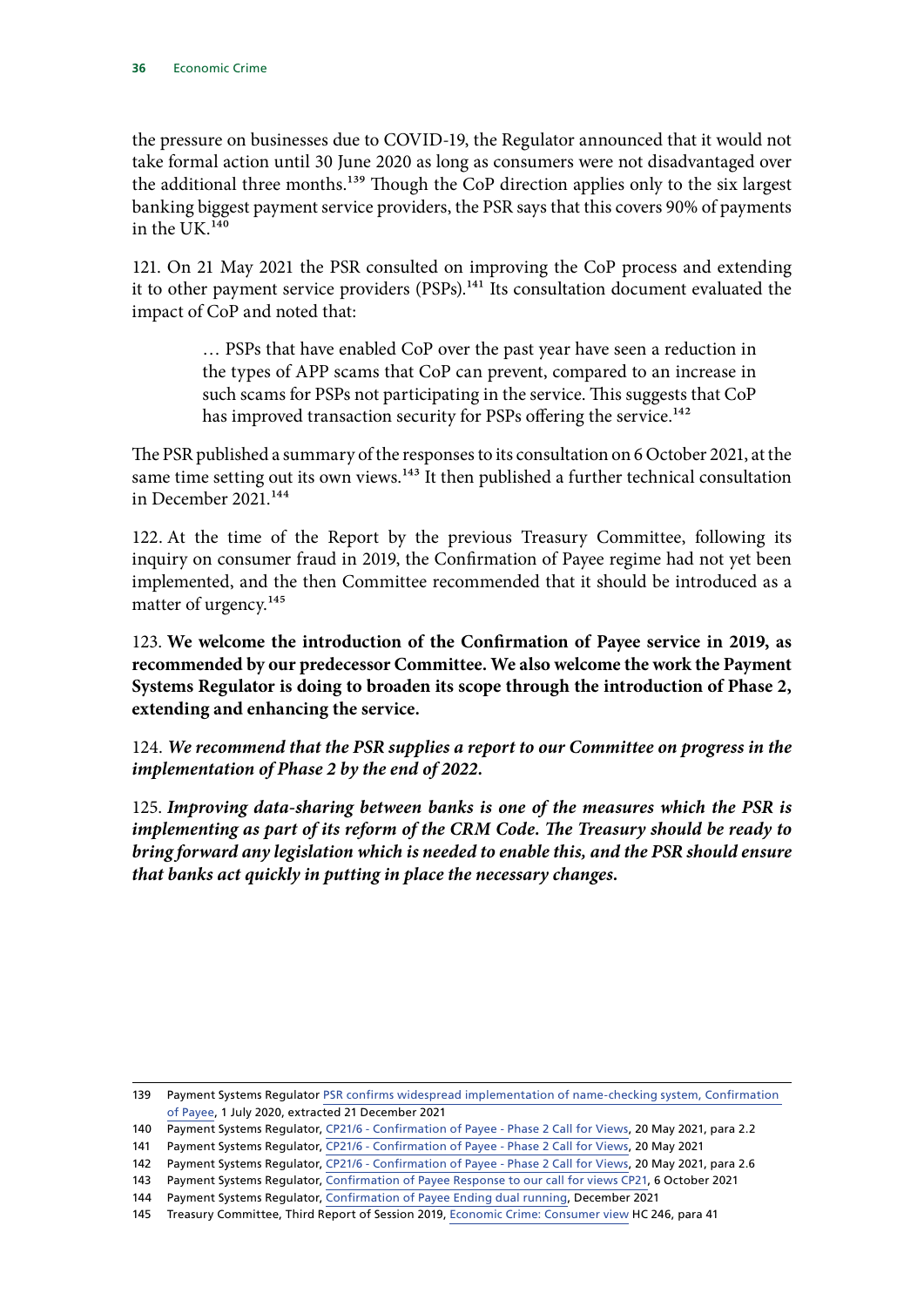# **5** Anti-money laundering

126. A House of Commons Library briefing paper provides the following description of money laundering:

> Money laundering describes the procedures used to make money which has been acquired from criminal activity appear to have been lawfully acquired. These procedures are typically highly complex and by design hard to trace. Funds, whether generated through organised crime, terrorism or drug trafficking, will be placed within the mainstream economy or financial sector and the source and origin of the funds will be progressively concealed with each transaction. These transactions must be carried out in such a way as to avoid attracting the attention of the authorities and with it the risk of detection, confiscation and criminal proceedings. Because of the laundering, the funds will appear to be lawful.<sup>146</sup>

127. Governments around the world legislate to prevent and criminalise money laundering. There is an extensive legislative framework in the UK, the full details of which are set out by the Government in Chapter 2 of the *National risk assessment of money laundering and terrorist financing 2020*.147 Legislation aims to restrict criminals' ability to operate in the UK and alert law enforcement agencies when criminals attempt to move money around the economy. Money laundering is an offence in its own right, but it is closely related to other forms of serious and organised crime, as well as the financing of terrorism. Legislation provides for "supervision" of firms to ensure that they comply with antimoney laundering laws. Supervision is split between the FCA (which supervises banks), professional bodies (which supervise their members, and which are in turn supervised by the Office for Professional Body Anti-Money Laundering Supervision (OPBAS)), the Gambling Commission (which supervises casinos and betting firms) and HMRC (which supervises a wide range of other firms). This inquiry has concentrated on the effectiveness of the UK anti-money laundering (AML) regime.

128. The National Crime Agency (NCA) says that money laundering underpins and enables most forms of organised crime, allowing crime groups to further their operations and conceal their assets. It also says that the UK remains an attractive place for criminals from around the world who want to set up companies to launder their profits,<sup>148</sup> and that money laundering threatens national security:

> The critical importance of the financial sector to the UK's economy means that money laundering, particularly high-end money laundering (the laundering of large amounts of illicit funds through the financial and professional services sectors) can threaten the UK's national security and prosperity, and undermine the integrity of the UK's financial system and international reputation.<sup>149</sup>

<sup>146</sup> Money Laundering Law, Briefing Paper no. [2593.](https://researchbriefings.files.parliament.uk/documents/SN02592/SN02592.pdf) House of Commons Library, 14 February 2018

<sup>147</sup> HM Treasury and Home Office, [National risk assessment of money laundering and terrorist financing 2020](https://assets.publishing.service.gov.uk/government/uploads/system/uploads/attachment_data/file/945411/NRA_2020_v1.2_FOR_PUBLICATION.pdf), December 2020

<sup>148</sup> National Crime Agency, [National Strategic Assessment of Serious and Organised Crime 2020,](https://www.nationalcrimeagency.gov.uk/who-we-are/publications/437-national-strategic-assessment-of-serious-and-organised-crime-2020/file), para 161

<sup>149</sup> National Crime Agency, [Money laundering and illicit finance](https://nationalcrimeagency.gov.uk/what-we-do/crime-threats/money-laundering-and-illicit-finance) [extracted 12 January 2022]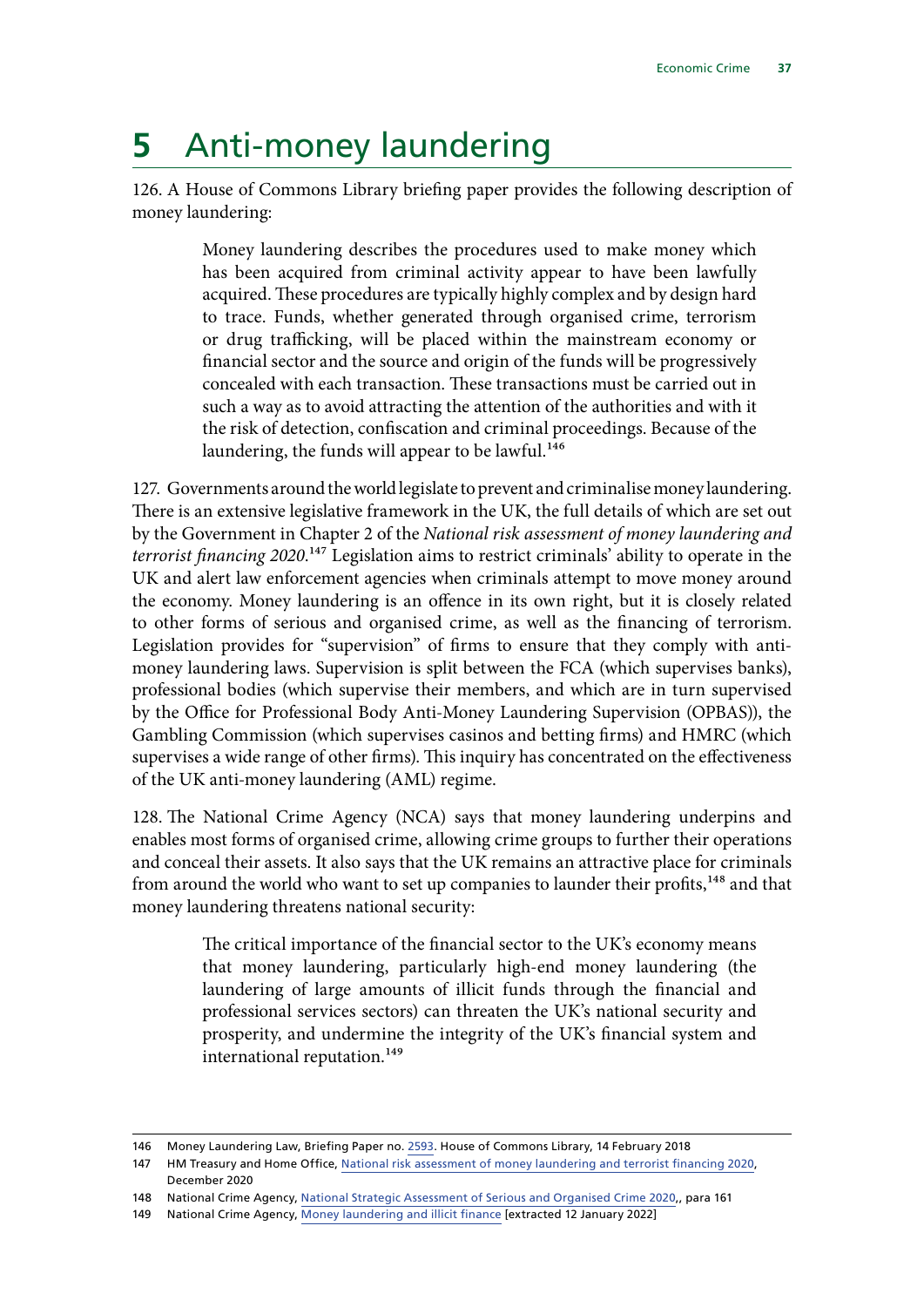# **Scale of the problem**

129. The scale of money laundering is difficult to quantify. The inter-governmental Financial Action Taskforce (FATF) offers statistics from the United Nations Office on Drugs and Crime (UNODC), which estimated in 2009 that criminal proceeds amounted to 3.6% of global GDP, with 2.7% (or USD 1.6 trillion) being laundered. The FATF also continues to cite figures produced by the International Monetary Fund, which stated in 1998 that the aggregate size of money laundering in the world could be somewhere between two and five percent of the world's gross domestic product.<sup>150</sup> The National Strategic Assessment of Serious and Organised Crime 2020 suggested that hundreds of billions of pounds could be laundered in the UK annually.<sup>151</sup>

130. The 2019 report by the previous Treasury Committee, *Economic Crime – Antimoney laundering supervision and sanctions implementation*,<sup>152</sup> recommended that the Government should attempt to quantify the scale of the problem. In the Government's Economic Crime Plan 2019–2022, Strategic priority 1 includes actions to understand the economic crime threat.153 and the *National risk assessment of money laundering and terrorist financing* provides the latest assessment of the scale of the problem.<sup>154</sup> However the risk assessment says merely that:

> It remains difficult to quantify the scale of the money laundering threat to the UK, but it is likely there has been an increase in the amount of money being laundered since 2017.<sup>155</sup>

131. Graeme Biggar, Director-General at the National Economic Crime Centre, commented on the Committee's 2019 recommendation when giving oral evidence on 25 January 2021:

> I think we have done a good job in improving our understanding of economic crime. One of the recommendations of this Committee previously was that we should come up with better overall estimates of the scale of economic crime, particularly money laundering. That is really hard, so we are struggling with doing that, but we are beginning to get under the skin of where elements of it are coming from. We have made some much better assessments now of the scale of money laundering—cash money laundering in this country on the back of crime in this country, as opposed to money that comes from other countries.<sup>156</sup>

# **The effectiveness of the SARs process**

132. A key part of the anti-money laundering (AML) legislation in the UK and elsewhere in the world is suspicious activity reports (SARs). In the UK these are sent to the UK

151 National Crime Agency, [National Strategic Assessment of Serious and Organised Crime 2020,](https://www.nationalcrimeagency.gov.uk/who-we-are/publications/437-national-strategic-assessment-of-serious-and-organised-crime-2020/file) para 160

152 Treasury Committee, Twenty-Seventh Report of Session 2017–19, [Economic Crime - Anti-money laundering](https://publications.parliament.uk/pa/cm201719/cmselect/cmtreasy/2010/2010.pdf)  [supervision and sanctions implementation](https://publications.parliament.uk/pa/cm201719/cmselect/cmtreasy/2010/2010.pdf), 8 March 2019, para 16

<sup>150</sup> Financial Action Taskforce, 'How much money is laundered per year?' [extracted 10 January 2022]

<sup>153</sup> HM Government and UK Finance, [Economic Crime Plan 2019–22,](https://assets.publishing.service.gov.uk/government/uploads/system/uploads/attachment_data/file/816215/2019-22_Economic_Crime_Plan.pdf) July 2019, page 22

<sup>154</sup> HM Treasury and Home Office, [National risk assessment of money laundering and terrorist financing 2020](https://assets.publishing.service.gov.uk/government/uploads/system/uploads/attachment_data/file/945411/NRA_2020_v1.2_FOR_PUBLICATION.pdf), December 2020

<sup>155</sup> HM Treasury and Home Office, [National risk assessment of money laundering and terrorist financing 2020](https://assets.publishing.service.gov.uk/government/uploads/system/uploads/attachment_data/file/945411/NRA_2020_v1.2_FOR_PUBLICATION.pdf), December 2020, para 3.6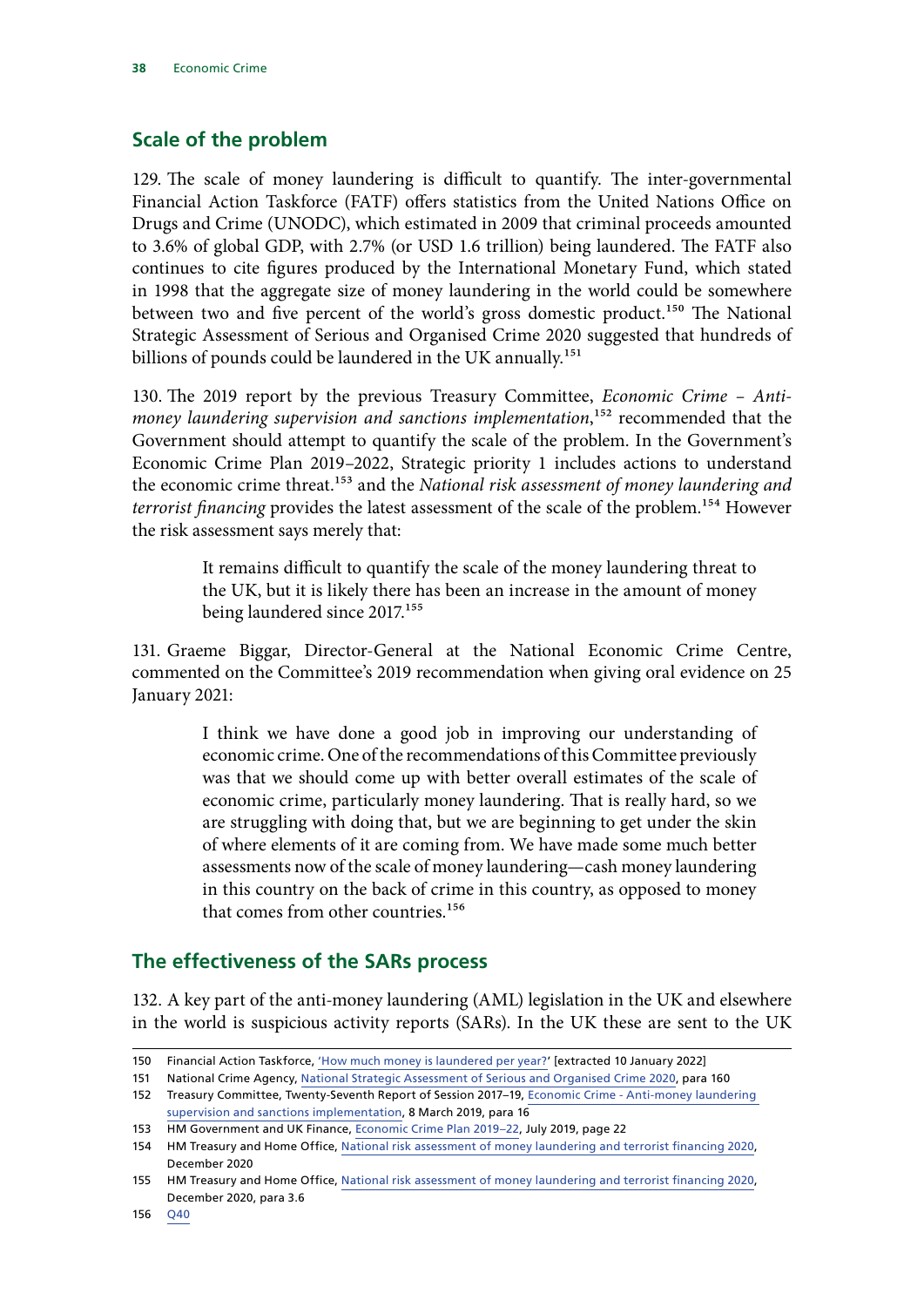Financial Intelligence Unit (UKFIU) by regulated firms when they handle money that might possibly be laundered. There are two types of SARs: ordinary SARs and "defence" SARs, of which in turn there are two types, Defence Against Money Laundering (DAML) and Defence Against Terrorism Financing (DATF) SARs. "Defence" SARs are made by firms when they need to make a transaction which could itself be money laundering because of their suspicions about the nature of a client.

133. The number of SARs has steadily increased. The National Crime Agency (NCA) publishes an annual report about SARs, the most recent being from 2020. This shows that the total number of SARs was 573,085 between April 2019 and March 2020, a 19.78% increase on numbers of SARs submitted in the previous year April 2018 and March 2019.<sup>157</sup> The NCA also recorded 62,408 "defence SARs".<sup>158</sup> Graeme Biggar, Director-General at the National Economic Crime Centre, spoke about the increasing numbers of SARs in oral evidence to the Committee on 25 January 2021:

> Twenty years ago, we got 20,000 suspicious activity reports in, largely from banks. This year, we would not be surprised if we got three quarters of a million, and the number of defence against money laundering SARs, where we are told in advance and given the option to refuse permission to proceed, is going to double, we think, this year. The sheer volume coming through is really significant and very hard to deal with.<sup>159</sup>

134. Mr Biggar also said that the increase in the numbers of SARs has led to an increase in staff in the NCA Financial Intelligence Unit, noting on staff numbers that "in 2018, it was 80; it is now 140. The plan is to get close to 200."160 Recognising the need to analyse all the data from the SARs to extract crime fighting intelligence, he said: "We are putting in place new IT to make it easier for reporters to get the information to us in the first place, and to give us much stronger analytical tools to use when we have it."<sup>161</sup> Going on to talk about the benefits of SARs, he said that "the amount of money that has been restrained as a result of SARs has tripled in the last three years, or two and a half years, from about £50 million to £171 million."162

135. Asked about what can be done to improve the SARs regime, Mr Biggar told us that banks should share information with the NCA even in cases where the current legal level test of suspicion may not be met:

> … what does not happen very much at the moment is banks sharing information on something they are looking at for which they do not think they have yet met the legal threshold of suspicion, but which they are concerned about. If they did that more often, they would be able to pull together much more substantial intelligence reports for us. We are now working with them on how to do that within the current legal framework, and on what further legal changes might be necessary to enable more of that to happen.<sup>163</sup>

- 159 [Q10](https://committees.parliament.uk/oralevidence/1571/pdf/)
- $160$  Q $10$
- 161 [Q10](https://committees.parliament.uk/oralevidence/1571/pdf/)
- 162 [Q10](https://committees.parliament.uk/oralevidence/1571/pdf/)
- 163 [Q53](https://committees.parliament.uk/oralevidence/1571/pdf/)

<sup>157</sup> National Crime agency, [SARs Annual Report 2020,](https://www.nationalcrimeagency.gov.uk/who-we-are/publications/480-sars-annual-report-2020/file) p. 4

<sup>158</sup> Ibid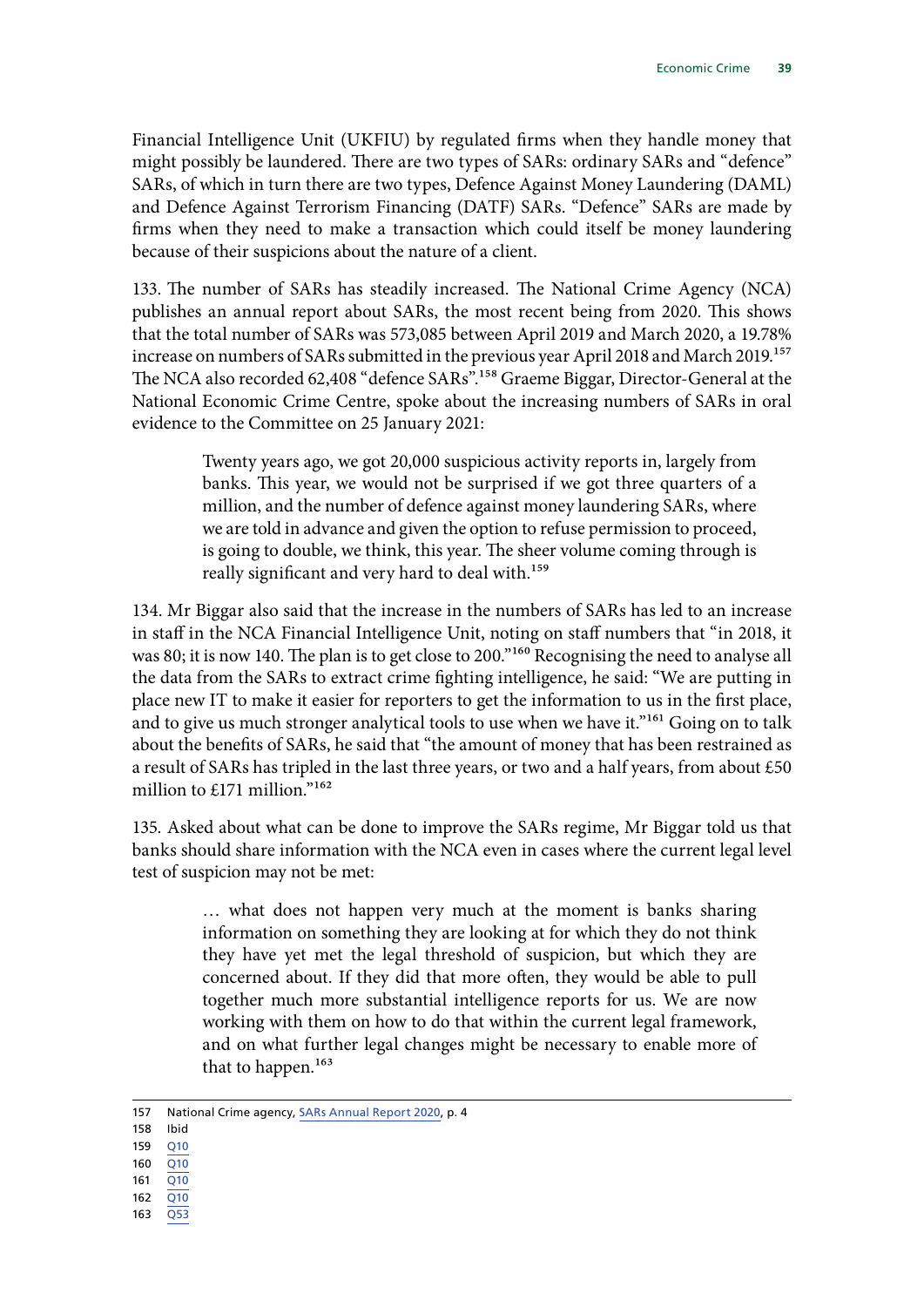136. Mark Steward, Director of Enforcement, Financial Conduct Authority, told us that the FCA has seen an increase in DAML SARs submitted by banks into the UK Financial Intelligence Unit (FIU). He contrasted the SARs regime with the software available to the FCA to tackle insider trading:

> … The amount of data that flows into the FIU is large, but it is not beyond the ability to manage that size of data using the kinds of software applications and algorithms that now exist.

> … we have also noticed an increase in defensive SARs being filed by banks. They are often rather more interesting. … we have also used them as a launch pad to freeze money. We get a very limited space of time in which we can do that, under the process, but we have been doing that as well. …. More needs to be done in order to get more out of the valuable data that is in there. Otherwise, it just sits there."<sup>164</sup>

> If I think about the other databases that we administer, we get a many-times multiple of that amount of data every day into our market data processor, where we analyse market transactions, looking for insider dealing and manipulation. It is a much bigger database, and yet we have the software to be able to analyse that in real time. The same can be done with the FIU.165

137. In 2017 the Government announced a SARs reform programme, led by the Home Office, jointly with the National Crime Agency,<sup>166</sup> which began in July 2018.<sup>167</sup> That reform programme constitutes Action 30 in the Economic Crime Plan.168 It set out a range of actions to improve the SARs regime, including "IT transformation", "a comprehensive regime-wide approach to feedback and guidance to iteratively improve SARs quality and regime processes", and an increase in analytical resource and capabilities for the UK Financial Intelligence Unit<sup>169</sup> and for Regional Organised Crime Units.<sup>170</sup> The programme also aims to "address the Financial Action Task Force's criticisms regarding the role and resourcing of the UKFIU".<sup>171</sup>

138. The previous Treasury Committee's Report, *Economic Crime - Anti-money laundering supervision and sanctions implementation*, welcomed the SARs reform programme, which in 2019 was relatively new,<sup>172</sup> and it presented evidence on what was needed in the way of reform. The problems identified in that Report still stand. The Government said in response to the Committee's Report:

<sup>164</sup> [Q186](https://committees.parliament.uk/oralevidence/2349/pdf/)

<sup>165</sup> O187

<sup>166</sup> National Crime Agency, [Suspicious Activity Reports \(SARs\) Annual Report 2017,](https://nationalcrimeagency.gov.uk/who-we-are/publications/112-suspicious-activity-reports-annual-report-2017/file) page 29

<sup>167</sup> HM Treasury and Home Office, [National risk assessment of money laundering and terrorist financing 2020](https://assets.publishing.service.gov.uk/government/uploads/system/uploads/attachment_data/file/945411/NRA_2020_v1.2_FOR_PUBLICATION.pdf), December 2020, para 2.9

<sup>168</sup> HM Government and UK Finance, [Economic Crime Plan 2019–22,](https://assets.publishing.service.gov.uk/government/uploads/system/uploads/attachment_data/file/816215/2019-22_Economic_Crime_Plan.pdf) July 2019, page 45

<sup>169</sup> The NCA says that the "key function of the UKFIU is to receive, analyse and disseminate Suspicious Activity Reports (SARs) through the SARs regime" and that "The UKFIU has a duty to ensure that the financial intelligence available within SARs is being fully exploited in order to effectively tackle serious and organised crime, specifically within the areas of money laundering and terrorist financing." See [SAR Online Information](https://www.ukciu.gov.uk/(srsuvdbayik1y155bze4ux55)/Information/Info.aspx)  [\(ukciu.gov.uk\)](https://www.ukciu.gov.uk/(srsuvdbayik1y155bze4ux55)/Information/Info.aspx)

<sup>170</sup> HM Government and UK Finance, [Economic Crime Plan 2019–22,](https://assets.publishing.service.gov.uk/government/uploads/system/uploads/attachment_data/file/816215/2019-22_Economic_Crime_Plan.pdf) July 2019, page 45 para 5.36

<sup>171</sup> HM Government and UK Finance, [Economic Crime Plan 2019–22,](https://assets.publishing.service.gov.uk/government/uploads/system/uploads/attachment_data/file/816215/2019-22_Economic_Crime_Plan.pdf) July 2019, page 45 para 5.37. The FATF criticisms of UKFIU resources are in its review of the UK, ["'Anti-money laundering and counter-terrorist financing](https://www.fatf-gafi.org/media/fatf/documents/reports/mer4/MER-United-Kingdom-2018.pdf)  [measures in the United Kingdom](https://www.fatf-gafi.org/media/fatf/documents/reports/mer4/MER-United-Kingdom-2018.pdf)", 2018, see page 39

<sup>172</sup> Treasury Committee, Twenty-Seventh Report of Session 2017–19, [Economic Crime - Anti-money laundering](https://publications.parliament.uk/pa/cm201719/cmselect/cmtreasy/2010/2010.pdf)  [supervision and sanctions implementation](https://publications.parliament.uk/pa/cm201719/cmselect/cmtreasy/2010/2010.pdf), 8 March 2019, para 163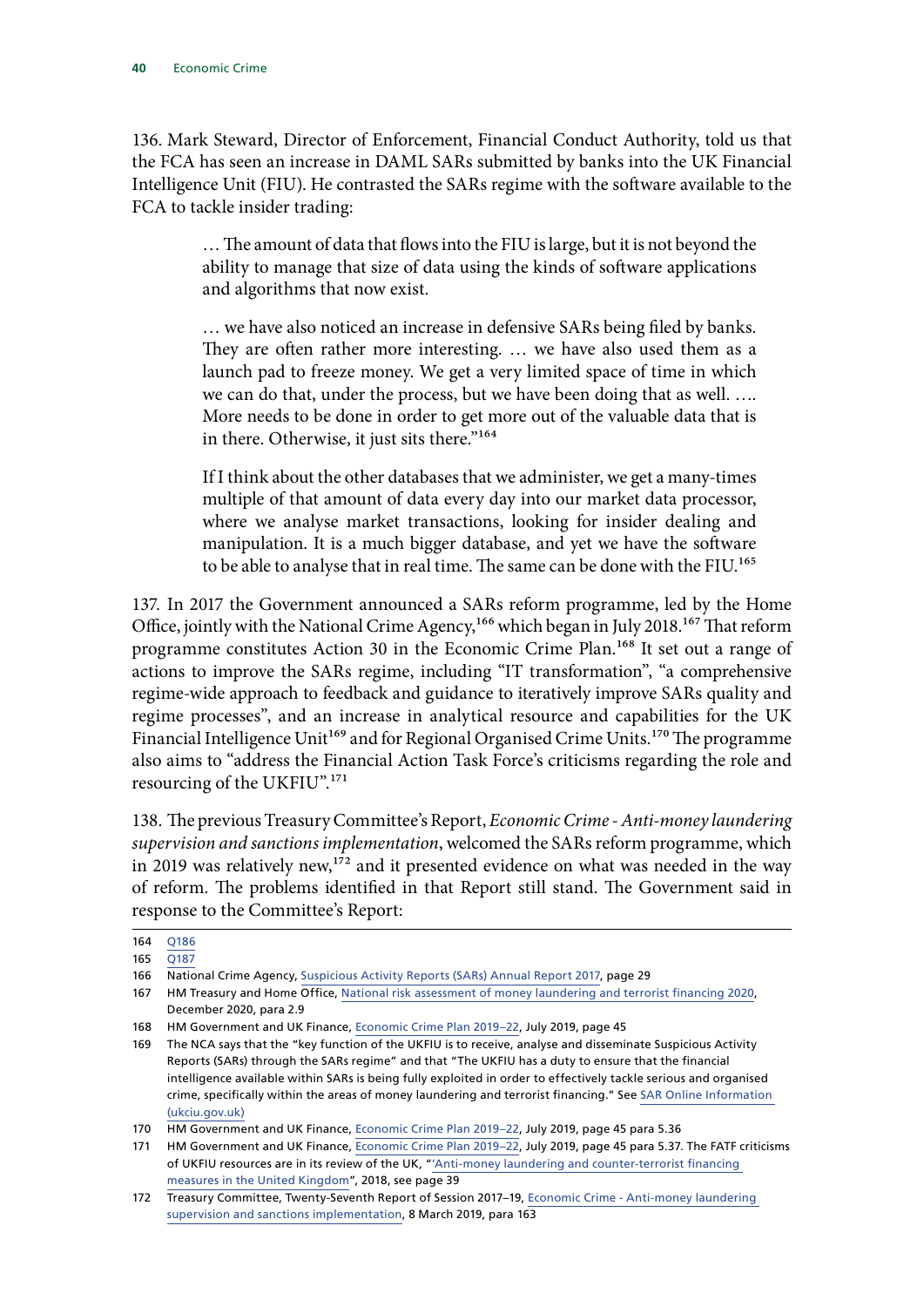The Government is committed to reforming the SARs regime. In particular, the Government wants to reduce tick-box compliance, direct the regime to focus on the highest threats, help firms better protect themselves and improve law enforcement outcomes.<sup>173</sup>

139. Exactly what the SARs reform programme has achieved so far, what is still to be done and when it will end, is unclear. The Home Office does not appear to have published any detailed information about what the programme is doing or what milestones have been set for it. The Government's *National Risk Assessment on Money Laundering* says "The SARs reform programme has … increased capacity of the UK Financial Intelligence Unit (UKFIU) to deliver feedback to reporters on SARs reporting, which will enhance the quality of information submitted to law enforcement in the future".<sup>174</sup> The Home Office has recently appointed a new Programme Director, Duncan Tessier, who gave oral evidence to the inquiry on 29 November 2021. He said:

> The problems of the SARs regime are well known. It certainly needs reform, and that was something that came out quite clearly in the 2018 FATF review. We are doing three things. First, we are replacing the IT, which is over 20 years old and in real need of a comprehensive upgrade, so we are taking that forward. Secondly, we are reviewing the legislation and regulations that sit around the SARs regime, particularly targeting the issues of over-reporting in some sectors and under-reporting in others. Thirdly, we are looking to increase the staffing in both law enforcement and within the UK Financial Intelligence Unit, which we are making some really good progress on.175

140. The SARs reform programme is on the list of Government Major Projects which are being reviewed by the Infrastructure and Projects Authority. In its 2020–21 annual report,<sup>176</sup> the Authority notes that the project status is "amber",<sup>177</sup> which means "Successful delivery appears feasible but significant issues already exist, requiring management attention. These appear resolvable at this stage and, if addressed promptly, should not present a cost/ schedule overrun."178

141. **The National Crime Agency is right to focus on Suspicious Activity Reports as a priority, and we welcome the much-needed investment in new IT systems and the plans for increasing staff and analytical capacity. The SARs reform programme is likely to improve anti-money laundering systems and the ability of law enforcement agencies to handle large numbers of SARs quickly and effectively, so as to make full use of them in the fight against economic crime and organised crime more generally.**

142. **It is, however, disappointing that the SARs reform programme is not yet complete and that no timetable or target date for its completion has been published.** *A timeline showing when the SARs reform programme milestones are expected to be met, and an annual progress report on the programme, should be provided to this Committee.*

<sup>173</sup> Treasury Committee, Eleventh Special Report of Session 2017–19, [Government Response to the Committee's](https://publications.parliament.uk/pa/cm201719/cmselect/cmtreasy/2187/2187.pdf) [Twenty-Eighth Report: Economic Crime—Anti-money laundering supervision and sanctions implementation,](https://publications.parliament.uk/pa/cm201719/cmselect/cmtreasy/2187/2187.pdf) page 12

<sup>174</sup> HM Treasury and Home Office, [National risk assessment of money laundering and terrorist financing 2020](https://assets.publishing.service.gov.uk/government/uploads/system/uploads/attachment_data/file/945411/NRA_2020_v1.2_FOR_PUBLICATION.pdf), December 2020, see para 7.34

<sup>175</sup> [Q531](https://committees.parliament.uk/oralevidence/3088/pdf/)

<sup>176</sup> Infrastructure and Projects Authority, [Annual Report on Major Projects 2020–21](https://assets.publishing.service.gov.uk/government/uploads/system/uploads/attachment_data/file/1002310/IPA_AR2021_final_14Jul.pdf),

<sup>177</sup> Ibid, page 51

<sup>178</sup> Ibid, page 35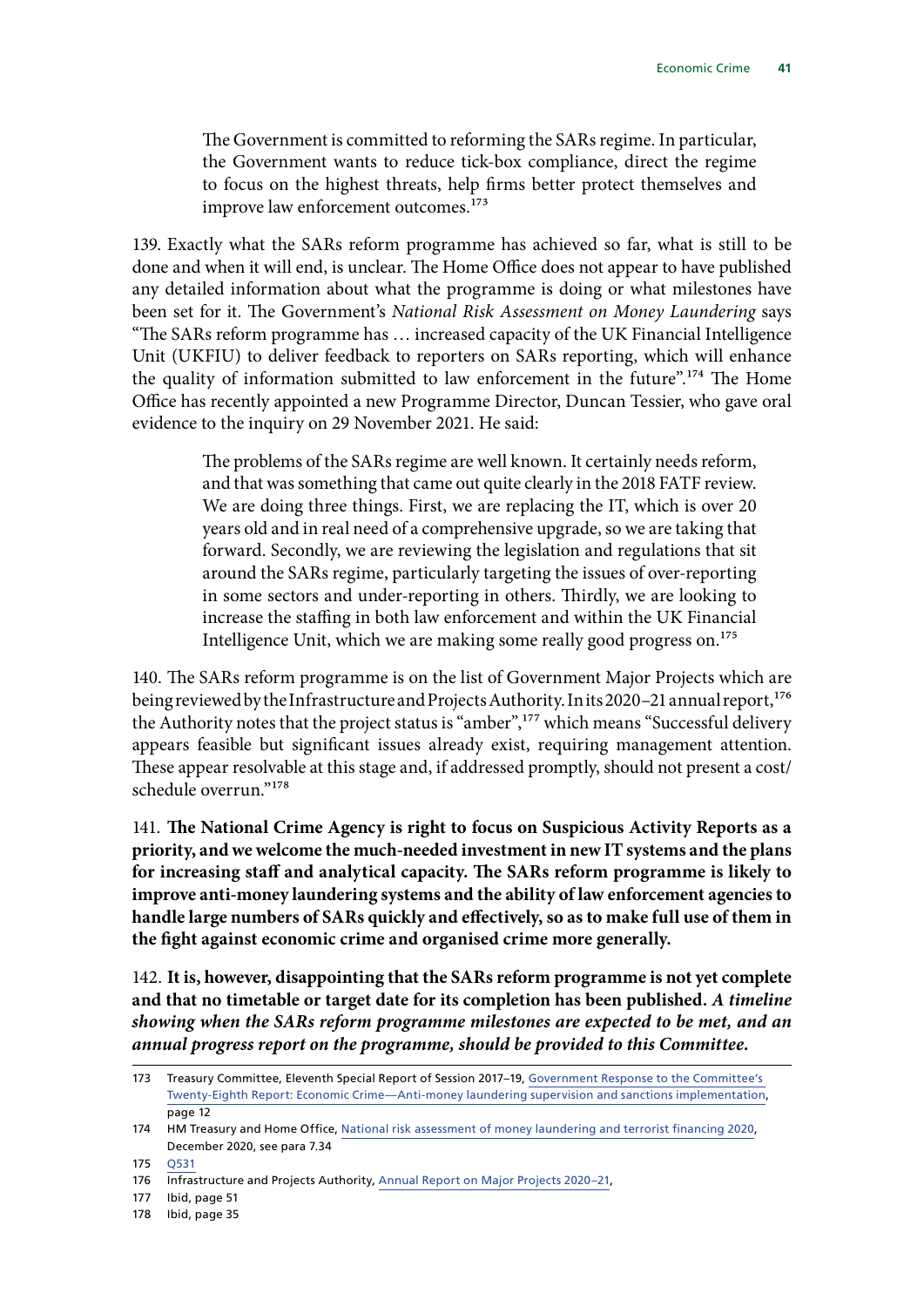143. **But the SARs reform programme is not an end in itself—it can only deliver change if the law enforcement agencies have the ongoing capacity and funding to tackle the criminal activity indicated by SARs. Responsibility lies with the Government to make available all the resources needed by the Home Office, regulators and crime-fighting agencies if they are to have any meaningful impact on criminal activity indicated by SARs.**

144. *The effectiveness of SARs might be increased if banks are permitted to share information with the National Crime Agency and other law enforcement agencies, before the suspicion threshold required under existing anti-money laundering legislation is reached.*

# **Supervision of professional bodies and the Office for Professional Body Anti-Money Laundering Supervision (OPBAS)**

145. OPBAS provides supervision of 25 Professional Body anti-money laundering (AML) Supervisors, each of which are responsible for AML supervision in a field within the accounting and legal sectors.<sup>179</sup> OPBAS was created as part of a wider package of reforms in 2017 to strengthen the UK's AML and Counter Terrorist Financing (CTF) regime. It became operational on 1 February 2018 as part of the FCA.<sup>180</sup> The powers of OPBAS are contained in the Oversight of Professional Body Anti-Money Laundering and Counter Terrorist Financing Supervision Regulations 2017. These regulations place responsibility on the FCA to "have regard to the importance of ensuring that self-regulatory organisations comply with any supervision requirement".<sup>181</sup>

146. OPBAS publishes reports about the progress it has made in improving anti-money laundering compliance within the professional bodies. The most recent report was published in September 2021.<sup>182</sup> It found that professional body supervisors (PBSs) were "generally compliant" but it also found evidence of inconsistency and "significant weaknesses".183 Examples of such weaknesses identified in the report are that:

- Only 15% of PBSs were effective in using predictable and proportionate supervisory action
- 50% failed to ensure that members took timely action to correct identified gaps
- Only 33% were effective in developing and recording in writing adequate risk profiles for their sector and only 29% were effective in regularly reviewing and appraising risks.

<sup>179</sup> The relevant bodies are listed in the Money Laundering, Terrorist Financing and Transfer of Funds (information on the Payer) Regulations 2017 [\(SI2017/692](https://www.legislation.gov.uk/uksi/2017/692/schedule/1/made)), see Schedule 1. In addition to the 22 listed there, OPBAS also has responsibility for those with delegated regulatory functions: CILEx Regulation, Bar Standards Board and Solicitors Regulation Authority. See OPBAS, '[Progress and themes from our 2020/21 supervisory assessments](https://www.fca.org.uk/publication/opbas/supervisory-assessments-progress-themes-2020-21.pdf)' page 30

<sup>180</sup> OPBAS, [Themes from the 2018 OPBAS anti-money laundering supervisory assessments](https://www.fca.org.uk/publication/opbas/themes-2018-opbas-anti-money-laundering-supervisory-assessments.pdf), March 2019.

<sup>181</sup> The Oversight of Professional Body Anti-Money Laundering and Counter Terrorist Financing Supervision Regulations 2017, ([SI2017/1301](https://www.legislation.gov.uk/uksi/2017/1301)). regulation 3

<sup>182</sup> OPBAS, [Progress and themes from our 2020/21 supervisory assessments](https://www.fca.org.uk/publication/opbas/supervisory-assessments-progress-themes-2020-21.pdf), September 2021

<sup>183</sup> Ibid, para 2.6 page 5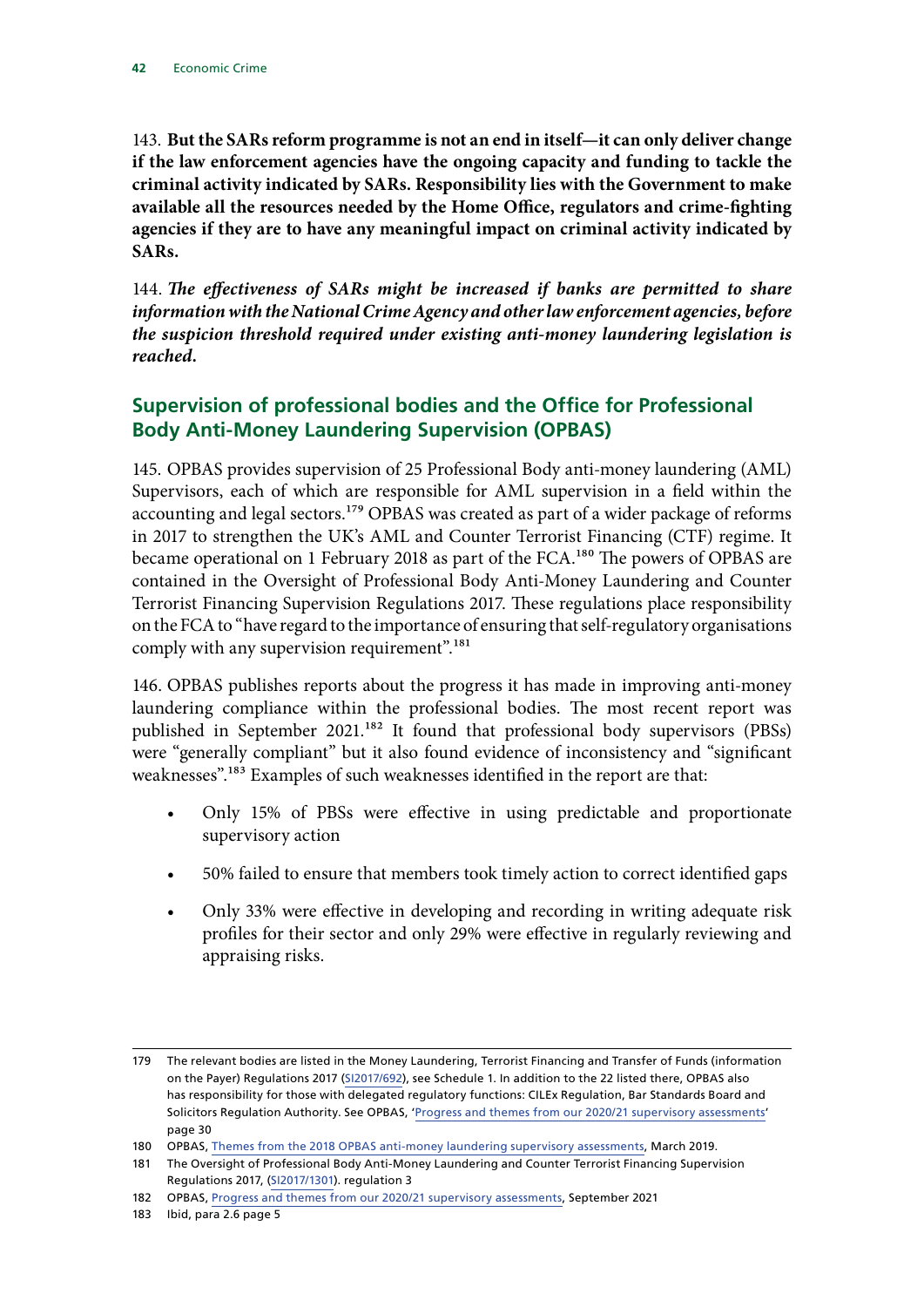147. We questioned witnesses about OPBAS. Giving evidence in January 2021, Graeme Biggar, Director-General at the National Economic Crime Centre, told us that OPBAS was:

> … doing a very good job. They will, I am sure, want to get firmer and more assertive with the supervisors that they are supervising … I think there will be a question for Government—it is probably not immediate—about whether a system that has 22 supervisors for the legal and accountancy sector can be right. We should give OPBAS a really good opportunity to show that this can work, but there will be a question about whether it does.<sup>184</sup>

148. Helena Wood, Associate Fellow, RUSI Centre for Financial Crime and Security Studies, told us that:

> OPBAS has done a really good job of setting out expectations, but it has not been able to deal with the fundamental problem with our AML supervision system, which is that it is fragmented and broken.<sup>185</sup>

Highlighting what she sees as a fundamental problem with the way the system works, with supervision done by private sector professional bodies, she said:

> we are outsourcing what is a public good to private sector actors that are under-resourced. They do not have access to the specialist intelligence tools …. They do not have recourse to proper intelligence, undercover officers and all those sorts of assets that you need to do this properly. We need to consider whether that system creates a credible deterrent in the first place.<sup>186</sup>

149. Duncan Hames, Director of Policy, Transparency International UK, was also concerned about OPBAS and the professional body supervision system. He said:

> … one of the problems here with the supervision system is that there is a conflict of interest by some of these professional body supervisors. They do not want to take the kind of action that is necessary because they know it would have consequences for them as an institute or a members' body.<sup>187</sup>

Going on to talk about what was needed he said:

… there is a problem in supervision that the small team in OPBAS has been trying to crack. It seems that the way it is designed makes this an inevitable problem, which is why we have been calling for consolidation of anti-money laundering supervision, as it is far too fragmented and conflicted.<sup>188</sup>

150. Noting the limits of what the current supervision system can do, Mr Hames said:

If you really wanted to focus on where you could make the biggest difference quickly, … there are lots of issues with anti-money laundering supervision, which remains a highly fragmented system. The Government's own

184 [Q62](https://committees.parliament.uk/oralevidence/1571/pdf/)

188 [Q223](https://committees.parliament.uk/oralevidence/2532/pdf/)

<sup>185</sup> [Q263](https://committees.parliament.uk/oralevidence/2532/pdf/)

<sup>186</sup> [Q263](https://committees.parliament.uk/oralevidence/2532/pdf/)

<sup>187</sup> [Q222](https://committees.parliament.uk/oralevidence/2532/pdf/)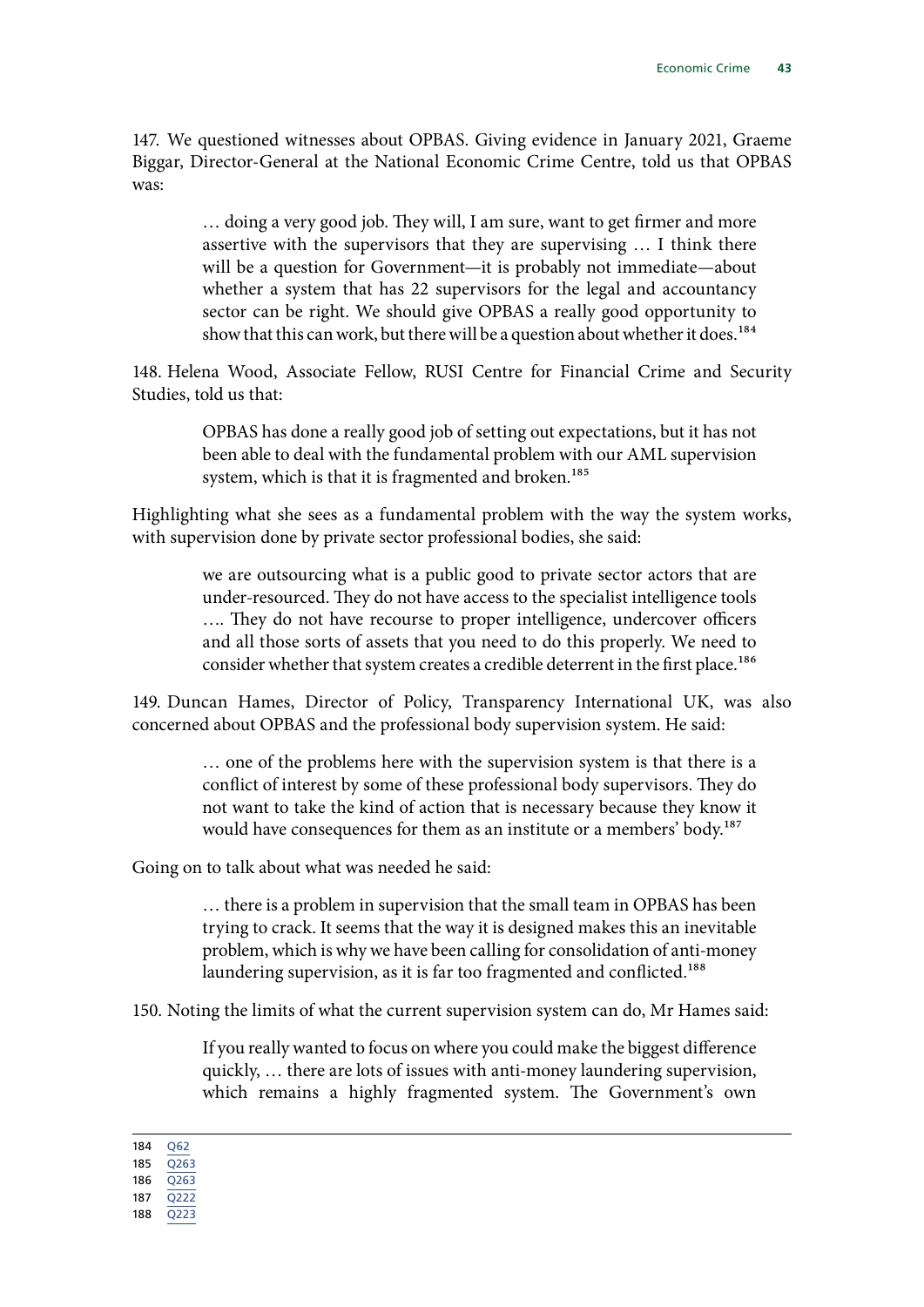oversight body, the Office for Professional Body Anti-Money Laundering Supervision—OPBAS—has presented some pretty critical findings about the capabilities of professional body anti-money laundering supervisors.<sup>189</sup>

151. The previous Treasury Committee's Report, *Economic Crime: Anti-money laundering supervision and sanctions implementation,*190 published in 2019, has a chapter entitled "A fragmented approach to AML supervision",<sup>191</sup> which recommended a more joined up approach. It said:

> With the creation of OPBAS, the Government acknowledged that consistency across AML supervisors was important. The Committee recommends that it should go one stage further, by creating a supervisor of supervisors. The aim of this institution would be to ensure that there is consistency of supervision across all the AML supervisors, whether statutory or professional body<sup>192</sup>

The report also called for OPBAS to be placed on a firmer statutory footing, akin to the Financial Ombudsman Service.<sup>193</sup>

152. The Government, in its response to this recommendation,<sup>194</sup> said that HM Treasury would, as required by regulations, publish a review by June 2022 of the Oversight of Professional Body Anti-Money Laundering and Counter Terrorist Financing Supervision Regulations 2017.195 The Treasury has begun that process, publishing a *Call for Evidence: Review of the UK's AML/CFT regulatory and supervisory regime in July 2021.*<sup>196</sup>

153. **Whilst the Office for Professional Body Anti-Money Laundering Supervision (OPBAS) has made good progress, it is disappointing that nearly four years after it was set up, it is still encountering poor performance from a large proportion of the professional bodies that it supervises. There needs to be a plan to ramp up compliance in this sector, by resourcing OPBAS to do more checks and to allow it to take punitive action against professional body supervisors.**

154. *The forthcoming Government review of the regulatory and supervisory regime for anti-money laundering and counter-terrorist financing, expected to conclude by June 2022, needs to address the concerns we have heard in this inquiry about the limited forward steps in compliance that OPBAS has so far secured. The problems which OPBAS identifies are similar to those which our predecessor Committee highlighted in 2019, shortly after OPBAS had been set up. We recommend that the review should not shy* 

<sup>189</sup> [Q208](https://committees.parliament.uk/oralevidence/2532/pdf/)

<sup>190</sup> Treasury Committee, Twenty-Seventh Report of Session 2017–19, [Economic Crime – Anti-money laundering](https://publications.parliament.uk/pa/cm201719/cmselect/cmtreasy/2010/2010.pdf)  [supervision and sanctions implementation](https://publications.parliament.uk/pa/cm201719/cmselect/cmtreasy/2010/2010.pdf), 8 March 2019, para 163

<sup>191</sup> Treasury Committee, Twenty-Seventh Report of Session 2017–19, [Economic Crime – Anti-money laundering](https://publications.parliament.uk/pa/cm201719/cmselect/cmtreasy/2010/2010.pdf)  [supervision and sanctions implementation](https://publications.parliament.uk/pa/cm201719/cmselect/cmtreasy/2010/2010.pdf), 8 March 2019, page 13

<sup>192</sup> Treasury Committee, Twenty-Seventh Report of Session 2017–19, [Economic Crime – Anti-money laundering](https://publications.parliament.uk/pa/cm201719/cmselect/cmtreasy/2010/2010.pdf)  [supervision and sanctions implementation](https://publications.parliament.uk/pa/cm201719/cmselect/cmtreasy/2010/2010.pdf), 8 March 2019, para 111

<sup>193</sup> Treasury Committee, Twenty-Seventh Report of Session 2017–19, [Economic Crime – Anti-money laundering](https://publications.parliament.uk/pa/cm201719/cmselect/cmtreasy/2010/2010.pdf)  [supervision and sanctions implementation](https://publications.parliament.uk/pa/cm201719/cmselect/cmtreasy/2010/2010.pdf), 8 March 2019, para 113

<sup>194</sup> Treasury Committee, Eleventh Special Report of Session 2017-19, Government Response to the Committee's [Twenty-Eighth Report: Economic Crime—Anti-money laundering supervision and sanctions implementation,](https://publications.parliament.uk/pa/cm201719/cmselect/cmtreasy/2187/2187.pdf) page 10

<sup>195</sup> This is required by The Oversight of Professional Body Anti-Money Laundering and Counter Terrorist Financing Supervision Regulations 2017, [\(SI 2017/1301\)](https://www.legislation.gov.uk/uksi/2017/1301). regulation 32

<sup>196</sup> HM Treasury, [Call for Evidence: Review of the UK's AML/CFT regulatory and supervisory regime](https://assets.publishing.service.gov.uk/government/uploads/system/uploads/attachment_data/file/1004602/210720_MLRs_Review_Call_for_Evidence_final.pdf), July 2021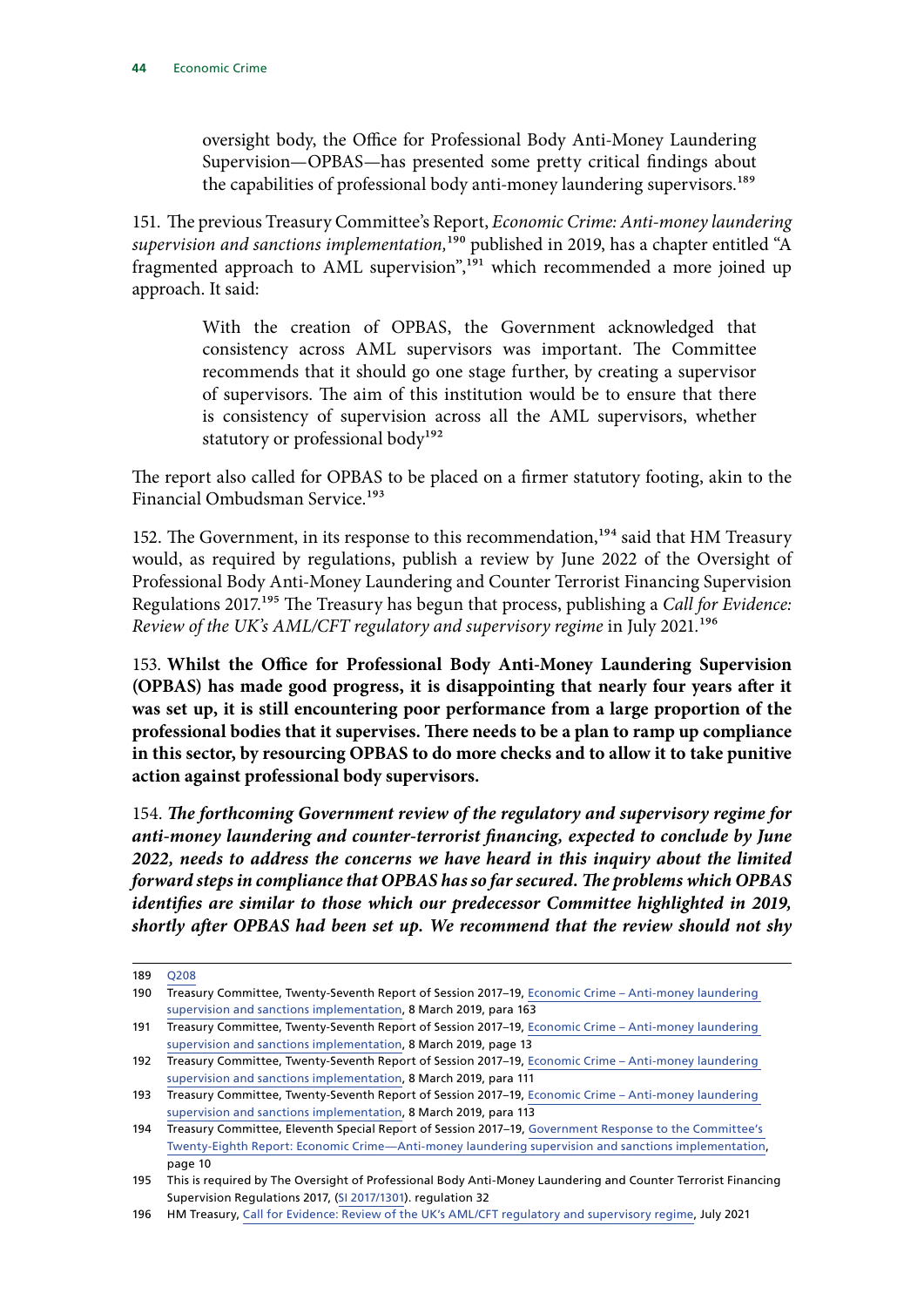*away from considering radical reforms, including a move away from the self-regulatory model and the creation of a new supervisory body, potentially independent of the FCA, which takes more direct responsibility for policing professional body compliance*  with anti-money laundering regulations. The review should also take a hard look at *enforcement measures which apply to professional bodies.*

155. *The case for a supervisor of supervisors—including statutory supervisors—is still as it was at the time of our report in in 2019. We recommend that this idea should also be considered by the review.*

#### **HMRC as a supervisor**

156. HMRC is an anti-money laundering supervisor of firms which are not supervised by the FCA or Gambling Commission and are not covered by the professional body supervision of OPBAS. It currently supervises over 30,000 businesses in nine sectors.<sup>197</sup>

157. Our predecessor Committee recommended that the Treasury should consider whether HMRC should lose its anti-money laundering (AML) supervisory functions. This proposal was prompted in part by comments by Sir Jonathan Thompson, who was at that time Chief Executive Officer at HMRC, when he suggested that a transfer of responsibility should be considered as part of the 2019 Spending Review discussion.<sup>198</sup> HMRC has not presented similar evidence to this inquiry. The Government response to the report did not imply that any change in responsibilities was under discussion.<sup>199</sup>

158. In the Economic Crime Plan 2019–22, HMRC committed to delivering an enhanced risk-based approach to its supervision by March 2021 and to carrying out an annual self-assessment of its money laundering supervision.<sup>200</sup> The latest self-assessment was published on 17 March 2021. This found "that HMRC's performance overall is currently broadly in line with both the relevant Money Laundering Regulations and with OPBAS' Sourcebook advice on best practice".<sup>201</sup>

159. We asked Simon York, Director of the Fraud Investigation Service, HM Revenue & Customs, whether having HMRC do a self-assessment meant it was "marking its own homework". He said:

> No, not at all. This was a commitment that we made as part of the Government's Economic Crime Plan that we would work to the standards set by OPBAS and, as part of that, carry out a self-assessment each year to check that. We carried out the first one of those and involved OPBAS in that

<sup>197</sup> HMRC, [HMRC Anti-Money Laundering Supervision annual assessment,](https://www.gov.uk/government/publications/hmrc-anti-money-laundering-supervision-performance-assessment/hmrc-anti-money-laundering-supervision-annual-assessment) para 1.12. Also listed there are the sectors involved and in Annex A numbers of registered businesses by year and sector.

<sup>198</sup> Treasury Committee, Twenty-Seventh Report of Session 2017–19, [Economic Crime - Anti-money laundering](https://publications.parliament.uk/pa/cm201719/cmselect/cmtreasy/2010/2010.pdf)  [supervision and sanctions implementation](https://publications.parliament.uk/pa/cm201719/cmselect/cmtreasy/2010/2010.pdf), 8 March 2019, the comments of Sir john Thompson are reported at para 104, the recommendation para 106

<sup>199</sup> Treasury Committee, Eleventh Special Report of Session 2017–19, [Government Response to the Committee's](https://publications.parliament.uk/pa/cm201719/cmselect/cmtreasy/2187/2187.pdf)  [Twenty-Eighth Report: Economic Crime—Anti-money laundering supervision and sanctions implementation,](https://publications.parliament.uk/pa/cm201719/cmselect/cmtreasy/2187/2187.pdf) page 9

<sup>200</sup> HM Government and UK Finance, [Economic Crime Plan 2019–22,](https://assets.publishing.service.gov.uk/government/uploads/system/uploads/attachment_data/file/816215/2019-22_Economic_Crime_Plan.pdf) July 2019, Action 35, page 50

<sup>201</sup> [HMRC Anti-Money Laundering Supervision annual assessment](https://www.gov.uk/government/publications/hmrc-anti-money-laundering-supervision-performance-assessment/hmrc-anti-money-laundering-supervision-annual-assessment)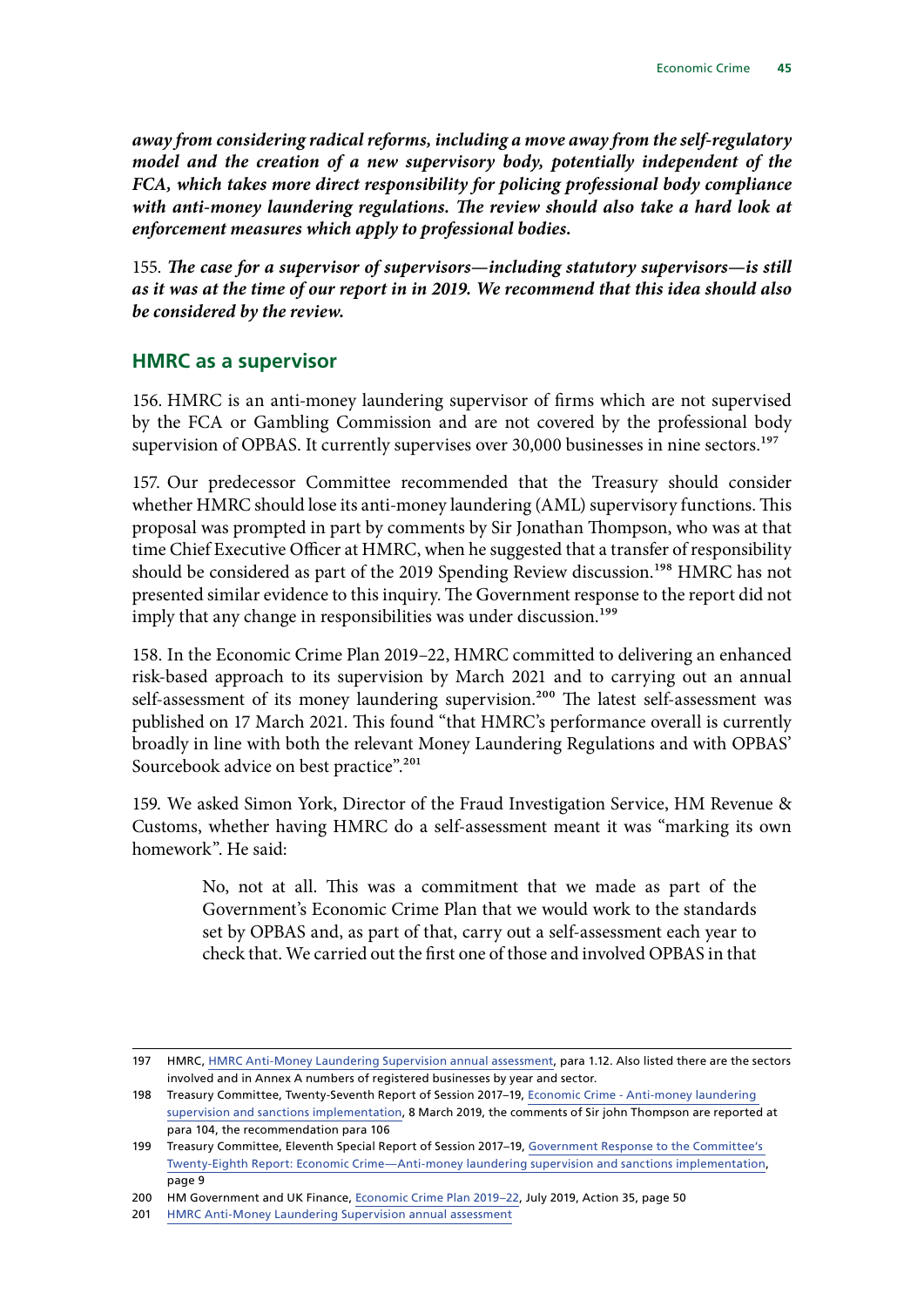process, and the Treasury signed off the final document. It was a thorough investigation. I have read through the whole thing and it was conducted by someone independent from this area of business within HMRC.<sup>202</sup>

160. HMRC's self-assessment also shows a big jump in penalties for money service businesses in 2019–20, leaping from £384,000 in 2018–19 to £7.8 million in 2019–20. Giving oral evidence on 8 July 2021, Helena Wood, Associate Fellow, RUSI Centre for Financial Crime and Security Studies, praised HMRC in this regard:

> "They [HMRC] have certainly shown what they are capable of in the past two years under their re-formed strategy for AML supervision. They have done some great work around money service businesses, for example."203

161. HMRC supervises Trust or Company Service Providers (TCSPs), which present the risk that they are used by criminals to set up companies and trusts to launder money. The Treasury and the Home Office, which jointly produced the *National risk assessment of money laundering and terrorist financing 2020*, point to the risks around TCSPs. Explaining what they are and why they present problems, the assessment said:

> TCSPs can be exploited, either wittingly or unwittingly, to enable the laundering of significant illicit flows through companies, partnerships and trusts. They often offer services which can enhance the attractiveness of companies and partnerships to criminals, for example increasing anonymity or creating complex structures.

[ … ]

Although UK companies and partnerships can be set-up directly with Companies House with comparative ease and low cost, approximately half of corporate entities are still established through TCSPs. TCSPs offer a convenient method to establish a company for legal purposes, but many of their services can be exploited by criminals, including the use of nominee directorships, UK mail forwarding services and providing a registration address for hundreds of companies at single addresses. This is particularly attractive for those establishing a UK company from overseas, since the company must have a UK registered office to serve as its official address but is not required to operate in the UK or have a UK bank account.<sup>204</sup>

162. However, Helena Wood had concerns about supervision of TCSPs:

[...] I would really like to see [HMRC] apply that new model [HMRCs] reformed strategy for AML supervision ] to the trust and company service provider system, which I have publicly called the wild west. It has been so under-regulated and under-supervised that we frequently see these company factories emerging, where you have individuals at certain addresses registered to hundreds of companies. There is a lot there that HMRC could do to use them as the first line of defence in that system.<sup>205</sup>

<sup>202</sup> [Q141](https://committees.parliament.uk/oralevidence/2349/pdf/)

 $203 \overline{0240}$ 

<sup>204</sup> HM Treasury and Home Office, [National risk assessment of money laundering and terrorist financing 2020](https://assets.publishing.service.gov.uk/government/uploads/system/uploads/attachment_data/file/945411/NRA_2020_v1.2_FOR_PUBLICATION.pdf), December 2020, paras 11.14- 11.15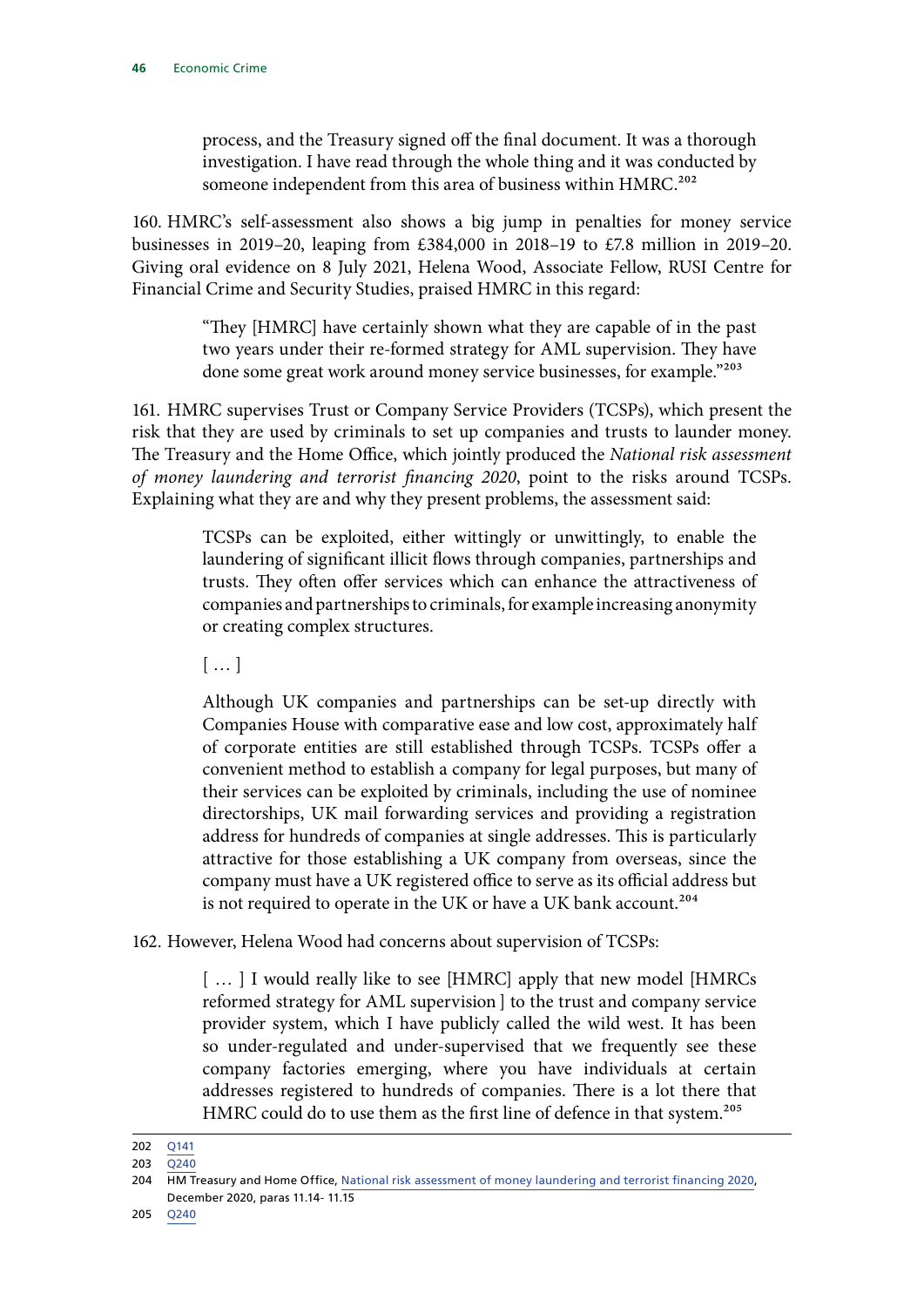163. Graeme Biggar, Director-General at the National Economic Crime Centre, expressed concern about the low numbers of SARs from TCSPs. He told us:

> Trust and company service providers can take many forms, but the ones that tend to be more high-risk are those that do not fit under another body and are therefore supervised by HMRC. We see them crop up repeatedly in our investigations, [ … ] yet the numbers of SARs that we have had from trust and company service providers last year was 31. We measure all the other numbers in thousands, but there were literally 31 SARs from trust and company service providers.<sup>206</sup>

164. When asked what was being done about this, Mr Biggar said:

We did an intelligence assessment last year—it is now just under a year ago—to look into trust and company service providers. We are developing a plan with HMRC and the Treasury to have both more supervision of, and more enforcement against, company formation agents. We are on it, but it is not the most developed of our plans. We have really got to do more work on that.207

165. Written evidence to the inquiry from investigative journalists Richard Brooks and Simon Bowers was also critical of HMRC's role in respect of TCSPs. Their evidence centred on the FinCEN files, which showed substantial abuse of UK companies for money laundering purposes, and they noted difficulties with HMRC's enforcement in this field. They gave two interesting examples:

- one 24-year-old setting up multiple limited liability partnerships (LLPs) and limited partnerships (LPs) from his flat in North London on the instructions of a lawyer in Latvia. Many of the shell entities he created went on to open bank accounts at the notorious Estonian branch of Danske Bank<sup>208</sup> and to appear in the FinCEN Files.
- nine LLPs that had together failed to report \$4.1 billion of income in annual accounts submitted to Companies House. When [Brooks and Bowers] spoke to the Belgian-based dentist whose name and signature was on these accounts, he insisted he knew nothing of them and his signature had been forged. When [they] approached HMRC with this information, officials said the evidence [they] had gathered pointed to a case of false accounting, which was not a matter for HMRC.<sup>209</sup>

166. *We note the actions taken by HMRC since its previous inquiry to improve its performance in supervising anti-money laundering (AML). However HMRC's self assessment of its performance is not truly independent, and we recommend that HMRC finds a way to provide the assurance of independent assessment.*

<sup>206</sup> [Q63](https://committees.parliament.uk/oralevidence/1571/pdf/)

<sup>207</sup> [Q93](https://committees.parliament.uk/oralevidence/1571/pdf/)

<sup>208</sup> The Danske Bank Estonian Branch was investigated for money laundering in 2017. This found a series of major deficiencies in the bank´s governance and control systems which made it possible to use Danske Bank's branch in Estonia for suspicious transactions. A criminal investigation is still ongoing. See Reuters, ['Danish prosecutors](https://www.reuters.com/article/us-danske-bk-moneylaundering-idUSKBN2CG2J5) [drop money laundering charges against former Danske Bank CEO](https://www.reuters.com/article/us-danske-bk-moneylaundering-idUSKBN2CG2J5)' 29 April 2021, [extracted 10 January 2022]

<sup>209</sup> Richard Brooks, Private Eye magazine, and Simon Bowers ([ECC0067\)](https://committees.parliament.uk/writtenevidence/18567/pdf/) para 24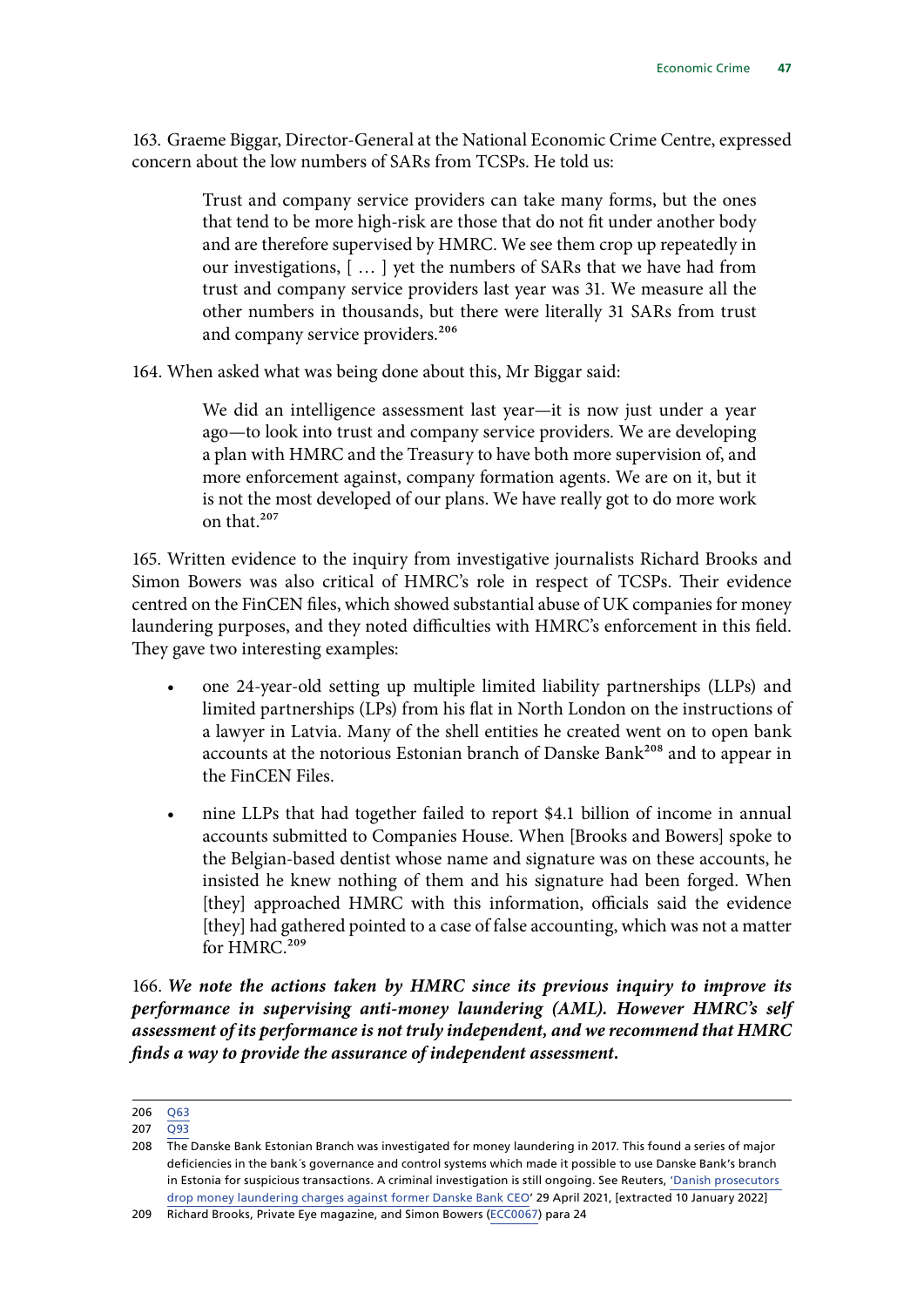167. **HMRC is responsible for anti-money laundering supervision in a number of risky sectors, such as Trust or Company Service Providers (TCSPs). There are signs that HMRC could improve its supervisory performance in that sector and other risky sectors. HMRC should seek to be more proactive in preventing TCSPs facilitating the use of UK companies for money laundering and should aim to drive up significantly the numbers of SARs from that sector.** We note that this issue is linked to Companies House reform, which we address in Chapter 7.

168. *We recommend that HMRC's role as a supervisor is reviewed as part of the HM Treasury review of the Oversight of Professional Body Anti-Money Laundering and Counter Terrorist Financing Supervision Regulations 2017, due by June 2022. That review should also focus on what can be done to improve money laundering compliance by trust or company service providers.*

#### **Financial Action Task Force**

169. The Financial Action Task Force (FATF) was established in 1989.<sup>210</sup> The UK is a founding member and strong supporter of FATF, which sets global anti-money laundering and counter-terrorist financing ("AML"/ "CTF") standards. These standards, as outlined in the FATF Recommendations and Methodology, were generally incorporated into UK law through the transposition of EU directives.<sup>211</sup>

170. The FATF publishes evaluations of regimes in different countries. Its most recent evaluation of the UK AML regime was in 2018. The Government points out in the Economic Crime Plan that:

> The UK's AML/CTF regime was evaluated in 2018 by the Financial Action Task Force's (FATF) mutual evaluation report (MER). Altogether, the findings of the MER showed that the UK has the strongest overall AML/ CTF regime of over 60 countries assessed to date. In particular, the MER praised the UK's understanding of risk, response to terrorist financing and our targeted financial sanctions regime.<sup>212</sup>

171. Duncan Hames, Director of Policy, Transparency International UK, was concerned that the FATF evaluation measured legislation and not implementation. He said:

> The response has to be commensurate with the scale of the problem. Treasury officials and Ministers will be proud to tell you that the UK's evaluation by the Financial Action Task Force is world leading. It largely measures whether the policy is right, and many of their criticisms are about how we are not deploying the solutions that we have available at a scale necessary to have the right effect. …213

172. **The UK is a world-leading financial centre and needs an extensive legislative and regulatory regime to protect its financial system from money laundering. But it also needs enforcement and to ensure compliance with legislation. It is not obvious that** 

<sup>210</sup> See FATF, [History of the FATF](https://www.fatf-gafi.org/about/historyofthefatf/), [extracted 3 January 2021]

<sup>211</sup> See Explanatory memorandum to the money laundering and terrorist financing (amendment) (eu exit) regulations 2020 (SI 2020/991) para 7.2

<sup>212</sup> HM Government and UK Finance, [Economic Crime Plan 2019–22,](https://assets.publishing.service.gov.uk/government/uploads/system/uploads/attachment_data/file/816215/2019-22_Economic_Crime_Plan.pdf) July 2019, para 1.34

<sup>213</sup> [Q205](https://committees.parliament.uk/oralevidence/2532/pdf/)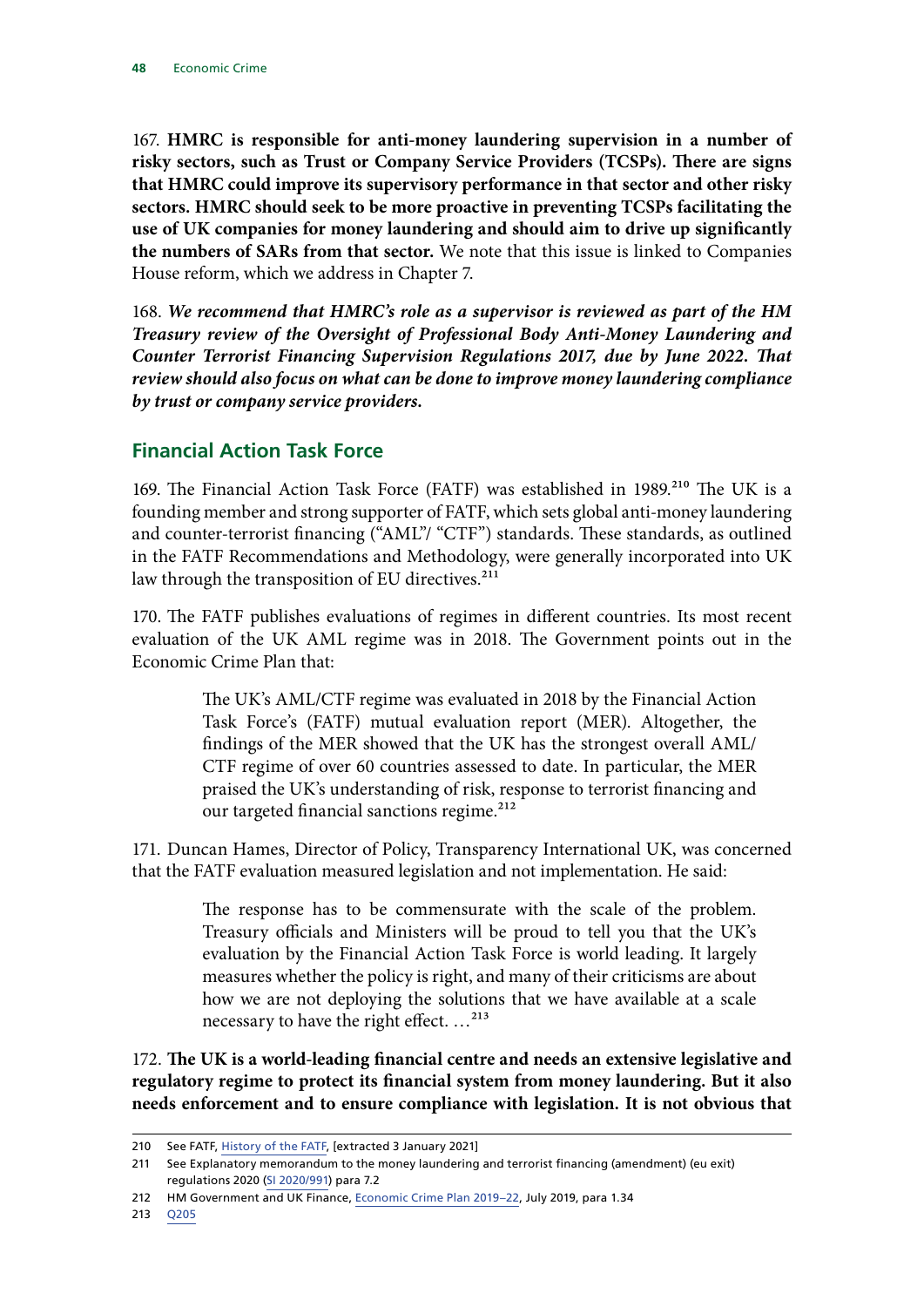**either regulation or enforcement systems are robust enough or up to the job required of them. While the latest evaluation by the Financial Action Task Force of the UK's antimoney laundering and counter-terrorist financing regime is positive, the Government should not be complacent. The FATF evaluation finds room for improvement in enforcement and compliance, and there is still much that the Government needs to do to make it more difficult to launder money in the UK. The latest FATF report is over three years old. In that time money laundering undertaken in the UK has not gone away: it has grown. The response to this threat seems slow and inadequate given the scale of the threats it poses.**

#### **The FCA's enforcement of AML and the NatWest prosecution**

173. The Financial Conduct Authority is one of the three statutory anti-money laundering supervisors.214 The Financial Conduct Authority has stated in its business plan for 2021/22 that it will be more assertive, testing the limits of its powers and engaging with partners to make sure they bring their powers to bear.<sup>215</sup> While this intention was expressed in general terms, it is clearly relevant to the FCA's anti-money laundering role.

174. Commenting on enforcement of the Money Laundering Regulations on banks, Mark Steward told us:

> We have a very significant programme to tackle a lack of money laundering systems and controls by firms that we regulate. Some of the largest fines that we have imposed have been against banks for systems and controls failures.<sup>216</sup>

175. On 16 March 2021 the FCA announced that it had begun criminal proceedings against NatWest for breach of money laundering regulations.<sup>217</sup> This was the first criminal prosecution by the FCA under money laundering regulations that have been in place since 2007. On 7 October 2021 the FCA announced that NatWest had pleaded guilty<sup>218</sup> and had been convicted of the offences. Sentencing took place on 13 December 2021, and NatWest was fined £268.4 million.

176. The offences related to NatWest's failure to deal with money laundering by a customer, Fowler Oldfield, which had been depositing large amounts of cash into the Bradford branch of NatWest. The Fowler Oldfield raid took place in 2016, so it was some five years after that raid that the FCA succeeded in its prosecution.<sup>219</sup> We wrote to the FCA about this apparent delay, and they provided a full reply on 13 December.<sup>220</sup> The FCA explained that it had begun its investigations in 2017 and that its work had required extensive analysis

<sup>214</sup> HM Treasury, [Anti-money laundering and counterterrorist financing: Supervision Report 2019–20,](https://www.gov.uk/government/publications/anti-money-laundering-and-counter-terrorist-financing-supervision-report-2019-20) November 2021, p37

<sup>215</sup> Financial Conduct Authority, [Business Plan 2021/22,](https://www.fca.org.uk/publication/business-plans/business-plan-2021-22.pdf) page 4. See also Financial Conduct Authority, [Highlights of](https://www.fca.org.uk/news/press-releases/highlights-fca-new-approach-2021)  [the FCA's new approach in 2021](https://www.fca.org.uk/news/press-releases/highlights-fca-new-approach-2021), 31 December 2021, [Extracted 31 December 2021]

<sup>216</sup> [Q118](https://committees.parliament.uk/oralevidence/2349/pdf/)

<sup>217</sup> Financial Conduct Authority, [FCA starts criminal proceedings against NatWest Plc,](https://www.fca.org.uk/news/press-releases/fca-starts-criminal-proceedings-against-natwest-plc) 16 March 2021 [Extracted 29 December 2021]

<sup>218</sup> Financial Conduct Authority, [NatWest Plc pleads guilty in criminal proceedings](https://www.fca.org.uk/news/press-releases/natwest-plc-pleads-guilty-criminal-proceedings), 7 October 2021, [extracted 29 December 2021]

<sup>219</sup> Bradford Telegraph and Argus, [12 people were arrested from Fowler Oldfield in Hall Lane, with three men held](https://www.thetelegraphandargus.co.uk/news/14733756.12-people-were-arrested-from-fowler-oldfield-in-hall-lane-with-three-men-held-on-suspicion-of-money-laundering/)  [on suspicion of money laundering](https://www.thetelegraphandargus.co.uk/news/14733756.12-people-were-arrested-from-fowler-oldfield-in-hall-lane-with-three-men-held-on-suspicion-of-money-laundering/), 9 September 2016 [Extracted 29 December 2021]

<sup>220</sup> Letter from Nikhil Rathi to Chair of Treasury Committee, [Prosecution of NatWest Bank for failures to comply](https://committees.parliament.uk/publications/8240/documents/84223/default/)  [with the Money Laundering Regulations 2007,](https://committees.parliament.uk/publications/8240/documents/84223/default/) 13 December 2021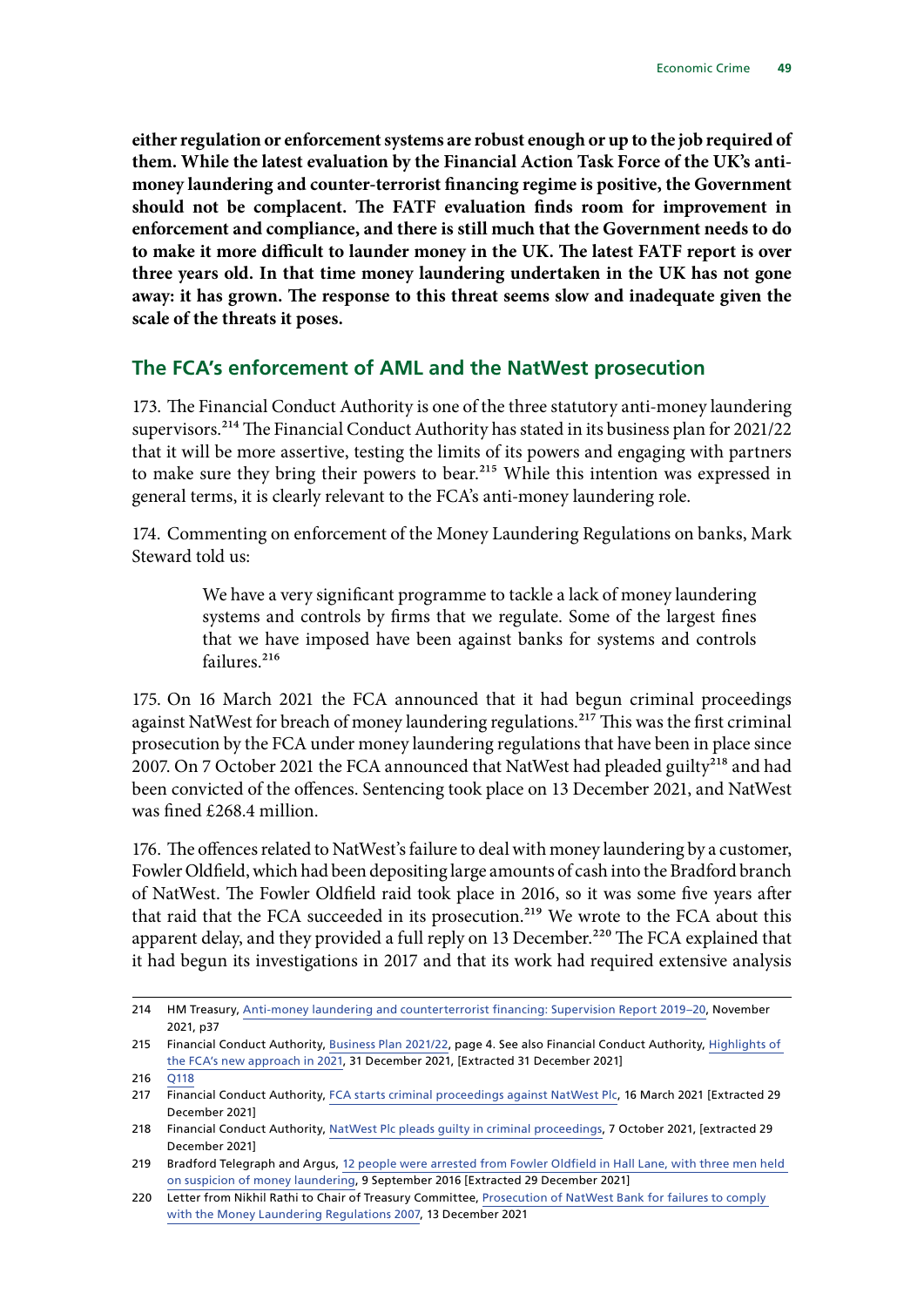of NatWest's anti money-laundering systems and controls over the duration of the bank's relationship with Fowler Oldfield, a period of nearly six years. In response to our question about why the FCA had chosen to prosecute, Nikhil Rathi (Chief Executive at the FCA) said:

> The FCA's decision to pursue a criminal prosecution rather than a civil or regulatory outcome in this case was made in light of all the evidence, including NatWest's August 2020 statement in response to the FCA's cautioned interview questions. The decision was made applying both the evidential and public interest tests in the Code for Crown Prosecutors. In this case, the evidence demonstrated particularly egregious failures and there were compelling public interest factors, including the public interest in banks complying with obligations under the Money Laundering Regulations.221

177. In response to our question about why no individuals at NatWest were prosecuted, he explained:

> The role of individuals was carefully considered throughout the investigation. However, there was insufficient evidence to establish individual liability given the distribution and allocation of system knowledge and responsibilities for AML functions to support a case against any officer. As well, most of the conduct in issue in the case predated the commencement of the Senior Managers & Certification Regime (which applied to NatWest from 7 March  $2016$ ).<sup>222</sup>

178. The NatWest prosecution follows a fine of £102.2 million in 2019 imposed on Standard Chartered Bank for poor AML controls,<sup>223</sup> and a £63.9 million fine imposed on HSBC for money laundering offences, announced on 17 December 2021.<sup>224</sup>

179. **The new assertive approach by the FCA is welcome. The prosecution of NatWest is a major success, and the Committee congratulates the FCA and everyone in the team working on it. The level of the fine should be a deterrent to others. The question is whether this was an isolated case or whether more prosecutions of banks and financial institutions for money laundering will follow. While that would show effective enforcement, it would also signal that money laundering controls are not working as they should be within the institutions prosecuted.**

# **De-risking**

180. "De-risking", in the context of economic crime, is a term used when a financial institution either ends a customer relationship because it deems that that customer poses too high a risk of economic crime, or refuses access to banking services for similar reasons.

221 Ibid

<sup>222</sup> Ibid

<sup>223</sup> Financial Conduct Authority, [FCA fines Standard Chartered Bank £102.2 million for poor AML controls,](https://www.fca.org.uk/news/press-releases/fca-fines-standard-chartered-bank-102-2-million-poor-aml-controls) 9 April 2019 [extracted 29 December 2021]

<sup>224</sup> Financial Conduct Authority, [Decision Notice](https://www.fca.org.uk/publication/decision-notices/hsbc-bank-plc.pdf), HSBC Bank PLC, 14 December 2021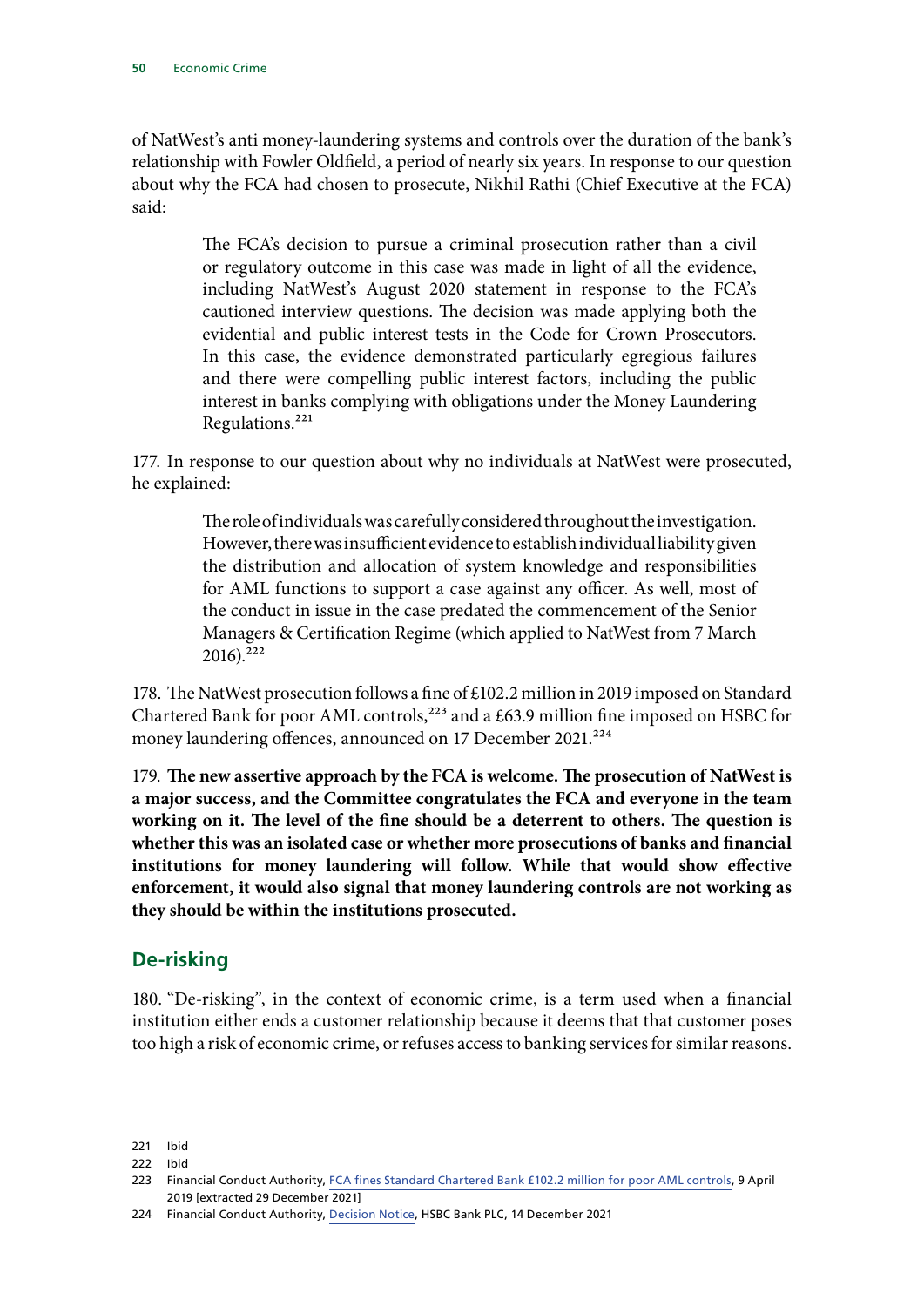181. The former Treasury Committee's Report, *Economic Crime: Consumer view*225 (published on 1 November 2019) expressed concern that freezing accounts and de-risking had become too widespread and was having a detrimental effect on innocent businesses and consumers.

182. The Report recommended that there should be greater transparency by banks about de-risking decisions.226 It also called upon the FCA and the Financial Ombudsman Service to ensure that all instances when banks and customers had not agreed about de-risking decisions were fully investigated, and that banking services were restored as quickly as possible and appropriate.<sup>227</sup> The then Committee also called for banks to be careful to prevent bias in their use of artificial intelligence systems used to make derisking decisions.<sup>228</sup>

183. In its response, the Government said:

Where individuals or businesses are de-banked, it is important that they understand why they have been de-banked, and the FCA is working with financial institutions to help improve communications, including through a set of principles on how de-banking decisions should be made. Following the implementation of the Payment Services Regulations (2017), banks seeking to withdraw account services from payment services providers must submit an application to the FCA and PSR, who will assess these against criteria of being proportionate, objective and non-discriminatory. The Government is further working to ensure de-risking does not create issues in the remittances sector by taking forward recommendations of the G20 taskforce on remittances, and working with stakeholders to ensure this can be done in a way that allows legitimate risks to be countered by financial institutions.<sup>229</sup>

184. Following press reports in 2021,<sup>230</sup> our Chair wrote to Nikhil Rathi, Chief Executive at the Financial Conduct Authority, asking what progress the FCA had made with the recommendations on de-risking in the previous Committee's report.<sup>231</sup> In his reply, Mr Rathi said that the FCA was "not aware of a substantive cross-sector issue of banks freezing accounts for no reason". He added that:

> … the FCA continues to supervise bank's compliance with Regulation 105 of the Payment Services Regulations 2017, which requires banks to provide payment service providers access to payment accounts on a proportionate, objective and non-discriminatory basis. We want firms to take decisions on a case-by-case basis rather than a blanket approach.<sup>232</sup>

<sup>225</sup> Treasury Committee, Third Report of Session 2019, [Economic Crime: Consumer view](https://publications.parliament.uk/pa/cm201919/cmselect/cmtreasy/246/246.pdf) HC 246

<sup>226</sup> Treasury Committee, Third Report of Session 2019, [Economic Crime: Consumer view](https://publications.parliament.uk/pa/cm201919/cmselect/cmtreasy/246/246.pdf) HC 246, para 76

<sup>227</sup> Treasury Committee, Third Report of Session 2019, [Economic Crime: Consumer view](https://publications.parliament.uk/pa/cm201919/cmselect/cmtreasy/246/246.pdf) HC 246, para 77

<sup>228</sup> Treasury Committee, Third Report of Session 2019, [Economic Crime: Consumer view](https://publications.parliament.uk/pa/cm201919/cmselect/cmtreasy/246/246.pdf) HC 246, para 78

<sup>229</sup> Treasury Committee, Second Special Report of Session 2019-21, Economic Crime: Consumer View: Government [and Regulators' Responses to Committee's Third Report of Session 2019](https://committees.parliament.uk/publications/316/documents/1303/default/), 13 March 2020, HC 91, page 7

<sup>230</sup> The Sunday Times, ["The great bank account shutdown"](https://www.thetimes.co.uk/article/the-great-bank-account-shutdown-7p7xwg55m), 18 July 2021.

<sup>231</sup> Letter to the Chief Executive of the Financial Conduct Authority related to frozen bank accounts, dated 22 July [2021](https://committees.parliament.uk/publications/6902/documents/72863/default/)

<sup>232</sup> [Letter from the Chief Executive of the Financial Conduct Authority relating to Derisking - 29 July 2021](https://committees.parliament.uk/publications/7053/documents/73307/default/)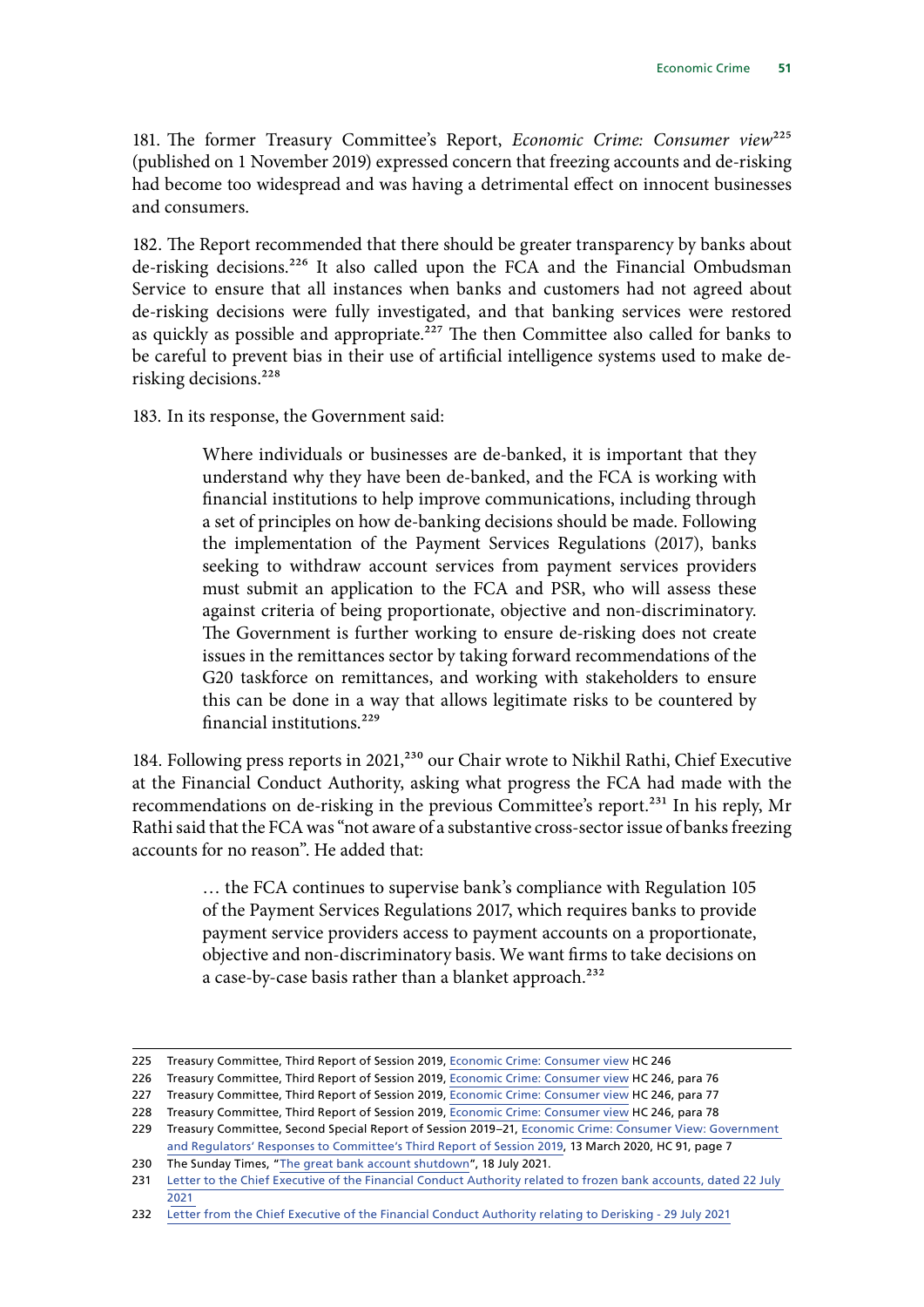185. Mr Rathi's reply also drew our attention to a report commissioned by the FCA from the Alan Turing Institute, about the responsible use of Artificial Intelligence (AI) in the context of financial services,<sup>233</sup> and a forum that the FCA had established with the Bank of England to better understand the use and impact of AI in financial services.<sup>234</sup>

186. *We will continue to monitor the de-risking of customers by banks. We recommend that the FCA report annually on numbers of de-risking decisions and on progress to ensure that banks are not unfairly freezing bank accounts and de-risking customers.*

<sup>233</sup> The Alan Turing Institute, [AI in Financial Services,](https://www.turing.ac.uk/sites/default/files/2021-06/ati_ai_in_financial_services_lores.pdf) 14 June 2021

<sup>234</sup> Financial Conduct Authority [Artificial Intelligence Public-Private Forum](https://www.fca.org.uk/news/news-stories/financial-services-ai-public-private-forum), extracted 21 December 2021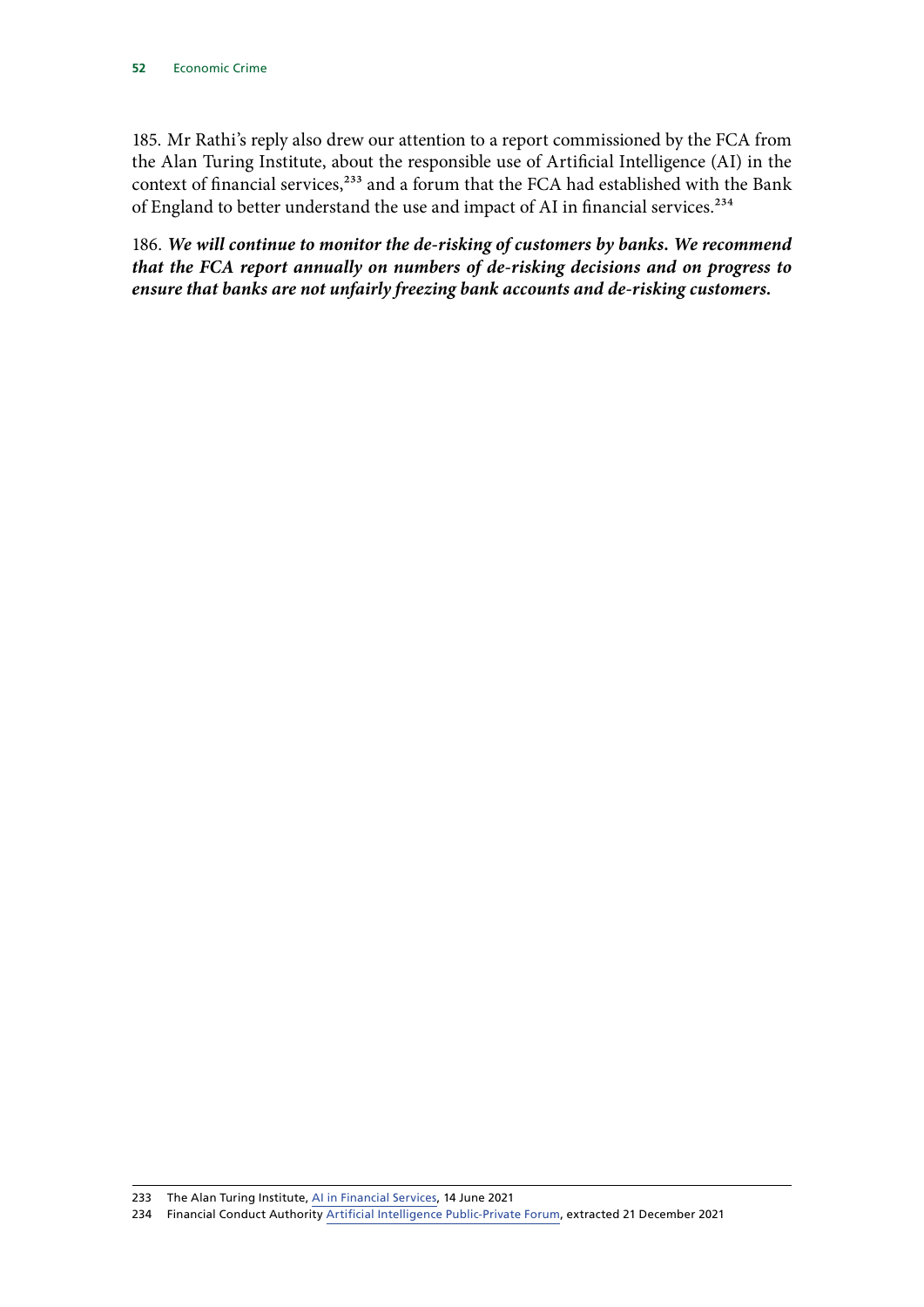# **6** Cryptoassets and economic crime

# **Background to cryptocurrencies and cryptoassets**

187. 'Cryptocurrencies' are a digital means of financial exchange, and all use distributed ledger technology to verify transactions.<sup>235</sup> Well known examples include Bitcoin and Ethereum. Recent years have seen an increase in cryptocurrency transactions and a proliferation of new cryptocurrencies. Cryptocurrencies are often described as assets, or "cryptoassets", and this has been adopted as a term by the Bank of England and FCA. It is also how they were described by the former Treasury Committee in its report "*Crypto*assets", published in September 2018.<sup>236</sup>

188. As a relatively new financial phenomenon, cryptoassets are largely outside existing regulatory frameworks, but they have attracted the attention of regulators around the world.237 In the UK, cryptoassets are a type of financial asset which largely sit outside the "perimeter", which is a term used to refer to the scope of FCA powers.<sup>238</sup> The FCA has warned about the potential harms for consumers and markets from cryptoassets whilst acknowledging that cryptoassets and their underlying technology may offer potential benefits for financial services.<sup>239</sup> It warns that consumers who invest in these assets should be prepared to lose all their money and that they will not be protected from losses, due to the unregulated nature of the products and services. The regulation of cryptoassets is outside the scope of this inquiry but is, at the time that this Report was published, the subject of a Treasury-led consultation.<sup>240</sup>

189. Cryptoassets are increasingly being used for economic crime and fraud. The potential for fraud is highlighted by a campaign led by UK Finance—Take Five to Stop Fraud which provides the following consumer fraud warning about cryptoassets on its website:

> Cryptocurrencies are known for their market volatility, so the value of investor's assets go up and down quickly. Criminals have taken advantage of the unregulated nature of cryptocurrencies to scam consumers.

> Criminals advertise schemes promising, in some cases, high returns through cryptocurrency investing or mining. These adverts may look official, include celebrity endorsements or personal testimonies. Often the celebrities may not even know their name or photograph has been used.<sup>241</sup>

190. Giving evidence to our inquiry on the Future of Financial Services on 25 October 2021, John Collins, Chief Legal and Regulatory Officer, Santander UK, said:

<sup>235</sup> Cryptocurrencies: Bitcoin and other exchange tokens, House of Commons Library Briefing Paper [no. 8780,](https://researchbriefings.files.parliament.uk/documents/CBP-8780/CBP-8780.pdf) 19 February 2020

<sup>236</sup> Treasury Committee, Crypto-assets, 19 September 2018, [HC 910](https://publications.parliament.uk/pa/cm201719/cmselect/cmtreasy/910/910.pdf) 2017–19, para 5

<sup>237</sup> For example, see Financial Times, ["US regulators signal bigger role in cryptocurrencies market"](https://www.ft.com/content/a2c13ce0-6e66-4751-aa65-6c668d303101). 30 May 2021

<sup>238</sup> Part of the legal basis for the "perimeter" is the [Financial Services and Markets Act 2000,](https://www.legislation.gov.uk/ukpga/2000/8/contents) which defines regulated activities in section 22(1) to be "an investment of a specified kind". Specified investments are specified in regulations made by Treasury. This was extended by Financial Services Act 2021, [section 7](https://www.legislation.gov.uk/ukpga/2021/22/contents) which amended section 22. Cryptoassets are regulated for anti-money laundering purposes.

<sup>239</sup> See for example Financial Conduct Authority [Perimeter Report 2020/21](https://www.fca.org.uk/publication/annual-reports/perimeter-report-2020-21.pdf) 21 October 2021 page 32

<sup>240</sup> HM Treasury, [UK regulatory approach to cryptoassets and stablecoins: Consultation and call for evidence,](https://assets.publishing.service.gov.uk/government/uploads/system/uploads/attachment_data/file/950206/HM_Treasury_Cryptoasset_and_Stablecoin_consultation.pdf) 7 January 2021

<sup>241</sup> Take Five To Stop Fraud, [Cryptocurrency scam,](https://takefive-stopfraud.org.uk/advice/general-advice/investment-scam/cryptocurrency-scam/) accessed 21 December 2021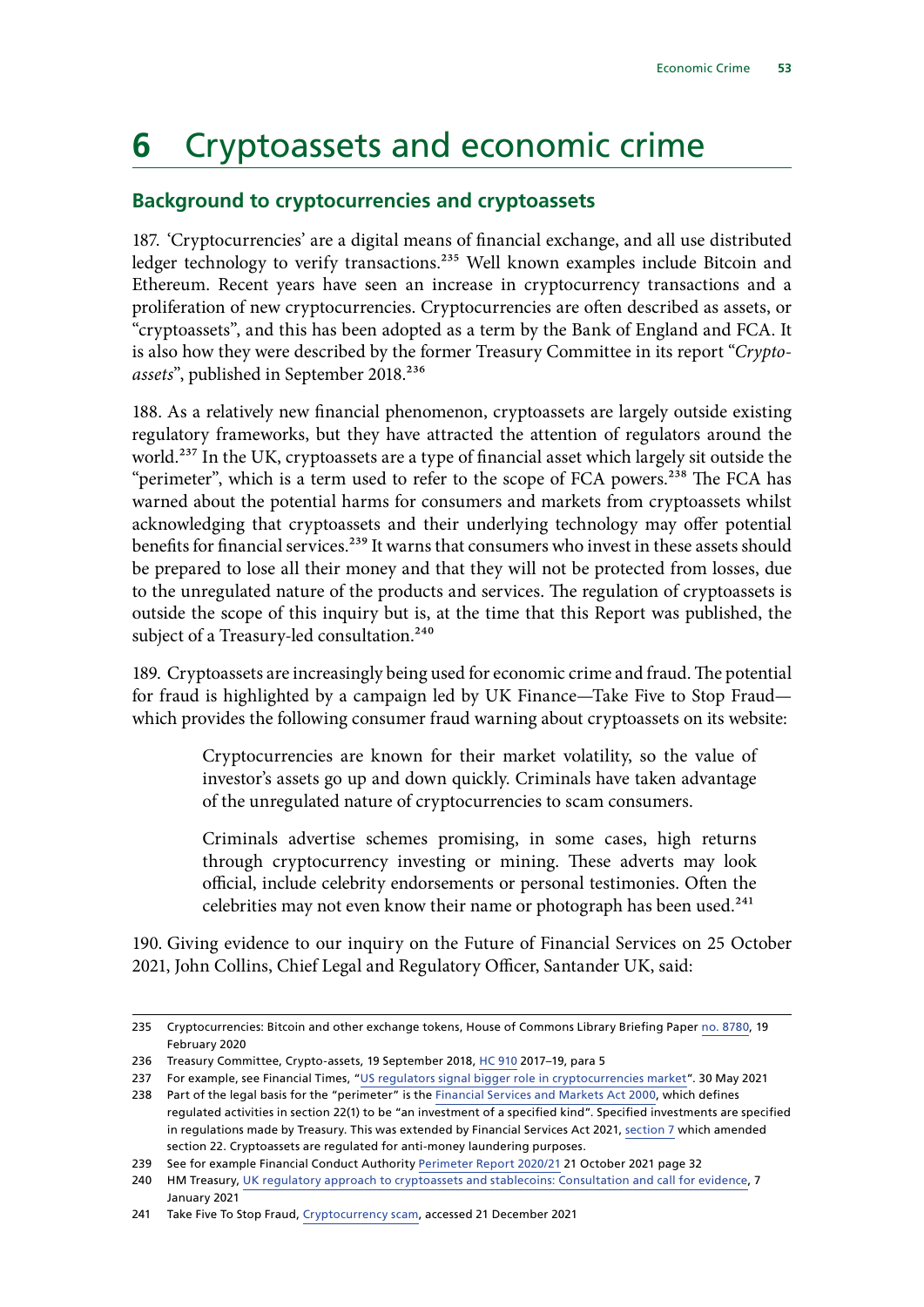… Putting aside the scams that are criminals pretending to be crypto, within the system the most obvious stat that I can call upon is that the DCPCU [Dedicated Card and Payment Crime Unit], which is the cards unit that the industry works with the police on, has found a very high—as in plus-80%—level of criminals arrested with crypto wallets on their phones. They are using them as part of the mechanism to layer, disguise and then cash out, and it is a very significant problem at the moment. Cryptoassets are a risk for economic crime partly because they are not well regulated and sit outside the perimeter.<sup>242</sup>

191. In evidence to this inquiry on 14 June 2021, Mark Steward, Director of Enforcement, Financial Conduct Authority, while discussing money laundering, told us that " … the area that is most acute now is the crypto world ... ".<sup>243</sup>

192. Banks appear increasingly worried about the risks to consumers from cryptoassets, and about the warnings from the FCA.<sup>244</sup> For example, HSBC does not process cryptocurrency payments or allow customers to bank money from digital wallets.<sup>245</sup> Lloyds does not allow purchase of crypto currencies using credit cards.<sup>246</sup> TSB does not "facilitate transactions to cryptocurrency exchanges".<sup>247</sup>

# **Cryptoassets and advertising**

193. Recently there has been an increasing number of advertisements for cryptoassets. Such adverts have become common on the London Underground.<sup>248</sup> The Advertising Standards Authority has recently stopped various cryptoasset advertisements and has issued a public statement about the work they are doing to protect consumers from misleading advertisements for cryptoassets.<sup>249</sup>

194. On 18 January 2022, HM Treasury announced that the Government would legislate to address misleading cryptoasset promotions, and to bring into line advertising of cryptoassets with that of other financial services and products.<sup>250</sup> On 19 January the FCA announced a consultation on strengthening financial promotion rules for high risk investments, including cryptoassets.<sup>251</sup>

195. **We note the increasing risks around cryptoassets and economic crime. We share the Government's concern about the risk to consumers from the growth in the market for cryptoassets. We welcome the announcement by the Treasury that the Government will legislate to bring advertising of cryptoassets into line with that of other financial services and products, and that the FCA is strengthening financial promotion rules, including those for cryptoassets.**

<sup>242</sup> Treasury Committee, [Oral evidence taken on 25 October 2021](https://committees.parliament.uk/oralevidence/2889/pdf/), HC (2021–22) 147, Q298 [John Collins]

<sup>243</sup> [Q149](https://committees.parliament.uk/oralevidence/2349/pdf/)

<sup>244</sup> For an overview, see Which?, [Banks ban crypto payments over fraud spike](https://www.which.co.uk/news/2021/07/banks-ban-crypto-payments-over-fraud-spike/). [Extracted 29 December 2021]

<sup>245</sup> The Times, ["Bitcoin holders barred from depositing profits in UK banks](https://www.thetimes.co.uk/article/bitcoin-holders-barred-from-depositing-profits-in-uk-banks-pgswbfrdz)" 9 January 2021

<sup>246</sup> The Guardian, "[Lloyds Bank bans customers from buying bitcoins using credit cards](https://www.theguardian.com/business/2018/feb/05/lloyds-bank-bans-buying-bitcoins-credit-cards)"5 February 2018

<sup>247</sup> TSB, [Fraud Prevention Centre](https://www.tsb.co.uk/fraud-prevention-centre/), [extracted 29 December 2021]

<sup>248</sup> BBC news, "[Crypto adverts on London Tube under investigation"](https://www.bbc.co.uk/news/technology-59309304) 18 November 2021

<sup>249</sup> Advertising Standards Authority , ["ASA statement on crypto-assets](https://www.asa.org.uk/news/asa-statement-on-crypto-assets.html)", 23 November 2021

<sup>250</sup> HM Treasury, "Government to strengthen rules on misleading cryptocurrency adverts", 18 January 2022

<sup>251</sup> Financial Conduct Authority, ["CP22/2: Strengthening our financial promotion rules for high risk investments,](https://www.fca.org.uk/publications/consultation-papers/cp22-2-strengthening-our-financial-promotion-rules-high-risk-investments-includingcryptoassets)  [including cryptoassets"](https://www.fca.org.uk/publications/consultation-papers/cp22-2-strengthening-our-financial-promotion-rules-high-risk-investments-includingcryptoassets), 19 January 2022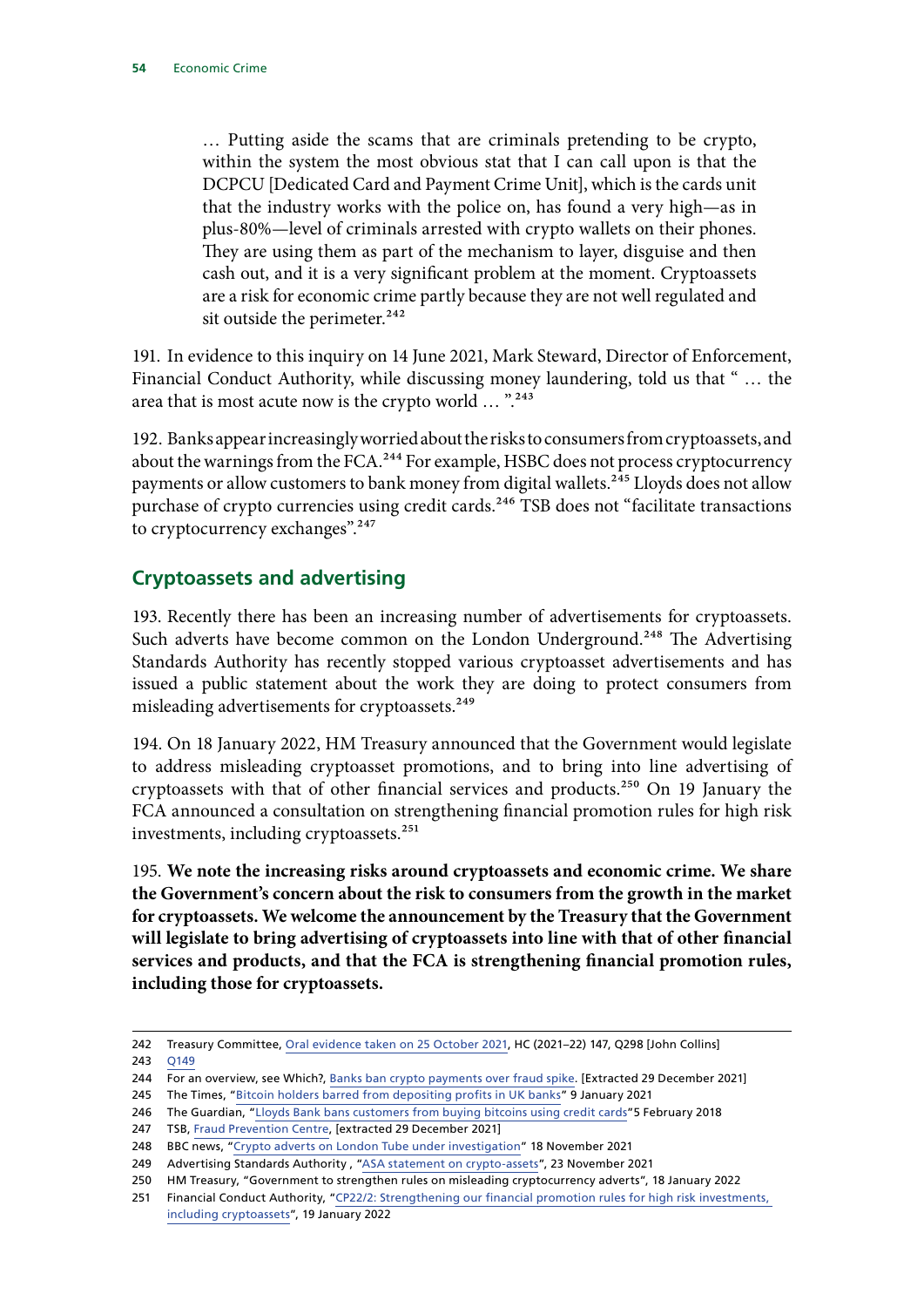196. *The work being done by the Advertising Standards Authority to protect consumers from misleading advertisements for cryptoassets is also welcome. The Government should ensure that there is proper consumer protection regulation across the whole cryptoasset industry.*

#### **Regulation of cryptoassets for money laundering**

197. Criminals use cryptoassets to launder money, and press reports have indicated that new forms of cryptoassets (such as Monero) can be particularly attractive because they are designed to be untraceable.<sup>252</sup> Once acquired, cryptoassets can easily be exchanged, and the original source obscured. On 25 June 2021, the Evening Standard reported that detectives investigating money laundering had seized crypto-currency worth £114 million.<sup>253</sup>

198. International bodies such as the Financial Action Task Force<sup>254</sup> and the International Monetary Fund<sup>255</sup> have consistently highlighted the money laundering risks of cryptoassets. As the National Crime Agency notes in its *National Strategic Assessment of Serious and Organised Crime 2020*:

> Trends identified in 2018 have become more prevalent during 2019, including the increased criminal use of encryption tools, the dark web and virtual assets, which refers to technologies such as Blockchain, Bitcoin, crypto assets and virtual currencies.<sup>256</sup>

In relation to money laundering specifically, the NCA notes that "UK-based criminals continue to identify new ways of using virtual assets, such as cryptocurrencies, to launder their profits, although more traditional methods are still favoured."257

199. Money laundering and terrorist financing risks associated with crypto-assets were addressed by our predecessor Committee in a report in 2018 on Crypto-assets.<sup>258</sup> It concluded that, due to lack of regulation (at that time) and anonymity, cryptoassets could be used for money laundering purposes. Noting the adoption of cryptoassets by the EU in the Fifth Anti-Money Laundering Directive, meaning that cryptoasset exchanges would have to comply with anti-money laundering and counter-terrorist financing rules, the then Committee urged the Government to bring the directive into UK law as a priority. The Government met this recommendation with the Money Laundering and Terrorist Financing (Amendment) Regulations 2019.<sup>259</sup>

200. The Economic Crime Plan does not include measures to cover consumer protection from fraud specifically relating to cryptoassets, but it does set out the Government's intention that the FCA should become the supervisor of cryptoassets for anti-money

<sup>252</sup> Financial Times " [Monero emerges as crypto of choice for cybercriminals"](https://www.ft.com/content/13fb66ed-b4e2-4f5f-926a-7d34dc40d8b6), 22 June 2021.

<sup>253</sup> Evening Standard "[Detectives investigating money laundering seize crypto-currency worth £114 million"](https://www.standard.co.uk/news/crime/detectives-money-laundering-cryptocurrency-ps114-million-b942555.html), 25 June 2021

<sup>254</sup> Financial Action Task Force, '[Money laundering risks from "stablecoins" and other emerging assets](http://www.fatf-gafi.org/publications/fatfgeneral/documents/statement-virtual-assets-global-stablecoins.html)', 18 October 2019

<sup>255</sup> IMF, FinTech Note 19/03, Regulation of Crypto Assets,10 January 2020, pages 3 and 4

<sup>256</sup> National Crime Agency, [National Strategic Assessment of Serious and Organised Crime 2020,](https://www.nationalcrimeagency.gov.uk/who-we-are/publications/437-national-strategic-assessment-of-serious-and-organised-crime-2020/file) para 29

<sup>257</sup> National Crime Agency, [National Strategic Assessment of Serious and Organised Crime 2020,](https://www.nationalcrimeagency.gov.uk/who-we-are/publications/437-national-strategic-assessment-of-serious-and-organised-crime-2020/file) para 168

<sup>258</sup> Treasury Committee, Twenty-Second report of Session 2017–19, [Crypto Assets](https://publications.parliament.uk/pa/cm201719/cmselect/cmtreasy/910/910.pdf)*,* HC 910, para 90- 106

<sup>259</sup> The Money Laundering and Terrorist Financing (Amendment) Regulations 2019, [\(SI 2019/1511](https://www.legislation.gov.uk/uksi/2019/1511/regulation/4/made))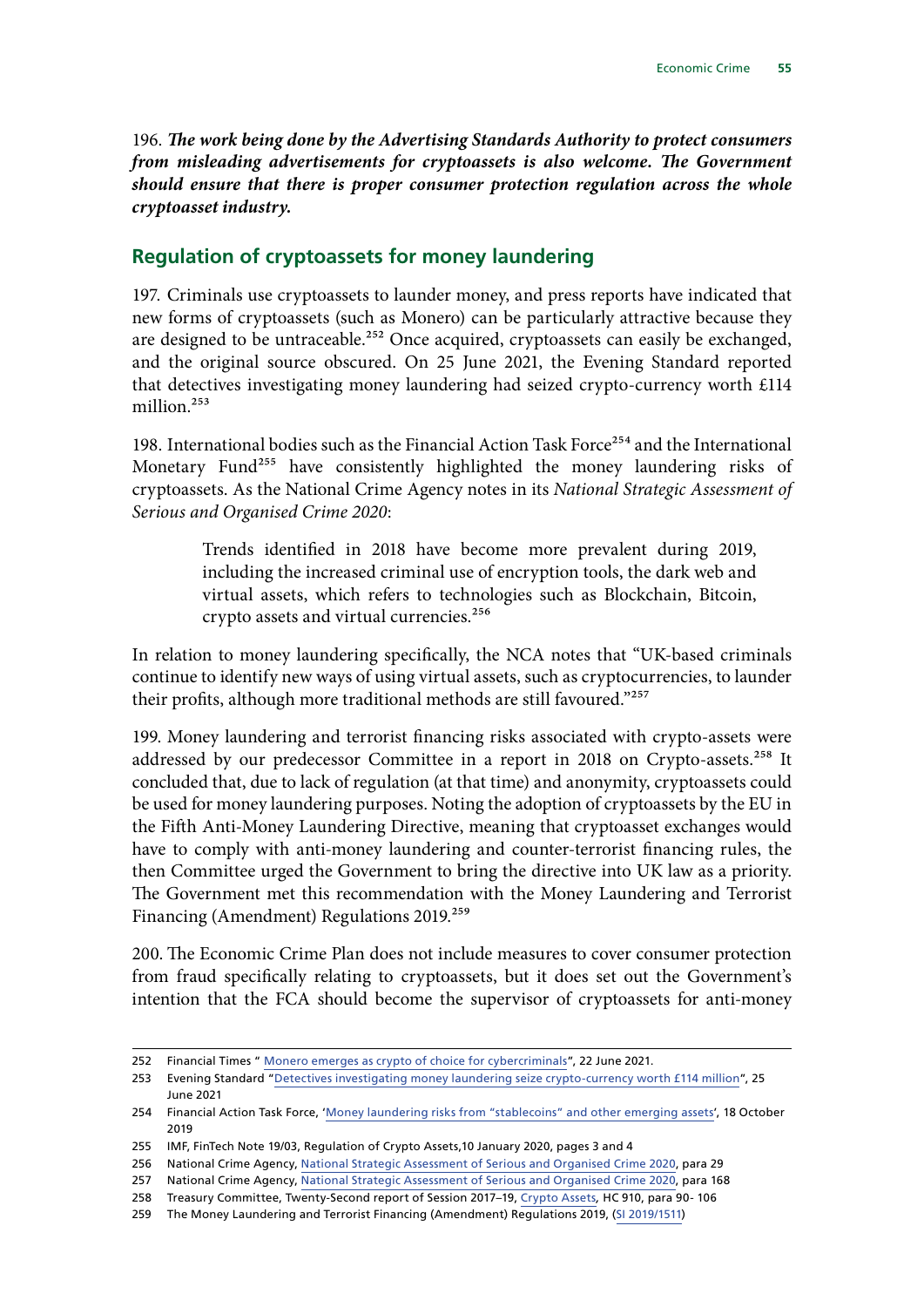laundering (AML) purposes, from January 2020.<sup>260</sup> Regulations to establish the FCA as the supervisor came into effect on 10 January  $2020^{261}$  and required cryptoasset businesses to comply with AML laws and register with the FCA. In order to allow consideration of applications, the FCA permitted applicants temporary registration until 9 July 2021. On 3 June 2021 the FCA announced that it was extending the temporary registration scheme for existing cryptoasset businesses from 9 July 2021 to 31 March 2022 (while it worked through a backlog of registration applications). It also said:

> A significantly high number of businesses are not meeting the required standards under the Money Laundering Regulations. This has resulted in an unprecedented number of businesses withdrawing their applications.<sup>262</sup>

201. Registration of cryptoasset firms for money laundering has been slow. The FCA stated in its *Perimeter Report* on 21 October 2021 that 12 firms have been registered and that 90% of firms assessed had withdrawn their applications for registration.<sup>263</sup> This adds to existing concerns that cryptoassets are being used for money laundering and other financial crime. Nikhil Rathi, Chief Executive of the FCA, said in oral evidence on 8 December 2021:

> … we see a serious link to money laundering and serious organised crime being propagated through crypto exchanges and a culture in many of those organisations that does not respond to the level of systems and controls we would need from those firms as they are growing. We have allowed 17 through, but it has been a very challenging set of conversations. That is consistent with the posture we are adopting in the gateway.<sup>264</sup> [...]

202. Notwithstanding the requirement to register for AML purposes, the FCA also publishes a list of companies which appear to be trading in cryptoassets but which are unregistered in the UK for anti-money laundering.<sup>265</sup> There are over 200 companies on the unregistered list.<sup>266</sup> It is unclear what sanction if any these companies face, and it is likely that trading with these firms is more attractive for criminals. We asked Nikhil Rathi, Chief Executive of the FCA, whether this list was helpful to criminals. He told us that "The purpose of it is to make sure consumers who look at our website recognise that they should be very cautious about interacting with those firms …". However, he acknowledged that:

> … it could be used by criminals who are also entrepreneurial. With other law enforcement agencies, we clearly need to work hard to clamp down on that kind of behaviour. Our priority is to make sure consumers know they should not be investing with those firms, because those firms may be making improper claims about their status.<sup>267</sup>

<sup>260</sup> HM Government and UK Finance, [Economic Crime Plan 2019–22,](https://assets.publishing.service.gov.uk/government/uploads/system/uploads/attachment_data/file/816215/2019-22_Economic_Crime_Plan.pdf) July 2019, see action 37

<sup>261</sup> The Money Laundering and Terrorist Financing (Amendment) Regulations 2019, [\(SI 2019/1511](https://www.legislation.gov.uk/uksi/2019/1511/regulation/4/made)), regulation 1

<sup>262</sup> Financial Conduct Authority, '[Temporary Registration Regime extended for cryptoasset businesses'](https://www.fca.org.uk/news/press-releases/temporary-registration-regime-extended-cryptoasset-businesses), 3 June 2021 [Extracted 3 January 2022]

<sup>263</sup> Financial Conduct Authority [Perimeter Report 2020/21](https://www.fca.org.uk/publication/annual-reports/perimeter-report-2020-21.pdf) 21 October 2021 page 33

<sup>264</sup> [Oral evidence taken on 8 December 2021](https://committees.parliament.uk/oralevidence/3177/pdf/) by the Treasury Committee on the work of the Financial Conduct Authority, Q231 [Nikhil Rathi]

<sup>265</sup> Financial Conduct Authority, ['Unregistered Cryptoasset Businesses'](https://register.fca.org.uk/s/search?predefined=U), [Extracted 4 January 2022]

<sup>266</sup> See The Sunday Times, "[Why are there now so many bitcoin trading firms?](https://www.thetimes.co.uk/article/why-are-there-now-so-many-bitcoin-trading-firms-w2d0g250p)", 9 January 2022

<sup>267</sup> [Oral evidence taken on 8 December 2021](https://committees.parliament.uk/oralevidence/3177/pdf/) by the Treasury Committee on the work of the Financial Conduct Authority, Q252 [Nikhil Rathi]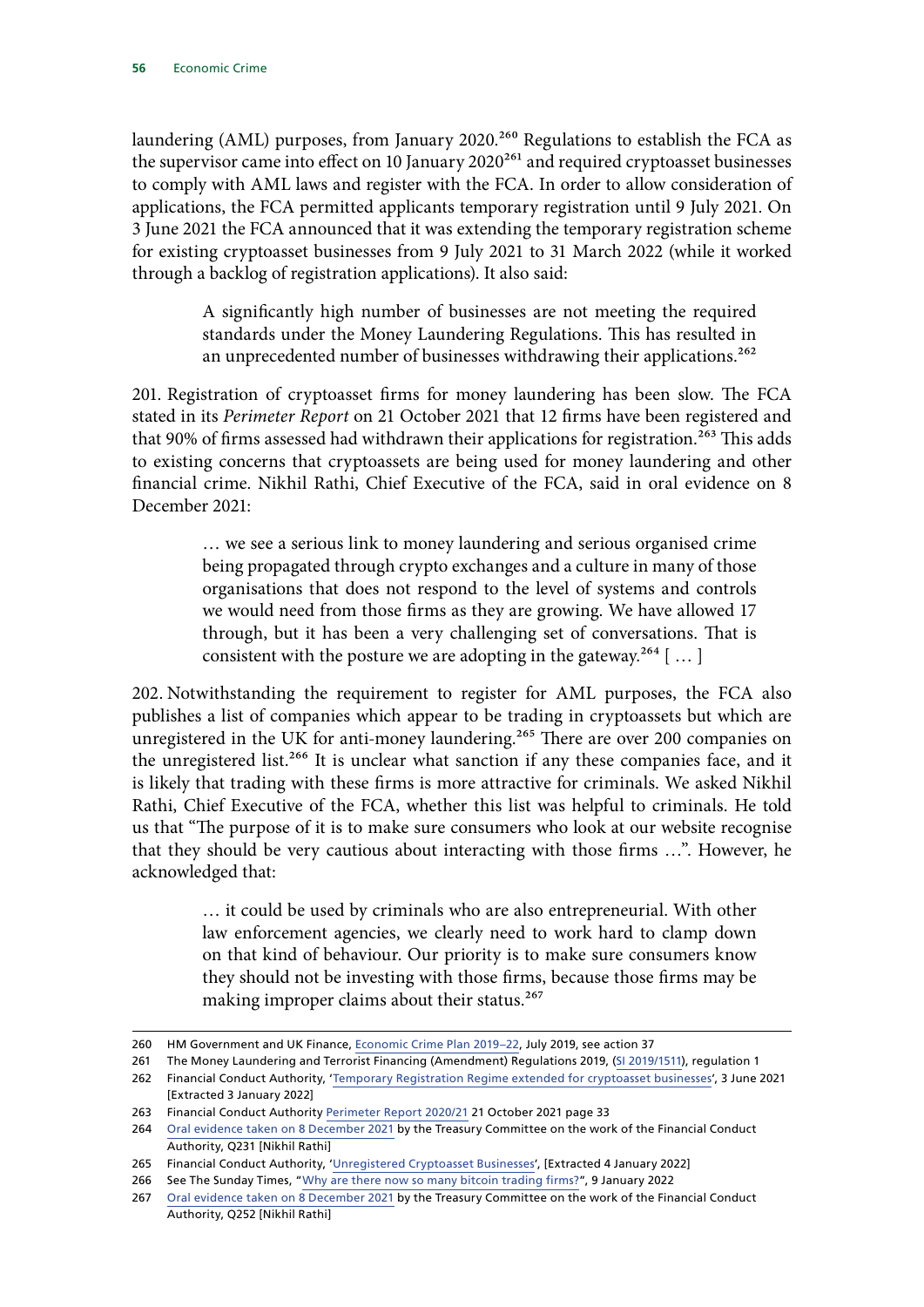203. **The Government should set out in the Economic Crime Plan its intention that all cryptoasset firms should be registered for anti-money laundering (AML) purposes. This has not yet been achieved. It is unacceptable that, having introduced AML regulations for cryptoasset firms in 2020, there are so many firms which have not yet been registered. Large numbers have not even applied for registration, and it is not clear what sanction they face.**

204. *While we acknowledge the need to ensure that the gateway for registration of cryptoasset firms for anti-money laundering should be a rigorous process, registration has been too slow. It needs to be speeded up, and the Government should work with the FCA to find a solution. The FCA should not extend the deadline for registration again beyond March 2022. If the FCA sees no alternative, it should write to the Committee to explain its position.*

205. *If, as we recommend, the Government renews the Economic Crime Plan in 2022, it should consider instituting measures specifically to protect consumers from fraud and scams relating to cryptoassets.*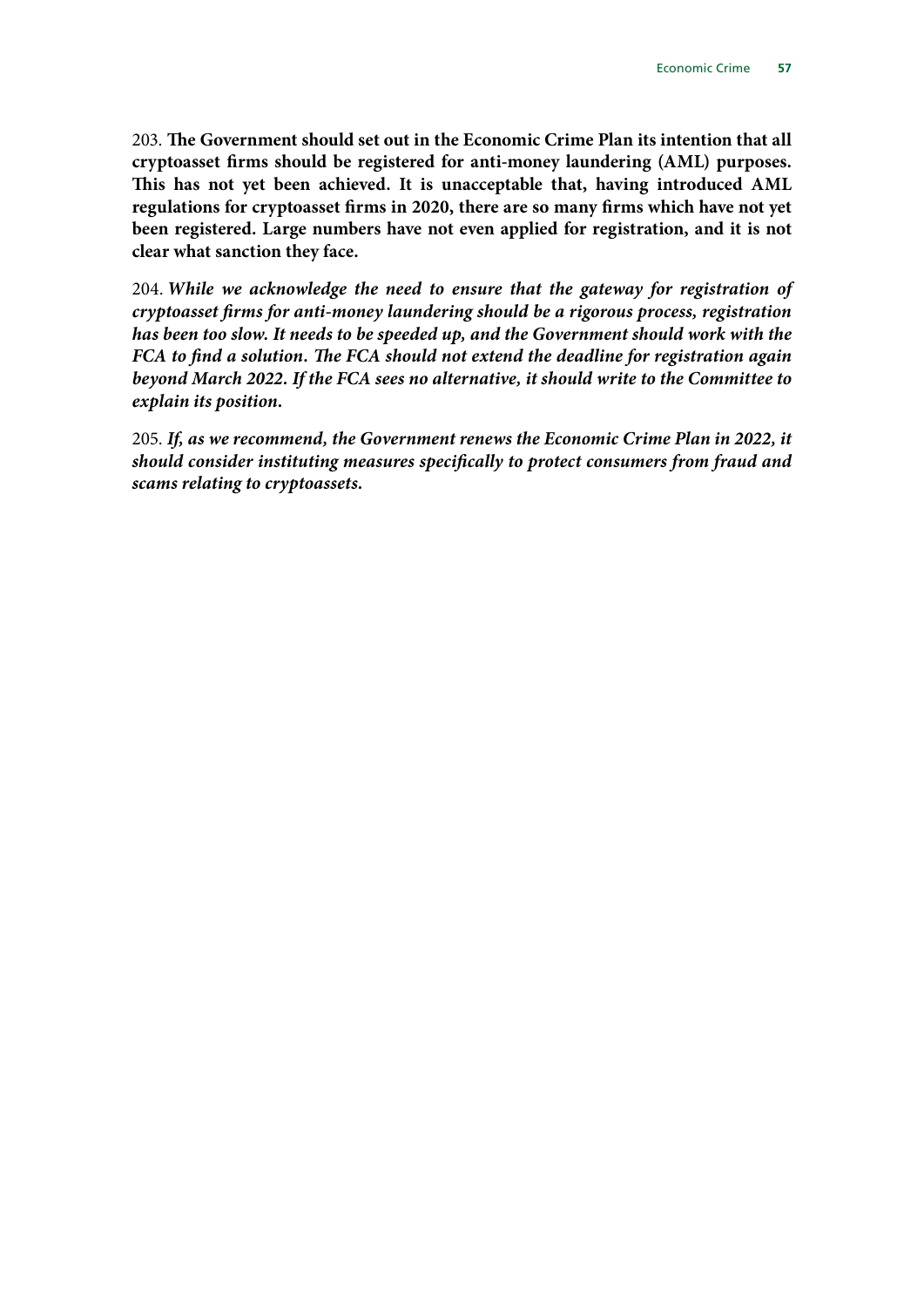# **7** Companies and economic crime

# **Companies and criminal liability**

206. The report of the previous Treasury Committee, *Economic Crime - Anti-money laundering supervision and sanctions implementation,* set out problems with the corporate criminal liability framework which hinder work to combat economic crime, as illustrated by evidence provided to that inquiry by (amongst others) the Serious Fraud Office (SFO).<sup>268</sup> A key problem is the "identification principle"—a legal principle which provides that a company can only be made criminally liable by establishing that a person who was the "directing mind and will" of the company at the relevant time carried out the acts and had the necessary mental state. In practice this makes it difficult to land a prosecution of a company of any size for some types of economic crime.<sup>269</sup> The SFO also called for the introduction of a new offence of failing to prevent economic crime.<sup>270</sup>

207. The Ministry of Justice launched a call for evidence on *Corporate Liability for Economic Crime* on 13 January 2017.<sup>271</sup> In the former Treasury Committee's Report, *Economic Crime - Anti-money laundering supervision and sanctions implementation*,<sup>272</sup> the then Committee noted that at that time there had been no response from the Government following the Ministry of Justice's call for evidence, and it recommended:

> [...] that the Government responds to the evidence submitted in response to the 2017 *Corporate liability for economic crime: call for evidence* and undertake further consultation on proposals for legislation by the next Queen's Speech.273

The Government responded that "analysis of the responses to this call for evidence has concluded, and the MoJ will respond shortly".274

208. On 3 November 2020, the Government published its response to the MoJ's 2017 consultation.275 It concluded that it "was not persuaded that a sufficient evidence base had been provided on which to make immediate legislative change to the criminal law in relation to economic crime."276 Instead of bringing forward changes in the law to introduce a "corporate failure to prevent" offence at that point, the Government therefore decided that:

<sup>268</sup> Treasury Committee, Twenty-seventh Report of Session 2017–2019, [Economic Crime - Anti-money laundering](https://publications.parliament.uk/pa/cm201719/cmselect/cmtreasy/2010/2010.pdf)  [supervision and sanctions implementation](https://publications.parliament.uk/pa/cm201719/cmselect/cmtreasy/2010/2010.pdf), HC 2010, see Chapter 4, page 54

<sup>269</sup> Ibid, para 185

<sup>270</sup> Ibid, para 188

<sup>271</sup> Ministry of Justice, [Corporate Liability for Economic Crime](https://consult.justice.gov.uk/digital-communications/corporate-liability-for-economic-crime/supporting_documents/corporateliabilityforeconomiccrimeconsultationdocument.pdf), 13 January 2017

<sup>272</sup> Treasury Committee, Twenty-seventh Report of Session 2017–2019, [Economic Crime - Anti-money laundering](https://publications.parliament.uk/pa/cm201719/cmselect/cmtreasy/2010/2010.pdf)  [supervision and sanctions implementation](https://publications.parliament.uk/pa/cm201719/cmselect/cmtreasy/2010/2010.pdf), HC 2010

<sup>273</sup> Treasury Committee, Twenty-seventh Report of Session 2017–2019, [Economic Crime - Anti-money laundering](https://publications.parliament.uk/pa/cm201719/cmselect/cmtreasy/2010/2010.pdf)  [supervision and sanctions implementation](https://publications.parliament.uk/pa/cm201719/cmselect/cmtreasy/2010/2010.pdf), HC 2010, para 202

<sup>274</sup> Treasury Committee, Eleventh Special Report of Session 2017–19, [Government Response to the Committee's](https://publications.parliament.uk/pa/cm201719/cmselect/cmtreasy/2187/2187.pdf)  [Twenty-Eighth Report: Economic Crime—Anti-money laundering supervision and sanctions implementation,](https://publications.parliament.uk/pa/cm201719/cmselect/cmtreasy/2187/2187.pdf) page 15

<sup>275</sup> Ministry of Justice [Corporate Liability for Economic Crime Call for Evidence: Government Response](https://assets.publishing.service.gov.uk/government/uploads/system/uploads/attachment_data/file/932169/corporate-liability-economic-crime-call-evidence-government-response.pdf)

<sup>276</sup> Ibid, Para 62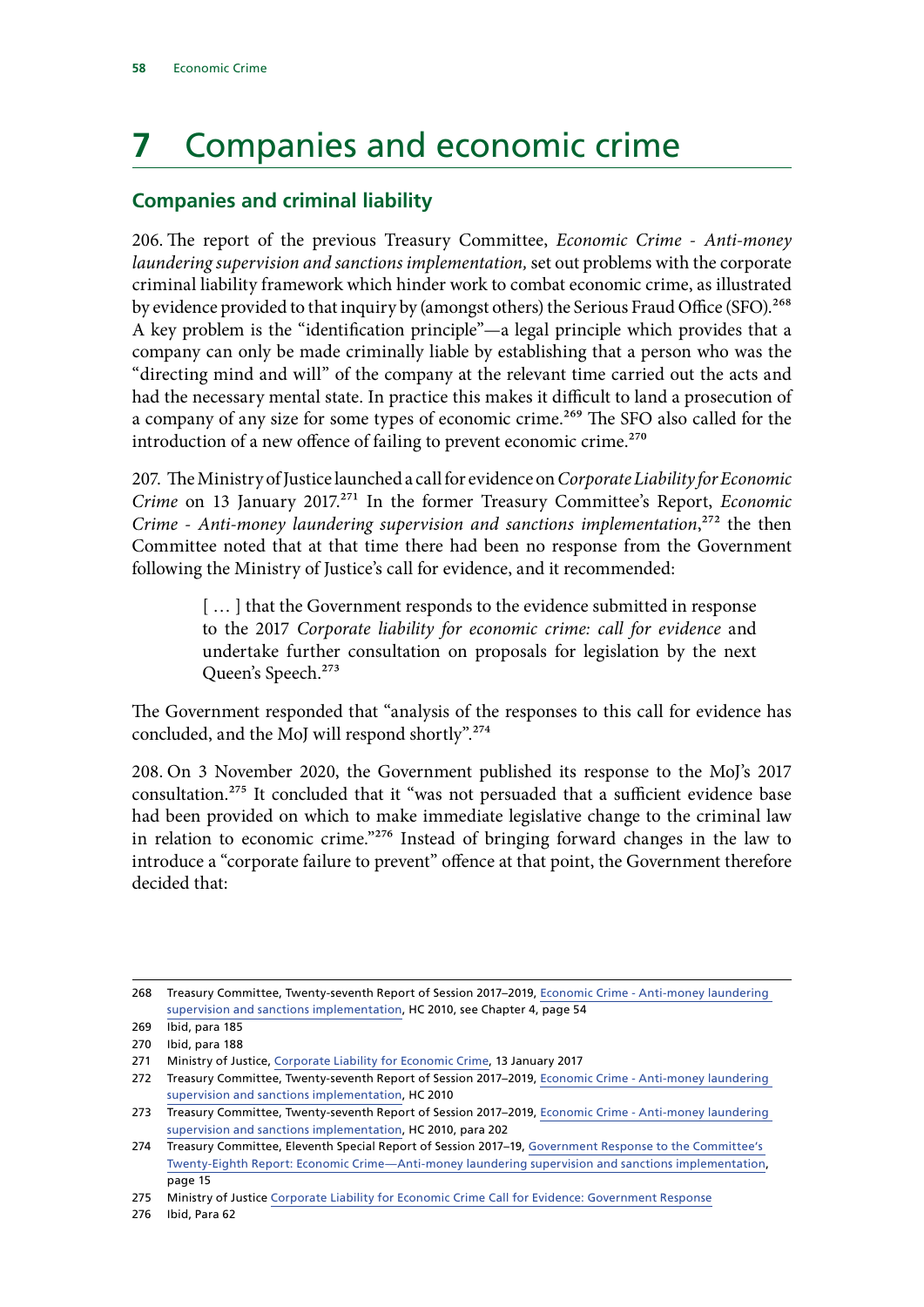… because of the highly complex nature of the laws concerned and the implications of any future change, the Government is commissioning the Law Commission to undertake a detailed review of the identification doctrine, with a particular focus on economic crime.<sup>277</sup>

209. The Law Commission published a discussion paper, *Corporate Criminal Liability,* on 9 June 2021.<sup>278</sup> The terms of reference for its project are for it to decide whether the identification principle is fit for purpose and how to improve the criminal and civil law on corporate liability.<sup>279</sup> The Law Commission has not yet concluded its work.

210. We asked David Clarke, Chair of the Fraud Advisory Panel, what changes in the law he wanted to see in this area.

> I would like to see a "failure to prevent" offence that really puts the focus on companies. It is difficult. We have had long discussions about this. It has been discussed at some length. The Law Commission is looking at it. It would also help here with the fraud side, so we would like to see that failure to prevent offence.

211. **We are disappointed that the Government has not yet implemented reform of corporate criminal liability. The previous Committee presented convincing evidence of the need for this in 2019, already two years after the Ministry of Justice had run its consultation in 2017. The decision taken in 2020 to ask the Law Commission to review the law on corporate criminal liability is a sensible step, given the complexity of the law in this area, but it is likely to be years before any change in the law results. We urge the Law Commission to proceed with its review speedily, and we urge the Government to act quickly in bringing forward any legislation flowing from the Law Commission's review. In the meantime, corporate criminals will continue to be able to escape prosecution for economic crimes.**

# **Company registration and use of UK companies by economic criminals**

212. The UK is home to a large, highly regulated financial sector, which benefits from a low corruption environment. Moving money through UK companies is likely to attract much less suspicion than directly using companies in secrecy havens. It is therefore attractive to sophisticated money laundering operations. Written evidence to the inquiry from Transparency International UK indicates the scale of the problem. They said:

> We have identified 929 UK companies involved in 89 cases of corruption and money laundering, amounting to £137 billion in economic damage.<sup>280</sup>

213. Duncan Hames, Director of Policy at Transparency International UK, spoke in evidence about the scale of the problem with UK companies and of the importance of cleaning up the UK company register. He said:

<sup>277</sup> Ibid, para 71

<sup>278</sup> Law Commission, [Corporate Criminal Liability A discussion paper,](https://s3-eu-west-2.amazonaws.com/lawcom-prod-storage-11jsxou24uy7q/uploads/2021/06/Corporate-Criminal-Liability-Discussion-Paper.pdf) 9 June 2021

<sup>279</sup> Law Commission [Corporate Criminal Liability](https://www.lawcom.gov.uk/project/corporate-criminal-liability/) [extracted 29 December 2021]

<sup>280</sup> Transparency International UK, ([ECC0051\)](https://committees.parliament.uk/writtenevidence/18442/pdf/), para 14.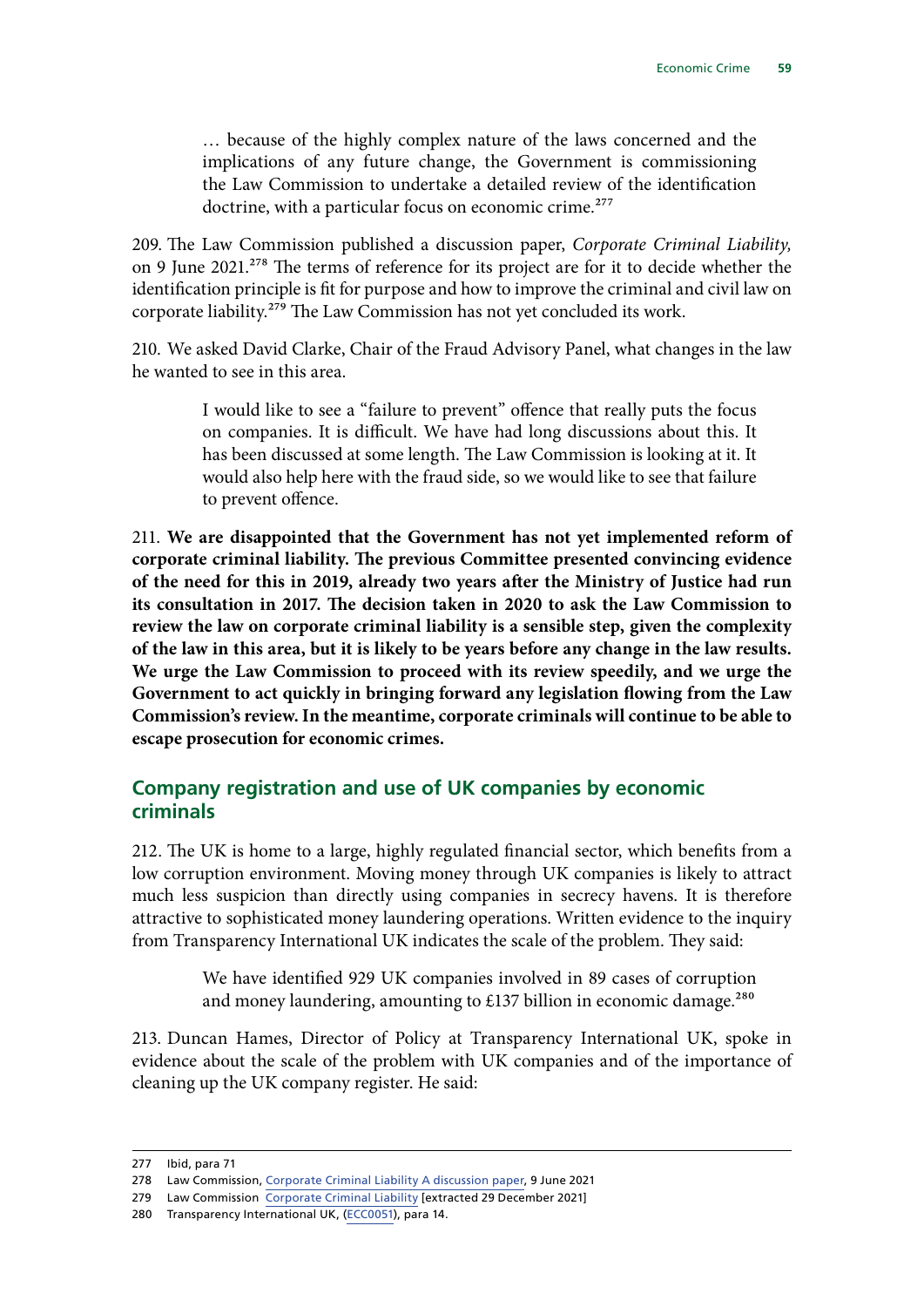… UK companies are a global problem. UK companies were connected with transactions relating to the ammonium nitrate explosion in Beirut. UK shell companies were connected with sanctions-busting arms deals in Sudan. UK companies were involved again in the Moldovan bank robbery that took an eighth of the country's GDP in an industrial-scale fraud, so this is not even just about what happens here. There are victims right around the world, and the imposition of a rules-based system on all sorts of important security considerations right around the world is undermined because of the ability to use UK companies to get around important rules that are there to protect all of us.<sup>281</sup>

214. In September 2020, the "FinCEN files" were leaked to the media.282 FinCEN is the acronym for the Finance Crimes Enforcement Network, which is a unit of the US Treasury responsible for receiving suspicious activity reports under anti-money laundering laws in the USA. The leak was of over 2,100 suspicious activity reports (SARs) sent by banks in the USA or overseas banks with US branches under US money laundering regulations between 2009 and 2017.

215. Graeme Biggar, Director-General at the National Economic Crime Centre, told us about the extent of the abuse of UK company structures for money laundering. He said:

> … we are one of the biggest financial centres in the world, we know that we have prided ourselves as a country on the ease of doing business here and of setting up companies, and I think we also know that, as a result of that, it can be too easy to set up companies here, as we have seen repeatedly over the years. We have done some analysis recently on some of the laundromats that have come out of Russia and the former Soviet Union, and a disturbing proportion of the money that comes out of those laundromats—not much shy of 50% in one case—were laundered through UK corporate structures.

> That is not through the UK or UK financial institutions—some of the money will never have touched the UK—but corporate structures that have been set up through UK systems."283

216. As cited at paragraph 165 above we received evidence from investigative journalists Simon Bowers and Richard Brooks about the FinCen files.<sup>284</sup> Their evidence provides insight into the potential scale of the problem. In their view, the FinCEN files show that UK anonymous shell companies were involved in suspicious transactions linked to criminal activity and money laundering. They also set out what they see as the common characteristics of these shell companies, including use of nominee owners who are based in secrecy havens such as the Seychelles, Nevis, the Marshall Islands, Belize, Dominica and Panama. These nominee companies were fronts for the real owners who remained hidden. When the UK companies or LLPs were registered, paperwork was signed by a "straw man" with no knowledge of the true affairs. Addresses given were mailboxes.

281 [Q205](https://committees.parliament.uk/oralevidence/2532/pdf/)

283 [Q8](https://committees.parliament.uk/oralevidence/1571/pdf/)

<sup>282</sup> BBC News [FinCEN Files: All you need to know about the documents leak](https://www.bbc.co.uk/news/uk-54226107), 21 September 2020 accessed 21 December 20201

<sup>284</sup> Richard Brooks , Private Eye Magazine, and Simon Bowers [\[ECC0067](https://committees.parliament.uk/writtenevidence/18567/pdf/)]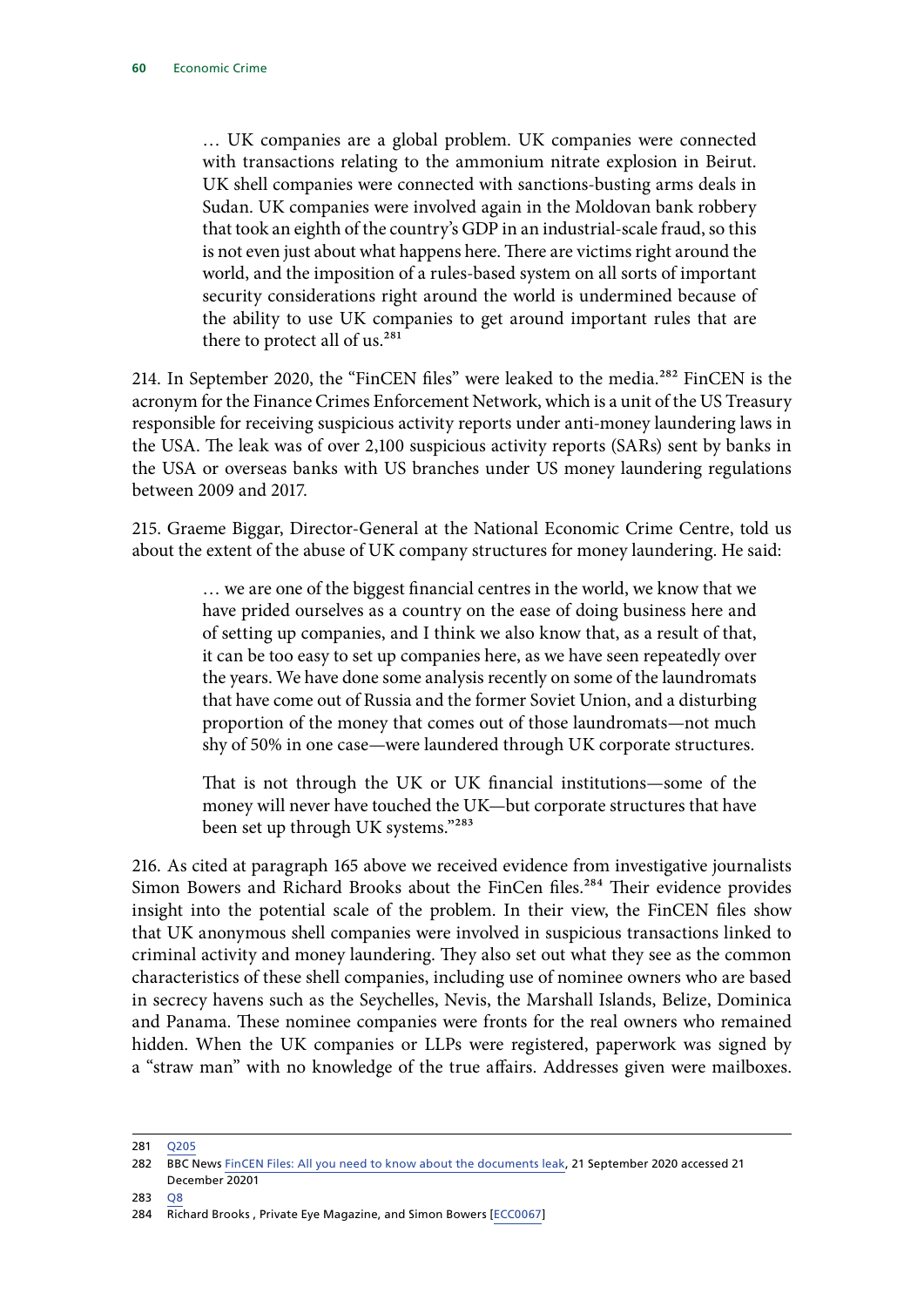Their evidence also suggests that particular company formation agents were involved in suspicious companies and were being used to facilitate the company formations in the most obscure way possible.

217. The FinCEN files also highlighted the continued use of Scottish Limited Partnerships (SLPs) to move dubious funds. Other recent investigations have highlighted how criminal money from abroad has passed through the accounts of SLPs. SLPs are a form of LLPs which have their own distinct legal personality. This means that a company can hold assets and enter into contracts in its own right, obscuring the identities of those running it behind the veil of incorporation.

218. The abuse of UK company structures is not new. In 2014 the Government's UK Anti-Corruption Plan noted that "numerous studies have identified the role of company misuse through hidden ownership in facilitating money laundering and corrupt activity."285 In order to show who controls companies, the Government introduced provisions to establish a register of company beneficial ownership in the Small Business, Enterprise & Employment Act 2015. The register launched in 2016 and is known as the People with Significant Control (PSC) register.<sup>286</sup> The Government said it was the first such register in the G20.287

219. The previous Committee's report, *Economic Crime – Anti-money laundering supervision and sanctions implementation*, published in 2019,<sup>288</sup> covered the problems of company ownership and identified weaknesses in Companies House processes.<sup>289</sup> The Government responded by promising a consultation.<sup>290</sup> In May 2019 the Department of Business, Energy & Industrial Strategy launched its consultation *Corporate Transparency and Register Reform,* which it described as a "consultation on options to enhance the role of Companies House and increase the transparency of UK corporate entities".<sup>291</sup> The consultation noted that there were still problems which the introduction of the People with Significant Control register had not solved. Issues included:

- Misuse of UK registered entities by international criminals and corrupt elites
- The accuracy of information held at Companies House
- The abuse of personal information on the register
- The limited nature of cross checks between Companies House and other public and private sector bodies.<sup>292</sup>

220. The Government responded to this consultation on 18 September 2020 with a range of proposals. These include:

<sup>285</sup> UK Government, [UK Anti-Corruption Plan](https://assets.publishing.service.gov.uk/government/uploads/system/uploads/attachment_data/file/388894/UKantiCorruptionPlan.pdf), December 2014, para 6.10

<sup>286</sup> GOV.UK, ['People with Significant Control' Companies House register goes live,](https://hopuk.sharepoint.com/sites/hcc-Treasury/Papers/2021-22/‘People%20with%20Significant%20Control’%20Companies%20House%20register%20goes%20live) 30 June 2016

<sup>287</sup> Alan Duncan (FCO), Sanctions and Anti-Money Laundering Bill [Lords] debate, 20 February 2018, Volume 636

<sup>288</sup> Treasury Committee, Twenty-Seventh Report of Session 2017–19, [Economic Crime – Anti-money laundering](https://publications.parliament.uk/pa/cm201719/cmselect/cmtreasy/2010/2010.pdf)  [supervision and sanctions implementation](https://publications.parliament.uk/pa/cm201719/cmselect/cmtreasy/2010/2010.pdf), 8 March 2019

<sup>289</sup> Ibid, para 63

<sup>290</sup> Treasury Committee, Eleventh Special Report of Session 2017–19, [Government Response to the Committee's](https://publications.parliament.uk/pa/cm201719/cmselect/cmtreasy/2187/2187.pdf)  [Twenty-Eighth Report: Economic Crime—Anti-money laundering supervision and sanctions implementation,](https://publications.parliament.uk/pa/cm201719/cmselect/cmtreasy/2187/2187.pdf) page 6

<sup>291</sup> Department of Business, Energy & Industrial Strategy, [Corporate Transparency and Register Reform](https://assets.publishing.service.gov.uk/government/uploads/system/uploads/attachment_data/file/819994/Corporate_transparency_and_register_reform.pdf) May 2019

<sup>292</sup> Ibid, pages 12–13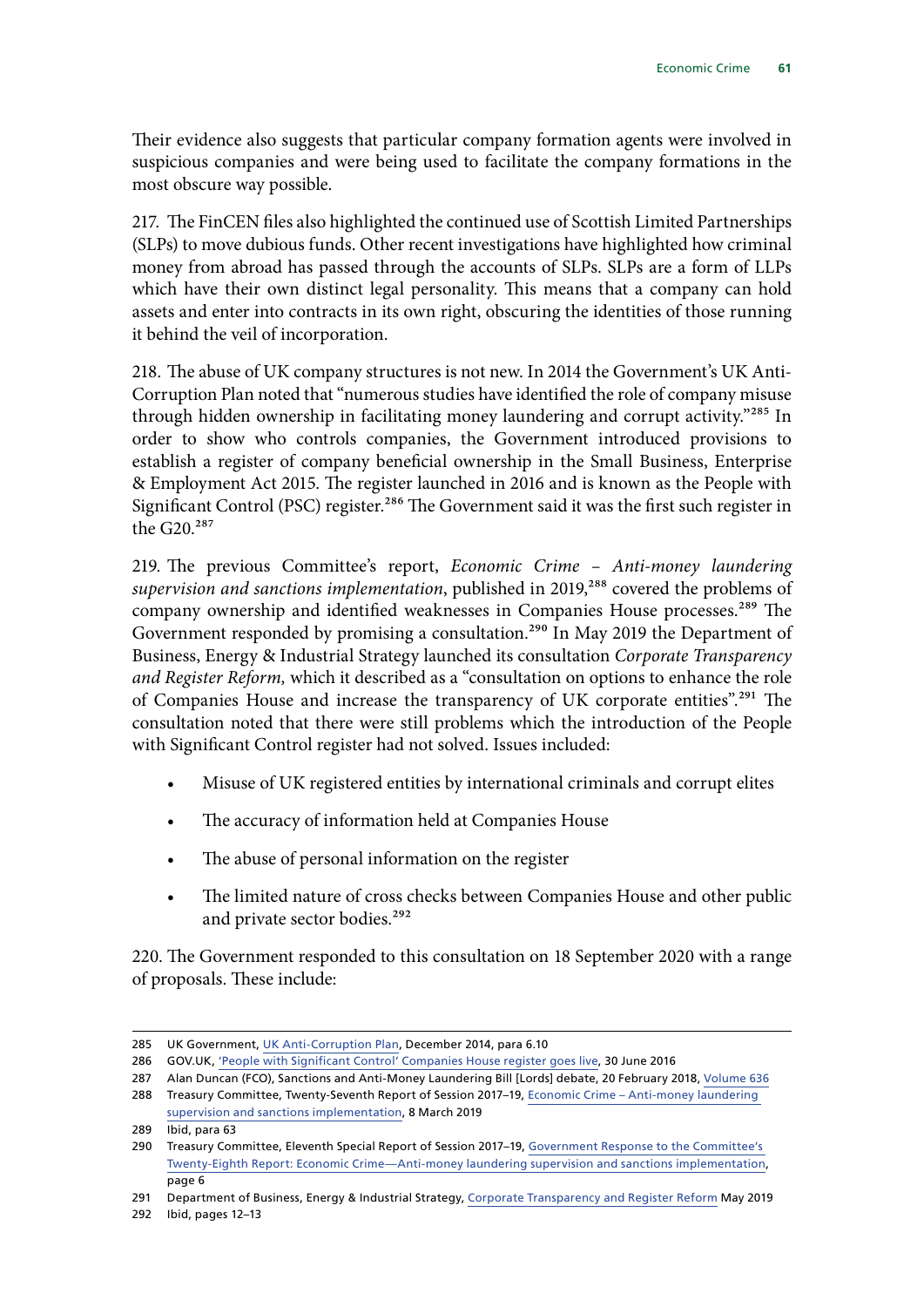- Verifying identity for all directors and PSCs and those filing information about companies
- Imposing regulation on company formation agents
- Enhancing the powers of the registrar of Companies
- Reviewing exemptions for micro or dormant accounts
- Enhancing compliance and share intelligence to deter abuse of corporate entities.293

221. The next step was the launch of the following three further consultations by the Department for Business, Energy and Industrial Strategy on 9 December 2020:

- Increasing powers of the registrar $^{294}$
- Improving the quality and value of financial information on the UK company register,<sup>295</sup> and
- Implementing the ban on corporate directors<sup>296</sup>

222. These three consultations closed on 3 February 2021, since when nothing more has been said by the Government, more than two years after the consultation process began.

223. Graeme Biggar attached great importance to the reform of Companies House, and he welcomed the commitments made by the Government in its response in September 2020 to the initial consultation. He said:

> … We put a very strong response into the consultation that the Government did on Companies House, and the Government's response to that was announced in September [2020]. It is a really good response. It does not cover absolutely everything that we asked for, but it was at the higher end of our expectations and was widely welcomed. What we would really like to see now is the legislation that will enable that being put to Parliament and the funding that will come with it to enable the reform being voted on. It was pleasing to see in the Spending Review £20 million for the reform of Companies House.<sup>297</sup>

224. The importance of these reforms was also stressed by Duncan Hames, Director of Policy at Transparency International UK, when giving oral evidence to the inquiry on 8 July 2021. He said:

<sup>293</sup> For a full list of proposals see Department of Business, Energy & Industrial Strategy, [Corporate Transparency and](https://assets.publishing.service.gov.uk/government/uploads/system/uploads/attachment_data/file/925059/corporate-transparency-register-reform-government-response.pdf)  [Register Reform Government response to the consultation](https://assets.publishing.service.gov.uk/government/uploads/system/uploads/attachment_data/file/925059/corporate-transparency-register-reform-government-response.pdf) 18 September 2020, page 8

<sup>294</sup> Department of Business, Energy & Industrial Strategy and Companies House[, Corporate transparency and](https://www.gov.uk/Government/consultations/corporate-transparency-and-register-reform-powers-of-the-registrar)  [register reform: powers of the registrar](https://www.gov.uk/Government/consultations/corporate-transparency-and-register-reform-powers-of-the-registrar), 9 December 2020

<sup>295</sup> Department of Business, Energy & Industrial Strategy and Companies House[, Corporate transparency and](https://www.gov.uk/government/consultations/corporate-transparency-and-register-reform-improving-the-quality-and-value-of-financial-information-on-the-uk-companies-register)  [register reform: improving the quality and value of financial information on the UK companies register](https://www.gov.uk/government/consultations/corporate-transparency-and-register-reform-improving-the-quality-and-value-of-financial-information-on-the-uk-companies-register), 9 December 2020

<sup>296</sup> Department of Business, Energy & Industrial Strategy and Companies House, [Corporate Transparency and](https://assets.publishing.service.gov.uk/government/uploads/system/uploads/attachment_data/file/942194/Corporate_Directors_Consultation.pdf)  [Register Reform: Consultation on implementing the ban on corporate directors.](https://assets.publishing.service.gov.uk/government/uploads/system/uploads/attachment_data/file/942194/Corporate_Directors_Consultation.pdf) 9 December 2020

<sup>297</sup> [Q8](https://committees.parliament.uk/oralevidence/1571/pdf/)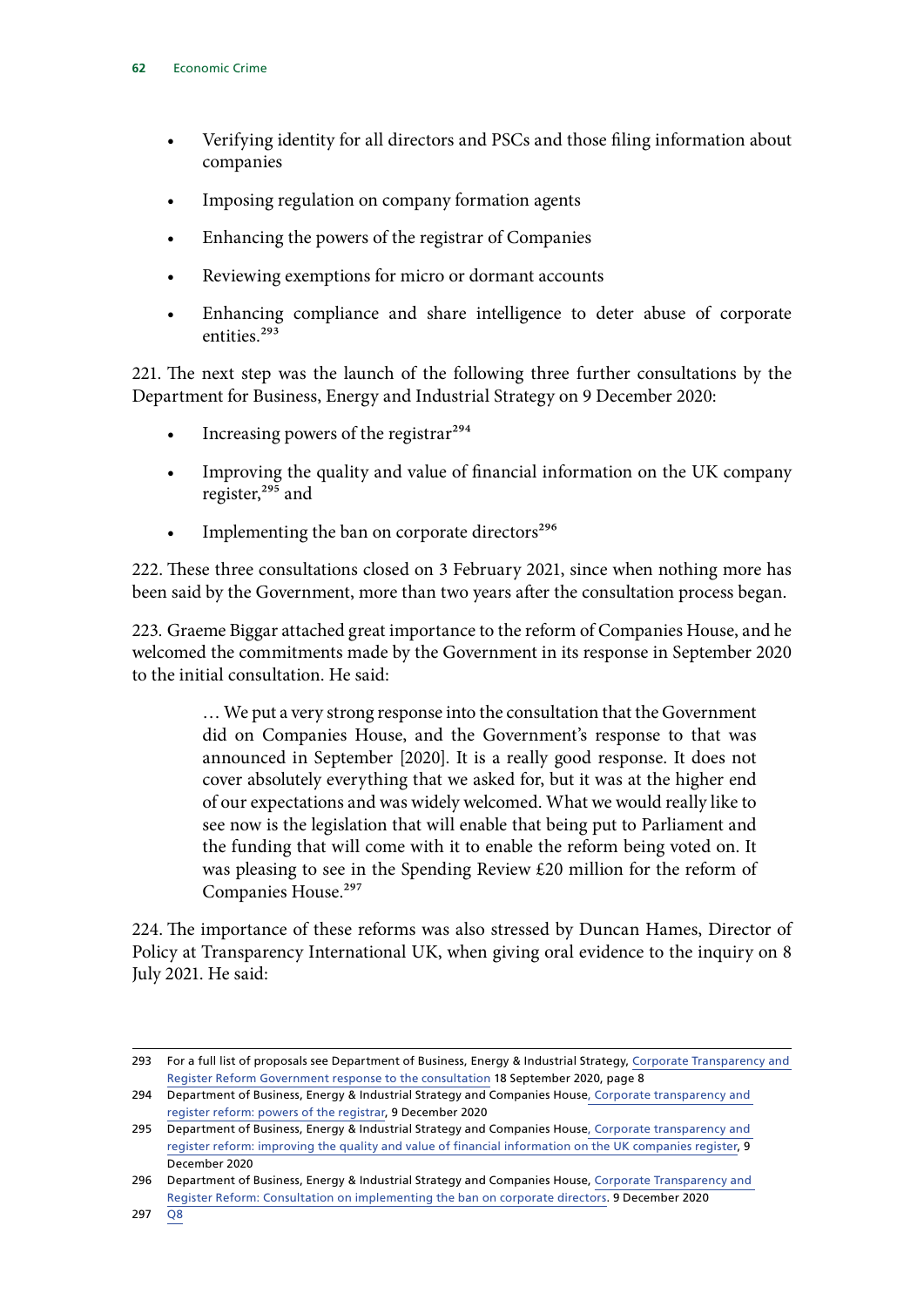… We are soon going to be in a situation, with the publication of the Elections Bill this week, where you will require more evidence of your ID to vote in a parish council election than you do to set up a network of shell companies at Companies House. We need to address that deficit, because what you are capable of doing, if you want to be involved in money laundering with a network of companies at Companies House, potentially has very great impact indeed, and perhaps more so than my vote in the local elections.<sup>298</sup>

225. Giving oral evidence to the inquiry on 29 November 2021, John Glen MP, Economic Secretary to the Treasury, told us about the need to reform. He said:

> Clearly, what we want is a situation where we have as much transparency as possible, and we want to encourage, and make it straightforward for, people to set up businesses in this country. I think that is healthy. What we do not want is a situation where people are setting up companies without due checks on who is doing it and the propriety of that, and then those entities are used as vehicles for fraud. We have to interrogate the data around that, and you have probably heard representations around the gap that exists in the quality of the IT infrastructure supporting Companies House.<sup>299</sup>

226. The Government acknowledges that these reforms require not only changes to the law and powers but also transformation of Companies House's operations. The consultation response includes a chapter on the operational transformation of Companies House, which says "The transformation is not only necessary to deliver these reforms, but also to ensure Companies House can meet evolving customer demands, improve its service offer and meet increasing demand for its data."300

227. At the Autumn Budget and Spending Review on 27 October 2021, the Treasury announced that there would be £63 million over the Spending Review 2021 period (the three years ending on 31 March 2025) to support reform of Companies House.<sup>301</sup> This is out of a BEIS annual budget of between £19 billion and £23 billion up to 2025.<sup>302</sup>

228. We asked the Economic Secretary to the Treasury, John Glen MP, about the pace of reform at Companies House, when he gave oral evidence to the inquiry on 29 November 2021. He said "I sincerely want to see significant progress. That money has been allocated to speed up the process of Companies House reform."303

229. Another issue is whether the scope of the reforms is sufficient to stop limited partnerships, and Scottish Limited Partnerships in particular, being used to hide ownership. When asked whether the reforms were sufficient, Martin Swain, the Director for Strategy and Policy at Companies House, told us that " ... it is more complicated for limited partnerships, and we are working through it at the moment."<sup>304</sup>

<sup>298</sup> [Q238](https://committees.parliament.uk/oralevidence/2532/pdf/) 299 [Q502](https://committees.parliament.uk/oralevidence/3088/pdf/)

<sup>300</sup> Department of Business, Energy & Industrial Strategy, [Corporate Transparency and Register Reform Government](https://assets.publishing.service.gov.uk/government/uploads/system/uploads/attachment_data/file/925059/corporate-transparency-register-reform-government-response.pdf)  [response to the consultation](https://assets.publishing.service.gov.uk/government/uploads/system/uploads/attachment_data/file/925059/corporate-transparency-register-reform-government-response.pdf) 18 September 2020, page 71

<sup>301</sup> HM Treasury [Autumn Budget and Spending Review 2021,](https://assets.publishing.service.gov.uk/government/uploads/system/uploads/attachment_data/file/1043689/Budget_AB2021_Web_Accessible.pdf) para 4.73

<sup>302</sup> HM Treasury [Autumn Budget and Spending Review 2021,](https://assets.publishing.service.gov.uk/government/uploads/system/uploads/attachment_data/file/1043689/Budget_AB2021_Web_Accessible.pdf) table 4.11 page 112

<sup>303</sup> [Q466](https://committees.parliament.uk/oralevidence/3088/pdf/)

<sup>304</sup> [Q145](https://committees.parliament.uk/oralevidence/2349/pdf/)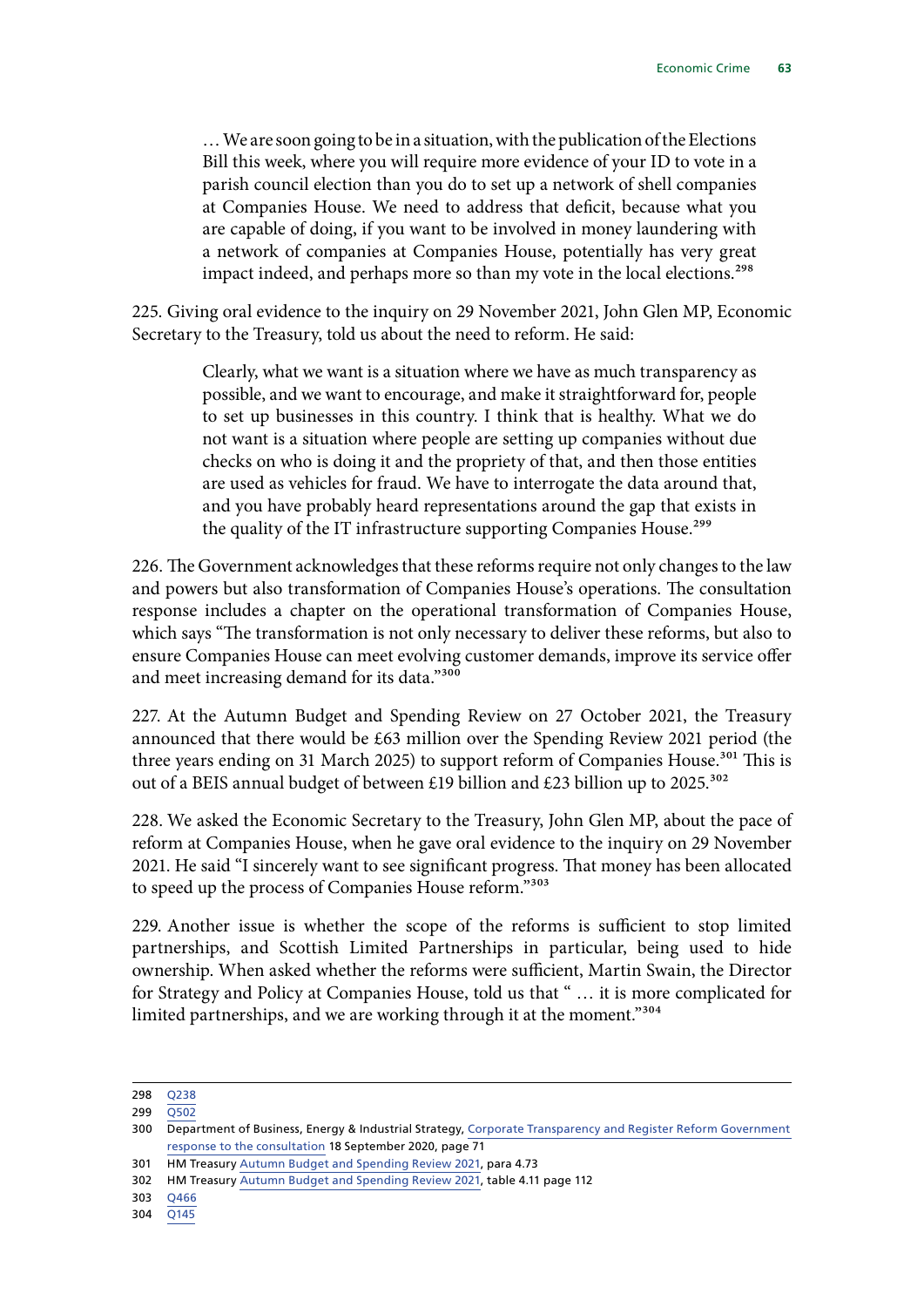230. **Reform of Companies House is essential if UK companies are no longer to be used to launder money and conduct economic crime. We welcome the work being done by the Department for Business, Energy and Industrial Strategy and by Companies House to modernise the legal framework and operations of Companies House. However, the pace of change is slow. The problems with UK company structures were identified by the Government in 2014 in the UK Anti-Corruption Plan. While there have been welcome innovations, such as the People with Significant Control register, on current plans it will have taken over 10 years to improve matters, during which time a large number of UK companies may have been put to criminal use by a wide range of criminals.**

231. *Waiting until the operational transformation of Companies House is complete risks further delay beyond 2025 if, as with many public sector change and IT projects, unexpected difficulties slow project delivery. Given the urgency of the problem, the Government should seek ways to implement as many reforms as possible sooner, before embedding a full transformation.*

232. *The Government should supply us with details of the project milestones for the Companies House transformation programme, together with an annual progress report.*

# **The cost of company formation and the funding of Companies House**

233. The UK has one of the most attractive legal regimes in the world and is one of the most important financial centres. These factors make UK companies as attractive to criminals as they are to genuine financial services and enterprise. But the cost of company formation is very low by international standards (see Figure 4 below) and compared to other Government services. For example the cost of a passport is £75.50,<sup>305</sup> and an annual TV licence costs  $\text{\pounds}159$ .<sup>306</sup> Yet the online cost of company incorporation online is  $\text{\pounds}12$  and, for a Limited Liability Partnership,  $£13.^{307}$ 

<sup>305</sup> [Passport Fees](https://www.gov.uk/passport-fees) (Gov.UK) [Extracted 29 December 2021]

<sup>306</sup> [TV Licence](https://www.gov.uk/tv-licence) (Gov.UK) [Extracted 29 December 2021]

<sup>307</sup> Full details of fees are set out at Companies House [Companies House fees](https://www.gov.uk/government/publications/companies-house-fees/companies-house-fees) (as of 23 November 2021)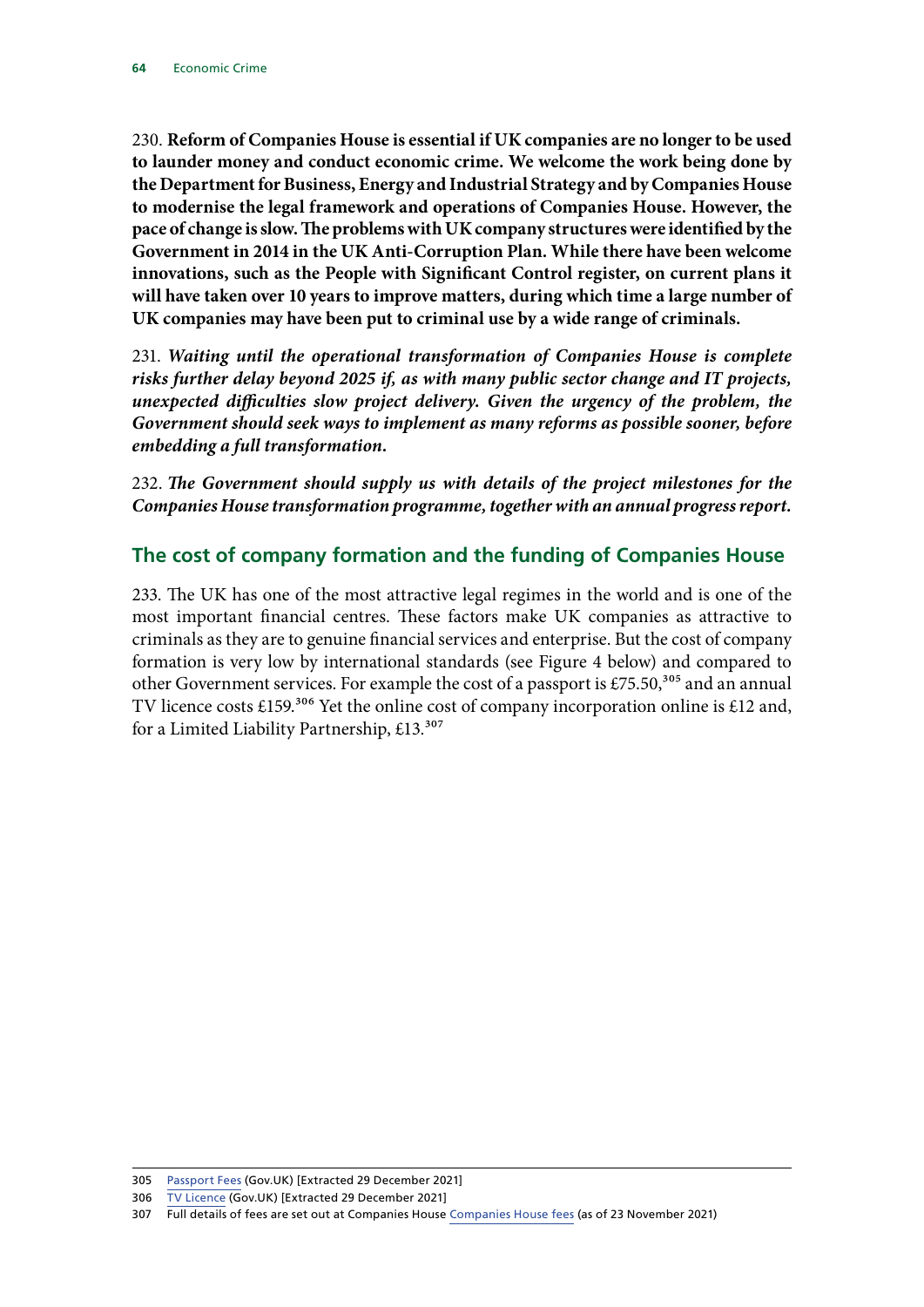**Figure 4: Average cost of registering a private-limited company in European Union countries in 2018 (in Euros) of company formations**



#### Average cost of registering a private-limited company in European Union countries in 2018 (in Euros) of company formations

Source: [European Commission](https://ec.europa.eu/docsroom/documents/34587) [extracted 2 January 2022]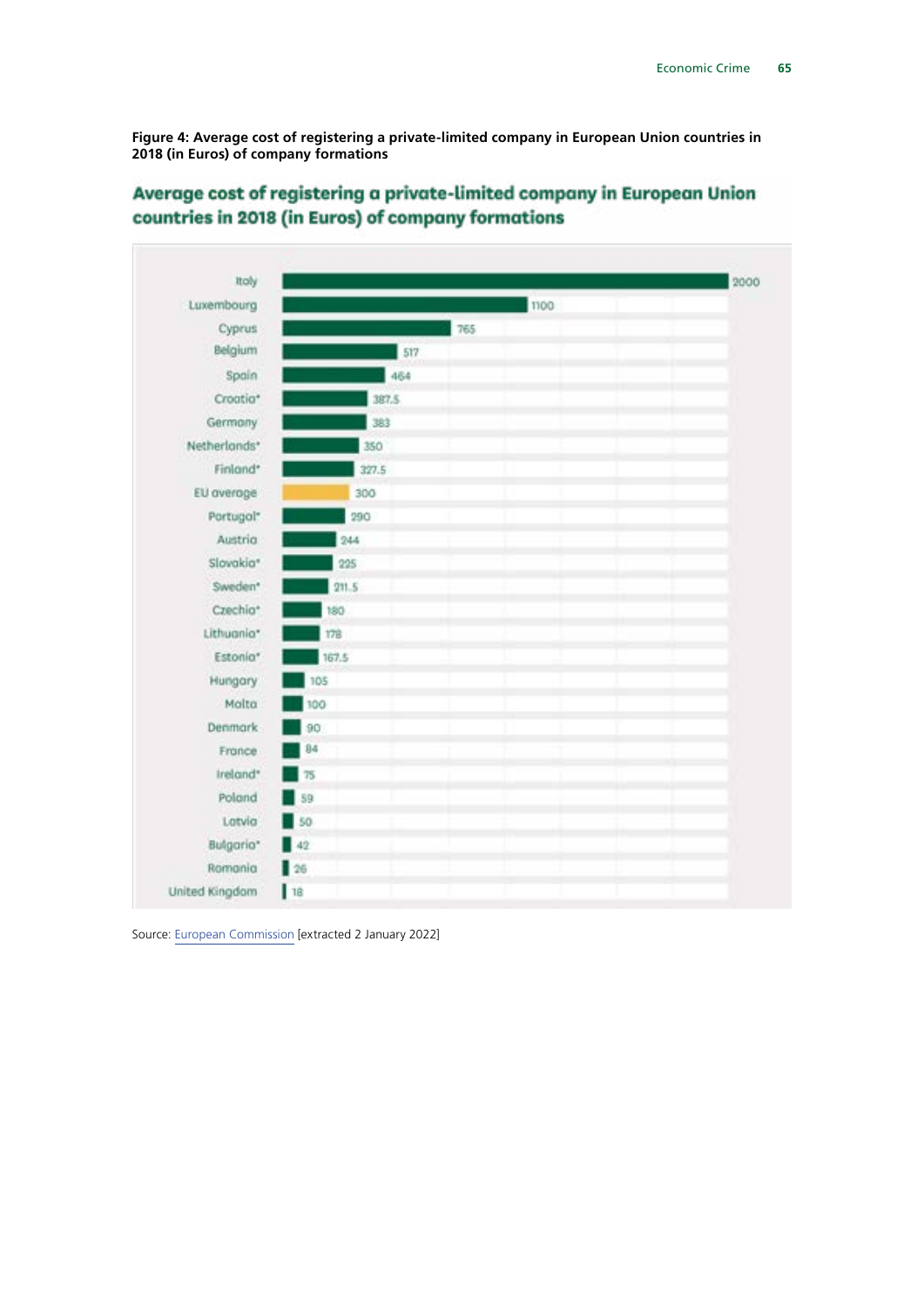234. In the year to 31 March 2021, there were 810,316 company formations in the UK, a year-on-year increase of 21.8%, and the highest number of incorporations on record.<sup>308</sup> If an additional £50 had been paid by each of those companies last year to incorporate, it would have raised over £40 million, while an additional £100 per company would have raised over £80 million.

235. We asked Martin Swain, Director for Strategy and Policy, Companies House, about the cost of company formation. He explained how funding for Companies House works. He told us:

> … In terms of increasing the fee, it is probably worth the Committee being aware that we operate on a cost recovery basis. Legally, we can only recover the costs that we are directly creating for the customer. … the more efficient we become, the more digital we become and the more we drive down the cost. …

> I guess the question would be to what level you raise it where it becomes a disincentive for a criminal, be they a low-level criminal or someone involved in serious organised crime, to use the UK system for that abuse. I would not be able to put a figure on it. I would make the assumption that, if an organised criminal gang wanted to use a corporate entity for abuse, even if we had the same fee as some European registers, it would not disincentivise it that much.<sup>309</sup>

236. On the other hand, Helena Wood, Associate Fellow, RUSI Centre for Financial Crime and Security Studies said:

> By international standards, the fees we charge are jokingly low. We currently charge £12 and by way of comparison, if you look at our near neighbours, in France it is around £50. In Germany it is around £100. Our Commonwealth partners, such as Australia, charge about £200. The argument has gone that if we raise the fee it reduces our competitiveness. That is a joke. It really does not; £12 is a very low bar of entry into the UK's corporate system. What will we do with that money? It is desperately needed to fund the huge transformation in Companies House in order to make it a beating heart of intelligence on abuse of the corporate registry.<sup>310</sup>

237. **The low costs of company formation, and of other Companies House fees (such as filing fees), present little barrier to those who wish to set up large numbers of companies for dubious purposes. The UK should be charging fees similar to those in other countries, which would yield significant extra funding for Companies House and for the wider fight against economic crime. An increased cost may also deter some formations, reducing the operational demands on Companies House. Large numbers of registrations of companies place cost burdens on other parts of the public sector, such as HMRC, and on the regulators and law enforcement agencies tackling economic crime. There is a strong case that the cost should reflect the wider burdens on the taxpayer and not just the marginal cost to Companies House.**

<sup>308</sup> Companies House, (official statistics) [Companies register activities: 2020 to 2021,](https://www.gov.uk/government/statistics/companies-register-activities-statistical-release-2020-to-2021/companies-register-activities-2020-to-2021) 24 June 2021. Also [Companies](https://assets.publishing.service.gov.uk/government/uploads/system/uploads/attachment_data/file/1028103/Companies_House_annual_report_and_accounts_2020-21.pdf)  [House, Annual Report and Accounts](https://assets.publishing.service.gov.uk/government/uploads/system/uploads/attachment_data/file/1028103/Companies_House_annual_report_and_accounts_2020-21.pdf), 2020–21, page 9

<sup>309</sup> [Q112](https://committees.parliament.uk/oralevidence/2349/pdf/)

<sup>310</sup> [Q210](https://committees.parliament.uk/oralevidence/2532/pdf/)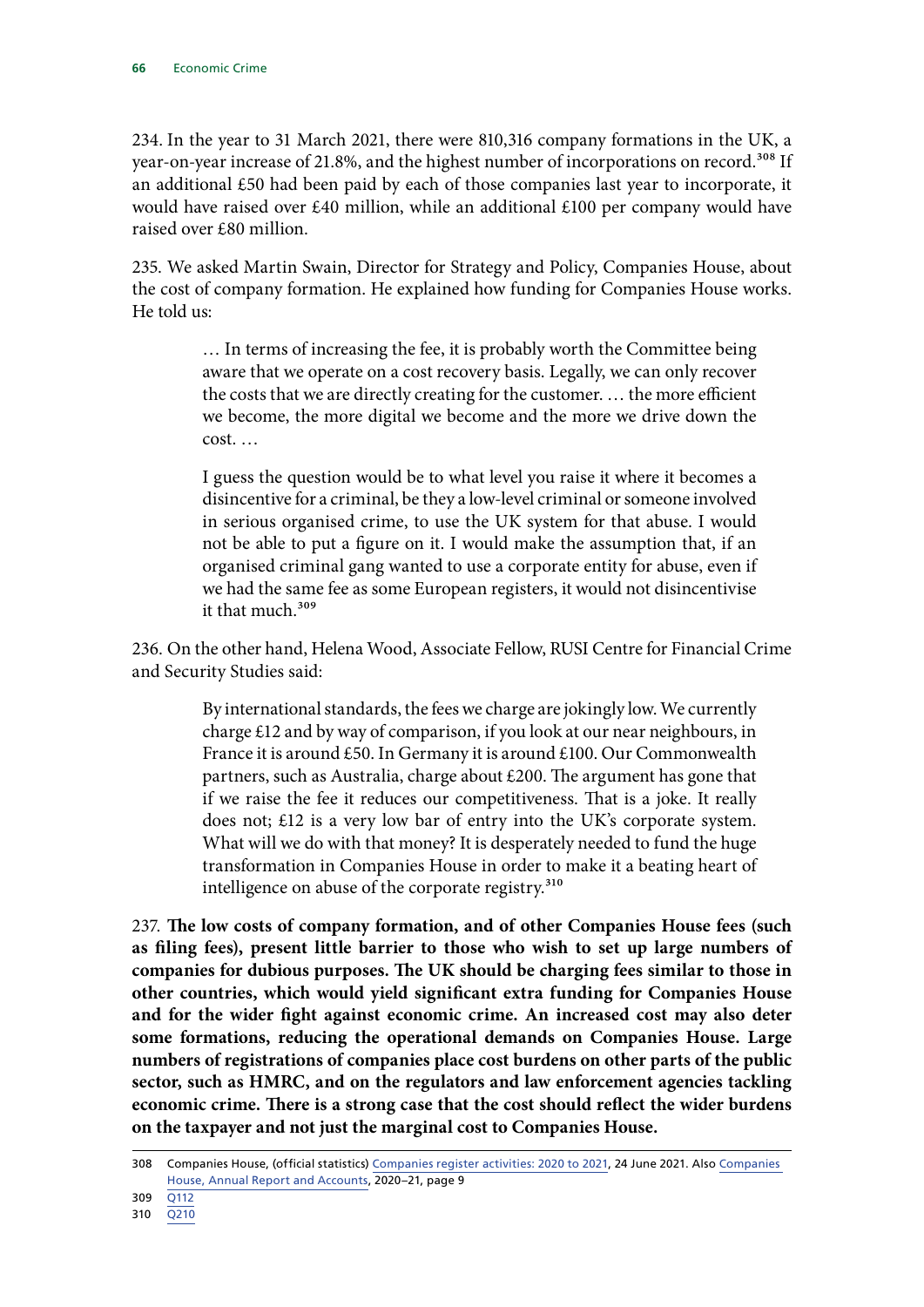238. *The Government should significantly increase the costs of company and Limited Liability Partnership incorporation, including Scottish Limited Partnerships, and should review other Companies House fees to bring them closer to international standards. A fee of £100 for company formation would not deter genuine entrepreneurs, and would raise significant additional funding for Companies House and for the fight against economic crime. It would also help compensate for the wider costs on the public sector of large numbers of company formations.*

# **Beneficial ownership of property and the Registration of Overseas Entities Bill**

239. In the UK it is possible to own property without disclosing the real or beneficial owners, for example where the real owner uses a foreign company to hide their ownership. Ownership of companies, limited partnerships and limited liability partnerships can also be hidden. This may make the UK very attractive to those with large amounts of money to hide and to criminals and kleptocrats the world over.

240. According to an article in The Times on 12 November 2021, the number of properties in England and Wales owned by individuals based overseas has trebled since 2010. The article suggested that individuals based overseas own 247,000 properties, almost 1 per cent of all properties.<sup>311</sup> In March 2016, the then Department for Business, Innovation and Skills published a discussion paper on "Beneficial Ownership Transparency".<sup>312</sup> This was followed by an announcement on 12 May 2016 by the then Prime Minister David Cameron, at the London Anti-Corruption Summit, that the Government would introduce a register for owners of overseas companies that own or purchase UK property, or are involved in Government contracts.<sup>313</sup> The Government initially committed to introducing legislation on this register by April 2018.

241. In 2018 a Registration of Overseas Entities Bill was drafted and was subject to prelegislative scrutiny by a Joint Committee of MPs and Lords Members, which reported on 20 May 2019.314 The Government responded to the Joint Committee's report in July 2019<sup>315</sup> and committed to deliver the register in 2021. However, the Bill has still not been introduced. The Government included the commitment to transparency of beneficial ownership as Action 44 in its Economic Crime Plan 2019–22.<sup>316</sup>

242. In the meantime, the Pandora papers, which include 11.9 million leaked documents, were released to the media on 3 October 2021.<sup>317</sup> The papers appear to cast light on the underlying ownership of assets including high-value London properties, and the extent

<sup>311</sup> The Times, ['Stop property being used for economic crime, demand MPs'](https://www.thetimes.co.uk/article/stop-property-being-used-for-economic-crime-demand-mps-ngdjzs9zf), 12 November 2021

<sup>312</sup> Department for Business, Innovation & Skills, "[Beneficial Ownership Transparency](https://assets.publishing.service.gov.uk/government/uploads/system/uploads/attachment_data/file/512333/bis-16-161-beneficial-ownership-transparency.pdf)"

<sup>313</sup> Gov.UK Press release '[PM hosts major summit as part of global drive to expose, punish and drive out corruption'](https://www.gov.uk/government/news/pm-announces-new-global-commitments-to-expose-punish-and-drive-out-corruption) [Extracted 29 December 2021]

<sup>314</sup> Joint Committee on the Draft Registration of Overseas Entities Bill, report of Session 2017–19, [Draft Registration](https://publications.parliament.uk/pa/jt201719/jtselect/jtovsent/358/358.pdf)  [of Overseas Entities Bill,](https://publications.parliament.uk/pa/jt201719/jtselect/jtovsent/358/358.pdf) (HL paper 358 HC 2009), 20 May 2019

<sup>315</sup> Department for Business, Innovation & Skills, [Draft Registration of Overseas Entities Bill: Government Response](https://www.gov.uk/government/publications/draft-registration-of-overseas-entities-bill-government-response-to-joint-committee-report/draft-registration-of-overseas-entities-bill-government-response-to-joint-committee-report-2019)  [to Joint Committee Report 2019](https://www.gov.uk/government/publications/draft-registration-of-overseas-entities-bill-government-response-to-joint-committee-report/draft-registration-of-overseas-entities-bill-government-response-to-joint-committee-report-2019) July 2019. Following the response the Joint Committee Chair wrote to the Government, [Letter Lord Edward Faulks QC to Kelly Tolhurst MP,](https://old.parliament.uk/documents/joint-committees/draft-registration-overseas-entities/Reply-to-Government-response%20.pdf) 3 September 2019.

<sup>316</sup> HM Government and UK Finance, [Economic Crime Plan 2019–22,](https://assets.publishing.service.gov.uk/government/uploads/system/uploads/attachment_data/file/816215/2019-22_Economic_Crime_Plan.pdf) July 2019, action 44, page 57, "Enhance transparency of overseas ownership of UK property and reform limited partnerships"

<sup>317</sup> The Guardian ['Pandora papers: biggest ever leak of offshore data exposes financial secrets of rich and](https://www.theguardian.com/news/2021/oct/03/pandora-papers-biggest-ever-leak-of-offshore-data-exposes-financial-secrets-of-rich-and-powerful)  [powerful'](https://www.theguardian.com/news/2021/oct/03/pandora-papers-biggest-ever-leak-of-offshore-data-exposes-financial-secrets-of-rich-and-powerful), 3 October 2021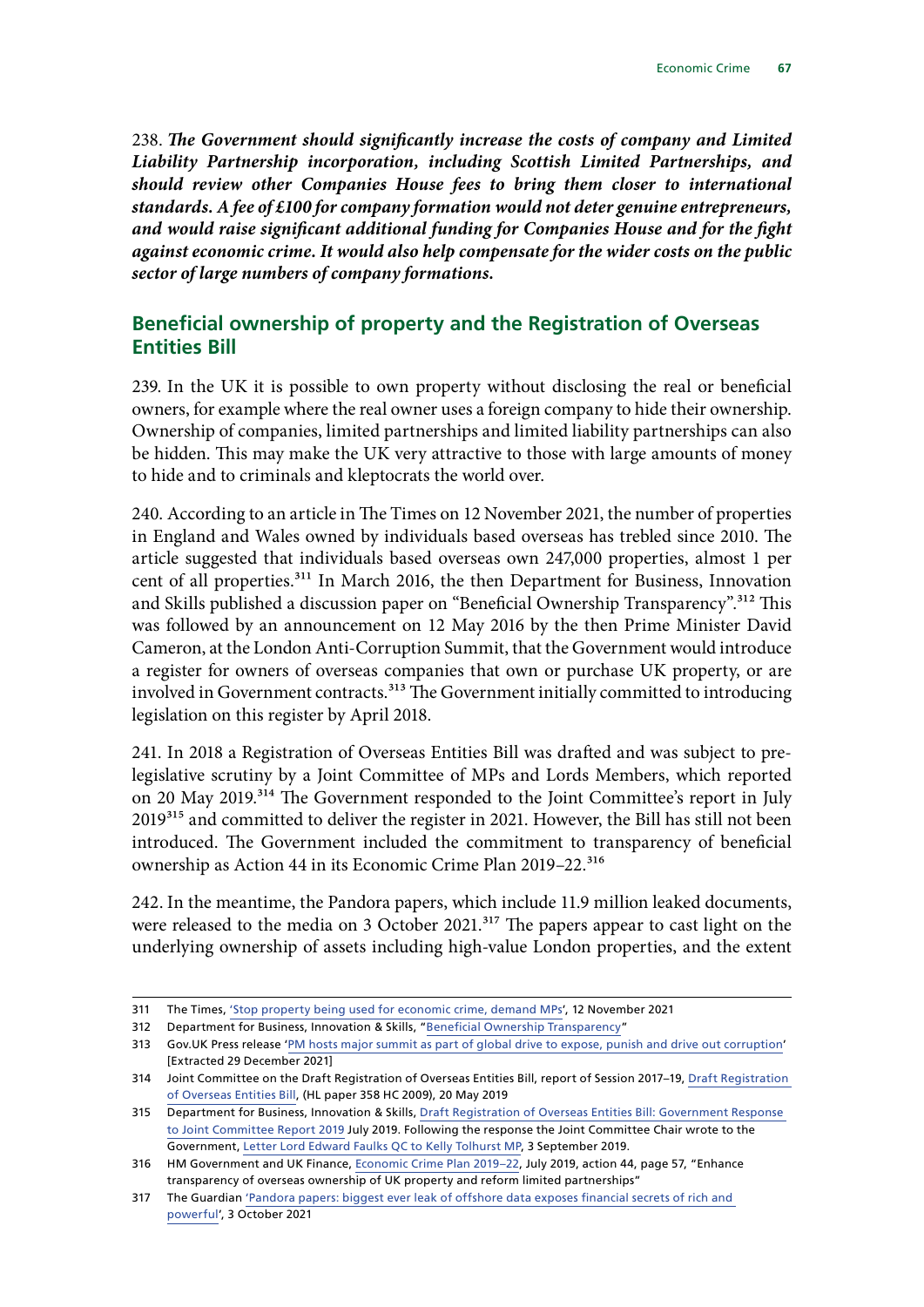to which wealthy overseas politicians and business figures have invested money in the UK and hidden their ownership using anonymous nominee companies set up in secrecy havens.

243. We were told that beneficial ownership of property was not the only area where more transparency was needed. Graeme Biggar, Director-General at the National Economic Crime Centre, told us in oral evidence that " … Trusts is the next area, and that is where we would like to open up more beneficial ownership information, too."<sup>318</sup>

244. Giving oral evidence on 8 July 2021, Duncan Hames, Director of Policy at Transparency International UK, was asked about the scale of the problem and about the Registration of Overseas Entities Bill. He said:

> Our research has identified about £5 billion worth of suspicious wealth that is stashed away in UK real estate. There are currently more than 95,000 properties in England and Wales owned by overseas companies. Of those, 85,000 are owned by companies registered in countries where the names of company owners are not published. This makes it very difficult to do proper due diligence and to protect against our property sector being used as a safe haven for the proceeds of crime and corruption. The measure that you described was the Government's flagship policy to respond to this, and it has cross party support, yet for some reason in Queen's Speech after Queen's Speech it is not making it into the legislative programme.<sup>319</sup>

245. When asked whether the enhanced information which would be derived from a register of beneficial ownership would be sufficient, Mr Hames pointed out that it needs to be backed with proper resourcing for the law enforcement:

> … It is quite a powerful deterrent if people can see what you are doing and that has reputational consequences for you. It increases the jeopardy and the risk that you are going to be in trouble with the law and, indeed, probably points to a greater probability of success for law enforcement… Yes, transparency would make a big difference. It needs to be backed up by proper resourcing for enforcement and action by the police.<sup>320</sup>

246. **We are disappointed that the Registration of Overseas Entities Bill is still awaiting introduction, more than five years after it was promised, and after scrutiny by a Joint Committee. Improving transparency of ownership of UK property is an important step that needs to be taken in order to improve defences against misuse of UK assets and companies by criminals and kleptocrats.**

247. *We urge the Government to include a Registration of Overseas Entities Bill in the Queen's Speech for the next Parliamentary session.*

<sup>320</sup> [Q207](https://committees.parliament.uk/oralevidence/2532/pdf/)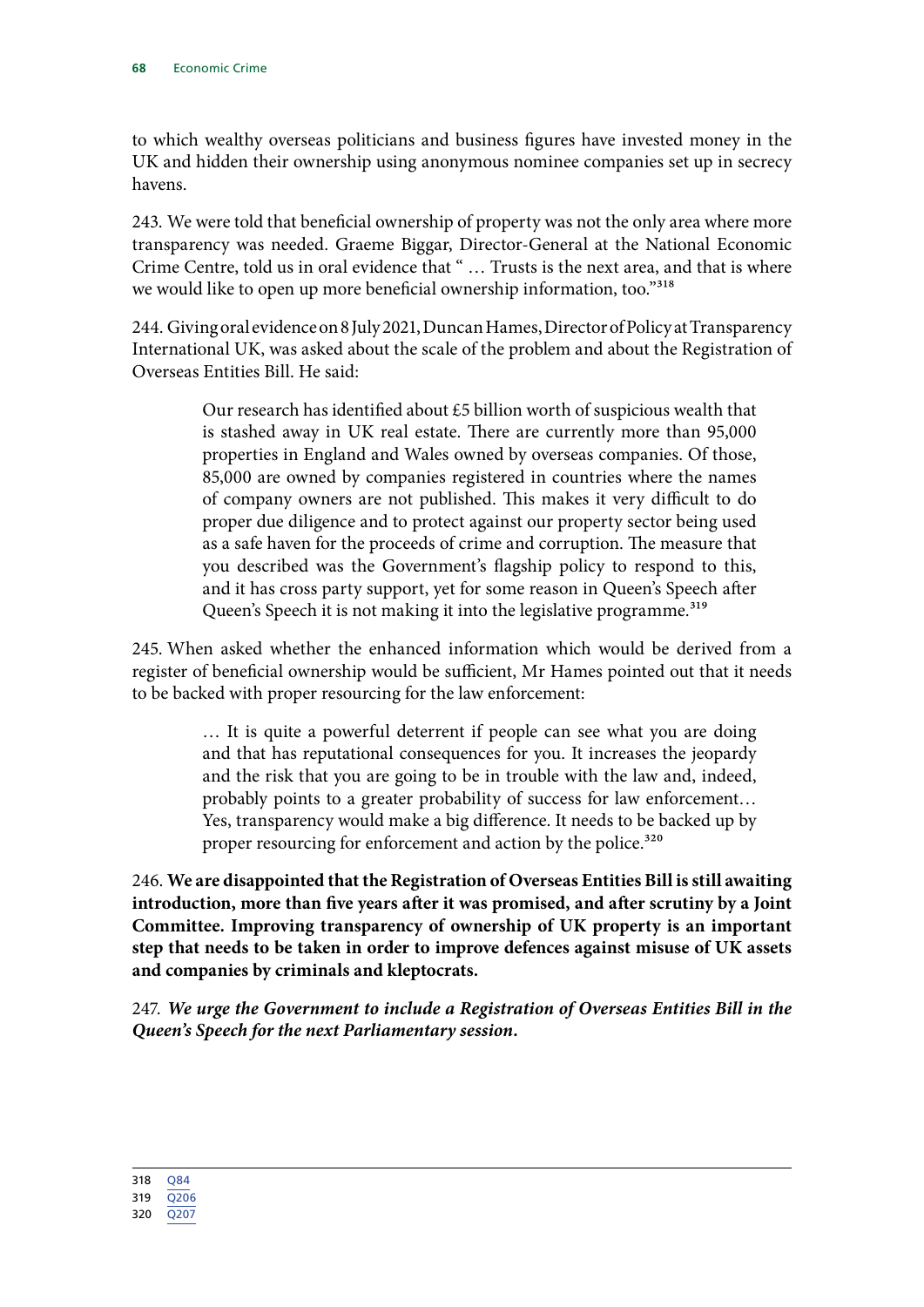# Annex

|  |  | Table 2: Organisations involved in combating economic crime |
|--|--|-------------------------------------------------------------|
|  |  |                                                             |

| <b>Organisation</b>                                 | Role in combatting economic crime                                                                                                                                                                                                                                                         |  |  |  |
|-----------------------------------------------------|-------------------------------------------------------------------------------------------------------------------------------------------------------------------------------------------------------------------------------------------------------------------------------------------|--|--|--|
| Crime fighting organisations                        |                                                                                                                                                                                                                                                                                           |  |  |  |
| National Crime Agency (NCA)                         | Financial intelligence unit for money laundering.                                                                                                                                                                                                                                         |  |  |  |
| City of London Police                               | <b>National Lead Force for Fraud</b>                                                                                                                                                                                                                                                      |  |  |  |
| United Kingdom Financial<br>Intelligence Unit       | The UK Financial Intelligence Unit (UKFIU) is<br>independently located within the National Economic<br>Crime Command (NECC) as part of the NCA. The<br>key function of the UKFIU is to receive, analyse<br>and disseminate Suspicious Activity Reports (SARs)<br>through the SARs regime. |  |  |  |
| <b>Police Scotland</b>                              | Responsible for fraud in Scotland                                                                                                                                                                                                                                                         |  |  |  |
| <b>Serious Fraud Office</b>                         | The SFO is a specialist prosecuting authority tackling<br>the top level of serious or complex fraud, bribery<br>and corruption                                                                                                                                                            |  |  |  |
| <b>Serious Organised Crime Agency</b><br>(SOCA)     | Abolished 2013- merged into NCA                                                                                                                                                                                                                                                           |  |  |  |
| Local police forces in England and<br>wales         | Consumer fraud                                                                                                                                                                                                                                                                            |  |  |  |
| <b>Action Fraud</b>                                 | UK's national reporting centre for fraud and<br>cybercrime, run by City of London Police (4 August<br>2021 govt announced it will be replaced)                                                                                                                                            |  |  |  |
| <b>National Fraud Intelligence</b><br>Bureau (NFIB) | National Fraud Intelligence Bureau (NFIB) sits<br>alongside Action Fraud. NFIB receives all Action<br>Fraud's reports.                                                                                                                                                                    |  |  |  |
| <b>CAMIS</b>                                        | Fraud reporting database                                                                                                                                                                                                                                                                  |  |  |  |
| Regulators                                          |                                                                                                                                                                                                                                                                                           |  |  |  |
| Payment Systems Regulator (PSR)                     | Regulates payment services providers (banks),<br>responsible for faster payments, BACs, CHAPs (sits<br>withing FCA)                                                                                                                                                                       |  |  |  |
| <b>Financial Conduct Authority</b>                  | Responsible for regulating banks and financial<br>service providers.                                                                                                                                                                                                                      |  |  |  |
|                                                     | AML regulator of banks and financial service firms.                                                                                                                                                                                                                                       |  |  |  |
| <b>Companies House</b>                              | Responsible for registration of companies and<br>maintaining registers of beneficial ownership.<br>Companies house does not have a supervisory or<br>enforcement role.                                                                                                                    |  |  |  |
| Consumer fraud                                      |                                                                                                                                                                                                                                                                                           |  |  |  |
| <b>Financial Ombudsman Service</b>                  | Handles appeals against banks refusing to<br>reimburse under CRM code                                                                                                                                                                                                                     |  |  |  |
| Lending Standards Board (LSB)                       | Oversees CRM code and published annual report                                                                                                                                                                                                                                             |  |  |  |
| Payment Systems Regulator (PSR)                     | See regulators above.                                                                                                                                                                                                                                                                     |  |  |  |
| Money laundering                                    |                                                                                                                                                                                                                                                                                           |  |  |  |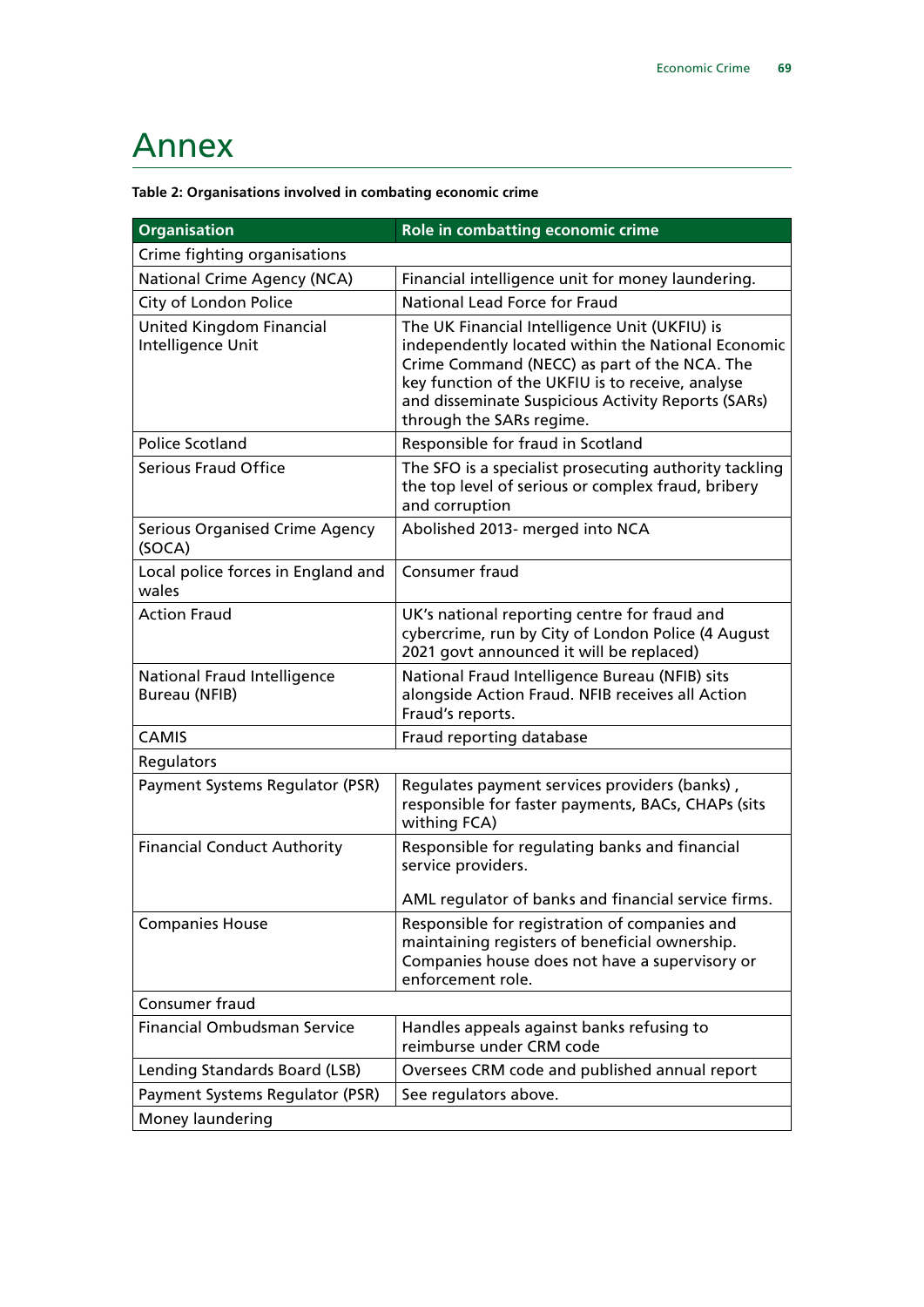| <b>Organisation</b>                                                          | Role in combatting economic crime                                                                                                                                                                                                                                                                                                |  |  |
|------------------------------------------------------------------------------|----------------------------------------------------------------------------------------------------------------------------------------------------------------------------------------------------------------------------------------------------------------------------------------------------------------------------------|--|--|
| HM Revenue and Customs (HMRC)                                                | HMRC is the UK tax authority and also have AML<br>responsibilities as a supervisor of 4000 firms which<br>are not supervised by the FCA or OPBAS. This<br>includes estate agents, art dealers, accountants<br>which are not members of a UK professional body,<br>and financial firms not regulated by the FCA.                  |  |  |
| Office of Professional Body Anti-<br>money laundering Supervisors<br>(OPBAS) | Based within the FCA and provides AML supervisor<br>for 22 professional bodies which cover accountants<br>and solicitors. OPBAS aims to improve consistency of<br>professional body AML supervision and has powers<br>to ensure they meet regulatory standards. The<br>professional bodies themselves supervise member<br>firms, |  |  |
| <b>Financial Action Task Force (FATF)</b>                                    | The Financial Action Task Force (FATF) is an inter-<br>governmental body which is the global money<br>laundering and terrorist financing watchdog.                                                                                                                                                                               |  |  |
| The Gambling Commission                                                      | AML supervisor for casinos/gambling                                                                                                                                                                                                                                                                                              |  |  |
| <b>Solicitors Regulation Authority</b>                                       | An umbrella organisation for solicitors in England<br>and Wales which is responsible for regulating the<br>professional conduct of more than 125,000 solicitors<br>and other authorised individuals at more than<br>11,000 firms, as well as those working in-house at<br>private and public sector organisations.               |  |  |
| Governance/stakeholder/industry                                              |                                                                                                                                                                                                                                                                                                                                  |  |  |
| Economic Crime Strategic Board                                               | Ministerial level public-private board to oversee<br>economic crime plan                                                                                                                                                                                                                                                         |  |  |
| <b>National Economic Crime Centre</b>                                        | Formed in 2018 within the NCA to co-ordinate and<br>task the UK's response to economic crime. Focus<br>on money laundering and corruption. The NECC<br>also uses Unexplained Wealth Orders and Account<br>Freezing orders.                                                                                                       |  |  |
| <b>UK Finance</b>                                                            | Trade body: UK Finance is the collective voice for the<br>banking and finance industry                                                                                                                                                                                                                                           |  |  |
| Joint Money Laundering Steering<br>Group (JMLSG)                             | Private sector body that is made up of the leading<br>UK Trade Associations in the financial services<br>industry                                                                                                                                                                                                                |  |  |
| Cifas                                                                        | Not-for-profit fraud prevention membership<br>organisation<br>Specified Anti-Fraud Organisation (SAFO) under<br>section 68 of the Serious Crime Act.                                                                                                                                                                             |  |  |
| <b>Online Fraud Steering Group</b>                                           | Government and regulators and online companies<br>forum                                                                                                                                                                                                                                                                          |  |  |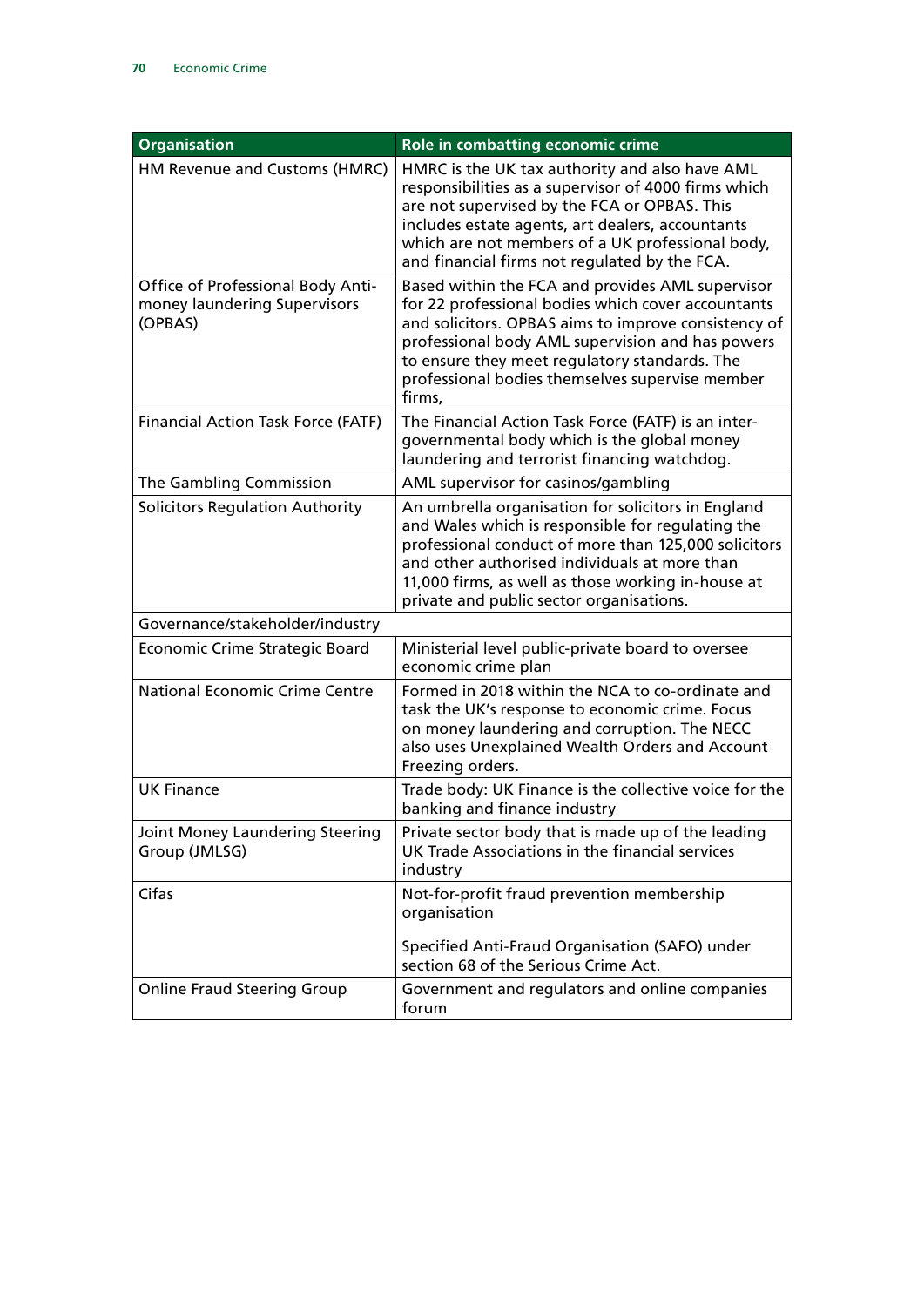## Conclusions and recommendations

### The growth in economic crime, and the Government's response

- 1. The growth in economic crime and fraud is constantly evolving and poses a challenge to Government. There is no "silver bullet" solution. Government must work across departments, regulatory bodies and law enforcement agencies to address all aspects of the problem. A plan to co-ordinate this work, such as the existing Economic Crime Plan, is a sensible approach. However, it can only work if there is extensive co-ordination at all levels, from Ministers to those on the ground who are enforcing the law. This might be simpler if a single Government Department or agency had responsibility for all policy aspects. (Paragraph 33)
- 2. We are as unhappy as the Minister is with progress so far in tackling economic crime, and we welcome his frankness about the progress made. We acknowledge that there is a lot of activity going on across Government, by regulators and crimefighting agencies, to tackle economic crime; but fraud and economic crime have continued to rise at an alarming rate. Work being done by Government is still not enough and not urgent enough to stem the rise, let alone start to bring it under control. (Paragraph 34)
- 3. The Government should give this work a far higher priority. Economic crime harms consumers and businesses, damages the reputation of the UK as a pre-eminent financial centre and, as the NCA says, threatens national security. (Paragraph 35)
- 4. *The Economic Crime Plan is for the period 2019 to 2022, and this year there is an opportunity for the Government to review how well the Plan has operated, its strengths, and its failings. It should be adapted as necessary and renewed for a further three years. We expect that the Government will use the opportunity to push harder and act faster to reduce fraud and economic crime across a range of policy areas.* (Paragraph 36)
- 5. *We recommend that the Government considers whether the governance of the Economic Crime Plan has been effective and also whether having such a wide range of departments with responsibilities in this field is the best way to tackle a problem like economic crime. The Government should consider whether policy responsibility should be centralised in a single Government department. The Government should move to a strategy for combatting fraud which focuses on outcomes, not processes. Its explicit target should be to reduce substantially the level of fraud.* (Paragraph 37)
- 6. Spending on economic crime needs to be sufficient to meet the challenge. The Economic Crime Levy is intended to bring in a useful amount of additional funding to support the fight against economic crime. We welcome the design of the Levy, as it is simple and excludes the vast majority of regulated businesses. However, spending on anti-money laundering should match the need and should not be limited by the yield of the Levy alone. (Paragraph 47)
- 7. *We welcome the Government's undertaking to be accountable for spending the money raised by the Economic Crime Levy in the way in which it is intended. We recommend*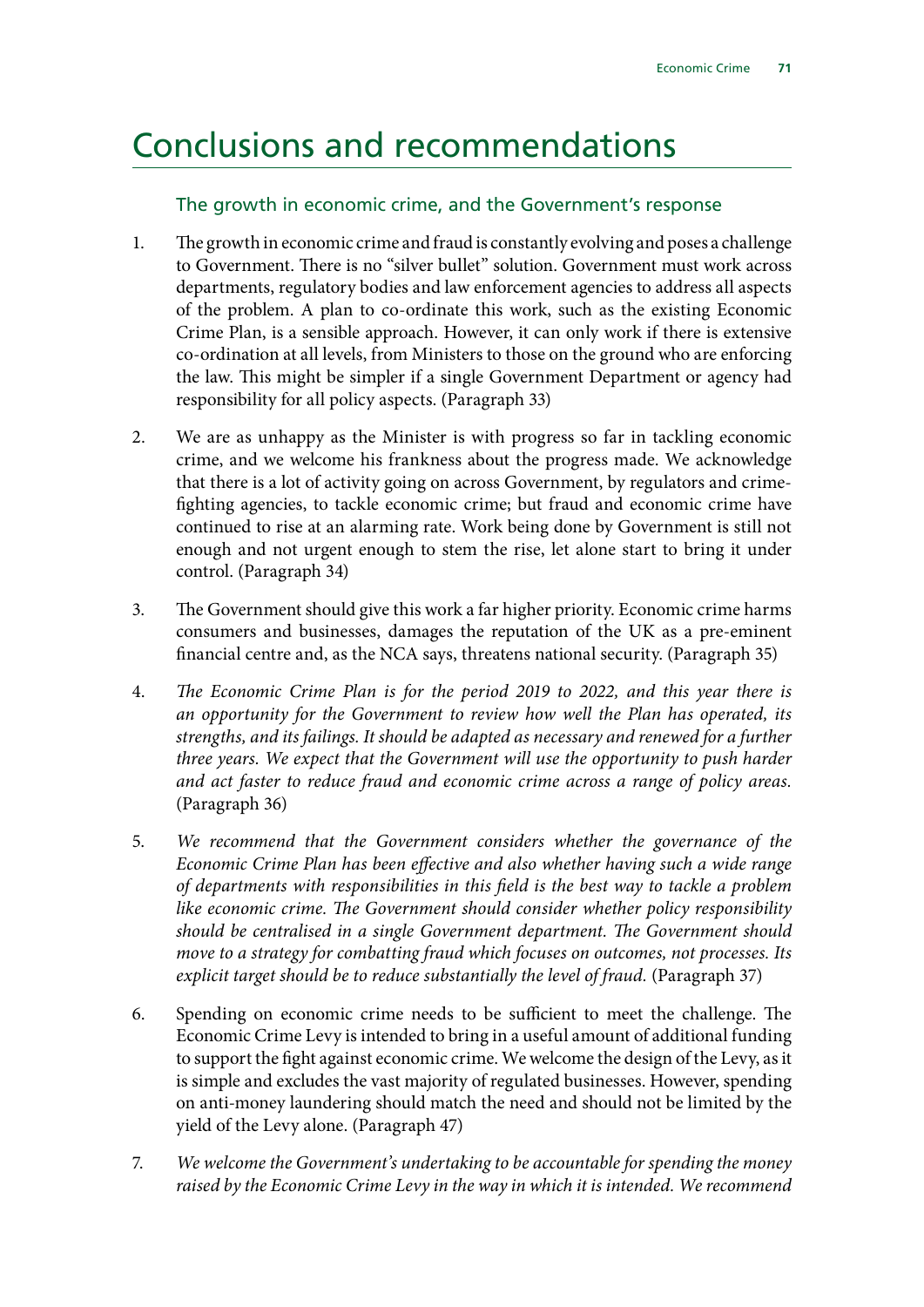*that the Government publishes an annual account of its spending on economic crime, including an account of how the yield from the Economic Crime Levy has been spent, and an evaluation of its effectiveness.* (Paragraph 48)

- 8. *We recommend that the Government provides a breakdown of how the additional funding allocated to the Home Office in the Spending Review for fighting economic crime will be spent, and how much of that funding will reach crime-fighting agencies. The financial resources being brought to bear on the problem are fragmented and modest when compared to the losses attributed to fraudulent activity. Given the scale of the problem and the speed at which it is growing, we remain to be convinced that this extra resource will enable a sufficient response in the absence of a substantial reform of the anti-fraud infrastructure.* (Paragraph 49)
- 9. *The number of agencies responsible for fighting economic crime and fraud is bewildering. Each of the enforcement agencies has other crime-fighting or regulatory objectives, and although the joint working co-ordinated by for example the National Economic Crime Centre is welcome, there is a bigger question about whether there should be a single law enforcement agency with clear responsibilities and objectives to fight economic crime. We recommend that the Government seriously considers this issue as part of a review of the Economic Crime Plan.* (Paragraph 56)
- 10. *Law enforcement agencies themselves appear to note the mismatch between the scale of the problem and the response. Given the harm involved in economic crime, whether directly affecting consumers or not, the Government must consider why it seems not to be a priority for law enforcement, and how it can ensure it becomes one. The Government must ensure that law enforcement agencies are appropriately resourced to tackle the scale of the problem.* (Paragraph 57)
- 11. There may be many reasons for low prioritisation of economic crime by crimefighting agencies. It does not happen in the street, but often in people's homes. Consumers often, apart from inconvenience, do not suffer directly, since they may be repaid by banks. But these are not reasons to not engage more forcefully with the problem. (Paragraph 58)
- 12. *We recommend that, in its response to this Report, the Government sets out the legislation which is being worked upon across Government and that is relevant to addressing economic crime, and provides an assessment of the measures that might be required to be brought in through an Economic Crime Bill, the timescales for this, and why it has chosen not to bring forward such a bill at this time.* (Paragraph 61)

## Online economic crime

13. *We agree with the Joint Committee that the Draft Online Safety Bill should be amended so as to include fraud offences in the list of "relevant offences" in Clause 41(4) of the Bill. Fraudulent content should be designated as "priority illegal content", thereby requiring online firms to be proactive rather than reactive in removing it from their platforms. These steps would place greater responsibility on online companies to prevent their platforms from being used to promote financial fraud, something of which these online firms are capable.* (Paragraph 74)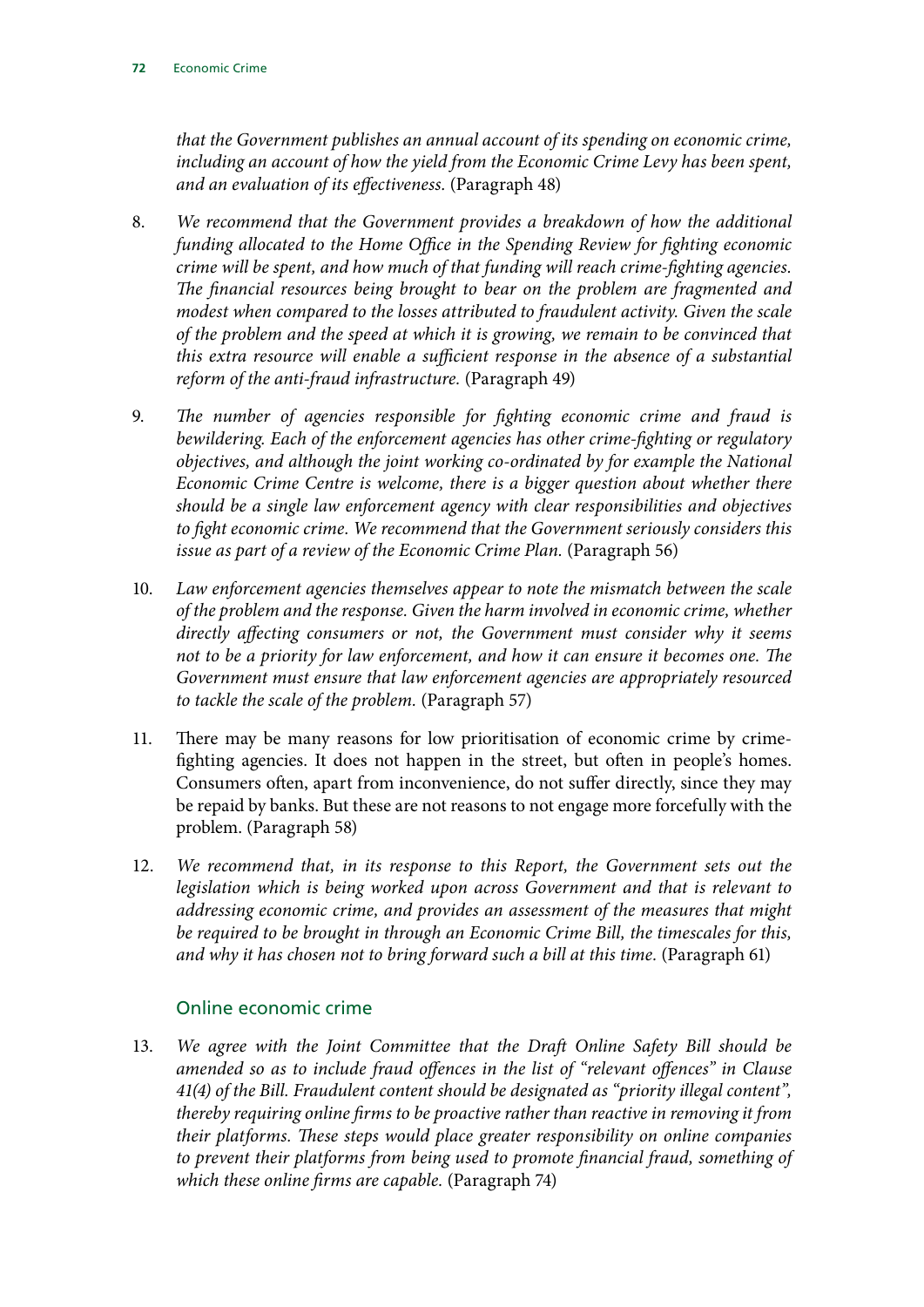- 14. We reiterate our strong belief that the Government should include measures to address fraud via online advertising in the Online Safety Bill, in the interests of preventing further harm to customers being offered fraudulent financial products. (Paragraph 94)
- 15. *The Government should consider whether online platforms and social media companies should be required to do Know Your Customer checks on their advertisers, to make it more difficult for fraudsters to promote themselves.* (Paragraph 95)
- 16. We welcome the steps taken by certain online firms to take a clearer line in facilitating access to their platforms only for financial promotions placed by entities which are authorised by the FCA. We urge other online companies which have not made such commitments to follow suit. (Paragraph 95)
- 17. *The Government should not allow online companies to ignore legislation designed to protect consumers from harm. The Government should ensure that financial services advertising regulations apply also to online companies, and that the FCA has the necessary powers to effectively enforce the regulations.* (Paragraph 96)
- 18. It is not appropriate that online companies should profit both from paid-for advertising for financial products and from warnings issued on their platforms by the Financial Conduct Authority (FCA) about those advertisements. We urge all online companies to work constructively with the FCA and to follow Google's example by giving advertisement credits to the FCA for the future. We also expect them to refund money that has been spent in the past by the FCA. (Paragraph 97)
- 19. We recognise that placing a responsibility on online companies to reimburse consumers who are victims of online fraud could rapidly transform their approach to fraud. Any move to force online firms to compensate victims of fraud should not be to the detriment of the outcomes for consumers already achieved through the compensation banks and other financial institutions pay. The consumer should see no loss of speed or amount in repayment. (Paragraph 101)
- 20. *We recommend that the Government seriously consider whether online companies should be required to contribute compensation when fraud is conducted using their platforms.* (Paragraph 102)
- 21. The Joint Committee on the Draft Online Safety Bill concluded that self-regulation of online platforms had failed. It is true that there have been many failings, and it is right that action should now be taken to place more responsibility on online firms to prevent harm from fraud and other economic crimes which their platforms and services have facilitated. However, the formation of the Online Fraud Steering Group is evidence that co-operative working between the private and public sectors can help improve outcomes and compliance. A number of online companies also showed in their evidence to us that they are taking a more constructive approach to co-operation with law enforcement agencies. (Paragraph 103)
- 22. We welcome the setting up of the Online Fraud Steering Group, and we encourage all online companies to work constructively with Government agencies and the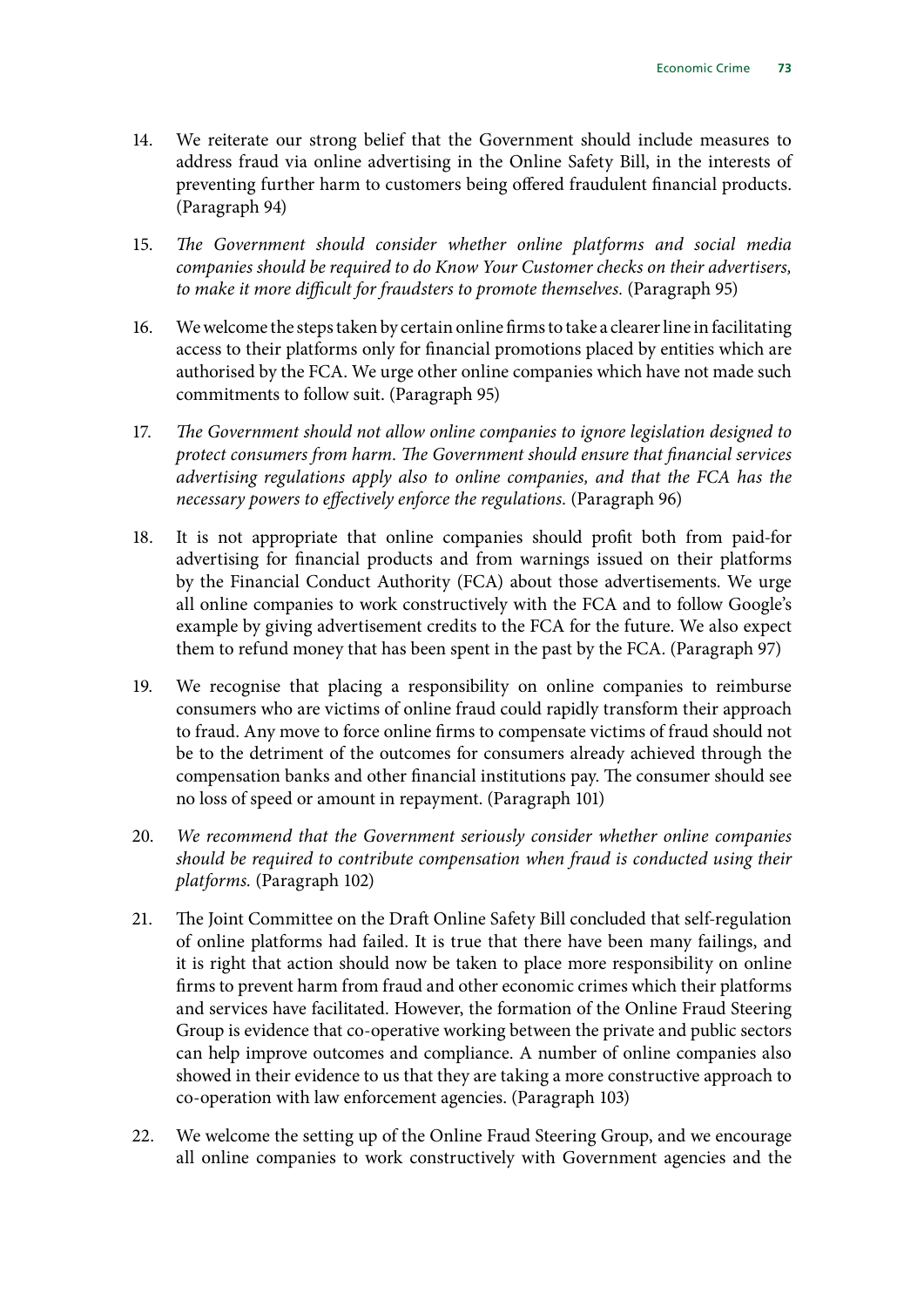wider public sector to fight online scams and fraud. The Government is correct to recognise in this area, as in the Economic Crime Plan more generally, that a publicprivate partnership approach is needed. (Paragraph 104)

23. *The Government should build on these foundations when it updates the Economic Crime Plan. But it should also ensure that regulators and law enforcement agencies have the powers they need to ensure that online companies provide them with information and comply with regulatory requirements.* (Paragraph 105)

### Authorised push payment fraud

- 24. The work of the Payment Systems Regulator to improve the Contingent Reimbursement Model Code is welcome, as is the Government's confirmation that it will introduce any necessary legislation to that end. Together, these steps will help improve consumer outcomes and reduce fraud. (Paragraph 116)
- 25. However, the pace of change has been very slow against a background of growing fraud, which should have prompted greater urgency. The super-complaint was made in 2016, and the previous Treasury Committee called for the Contingent Reimbursement Model Code to be made mandatory in 2019. Since then, nearly three years have passed, during which time authorised push payment fraud has increased, causing significant harm. The Payment Systems Regulator's 'Call for views' was published in February 2021 and, although there is now a clear intention to make reimbursement mandatory, another year has been lost. (Paragraph 117)
- 26. *We recommend that the Government urgently legislates to give the Payment Systems Regulator (PSR) powers to make reimbursement mandatory, and that the PSR then take rapid action to protect consumers. We recommend that the PSR and Treasury accelerate their consultation processes to enable quicker implementation of measures to protect consumers from fraud.* (Paragraph 118)
- 27. We welcome the introduction of the Confirmation of Payee service in 2019, as recommended by our predecessor Committee. We also welcome the work the Payment Systems Regulator is doing to broaden its scope through the introduction of Phase 2, extending and enhancing the service. (Paragraph 123)
- 28. *We recommend that the PSR supplies a report to our Committee on progress in the implementation of Phase 2 by the end of 2022.* (Paragraph 124)
- 29. *Improving data-sharing between banks is one of the measures which the PSR is implementing as part of its reform of the CRM Code. The Treasury should be ready to bring forward any legislation which is needed to enable this, and the PSR should ensure that banks act quickly in putting in place the necessary changes.* (Paragraph 125)

#### Anti-money laundering

30. The National Crime Agency is right to focus on Suspicious Activity Reports as a priority, and we welcome the much-needed investment in new IT systems and the plans for increasing staff and analytical capacity. The SARs reform programme is likely to improve anti-money laundering systems and the ability of law enforcement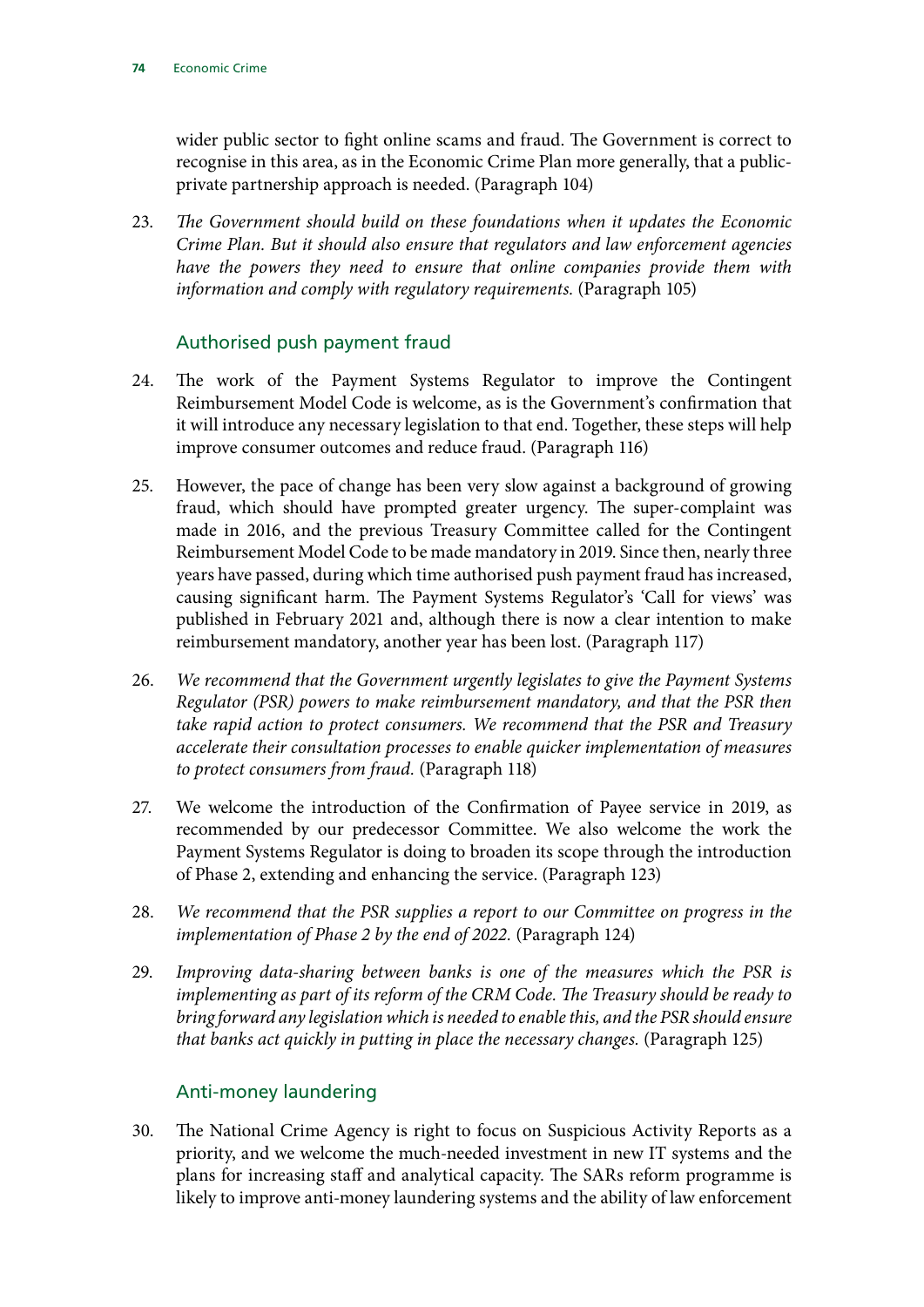agencies to handle large numbers of SARs quickly and effectively, so as to make full use of them in the fight against economic crime and organised crime more generally. (Paragraph 141)

- 31. It is, however, disappointing that the SARs reform programme is not yet complete and that no timetable or target date for its completion has been published. (Paragraph 142)
- 32. *A timeline showing when the SARs reform programme milestones are expected to be met, and an annual progress report on the programme, should be provided to this Committee.* (Paragraph 142)
- 33. But the SARs reform programme is not an end in itself—it can only deliver change if the law enforcement agencies have the ongoing capacity and funding to tackle the criminal activity indicated by SARs. Responsibility lies with the Government to make available all the resources needed by the Home Office, regulators and crimefighting agencies if they are to have any meaningful impact on criminal activity indicated by SARs. (Paragraph 143)
- 34. *The effectiveness of SARs might be increased if banks are permitted to share information with the National Crime Agency and other law enforcement agencies, before the suspicion threshold required under existing anti-money laundering legislation is reached.* (Paragraph 144)
- 35. Whilst the Office for Professional Body Anti-Money Laundering Supervision (OPBAS) has made good progress, it is disappointing that nearly four years after it was set up, it is still encountering poor performance from a large proportion of the professional bodies that it supervises. There needs to be a plan to ramp up compliance in this sector, by resourcing OPBAS to do more checks and to allow it to take punitive action against professional body supervisors. (Paragraph 153)
- 36. *The forthcoming Government review of the regulatory and supervisory regime for anti-money laundering and counter-terrorist financing, expected to conclude by June 2022, needs to address the concerns we have heard in this inquiry about the limited forward steps in compliance that OPBAS has so far secured. The problems which OPBAS identifies are similar to those which our predecessor Committee highlighted in 2019, shortly after OPBAS had been set up. We recommend that the review should not shy away from considering radical reforms, including a move away from the selfregulatory model and the creation of a new supervisory body, potentially independent of the FCA, which takes more direct responsibility for policing professional body compliance with anti-money laundering regulations. The review should also take a hard look at enforcement measures which apply to professional bodies.* (Paragraph 154)
- 37. *The case for a supervisor of supervisors—including statutory supervisors—is still as it was at the time of our report in in 2019. We recommend that this idea should also be considered by the review.* (Paragraph 155)
- 38. *We note the actions taken by HMRC since its previous inquiry to improve its performance in supervising anti-money laundering (AML). However HMRC's self assessment of its performance is not truly independent, and we recommend that HMRC finds a way to provide the assurance of independent assessment.* (Paragraph 166)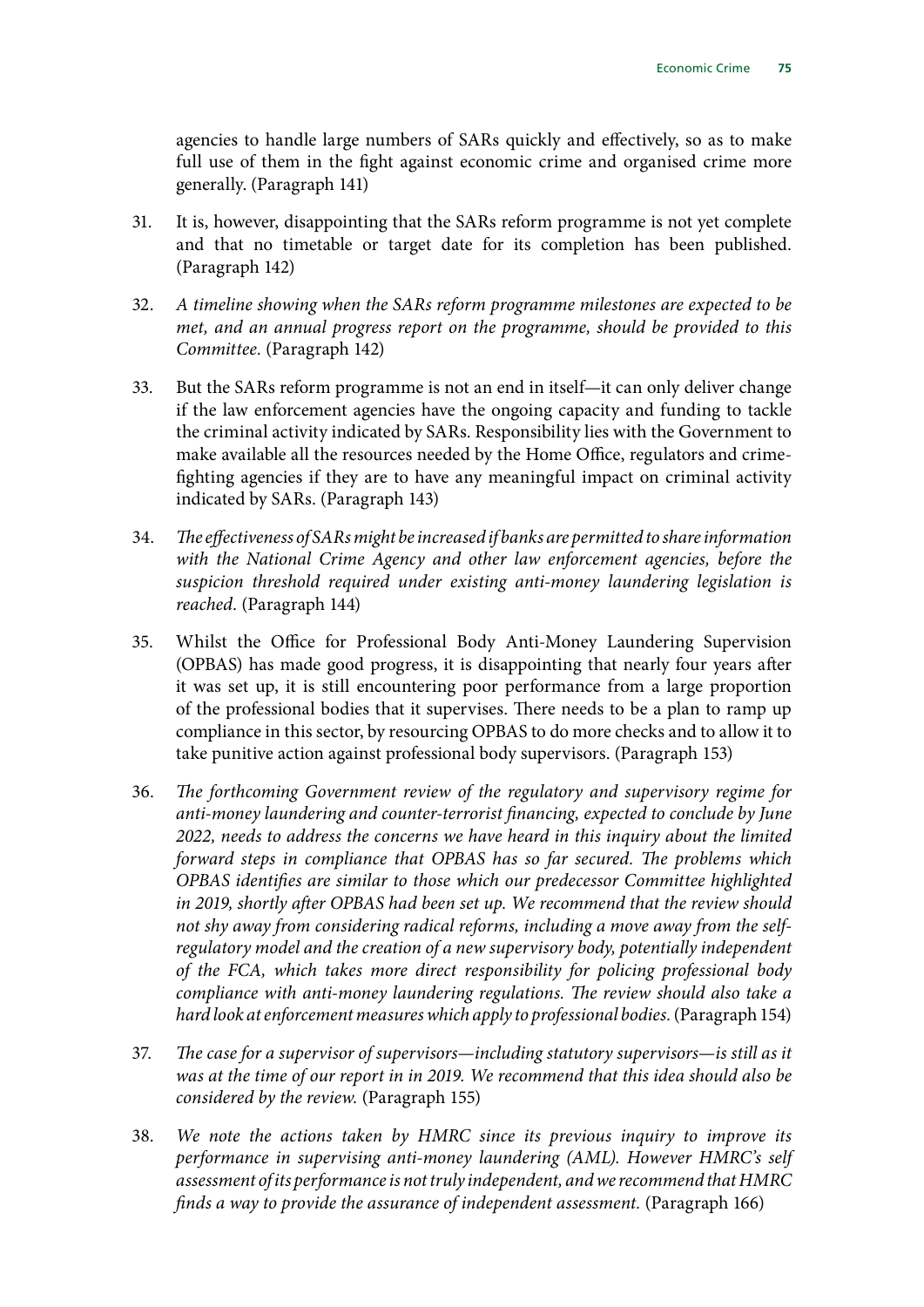- 39. HMRC is responsible for anti-money laundering supervision in a number of risky sectors, such as Trust or Company Service Providers (TCSPs). There are signs that HMRC could improve its supervisory performance in that sector and other risky sectors. HMRC should seek to be more proactive in preventing TCSPs facilitating the use of UK companies for money laundering and should aim to drive up significantly the numbers of SARs from that sector. (Paragraph 167)
- 40. *We recommend that HMRC's role as a supervisor is reviewed as part of the HM Treasury review of the Oversight of Professional Body Anti-Money Laundering and Counter Terrorist Financing Supervision Regulations 2017, due by June 2022. That review should also focus on what can be done to improve money laundering compliance by trust or company service providers.* (Paragraph 168)
- 41. The UK is a world-leading financial centre and needs an extensive legislative and regulatory regime to protect its financial system from money laundering. But it also needs enforcement and to ensure compliance with legislation. It is not obvious that either regulation or enforcement systems are robust enough or up to the job required of them. While the latest evaluation by the Financial Action Task Force of the UK's anti-money laundering and counter-terrorist financing regime is positive, the Government should not be complacent. The FATF evaluation finds room for improvement in enforcement and compliance, and there is still much that the Government needs to do to make it more difficult to launder money in the UK. The latest FATF report is over three years old. In that time money laundering undertaken in the UK has not gone away: it has grown. The response to this threat seems slow and inadequate given the scale of the threats it poses. (Paragraph 172)
- 42. The new assertive approach by the FCA is welcome. The prosecution of NatWest is a major success, and the Committee congratulates the FCA and everyone in the team working on it. The level of the fine should be a deterrent to others. The question is whether this was an isolated case or whether more prosecutions of banks and financial institutions for money laundering will follow. While that would show effective enforcement, it would also signal that money laundering controls are not working as they should be within the institutions prosecuted. (Paragraph 179)
- 43. *We will continue to monitor the de-risking of customers by banks. We recommend that the FCA report annually on numbers of de-risking decisions and on progress to ensure that banks are not unfairly freezing bank accounts and de-risking customers.*  (Paragraph 186)

### Cryptoassets and economic crime

44. We note the increasing risks around cryptoassets and economic crime. We share the Government's concern about the risk to consumers from the growth in the market for cryptoassets. We welcome the announcement by the Treasury that the Government will legislate to bring advertising of cryptoassets into line with that of other financial services and products, and that the FCA is strengthening financial promotion rules, including those for cryptoassets. (Paragraph 195)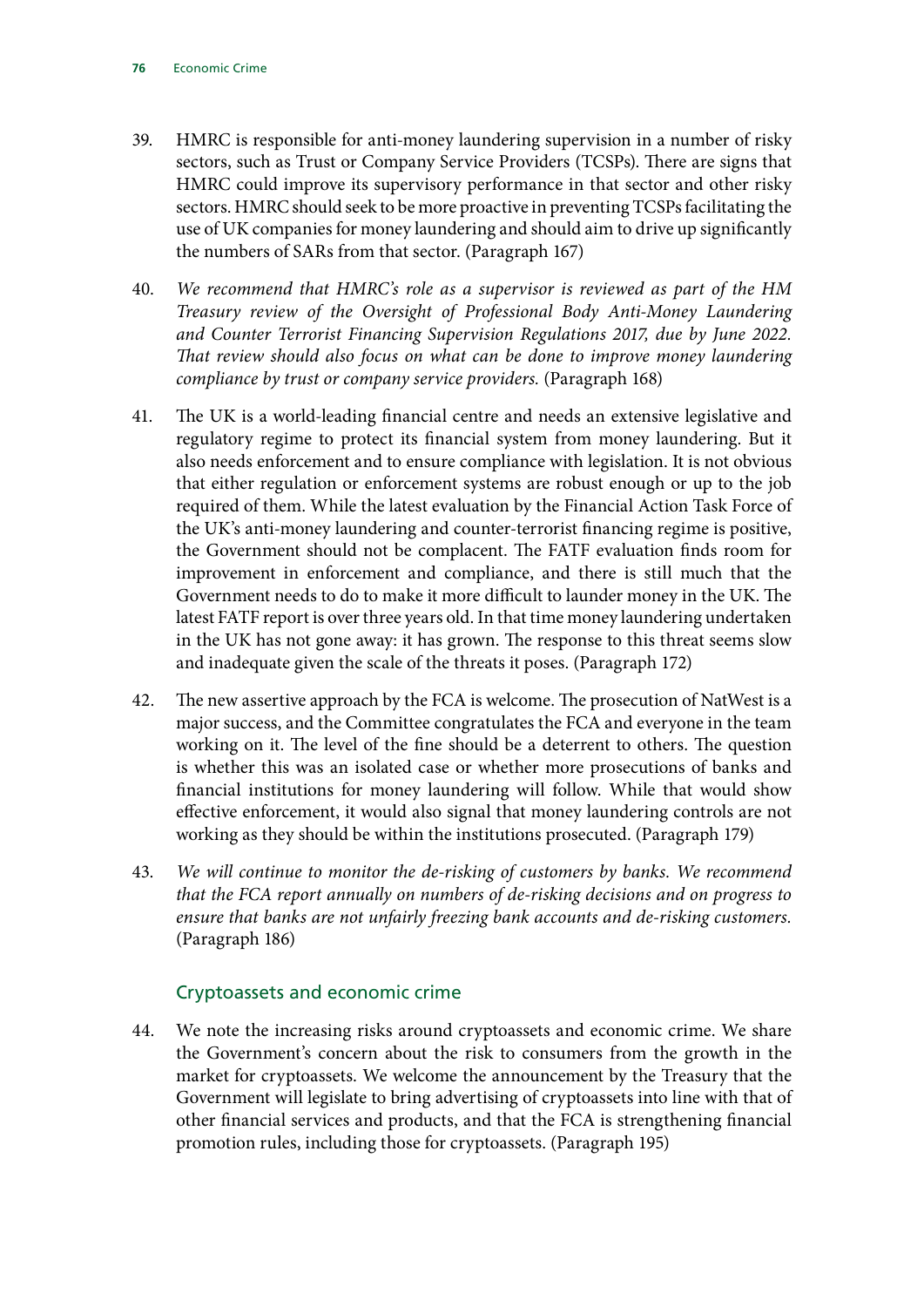- 45. *The work being done by the Advertising Standards Authority to protect consumers from misleading advertisements for cryptoassets is also welcome. The Government should ensure that there is proper consumer protection regulation across the whole cryptoasset industry.* (Paragraph 196)
- 46. The Government should set out in the Economic Crime Plan its intention that all cryptoasset firms should be registered for anti-money laundering (AML) purposes. This has not yet been achieved. It is unacceptable that, having introduced AML regulations for cryptoasset firms in 2020, there are so many firms which have not yet been registered. Large numbers have not even applied for registration, and it is not clear what sanction they face. (Paragraph 203)
- 47. *While we acknowledge the need to ensure that the gateway for registration of cryptoasset firms for anti-money laundering should be a rigorous process, registration has been too slow. It needs to be speeded up, and the Government should work with the FCA to find a solution. The FCA should not extend the deadline for registration again beyond March 2022. If the FCA sees no alternative, it should write to the Committee to explain its position.* (Paragraph 204)
- 48. *If, as we recommend, the Government renews the Economic Crime Plan in 2022, it should consider instituting measures specifically to protect consumers from fraud and scams relating to cryptoassets.* (Paragraph 205)

### Companies and economic crime

- 49. We are disappointed that the Government has not yet implemented reform of corporate criminal liability. The previous Committee presented convincing evidence of the need for this in 2019, already two years after the Ministry of Justice had run its consultation in 2017. The decision taken in 2020 to ask the Law Commission to review the law on corporate criminal liability is a sensible step, given the complexity of the law in this area, but it is likely to be years before any change in the law results. We urge the Law Commission to proceed with its review speedily, and we urge the Government to act quickly in bringing forward any legislation flowing from the Law Commission's review. In the meantime, corporate criminals will continue to be able to escape prosecution for economic crimes. (Paragraph 211)
- 50. Reform of Companies House is essential if UK companies are no longer to be used to launder money and conduct economic crime. We welcome the work being done by the Department for Business, Energy and Industrial Strategy and by Companies House to modernise the legal framework and operations of Companies House. However, the pace of change is slow. The problems with UK company structures were identified by the Government in 2014 in the UK Anti-Corruption Plan. While there have been welcome innovations, such as the People with Significant Control register, on current plans it will have taken over 10 years to improve matters, during which time a large number of UK companies may have been put to criminal use by a wide range of criminals. (Paragraph 230)
- 51. *Waiting until the operational transformation of Companies House is complete risks further delay beyond 2025 if, as with many public sector change and IT projects,*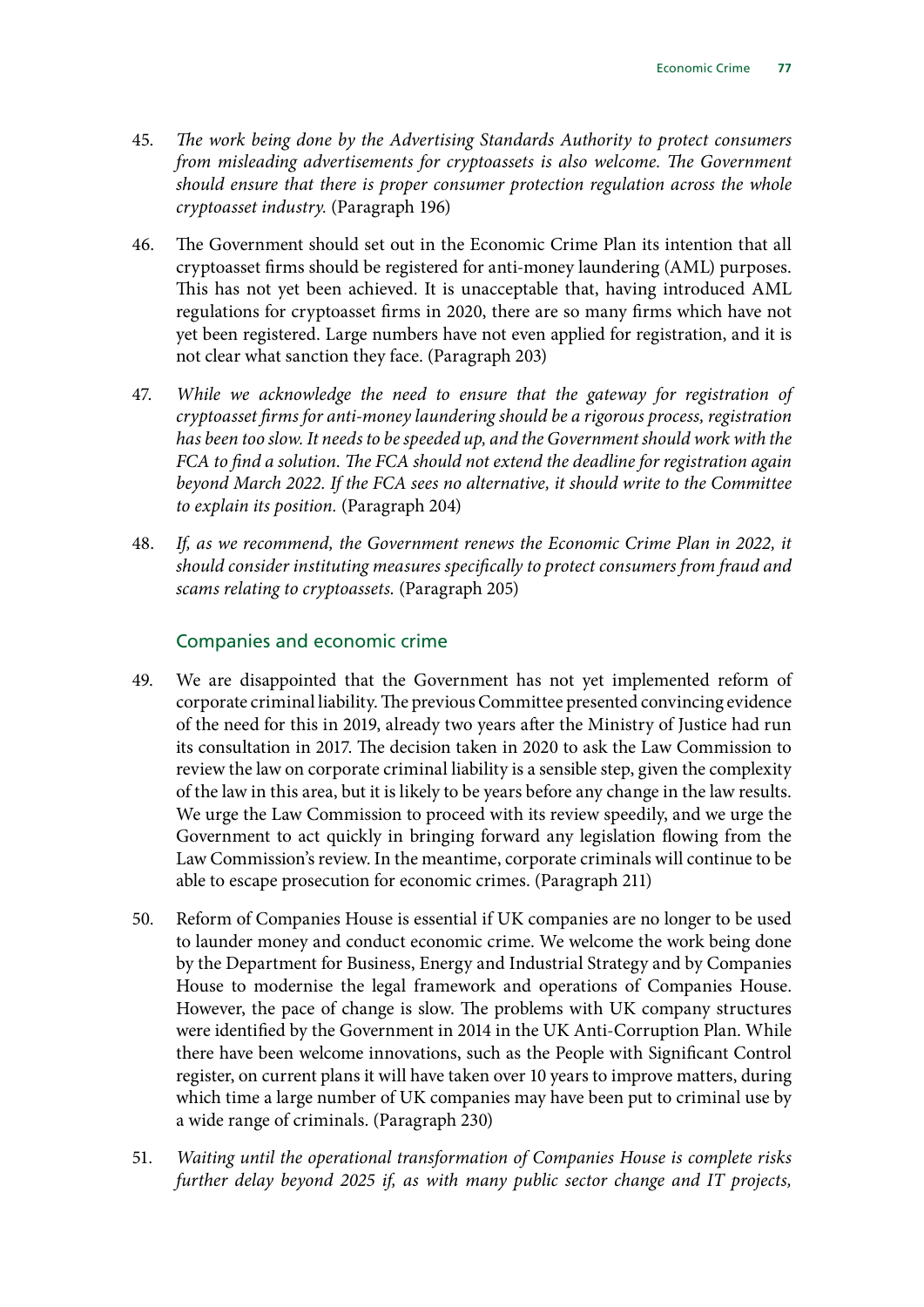*unexpected difficulties slow project delivery. Given the urgency of the problem, the Government should seek ways to implement as many reforms as possible sooner, before embedding a full transformation.* (Paragraph 231)

- 52. *The Government should supply us with details of the project milestones for the Companies House transformation programme, together with an annual progress report.* (Paragraph 232)
- 53. The low costs of company formation, and of other Companies House fees (such as filing fees), present little barrier to those who wish to set up large numbers of companies for dubious purposes. The UK should be charging fees similar to those in other countries, which would yield significant extra funding for Companies House and for the wider fight against economic crime. An increased cost may also deter some formations, reducing the operational demands on Companies House. Large numbers of registrations of companies place cost burdens on other parts of the public sector, such as HMRC, and on the regulators and law enforcement agencies tackling economic crime. There is a strong case that the cost should reflect the wider burdens on the taxpayer and not just the marginal cost to Companies House. (Paragraph 237)
- 54. *The Government should significantly increase the costs of company and Limited Liability Partnership incorporation, including Scottish Limited Partnerships, and should review other Companies House fees to bring them closer to international standards. A fee of £100 for company formation would not deter genuine entrepreneurs, and would raise significant additional funding for Companies House and for the fight against economic crime. It would also help compensate for the wider costs on the public sector of large numbers of company formations*. (Paragraph 238)
- 55. We are disappointed that the Registration of Overseas Entities Bill is still awaiting introduction, more than five years after it was promised, and after scrutiny by a Joint Committee. Improving transparency of ownership of UK property is an important step that needs to be taken in order to improve defences against misuse of UK assets and companies by criminals and kleptocrats. (Paragraph 246)
- 56. *We urge the Government to include a Registration of Overseas Entities Bill in the Queen's Speech for the next Parliamentary session.* (Paragraph 247)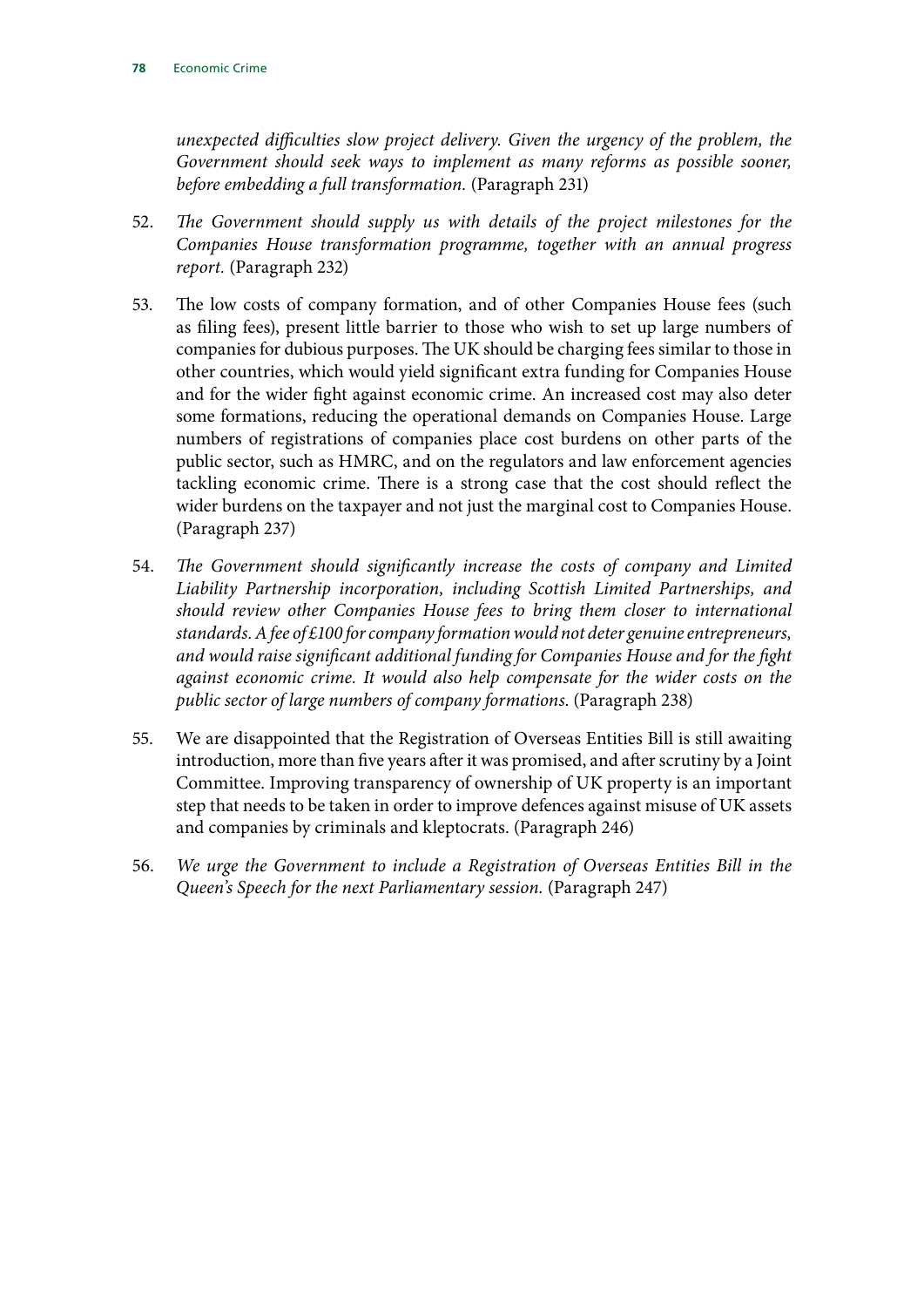## Formal minutes

## **Wednesday 26 January 2022**

Members present: Mel Stride, in the Chair Rushanara Ali Anthony Browne Dame Angela Eagle Kevin Hollinrake Alison Thewliss

### *Economic Crime*

Draft Report (Economic Crime) proposed by the Chair, brought up and read.

*Ordered*, That the Report be read a second time, paragraph by paragraph.

Paragraphs 1 to 247 read and agreed to.

Summary read and agreed to.

Annex read and agreed to.

*Resolved*, That the Report be the Eleventh Report of the Committee to the House.

*Ordered*, That the Chair make the Report to the House.

*Ordered*, That embargoed copies of the Report be made available, in accordance with the provisions of Standing Order No. 134.

### **Adjournment**

Adjourned until Monday 31 January 2022 at 3.00 pm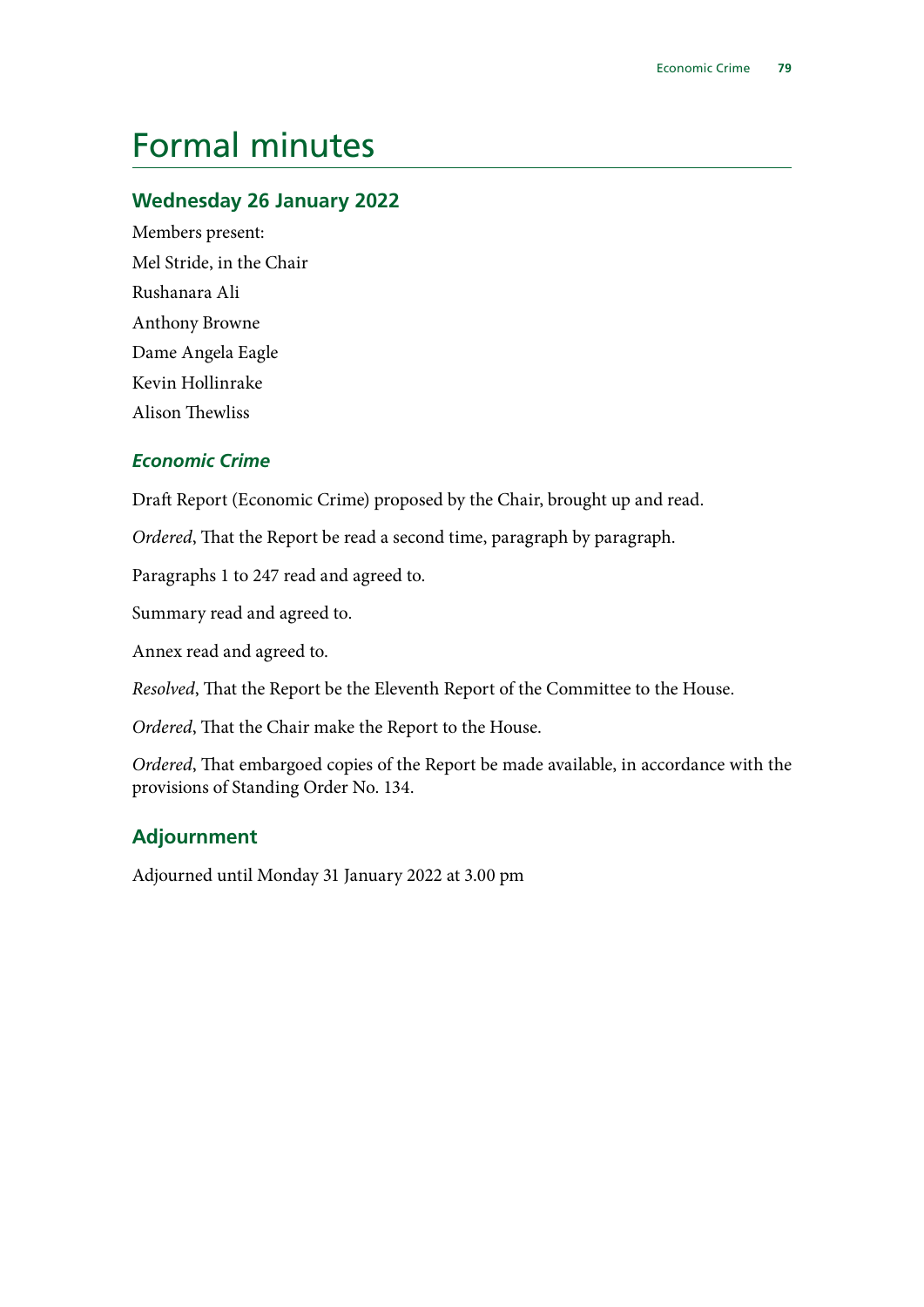## Witnesses

The following witnesses gave evidence. Transcripts can be viewed on the [inquiry publications](https://committees.parliament.uk/work/726/default/publications/oral-evidence/) [page](https://committees.parliament.uk/work/726/default/publications/oral-evidence/) of the Committee's website.

#### **Monday 25 January 2021**

**Graeme Biggar**, Director-General, National Economic Crime Centre, National Crime Agency; **Angela McLaren**, Assistant Commissioner for Economic and Cybercrime, City of London Police; **Patrick Campbell**, Temporary Assistant Chief Constable, executive lead for Organised Crime, Counter Terrorism and Intelligence, Police Scotland [Q1–94](https://committees.parliament.uk/oralevidence/1571/html/)

#### **Monday 14 June 2021**

**Mark Steward**, Director of Enforcement and Market Oversight, Financial Conduct Authority; **Simon York CBE**, Director of the Fraud Investigation Service, HM Revenue and Customs; **Chris Hemsley**, Managing Director, Payment Systems Regulator; **Martin Swain**, Director of Strategy, Policy and Communications, Companies House [Q95–198](https://committees.parliament.uk/oralevidence/2349/html/)

#### **Thursday 8 July 2021**

**David Clarke**, Chair, Fraud Advisory Panel; **Richard Piggin**, Head of External Affairs, Which?; **Helena Wood**, Associate Fellow, RUSI Centre for Financial Crime and Security Studies; **Duncan Hames**, Director of Policy, Transparency International UK [Q199–266](https://committees.parliament.uk/oralevidence/2532/html/)

#### **Wednesday 22 September 2021**

**Amanda Storey**, Director of Trust and Safety, Google; **Will Semple**, Director, Global Information Security Team, eBay; **Allison Lucas**, Content Policy Director, Facebook; **Gaon Hart**, Head of Public Policy, Customer Trust, UK & Ireland, Amazon [Q267–426](https://committees.parliament.uk/oralevidence/2779/html/)

#### **Monday 29 November 2021**

**John Glen MP**, Economic Secretary to the Treasury, HM Treasury; **Giles Thompson**, Director, Office of Financial Sanctions Implementation (OFSI) and Economic Crime, HM Treasury; **Duncan Tessier**, Director, Economic Crime, Home Office; **Rt Hon Damian Hinds MP**, Minister for Security and Borders, Home Office[Q427–536](https://committees.parliament.uk/oralevidence/3088/html/)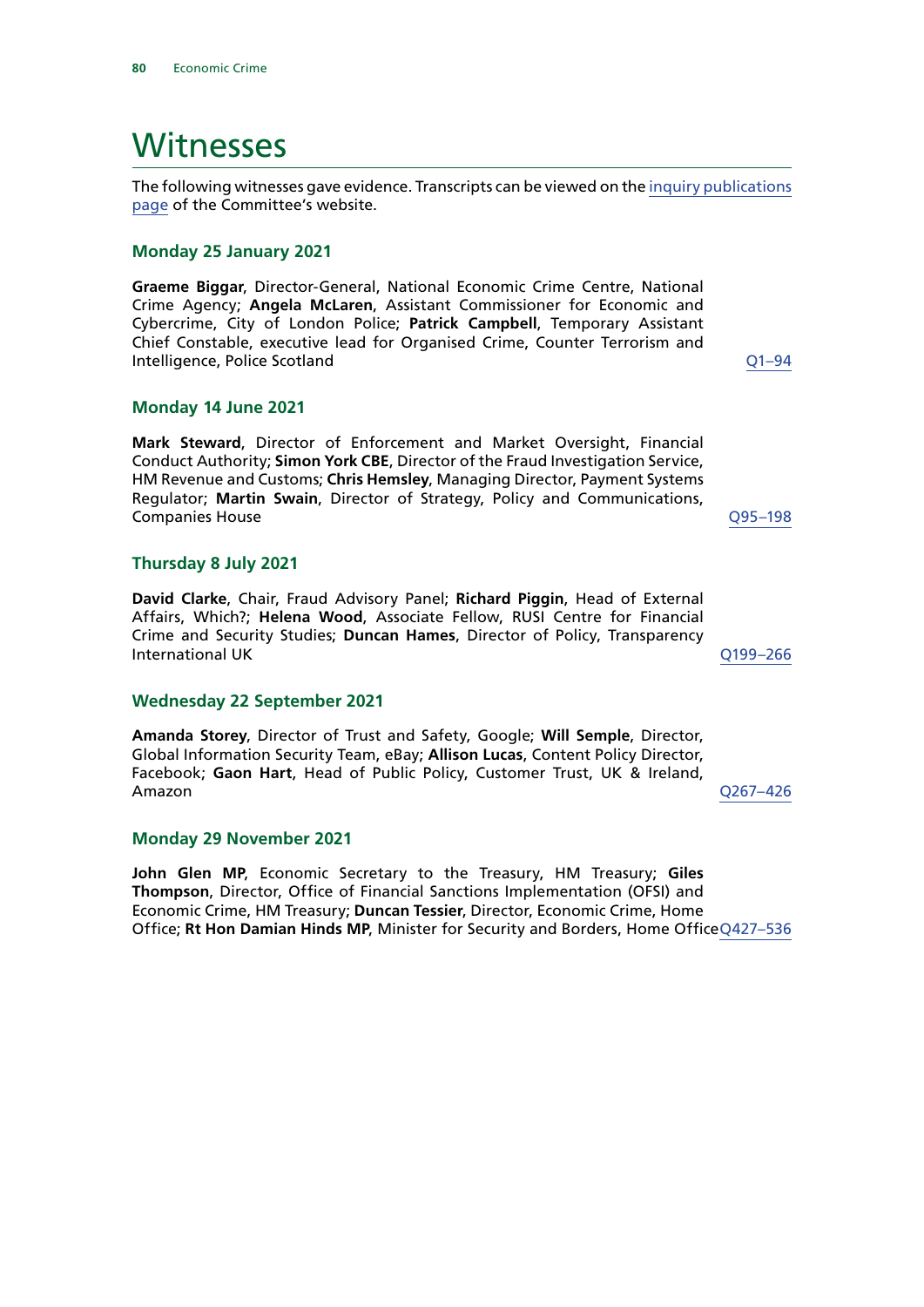## Published written evidence

The following written evidence was received and can be viewed on the [inquiry publications](https://committees.parliament.uk/work/726/default/publications/written-evidence/) [page](https://committees.parliament.uk/work/726/default/publications/written-evidence/) of the Committee's website.

ECC numbers are generated by the evidence processing system and so may not be complete.

- Bowers, Simon [\(ECC0067\)](https://committees.parliament.uk/writtenevidence/18567/html/)
- Brooks, Richard Private Eye magazine [\(ECC0067\)](https://committees.parliament.uk/writtenevidence/18567/html/)
- Amazon [\(ECC0088\)](https://committees.parliament.uk/writtenevidence/40335/html/)
- Association of Accounting Technicians (AAT) [\(ECC0002](https://committees.parliament.uk/writtenevidence/14978/html/))
- Association of British Insurers [\(ECC0048\)](https://committees.parliament.uk/writtenevidence/18367/html/)
- Association of International Accountants (AIA) ([ECC0057\)](https://committees.parliament.uk/writtenevidence/18506/html/)
- Association of Taxation Technicians [\(ECC0023\)](https://committees.parliament.uk/writtenevidence/17433/html/)
- Barclays Bank ([ECC0027\)](https://committees.parliament.uk/writtenevidence/17556/html/)
- Carnegie UK Trust [\(ECC0096\)](https://committees.parliament.uk/writtenevidence/41361/html/)
- Carnegie UK Trust [\(ECC0054](https://committees.parliament.uk/writtenevidence/18496/html/))
- Centre for the Study of Corruption, University of Sussex [\(ECC0015\)](https://committees.parliament.uk/writtenevidence/17333/html/)
- Chartered Institute of Management Accountants (CIMA) ([ECC0045](https://committees.parliament.uk/writtenevidence/18255/html/))
- Chartered Institute of Taxation [\(ECC0022](https://committees.parliament.uk/writtenevidence/17428/html/))
- Chartered Institute of Taxation (CIOT) [\(ECC0090\)](https://committees.parliament.uk/writtenevidence/40861/default/)
- City of London Police ([ECC0064](https://committees.parliament.uk/writtenevidence/18563/html/))
- Clark, Alexander (Senior Associate, Herbert Smith Freehills LLP) [\(ECC0070](https://committees.parliament.uk/writtenevidence/18650/html/))
- Cooley, Professor Alex (Professor of Political Science, Barnard College, Columbia University) [\(ECC0059](https://committees.parliament.uk/writtenevidence/18542/html/))
- Electronic Money Association ([ECC0035\)](https://committees.parliament.uk/writtenevidence/17652/html/)
- Facebook Inc [\(ECC0087\)](https://committees.parliament.uk/writtenevidence/40334/default/)
- Financial Conduct Authority ([ECC0011](https://committees.parliament.uk/writtenevidence/17016/html/))
- Financial Services Compensation Scheme [\(ECC0072](https://committees.parliament.uk/writtenevidence/19108/html/))
- Gambling Anti-Money Laundering Group (GAMLG) [\(ECC0016\)](https://committees.parliament.uk/writtenevidence/17344/html/)
- Google ([ECC0086](https://committees.parliament.uk/writtenevidence/40330/html/))
- Grasso, Dr Costantino (Assistant Professor in Law, Coventry University) ([ECC0030\)](https://committees.parliament.uk/writtenevidence/17591/html/)
- Hall, Ms Demelza (Lecturer in Law, Bristol Law School, University of the West of England, Bristol) [\(ECC0010](https://committees.parliament.uk/writtenevidence/16989/html/))
- Heathershaw, Professor John (Associate Professor of International Relations, University of Exeter) ([ECC0059](https://committees.parliament.uk/writtenevidence/18542/html/))
- HM Treasury [\(ECC0100\)](https://committees.parliament.uk/writtenevidence/42174/html/)
- HM Treasury [\(ECC0102](https://committees.parliament.uk/writtenevidence/42219/html/))
- HM Treasury [\(ECC0101\)](https://committees.parliament.uk/writtenevidence/42218/html/)
- ICAEW [\(ECC0038](https://committees.parliament.uk/writtenevidence/17702/html/))
- Innovate Finance ([ECC0049](https://committees.parliament.uk/writtenevidence/18405/html/))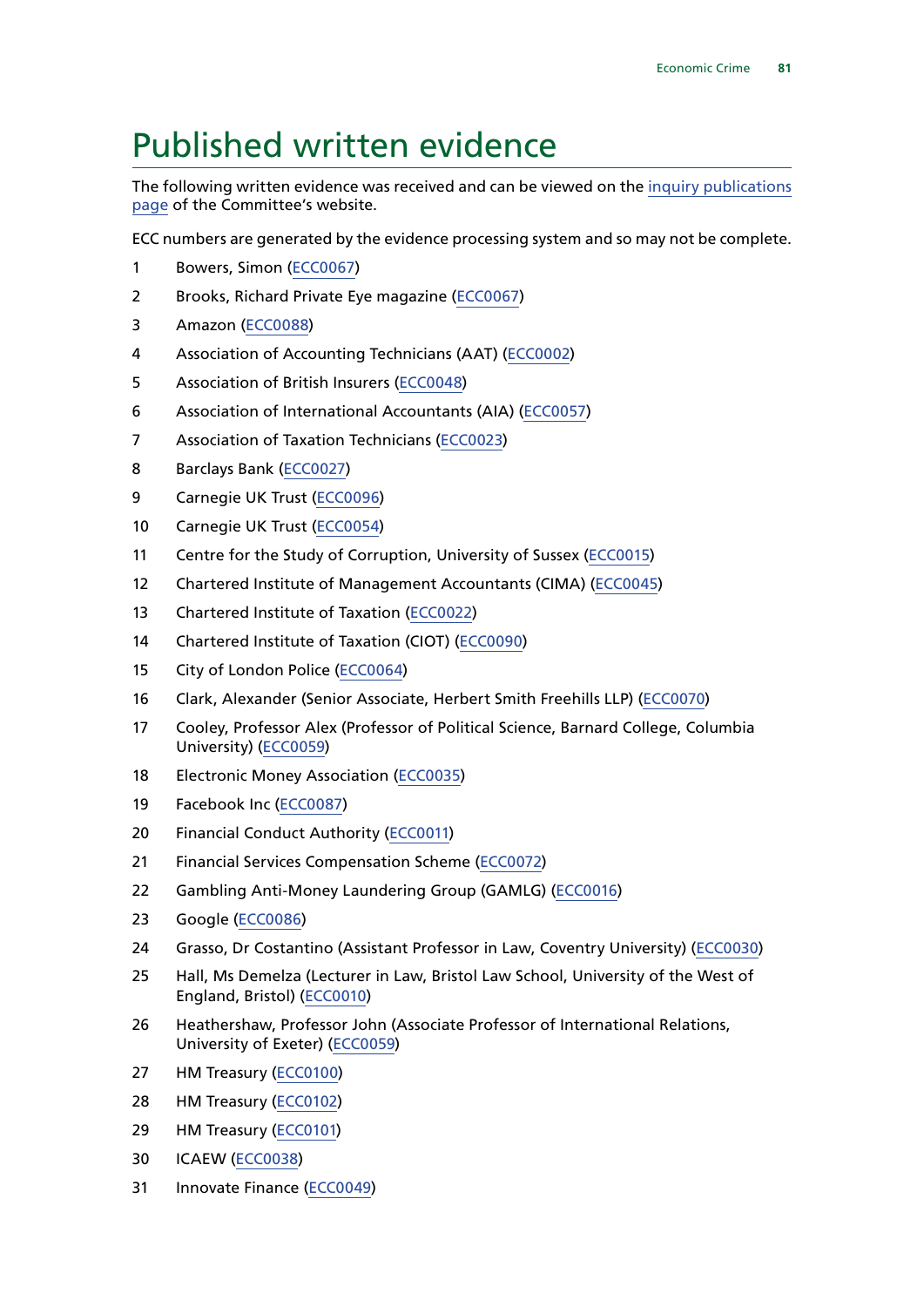- Institute of Financial Accountants [\(ECC0060\)](https://committees.parliament.uk/writtenevidence/18548/html/)
- International Compliance Association [\(ECC0041\)](https://committees.parliament.uk/writtenevidence/17745/html/)
- Internet Advertising Bureau UK ([ECC0094](https://committees.parliament.uk/writtenevidence/41146/html/))
- Investment Association ([ECC0018](https://committees.parliament.uk/writtenevidence/17360/html/))
- JTI ([ECC0053\)](https://committees.parliament.uk/writtenevidence/18469/html/)
- Jee, Mrs Jane (CEO, Kompli-Global Limited) [\(ECC0039](https://committees.parliament.uk/writtenevidence/17708/html/))
- Lloyds Banking Group ([ECC0066](https://committees.parliament.uk/writtenevidence/18565/html/))
- Mastercard [\(ECC0074\)](https://committees.parliament.uk/writtenevidence/19133/html/)
- Mayne, Thomas (Research Fellow, Department of Politics and International Relations, University of Exeter) [\(ECC0059](https://committees.parliament.uk/writtenevidence/18542/html/))
- Microsoft [\(ECC0097\)](https://committees.parliament.uk/writtenevidence/41362/html/)
- Office for National Statistics [\(ECC0073\)](https://committees.parliament.uk/writtenevidence/19131/html/)
- Onfido [\(ECC0014\)](https://committees.parliament.uk/writtenevidence/17319/html/)
- Pasculli, Dr Lorenzo (Associate Head of Research, Coventry Law School; Associate, Centre for Financial and Corporate Integrity; Sessional Lecturer, Imperial College London, Coventry University - Imperial College London) ([ECC0017\)](https://committees.parliament.uk/writtenevidence/17346/html/)
- Pay.UK ([ECC0033](https://committees.parliament.uk/writtenevidence/17611/html/))
- Payment Systems Regulator [\(ECC0032](https://committees.parliament.uk/writtenevidence/17605/html/))
- Personal Investment Management and Financial Advice Association (PIMFA) ([ECC0050\)](https://committees.parliament.uk/writtenevidence/18433/html/)
- Prelec, Dr Tena (Research Fellow, Department of Politics and International Relations, University of Oxford) [\(ECC0059](https://committees.parliament.uk/writtenevidence/18542/html/))
- Quilter plc [\(ECC0028\)](https://committees.parliament.uk/writtenevidence/17567/html/)
- RUSI Centre for Financial Crime and Security Studies ([ECC0043](https://committees.parliament.uk/writtenevidence/18204/html/))
- Ryder, Dr Nicholas (Professor in Financial Crime, Bristol Law School, University of the West of England, Bristol) [\(ECC0010](https://committees.parliament.uk/writtenevidence/16989/html/))
- Sarginson, Richard [\(ECC0075\)](https://committees.parliament.uk/writtenevidence/19318/html/)
- Sharman, Professor Jason (Sir Patrick Sheehy Professor of International Relations, University of Cambridge) [\(ECC0059](https://committees.parliament.uk/writtenevidence/18542/html/))
- Snap Inc. [\(ECC0098\)](https://committees.parliament.uk/writtenevidence/41363/html/)
- Soares de Oliveira, Professor Ricardo (Professor of the International Politics of Africa, University of Oxford) [\(ECC0059](https://committees.parliament.uk/writtenevidence/18542/html/))
- Spotlight on Corruption [\(ECC0065\)](https://committees.parliament.uk/writtenevidence/18564/html/)
- Stansfeld, Mr Anthony [\(ECC0005\)](https://committees.parliament.uk/writtenevidence/16170/html/)
- Stop Scams UK [\(ECC0091\)](https://committees.parliament.uk/writtenevidence/40862/default/)
- TSB [\(ECC0052](https://committees.parliament.uk/writtenevidence/18464/html/))
- TSB Bank Plc [\(ECC0095](https://committees.parliament.uk/writtenevidence/41292/html/))
- Taber, Mr Mark (Consumer Finance Expert, Campaigner & Media Contributor, Fixed Income Investments) ([ECC0092\)](https://committees.parliament.uk/writtenevidence/40863/default/)
- The Law Society of England and Wales ([ECC0031](https://committees.parliament.uk/writtenevidence/17603/html/))
- The Lending Standards Board [\(ECC0029](https://committees.parliament.uk/writtenevidence/17583/html/))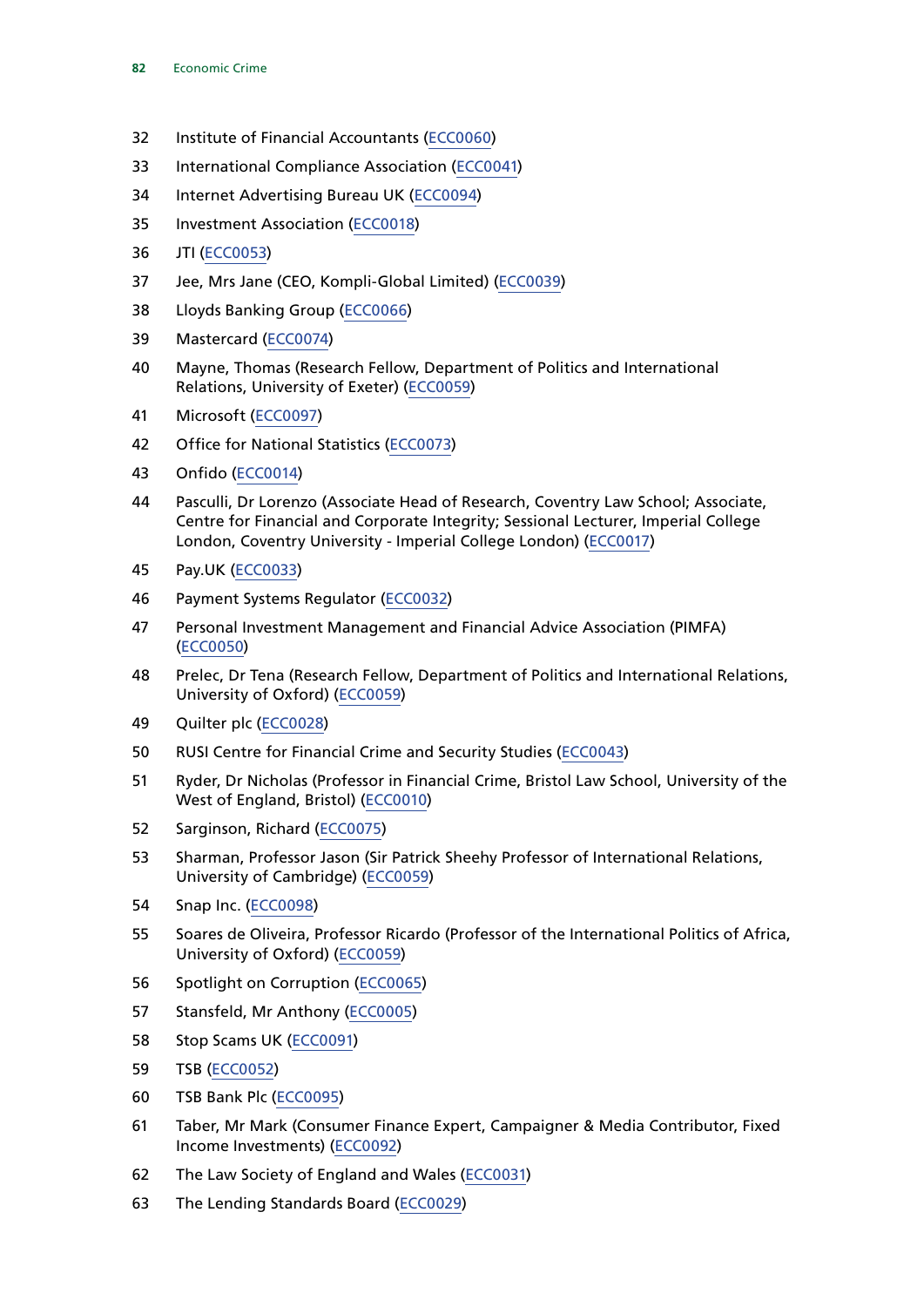- TikTok ([ECC0093\)](https://committees.parliament.uk/writtenevidence/41144/html/)
- Transparency International UK ([ECC0051\)](https://committees.parliament.uk/writtenevidence/18442/html/)
- Transparency Task Force Ltd [\(ECC0044](https://committees.parliament.uk/writtenevidence/18250/html/))
- Twitter [\(ECC0099](https://committees.parliament.uk/writtenevidence/41722/html/))
- UK Anti-Corruption Coalition; and Transparency International UK ([ECC0055\)](https://committees.parliament.uk/writtenevidence/18497/html/)
- UK Finance ([ECC0068](https://committees.parliament.uk/writtenevidence/18646/html/))
- Which? [\(ECC0062\)](https://committees.parliament.uk/writtenevidence/18554/html/)
- Woods, Mr. Martin (Director, AAAML Ltd) ([ECC0026\)](https://committees.parliament.uk/writtenevidence/17486/html/)
- eBay ([ECC0089](https://committees.parliament.uk/writtenevidence/40336/html/))